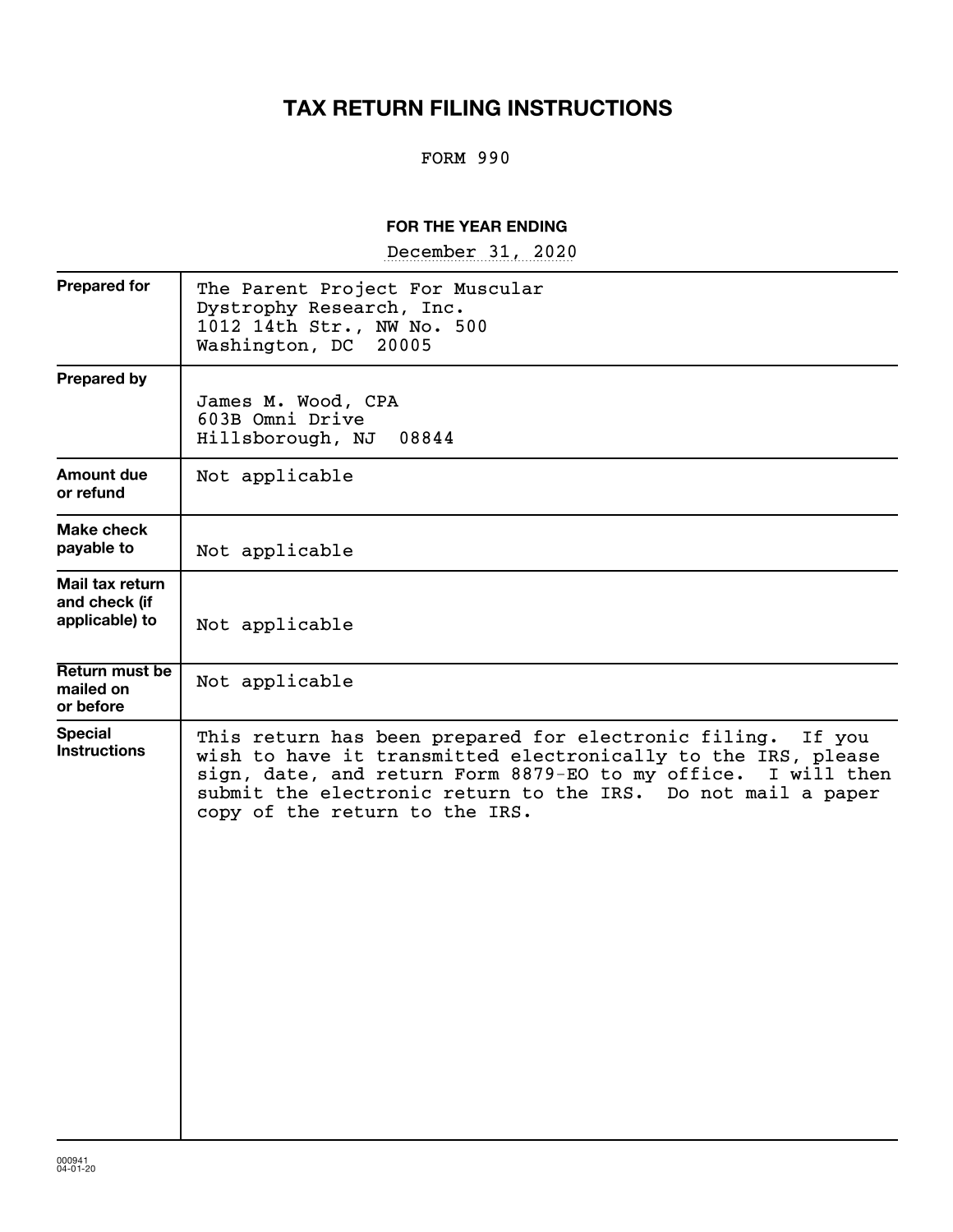|                                                                     |                                                                                                                                                                                                                                                                                                                                                                                                                                                                                                                                                                                                                                                                                                                                                                                                                                                                                                                                                                                                                                                                                                                                                                                                                                                                                        | OMB No. 1545-0047 |                                                                                                                      |
|---------------------------------------------------------------------|----------------------------------------------------------------------------------------------------------------------------------------------------------------------------------------------------------------------------------------------------------------------------------------------------------------------------------------------------------------------------------------------------------------------------------------------------------------------------------------------------------------------------------------------------------------------------------------------------------------------------------------------------------------------------------------------------------------------------------------------------------------------------------------------------------------------------------------------------------------------------------------------------------------------------------------------------------------------------------------------------------------------------------------------------------------------------------------------------------------------------------------------------------------------------------------------------------------------------------------------------------------------------------------|-------------------|----------------------------------------------------------------------------------------------------------------------|
| Form 8879-EO                                                        | <b>IRS e-file Signature Authorization<br/>for an Exempt Organization</b><br>For calendar year 2020, or fiscal year beginning<br>, 2020, and ending<br>, 20                                                                                                                                                                                                                                                                                                                                                                                                                                                                                                                                                                                                                                                                                                                                                                                                                                                                                                                                                                                                                                                                                                                             |                   |                                                                                                                      |
|                                                                     | Do not send to the IRS. Keep for your records.                                                                                                                                                                                                                                                                                                                                                                                                                                                                                                                                                                                                                                                                                                                                                                                                                                                                                                                                                                                                                                                                                                                                                                                                                                         |                   | 2020                                                                                                                 |
| Department of the Treasury<br><b>Internal Revenue Service</b>       | Go to www.irs.gov/Form8879EO for the latest information.                                                                                                                                                                                                                                                                                                                                                                                                                                                                                                                                                                                                                                                                                                                                                                                                                                                                                                                                                                                                                                                                                                                                                                                                                               |                   |                                                                                                                      |
| Name of exempt organization or person subject to tax                |                                                                                                                                                                                                                                                                                                                                                                                                                                                                                                                                                                                                                                                                                                                                                                                                                                                                                                                                                                                                                                                                                                                                                                                                                                                                                        |                   | <b>Taxpaver identification number</b>                                                                                |
|                                                                     | THE PARENT PROJECT FOR MUSCULAR                                                                                                                                                                                                                                                                                                                                                                                                                                                                                                                                                                                                                                                                                                                                                                                                                                                                                                                                                                                                                                                                                                                                                                                                                                                        |                   |                                                                                                                      |
| DYSTROPHY RESEARCH, INC.                                            |                                                                                                                                                                                                                                                                                                                                                                                                                                                                                                                                                                                                                                                                                                                                                                                                                                                                                                                                                                                                                                                                                                                                                                                                                                                                                        |                   | 31-1405490                                                                                                           |
| Name and title of officer or person subject to tax                  |                                                                                                                                                                                                                                                                                                                                                                                                                                                                                                                                                                                                                                                                                                                                                                                                                                                                                                                                                                                                                                                                                                                                                                                                                                                                                        |                   |                                                                                                                      |
| PATRICIA A FURLONG<br>FOUNDING PRESIDENT/CEO                        |                                                                                                                                                                                                                                                                                                                                                                                                                                                                                                                                                                                                                                                                                                                                                                                                                                                                                                                                                                                                                                                                                                                                                                                                                                                                                        |                   |                                                                                                                      |
| <b>Part I</b>                                                       | Type of Return and Return Information (Whole Dollars Only)                                                                                                                                                                                                                                                                                                                                                                                                                                                                                                                                                                                                                                                                                                                                                                                                                                                                                                                                                                                                                                                                                                                                                                                                                             |                   |                                                                                                                      |
|                                                                     | Check the box for the return for which you are using this Form 8879-EO and enter the applicable amount, if any, from the return. If you<br>check the box on line 1a, 2a, 3a, 4a, 5a, 6a, or 7a below, and the amount on that line for the return being filed with this form was<br>blank, then leave line 1b, 2b, 3b, 4b, 5b, 6b, or 7b, whichever is applicable, blank (do not enter -0-). But, if you entered -0- on the<br>return, then enter -0- on the applicable line below. Do not complete more than one line in Part I.                                                                                                                                                                                                                                                                                                                                                                                                                                                                                                                                                                                                                                                                                                                                                       |                   |                                                                                                                      |
| 1a Form 990 check here $\mathbf{\triangleright} \boxed{\mathbf{X}}$ |                                                                                                                                                                                                                                                                                                                                                                                                                                                                                                                                                                                                                                                                                                                                                                                                                                                                                                                                                                                                                                                                                                                                                                                                                                                                                        |                   |                                                                                                                      |
| 2a Form 990-EZ check here $\blacktriangleright$                     |                                                                                                                                                                                                                                                                                                                                                                                                                                                                                                                                                                                                                                                                                                                                                                                                                                                                                                                                                                                                                                                                                                                                                                                                                                                                                        |                   | 2b                                                                                                                   |
| 3a Form 1120-POL check here                                         |                                                                                                                                                                                                                                                                                                                                                                                                                                                                                                                                                                                                                                                                                                                                                                                                                                                                                                                                                                                                                                                                                                                                                                                                                                                                                        |                   | 3b                                                                                                                   |
| 4a Form 990-PF check here                                           | b Tax based on investment income (Form 990-PF, Part VI, line 5) 4b                                                                                                                                                                                                                                                                                                                                                                                                                                                                                                                                                                                                                                                                                                                                                                                                                                                                                                                                                                                                                                                                                                                                                                                                                     |                   | <u> 1990 - Jan Alexandro III, politik politik (</u>                                                                  |
| 5a Form 8868 check here                                             |                                                                                                                                                                                                                                                                                                                                                                                                                                                                                                                                                                                                                                                                                                                                                                                                                                                                                                                                                                                                                                                                                                                                                                                                                                                                                        | 5b                | <u> 1990 - Jan Alexandri, politik eta politik eta politik eta politik eta politik eta politik eta politik eta po</u> |
| 6a Form 990-T check here                                            |                                                                                                                                                                                                                                                                                                                                                                                                                                                                                                                                                                                                                                                                                                                                                                                                                                                                                                                                                                                                                                                                                                                                                                                                                                                                                        |                   | <u> 1990 - Jan Barbara Barbara, política establece</u>                                                               |
| 7a Form 4720 check here                                             | Declaration and Signature Authorization of Officer or Person Subject to Tax                                                                                                                                                                                                                                                                                                                                                                                                                                                                                                                                                                                                                                                                                                                                                                                                                                                                                                                                                                                                                                                                                                                                                                                                            |                   | 7b                                                                                                                   |
| <b>Part II</b>                                                      | Under penalties of perjury, I declare that $\lfloor \frac{X}{1} \rfloor$ I am an officer of the above organization or $\lfloor \frac{1}{1} \rfloor$ I am a person subject to tax with respect to                                                                                                                                                                                                                                                                                                                                                                                                                                                                                                                                                                                                                                                                                                                                                                                                                                                                                                                                                                                                                                                                                       |                   |                                                                                                                      |
| (name of organization)                                              | examined a copy (EIN) examined a copy                                                                                                                                                                                                                                                                                                                                                                                                                                                                                                                                                                                                                                                                                                                                                                                                                                                                                                                                                                                                                                                                                                                                                                                                                                                  |                   |                                                                                                                      |
| PIN: check one box only                                             | I consent to allow my intermediate service provider, transmitter, or electronic return originator (ERO) to send the return to the IRS and<br>to receive from the IRS (a) an acknowledgement of receipt or reason for rejection of the transmission, (b) the reason for any delay in<br>processing the return or refund, and (c) the date of any refund. If applicable, I authorize the U.S. Treasury and its designated Financial<br>Agent to initiate an electronic funds withdrawal (direct debit) entry to the financial institution account indicated in the tax preparation<br>software for payment of the federal taxes owed on this return, and the financial institution to debit the entry to this account. To revoke<br>a payment, I must contact the U.S. Treasury Financial Agent at 1-888-353-4537 no later than 2 business days prior to the payment<br>(settlement) date. I also authorize the financial institutions involved in the processing of the electronic payment of taxes to receive<br>confidential information necessary to answer inquiries and resolve issues related to the payment. I have selected a personal<br>identification number (PIN) as my signature for the electronic return and, if applicable, the consent to electronic funds withdrawal. |                   |                                                                                                                      |
|                                                                     | $\boxed{\text{X}}$   authorize JAMES M. WOOD, CPA                                                                                                                                                                                                                                                                                                                                                                                                                                                                                                                                                                                                                                                                                                                                                                                                                                                                                                                                                                                                                                                                                                                                                                                                                                      | to enter my PIN   | 05490                                                                                                                |
|                                                                     | <b>ERO</b> firm name                                                                                                                                                                                                                                                                                                                                                                                                                                                                                                                                                                                                                                                                                                                                                                                                                                                                                                                                                                                                                                                                                                                                                                                                                                                                   |                   | Enter five numbers, but<br>do not enter all zeros                                                                    |
|                                                                     | as my signature on the tax year 2020 electronically filed return. If I have indicated within this return that a copy of the return is being filed with<br>a state agency(ies) regulating charities as part of the IRS Fed/State program, I also authorize the aforementioned ERO to enter my<br>PIN on the return's disclosure consent screen.<br>As an officer or person subject to tax with respect to the organization, I will enter my PIN as my signature on the tax year 2020<br>electronically filed return. If I have indicated within this return that a copy of the return is being filed with a state agency(ies)<br>regulating charities as part of the IRS Fed/State program, I will enter my PIN on the return's disclosure consent screen.                                                                                                                                                                                                                                                                                                                                                                                                                                                                                                                              |                   |                                                                                                                      |
| Signature of officer or person subject to tax                       | <b>Certification and Authentication</b>                                                                                                                                                                                                                                                                                                                                                                                                                                                                                                                                                                                                                                                                                                                                                                                                                                                                                                                                                                                                                                                                                                                                                                                                                                                |                   | Date $\blacktriangleright$                                                                                           |
| Part III                                                            |                                                                                                                                                                                                                                                                                                                                                                                                                                                                                                                                                                                                                                                                                                                                                                                                                                                                                                                                                                                                                                                                                                                                                                                                                                                                                        |                   |                                                                                                                      |
|                                                                     | <b>ERO's EFIN/PIN.</b> Enter your six-digit electronic filing identification<br>20864363648<br>number (EFIN) followed by your five-digit self-selected PIN.<br>Do not enter all zeros                                                                                                                                                                                                                                                                                                                                                                                                                                                                                                                                                                                                                                                                                                                                                                                                                                                                                                                                                                                                                                                                                                  |                   |                                                                                                                      |
| IRS e-file Providers for Business Returns.                          | I certify that the above numeric entry is my PIN, which is my signature on the 2020 electronically filed return indicated above. I confirm<br>that I am submitting this return in accordance with the requirements of Pub. 4163, Modernized e-File (MeF) Information for Authorized                                                                                                                                                                                                                                                                                                                                                                                                                                                                                                                                                                                                                                                                                                                                                                                                                                                                                                                                                                                                    |                   |                                                                                                                      |
| ERO's signature $\blacktriangleright$                               | Date $\blacktriangleright$ 11/15/21                                                                                                                                                                                                                                                                                                                                                                                                                                                                                                                                                                                                                                                                                                                                                                                                                                                                                                                                                                                                                                                                                                                                                                                                                                                    |                   |                                                                                                                      |
|                                                                     | <b>ERO Must Retain This Form - See Instructions</b><br>Do Not Submit This Form to the IRS Unless Requested To Do So                                                                                                                                                                                                                                                                                                                                                                                                                                                                                                                                                                                                                                                                                                                                                                                                                                                                                                                                                                                                                                                                                                                                                                    |                   |                                                                                                                      |
|                                                                     | LHA For Paperwork Reduction Act Notice, see instructions.                                                                                                                                                                                                                                                                                                                                                                                                                                                                                                                                                                                                                                                                                                                                                                                                                                                                                                                                                                                                                                                                                                                                                                                                                              |                   | Form 8879-EO (2020)                                                                                                  |
| 023051 11-03-20                                                     |                                                                                                                                                                                                                                                                                                                                                                                                                                                                                                                                                                                                                                                                                                                                                                                                                                                                                                                                                                                                                                                                                                                                                                                                                                                                                        |                   |                                                                                                                      |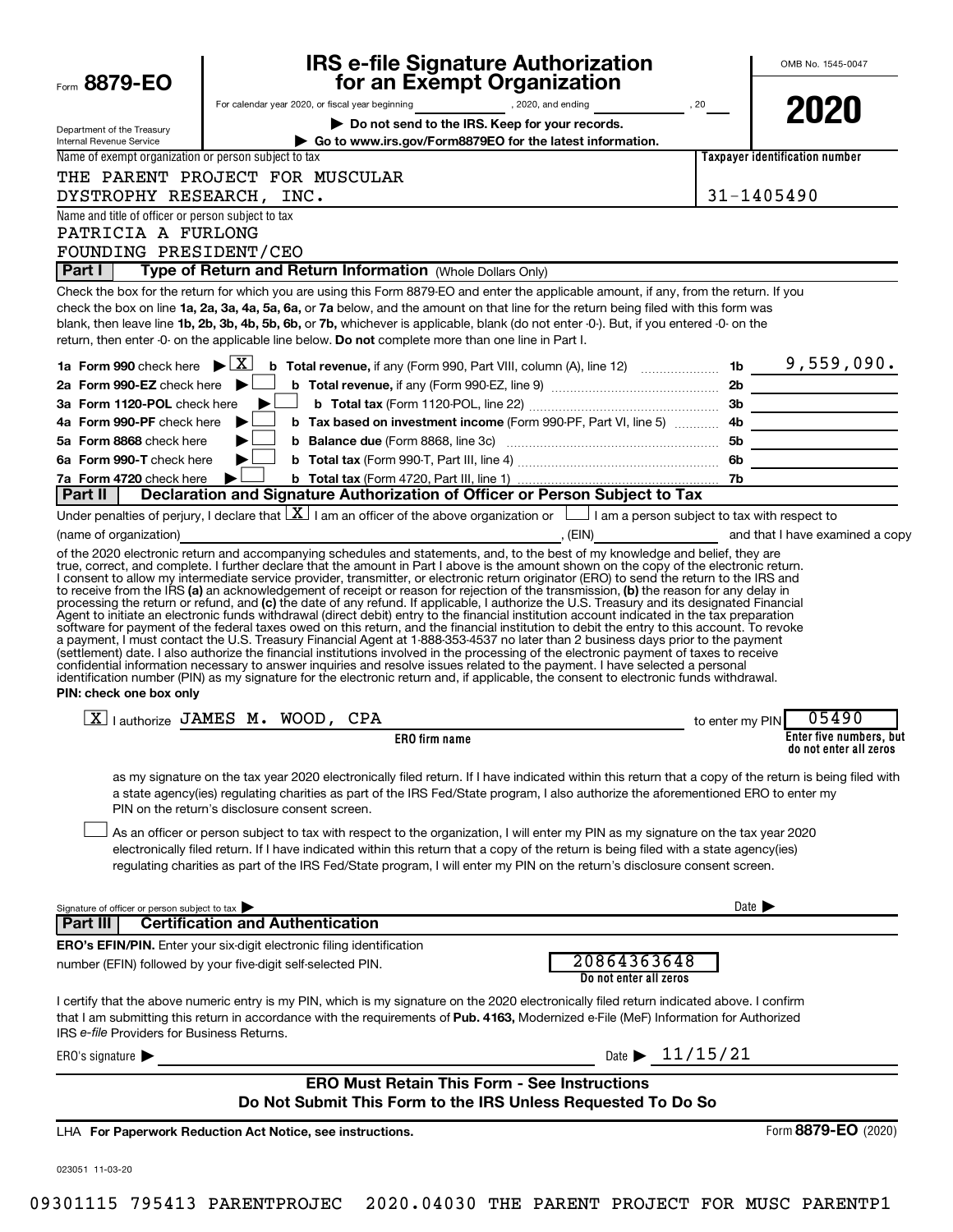| 8868<br>Form |
|--------------|
|--------------|

### (Rev. January 2020) **Cxempt Organization Return** Manuary 2020) and the settern metal combined the Second Exempt Organization Return **Form 8868 Application for Automatic Extension of Time To File an**<br>**Exempt Organization Beturn**

Department of the Treasury Internal Revenue Service

|  |  | File a separate application for each return. |
|--|--|----------------------------------------------|

**| Go to www.irs.gov/Form8868 for the latest information.**

**Electronic filing (e-file).** You can electronically file Form 8868 to request a 6-month automatic extension of time to file any of the filing of this form, visit www.irs.gov/e-file-providers/e-file-for-charities-and-non-profits. forms listed below with the exception of Form 8870, Information Return for Transfers Associated With Certain Personal Benefit Contracts, for which an extension request must be sent to the IRS in paper format (see instructions). For more details on the electronic

### **Automatic 6-Month Extension of Time.** Only submit original (no copies needed).

All corporations required to file an income tax return other than Form 990-T (including 1120-C filers), partnerships, REMICs, and trusts must use Form 7004 to request an extension of time to file income tax returns.

| Type or<br>print                                          | Name of exempt organization or other filer, see instructions.<br>THE PARENT PROJECT FOR MUSCULAR                                                   |        |                                                                                |              |    | Taxpayer identification number (TIN)         |
|-----------------------------------------------------------|----------------------------------------------------------------------------------------------------------------------------------------------------|--------|--------------------------------------------------------------------------------|--------------|----|----------------------------------------------|
| File by the<br>due date for<br>filing your<br>return. See | DYSTROPHY RESEARCH, INC.<br>Number, street, and room or suite no. If a P.O. box, see instructions.<br>1012 14TH STR., NW, NO. 500                  |        | 31-1405490                                                                     |              |    |                                              |
| instructions.                                             | City, town or post office, state, and ZIP code. For a foreign address, see instructions.<br>WASHINGTON, DC<br>20005                                |        |                                                                                |              |    |                                              |
|                                                           | Enter the Return Code for the return that this application is for (file a separate application for each return)                                    |        |                                                                                |              |    | $\overline{0}$<br>$\mathbf{1}$               |
| Application                                               |                                                                                                                                                    | Return | Application                                                                    |              |    | Return                                       |
| <b>Is For</b>                                             |                                                                                                                                                    | Code   | Is For                                                                         |              |    | Code                                         |
|                                                           | Form 990 or Form 990-EZ                                                                                                                            | 01     | Form 990-T (corporation)                                                       |              |    | 07                                           |
| Form 990-BL                                               |                                                                                                                                                    | 02     | Form 1041-A                                                                    |              |    | 08                                           |
|                                                           | Form 4720 (individual)                                                                                                                             | 03     | Form 4720 (other than individual)                                              |              |    | 09                                           |
| Form 990-PF                                               |                                                                                                                                                    | 04     | Form 5227                                                                      |              |    | 10                                           |
|                                                           | Form 990-T (sec. 401(a) or 408(a) trust)                                                                                                           | 05     | Form 6069                                                                      |              |    | 11                                           |
|                                                           | Form 990-T (trust other than above)                                                                                                                | 06     | Form 8870                                                                      |              |    | 12                                           |
|                                                           | THE ORGANIZATION                                                                                                                                   |        |                                                                                |              |    |                                              |
|                                                           | • The books are in the care of $\blacktriangleright$ 1012 14TH STR., NW, NO. 500 - WASHINGTON, DC 20005                                            |        |                                                                                |              |    |                                              |
|                                                           | Telephone No. $\triangleright$ 201-250-8440                                                                                                        |        | Fax No. $\blacktriangleright$                                                  |              |    |                                              |
|                                                           |                                                                                                                                                    |        |                                                                                |              |    |                                              |
|                                                           | If this is for a Group Return, enter the organization's four digit Group Exemption Number (GEN) [If this is for the whole group, check this        |        |                                                                                |              |    |                                              |
| $box \blacktriangleright$                                 | . If it is for part of the group, check this box $\blacktriangleright$                                                                             |        | and attach a list with the names and TINs of all members the extension is for. |              |    |                                              |
|                                                           |                                                                                                                                                    |        |                                                                                |              |    |                                              |
| 1                                                         | I request an automatic 6-month extension of time until                                                                                             |        | NOVEMBER 15, 2021                                                              |              |    | , to file the exempt organization return for |
|                                                           | the organization named above. The extension is for the organization's return for:                                                                  |        |                                                                                |              |    |                                              |
|                                                           | $\blacktriangleright$ $\boxed{\text{X}}$ calendar year 2020 or                                                                                     |        |                                                                                |              |    |                                              |
|                                                           | tax year beginning tax year beginning                                                                                                              |        |                                                                                |              |    |                                              |
|                                                           |                                                                                                                                                    |        |                                                                                |              |    |                                              |
| 2                                                         | If the tax year entered in line 1 is for less than 12 months, check reason:<br>Change in accounting period                                         |        | Initial return                                                                 | Final return |    |                                              |
| За                                                        | If this application is for Forms 990-BL, 990-PF, 990-T, 4720, or 6069, enter the tentative tax, less                                               |        |                                                                                |              |    |                                              |
|                                                           | any nonrefundable credits. See instructions.                                                                                                       |        |                                                                                | За           | \$ | 0.                                           |
| b                                                         | If this application is for Forms 990-PF, 990-T, 4720, or 6069, enter any refundable credits and                                                    |        |                                                                                |              |    |                                              |
|                                                           | estimated tax payments made. Include any prior year overpayment allowed as a credit.                                                               |        |                                                                                | 3b           | \$ | 0.                                           |
| c                                                         | <b>Balance due.</b> Subtract line 3b from line 3a. Include your payment with this form, if required, by                                            |        |                                                                                |              |    |                                              |
|                                                           | using EFTPS (Electronic Federal Tax Payment System). See instructions.                                                                             |        |                                                                                | 3c           |    | $0$ .                                        |
|                                                           | Caution: If you are going to make an electronic funds withdrawal (direct debit) with this Form 8868, see Form 8453-EO and Form 8879-EO for payment |        |                                                                                |              |    |                                              |
| instructions.                                             |                                                                                                                                                    |        |                                                                                |              |    |                                              |
| LHA                                                       | For Privacy Act and Paperwork Reduction Act Notice, see instructions.                                                                              |        |                                                                                |              |    | Form 8868 (Rev. 1-2020)                      |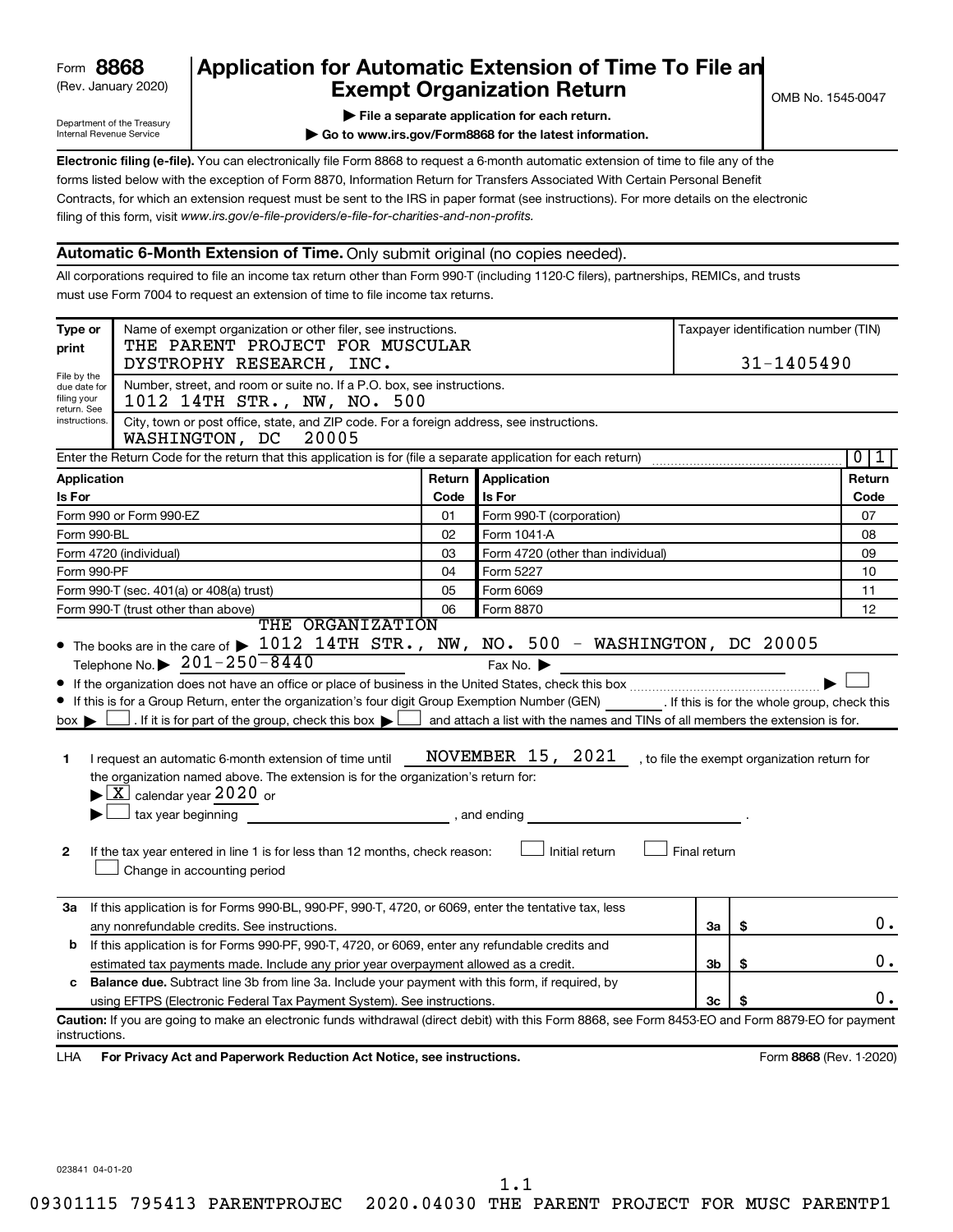| <b>Form</b> |  |  |
|-------------|--|--|

### EXTENDED TO NOVEMBER 15, 2021

**990** Return of Organization Exempt From Income Tax <br>
Under section 501(c), 527, or 4947(a)(1) of the Internal Revenue Code (except private foundations)<br> **PO20** 

**▶ Do not enter social security numbers on this form as it may be made public. Open to Public**<br>
inspection instructions and the latest information. Inspection **| Go to www.irs.gov/Form990 for instructions and the latest information. Inspection**



|                         |                                                                   | Department of the Treasury<br>Internal Revenue Service | טוועט ו שאווט<br>Inspection<br>$\triangleright$ Go to www.irs.gov/Form990 for instructions and the latest information.                      |                   |                                                                       |                                            |  |  |  |
|-------------------------|-------------------------------------------------------------------|--------------------------------------------------------|---------------------------------------------------------------------------------------------------------------------------------------------|-------------------|-----------------------------------------------------------------------|--------------------------------------------|--|--|--|
|                         | A For the 2020 calendar year, or tax year beginning<br>and ending |                                                        |                                                                                                                                             |                   |                                                                       |                                            |  |  |  |
|                         | <b>B</b> Check if applicable:<br>Address<br>change<br>Name        |                                                        | <b>C</b> Name of organization<br>D Employer identification number<br>THE PARENT PROJECT FOR MUSCULAR<br>DYSTROPHY RESEARCH, INC.            |                   |                                                                       |                                            |  |  |  |
|                         | change<br>Initial                                                 |                                                        | Doing business as                                                                                                                           |                   | 31-1405490                                                            |                                            |  |  |  |
|                         | return<br>Final<br>return/<br>termin-                             |                                                        | Number and street (or P.O. box if mail is not delivered to street address)<br>1012 14TH STR., NW                                            | Room/suite<br>500 | E Telephone number<br>$201 - 250 - 8440$                              |                                            |  |  |  |
|                         | ated                                                              |                                                        | City or town, state or province, country, and ZIP or foreign postal code                                                                    |                   | G Gross receipts \$                                                   | 9,957,876.                                 |  |  |  |
|                         | Ireturn                                                           | Amended                                                | 20005<br>WASHINGTON, DC                                                                                                                     |                   | H(a) Is this a group return                                           |                                            |  |  |  |
|                         | Applica-<br>tion<br>pending                                       |                                                        | F Name and address of principal officer: PATRICIA A. FURLONG<br>SAME AS C ABOVE                                                             |                   | for subordinates?<br>$H(b)$ Are all subordinates included? $\Box$ Yes | $\exists$ Yes $\boxed{\text{X}}$ No<br>⊥No |  |  |  |
|                         |                                                                   |                                                        | <b>I</b> Tax-exempt status: $X \overline{501(c)(3)}$<br>$501(c)$ (<br>$\sqrt{\frac{1}{1}}$ (insert no.)<br>4947(a)(1) or                    | 527               | If "No," attach a list. See instructions                              |                                            |  |  |  |
|                         |                                                                   |                                                        | J Website: WWW.PARENTPROJECTMD.ORG                                                                                                          |                   | $H(c)$ Group exemption number $\blacktriangleright$                   |                                            |  |  |  |
|                         |                                                                   | K Form of organization: $X$ Corporation                | Trust<br>Other $\blacktriangleright$<br>Association                                                                                         |                   | L Year of formation: $1997$ M State of legal domicile: OH             |                                            |  |  |  |
|                         |                                                                   | Part I Summary                                         |                                                                                                                                             |                   |                                                                       |                                            |  |  |  |
|                         | 1                                                                 |                                                        | Briefly describe the organization's mission or most significant activities: END DUCHENNE MUSCULAR DYSTROPHY                                 |                   |                                                                       |                                            |  |  |  |
| Activities & Governance |                                                                   |                                                        | THROUGH RESEARCH, ADVOCACY, EDUCATION, & OPTIMAL MEDICAL CARE.                                                                              |                   |                                                                       |                                            |  |  |  |
|                         | 2                                                                 |                                                        | Check this box $\blacktriangleright$ $\Box$ if the organization discontinued its operations or disposed of more than 25% of its net assets. |                   |                                                                       |                                            |  |  |  |
|                         | з                                                                 |                                                        |                                                                                                                                             |                   |                                                                       | 14                                         |  |  |  |
|                         | 4                                                                 |                                                        |                                                                                                                                             |                   | $\overline{4}$                                                        | $\overline{14}$                            |  |  |  |
|                         | 5                                                                 |                                                        |                                                                                                                                             |                   | $\overline{\mathbf{5}}$                                               | $\overline{24}$                            |  |  |  |
|                         | 6                                                                 |                                                        |                                                                                                                                             |                   | $6\phantom{a}$                                                        | 988                                        |  |  |  |
|                         |                                                                   |                                                        |                                                                                                                                             |                   | 7a                                                                    | $\overline{0}$ .                           |  |  |  |
|                         |                                                                   |                                                        |                                                                                                                                             |                   | 7 <sub>b</sub>                                                        | 0.                                         |  |  |  |
|                         |                                                                   |                                                        |                                                                                                                                             |                   | <b>Prior Year</b>                                                     | <b>Current Year</b>                        |  |  |  |
|                         | 8                                                                 |                                                        |                                                                                                                                             |                   | 11, 218, 006.<br>536, 156.                                            | 8,889,998.<br>403, 270.                    |  |  |  |
| Revenue                 | 9                                                                 |                                                        | Program service revenue (Part VIII, line 2g)                                                                                                |                   | 2, 232.                                                               | 1,780.                                     |  |  |  |
|                         | 10                                                                |                                                        |                                                                                                                                             |                   | $-320, 727.$                                                          | 264,042.                                   |  |  |  |
|                         | 11                                                                |                                                        | Other revenue (Part VIII, column (A), lines 5, 6d, 8c, 9c, 10c, and 11e)                                                                    |                   | 11,435,667.                                                           | 9,559,090.                                 |  |  |  |
|                         | 12                                                                |                                                        | Total revenue - add lines 8 through 11 (must equal Part VIII, column (A), line 12)                                                          |                   | 4,455,275.                                                            | 2,689,159.                                 |  |  |  |
|                         | 13<br>14                                                          |                                                        | Grants and similar amounts paid (Part IX, column (A), lines 1-3)                                                                            |                   | 0.                                                                    |                                            |  |  |  |
|                         | 15                                                                |                                                        | Salaries, other compensation, employee benefits (Part IX, column (A), lines 5-10)                                                           |                   | 3,127,518.                                                            | 2,739,629.                                 |  |  |  |
| Expenses                |                                                                   |                                                        | 16a Professional fundraising fees (Part IX, column (A), line 11e)                                                                           |                   | 0.                                                                    | $\overline{0}$ .                           |  |  |  |
|                         |                                                                   |                                                        | 720, 711.<br><b>b</b> Total fundraising expenses (Part IX, column (D), line 25)<br>$\blacktriangleright$ and $\blacktriangleright$          |                   |                                                                       |                                            |  |  |  |
|                         |                                                                   |                                                        |                                                                                                                                             |                   | 3, 270, 195.                                                          | 2,436,850.                                 |  |  |  |
|                         |                                                                   |                                                        | Total expenses. Add lines 13-17 (must equal Part IX, column (A), line 25) [                                                                 |                   | 10,852,988.                                                           | 7,865,638.                                 |  |  |  |
|                         | 19                                                                |                                                        |                                                                                                                                             |                   | 582,679.                                                              | 1,693,452.                                 |  |  |  |
|                         |                                                                   |                                                        |                                                                                                                                             |                   | <b>Beginning of Current Year</b>                                      | <b>End of Year</b>                         |  |  |  |
| Net Assets or           | 20                                                                | Total assets (Part X, line 16)                         |                                                                                                                                             |                   | 4,713,542.                                                            | 7,136,426.                                 |  |  |  |
|                         | 21                                                                |                                                        | Total liabilities (Part X, line 26)                                                                                                         |                   | 361,870.                                                              | 1,080,993.                                 |  |  |  |
|                         | 22                                                                |                                                        |                                                                                                                                             |                   | 4,351,672.                                                            | 6,055,433.                                 |  |  |  |
|                         | ∣ Part II                                                         | Signature Block                                        |                                                                                                                                             |                   |                                                                       |                                            |  |  |  |

Under penalties of perjury, I declare that I have examined this return, including accompanying schedules and statements, and to the best of my knowledge and belief, it is true, correct, and complete. Declaration of preparer (other than officer) is based on all information of which preparer has any knowledge.

| Sign<br>Here    | Signature of officer<br>PATRICIA A.<br>Type or print name and title                                       | FURLONG, FOUNDING PRESIDENT/CEO |                             | Date                                  |  |  |  |  |
|-----------------|-----------------------------------------------------------------------------------------------------------|---------------------------------|-----------------------------|---------------------------------------|--|--|--|--|
|                 | Print/Type preparer's name                                                                                | Preparer's signature            | Date                        | PIIN<br><u>_x</u> '<br>Check          |  |  |  |  |
| Paid            | UAMES M.<br>WOOD                                                                                          |                                 |                             | P00310420<br>$11/15/21$ self-employed |  |  |  |  |
| Preparer        | Firm's name JAMES M. WOOD, CPA                                                                            |                                 |                             | Firm's EIN $\geq 2 - 3604710$         |  |  |  |  |
| Use Only        | Firm's address 603B OMNI DRIVE                                                                            |                                 |                             |                                       |  |  |  |  |
|                 | HILLSBOROUGH, NJ 08844                                                                                    |                                 | Phone no. $(908)431 - 1700$ |                                       |  |  |  |  |
|                 | x.<br><b>No</b><br>Yes<br>May the IRS discuss this return with the preparer shown above? See instructions |                                 |                             |                                       |  |  |  |  |
| 032001 12-23-20 | LHA For Paperwork Reduction Act Notice, see the separate instructions.                                    |                                 |                             | Form 990 (2020)                       |  |  |  |  |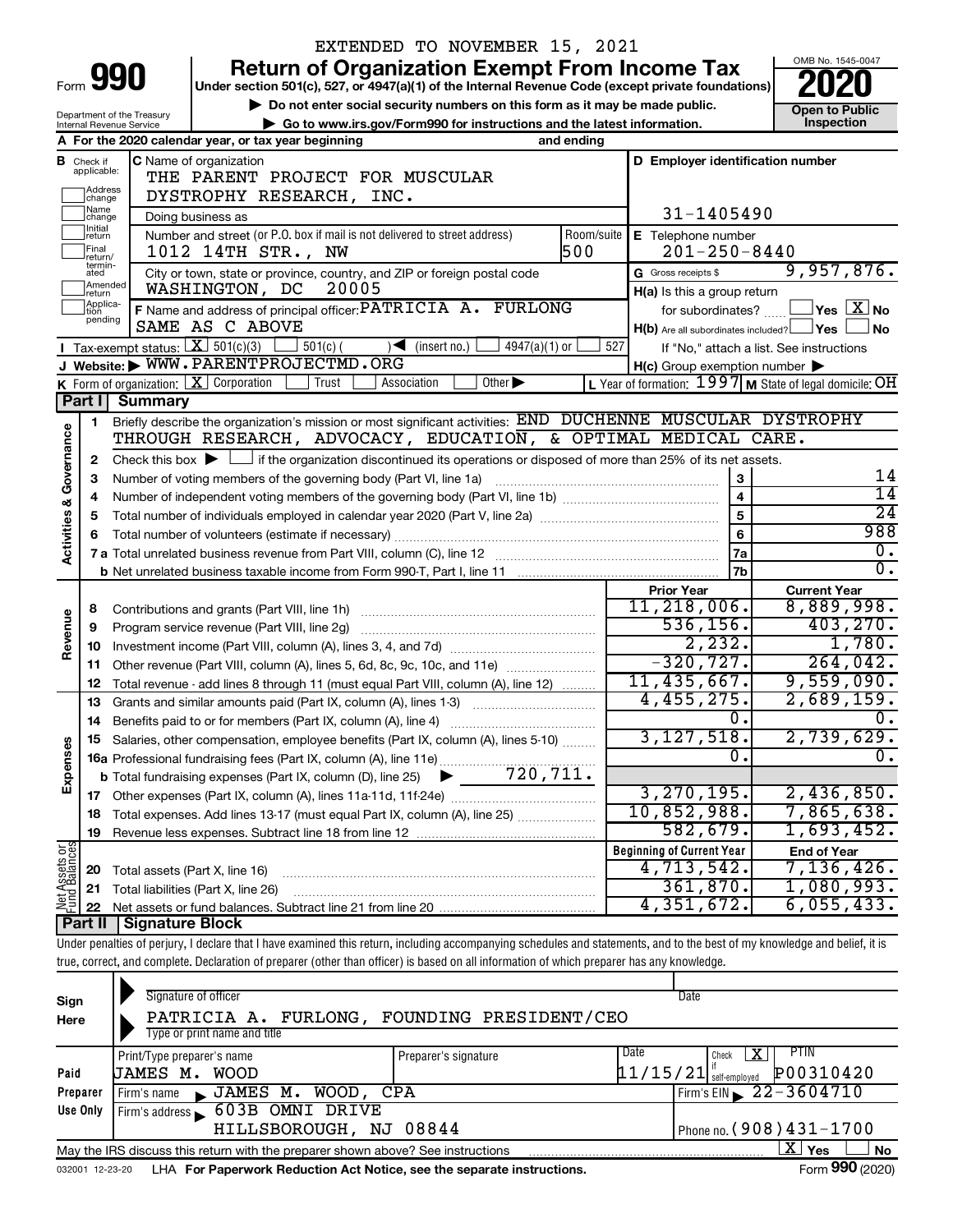|              | THE PARENT PROJECT FOR MUSCULAR<br>$31 - 1405490$<br>DYSTROPHY RESEARCH, INC.<br>Page 2<br>Form 990 (2020)                                   |
|--------------|----------------------------------------------------------------------------------------------------------------------------------------------|
|              | <b>Part III   Statement of Program Service Accomplishments</b>                                                                               |
|              | $\boxed{\text{X}}$                                                                                                                           |
| 1            | Briefly describe the organization's mission:                                                                                                 |
|              | THE PARENT PROJECT MUSCULAR DYSTROPHY (PPMD) FIGHTS TO END DUCHENNE.                                                                         |
|              | WE ACCELERATE RESEARCH, RAISE OUR VOICES TO IMPACT POLICY, DEMAND                                                                            |
|              | OPTIMAL CARE FOR EVERY SINGLE FAMILY, AND STRIVE TO ENSURE ACCESS TO                                                                         |
|              | APPROVED THERAPIES.                                                                                                                          |
| $\mathbf{2}$ | Did the organization undertake any significant program services during the year which were not listed on the                                 |
|              | $\Box$ Yes $[\overline{\mathrm{X}}]$ No<br>prior Form 990 or 990-EZ?                                                                         |
|              | If "Yes," describe these new services on Schedule O.                                                                                         |
| 3            |                                                                                                                                              |
|              | If "Yes," describe these changes on Schedule O.                                                                                              |
| 4            | Describe the organization's program service accomplishments for each of its three largest program services, as measured by expenses.         |
|              | Section 501(c)(3) and 501(c)(4) organizations are required to report the amount of grants and allocations to others, the total expenses, and |
|              | revenue, if any, for each program service reported.<br>73,920.                                                                               |
| 4a           | (Code:<br><b>RESEARCH</b>                                                                                                                    |
|              | PPMD'S RESEARCH PROGRAM IDENTIFIES AND AGGRESSIVELY FUNDS THE MOST                                                                           |
|              | PROMISING NEAR AND LONG-TERM DUCHENNE RESEARCH AND CUTTING-EDGE                                                                              |
|              | THERAPIES; STIMULATES NEW RESEARCH TO ENSURE THAT THE THERAPEUTIC                                                                            |
|              | PIPELINE IS RICH WITH OPPORTUNITY; FACILITATES PRE-COMPETITIVE INDUSTRY                                                                      |
|              | INTERACTIONS THROUGH THE DUCHENNE DRUG DEVELOPMENT ROUNDTABLE TO                                                                             |
|              | ENHANCE AND HARMONIZE THE CLINICAL TRIAL LANDSCAPE; AND SUPPORTS                                                                             |
|              | MULTI-STAKEHOLDER DATA MODELLING CONSORTIA TO ACCELERATE DRUG                                                                                |
|              | DEVELOPMENT TIMELINES. IN ADDITION TO SIGNIFICANT PRE-CLINICAL AND                                                                           |
|              | ACADEMIC RESEARCH FUNDING, PPMD MAKES INVESTMENTS IN EARLY-STAGE                                                                             |
|              | BIOPHARMACEUTICAL COMPANIES TO CATALYZE DEVELOPMENT OF NOVEL THERAPIES                                                                       |
|              | TO TREAT DUCHENNE AND BECKER.                                                                                                                |
| 4b           | 873, 169. including grants of \$<br>) (Revenue \$<br>(Expenses \$<br>(Code:                                                                  |
|              | <b>EDUCATION</b>                                                                                                                             |
|              | PPMD'S EDUCATION INITIATIVES INCREASE AWARENESS AND UNDERSTANDING OF                                                                         |
|              | THE DISEASE PROGRESSION AND THE COMPONENTS OF MULTIDISCIPLINARY                                                                              |
|              | COMPREHENSIVE CARE NECESSARY TO OPTIMIZE QUALITY AND QUANTITY OF LIFE                                                                        |
|              | THROUGHOUT THE LIFESPAN. PPMD PARTNERS WITH EXPERTS IN DUCHENNE TO                                                                           |
|              | DEVELOP UP-TO-DATE INFORMATIONAL RESOURCES REGARDING TREATMENT AND CARE                                                                      |
|              | THAT WE THEN SHARE BROADLY. PPMD COLLABORATES WITH NATIONAL AND                                                                              |
|              | INTERNATIONAL ORGANIZATIONS TO DEVELOP AND DISSEMINATE EDUCATIONAL                                                                           |
|              | RESOURCES APPROPRIATE FOR THE GLOBAL DUCHENNE COMMUNITY.                                                                                     |
|              |                                                                                                                                              |
|              |                                                                                                                                              |
|              |                                                                                                                                              |
| 4с           | $20,000.$ (Revenue \$)<br>$\overline{364}$ , $011$ onloading grants of \$<br>(Code:<br>) (Expenses \$                                        |
|              | <b>ADVOCACY</b>                                                                                                                              |
|              | PPMD'S ADVOCACY EFFORTS ARE FOCUSED ON ADVANCING CARE AND TREATMENTS                                                                         |
|              | FOR DUCHENNE BY LEVERAGING FEDERAL RESOURCES, BUILDING PARTNERSHIPS,                                                                         |
|              | AND CREATING REGULATORY PROCEDURES AND INFRASTRUCTURE. WE EMPOWER                                                                            |
|              |                                                                                                                                              |
|              |                                                                                                                                              |
|              | REPRESENTATIVES TO FOSTER DUCHENNE CHAMPIONS WITHIN CONGRESS AND TO                                                                          |
|              | ADVANCE LEGISLATION AND REGULATORY POLICIES, ENSURING THAT DUCHENNE                                                                          |
|              | ADVOCATES WITH THE TOOLS AND INFORMATION TO ENGAGE WITH CONGRESSIONAL<br>PRIORITIES ARE REFLECTED ACROSS ALL GOVERNMENT AGENCIES.            |
|              |                                                                                                                                              |
|              |                                                                                                                                              |
|              |                                                                                                                                              |
|              |                                                                                                                                              |
|              | Other program services (Describe on Schedule O.)                                                                                             |
| 4d -         | (Expenses \$<br>including grants of \$<br>(Revenue \$                                                                                        |
|              | 6,578,847.<br>4e Total program service expenses $\blacktriangleright$                                                                        |
|              | Form 990 (2020)<br>SEE SCHEDULE O FOR CONTINUATION(S)<br>032002 12-23-20                                                                     |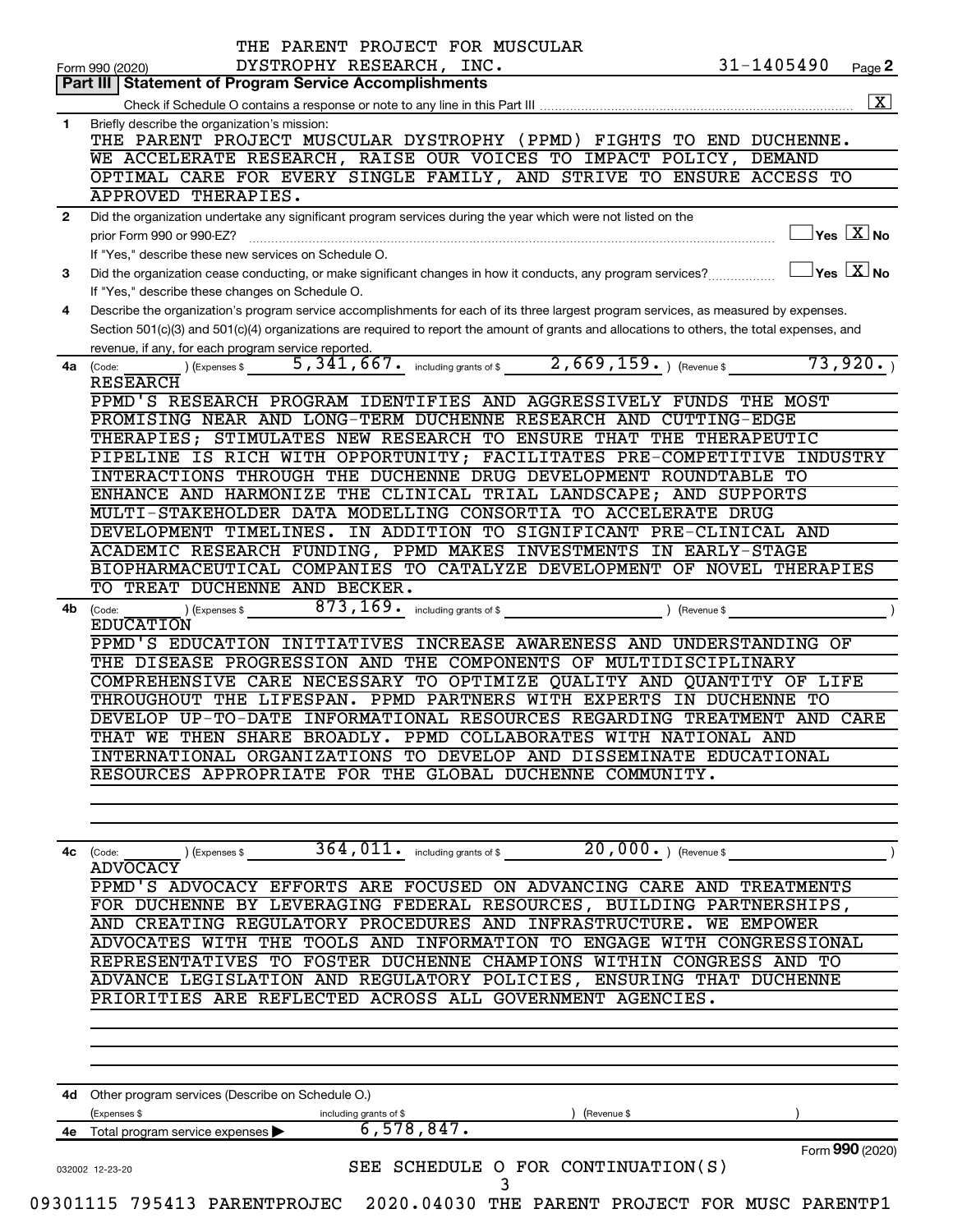**Part IV Checklist of Required Schedules**

|     |                                                                                                                                                                                                                   |                 | Yes                     | No                      |
|-----|-------------------------------------------------------------------------------------------------------------------------------------------------------------------------------------------------------------------|-----------------|-------------------------|-------------------------|
| 1   | Is the organization described in section $501(c)(3)$ or $4947(a)(1)$ (other than a private foundation)?                                                                                                           |                 |                         |                         |
|     | If "Yes," complete Schedule A                                                                                                                                                                                     | 1               | х                       |                         |
| 2   |                                                                                                                                                                                                                   | $\mathbf{2}$    | $\overline{\textbf{x}}$ |                         |
| З   | Did the organization engage in direct or indirect political campaign activities on behalf of or in opposition to candidates for                                                                                   |                 |                         |                         |
|     | public office? If "Yes," complete Schedule C, Part I                                                                                                                                                              | 3               |                         | X.                      |
| 4   | Section 501(c)(3) organizations. Did the organization engage in lobbying activities, or have a section 501(h) election in effect                                                                                  |                 |                         |                         |
|     |                                                                                                                                                                                                                   | 4               | х                       |                         |
| 5   | Is the organization a section 501(c)(4), 501(c)(5), or 501(c)(6) organization that receives membership dues, assessments, or                                                                                      |                 |                         | x                       |
|     |                                                                                                                                                                                                                   | 5               |                         |                         |
| 6   | Did the organization maintain any donor advised funds or any similar funds or accounts for which donors have the right to                                                                                         | 6               |                         | х                       |
|     | provide advice on the distribution or investment of amounts in such funds or accounts? If "Yes," complete Schedule D, Part I                                                                                      |                 |                         |                         |
| 7   | Did the organization receive or hold a conservation easement, including easements to preserve open space,<br>the environment, historic land areas, or historic structures? If "Yes," complete Schedule D, Part II | $\overline{7}$  |                         | х                       |
| 8   | Did the organization maintain collections of works of art, historical treasures, or other similar assets? If "Yes," complete                                                                                      |                 |                         |                         |
|     |                                                                                                                                                                                                                   | 8               |                         | x                       |
| 9   | Did the organization report an amount in Part X, line 21, for escrow or custodial account liability, serve as a custodian for                                                                                     |                 |                         |                         |
|     | amounts not listed in Part X; or provide credit counseling, debt management, credit repair, or debt negotiation services?                                                                                         |                 |                         |                         |
|     | If "Yes," complete Schedule D, Part IV                                                                                                                                                                            | 9               |                         | х                       |
| 10  | Did the organization, directly or through a related organization, hold assets in donor-restricted endowments                                                                                                      |                 |                         |                         |
|     |                                                                                                                                                                                                                   | 10              |                         | x.                      |
| 11  | If the organization's answer to any of the following questions is "Yes," then complete Schedule D, Parts VI, VII, VIII, IX, or X                                                                                  |                 |                         |                         |
|     | as applicable.                                                                                                                                                                                                    |                 |                         |                         |
|     | a Did the organization report an amount for land, buildings, and equipment in Part X, line 10? If "Yes," complete Schedule D,                                                                                     |                 |                         |                         |
|     | Part VI                                                                                                                                                                                                           | 11a             | x                       |                         |
|     | <b>b</b> Did the organization report an amount for investments - other securities in Part X, line 12, that is 5% or more of its total                                                                             |                 |                         |                         |
|     |                                                                                                                                                                                                                   | 11b             |                         | X.                      |
|     | c Did the organization report an amount for investments - program related in Part X, line 13, that is 5% or more of its total                                                                                     |                 |                         |                         |
|     |                                                                                                                                                                                                                   | 11c             | x                       |                         |
|     | d Did the organization report an amount for other assets in Part X, line 15, that is 5% or more of its total assets reported in                                                                                   |                 |                         |                         |
|     |                                                                                                                                                                                                                   | 11d             |                         | x                       |
|     |                                                                                                                                                                                                                   | 11e             | х                       |                         |
| f   | Did the organization's separate or consolidated financial statements for the tax year include a footnote that addresses                                                                                           |                 |                         |                         |
|     | the organization's liability for uncertain tax positions under FIN 48 (ASC 740)? If "Yes," complete Schedule D, Part X                                                                                            | 11f             |                         | x.                      |
|     | 12a Did the organization obtain separate, independent audited financial statements for the tax year? If "Yes," complete                                                                                           |                 |                         |                         |
|     | Schedule D, Parts XI and XII                                                                                                                                                                                      | 12a             | x                       |                         |
|     | b Was the organization included in consolidated, independent audited financial statements for the tax year?                                                                                                       |                 |                         | х                       |
|     | If "Yes," and if the organization answered "No" to line 12a, then completing Schedule D, Parts XI and XII is optional <i></i> .                                                                                   | 12 <sub>b</sub> |                         | $\overline{\texttt{x}}$ |
| 13  |                                                                                                                                                                                                                   | 13              |                         | X                       |
| 14a | <b>b</b> Did the organization have aggregate revenues or expenses of more than \$10,000 from grantmaking, fundraising, business,                                                                                  | 14a             |                         |                         |
|     | investment, and program service activities outside the United States, or aggregate foreign investments valued at \$100,000                                                                                        |                 |                         |                         |
|     |                                                                                                                                                                                                                   | 14b             |                         | x                       |
| 15  | Did the organization report on Part IX, column (A), line 3, more than \$5,000 of grants or other assistance to or for any                                                                                         |                 |                         |                         |
|     |                                                                                                                                                                                                                   | 15              |                         | X.                      |
| 16  | Did the organization report on Part IX, column (A), line 3, more than \$5,000 of aggregate grants or other assistance to                                                                                          |                 |                         |                         |
|     |                                                                                                                                                                                                                   | 16              |                         | X.                      |
| 17  | Did the organization report a total of more than \$15,000 of expenses for professional fundraising services on Part IX,                                                                                           |                 |                         |                         |
|     |                                                                                                                                                                                                                   | 17              |                         | x                       |
| 18  | Did the organization report more than \$15,000 total of fundraising event gross income and contributions on Part VIII, lines                                                                                      |                 |                         |                         |
|     |                                                                                                                                                                                                                   | 18              | х                       |                         |
| 19  | Did the organization report more than \$15,000 of gross income from gaming activities on Part VIII, line 9a? If "Yes,"                                                                                            |                 |                         |                         |
|     |                                                                                                                                                                                                                   | 19              |                         | X                       |
|     |                                                                                                                                                                                                                   | 20a             |                         | x                       |
|     |                                                                                                                                                                                                                   | 20 <sub>b</sub> |                         |                         |
| 21  | Did the organization report more than \$5,000 of grants or other assistance to any domestic organization or                                                                                                       |                 |                         |                         |
|     |                                                                                                                                                                                                                   | 21              | х                       |                         |
|     | 032003 12-23-20                                                                                                                                                                                                   |                 |                         | Form 990 (2020)         |

Form (2020) **990**

09301115 795413 PARENTPROJEC 2020.04030 THE PARENT PROJECT FOR MUSC PARENTP1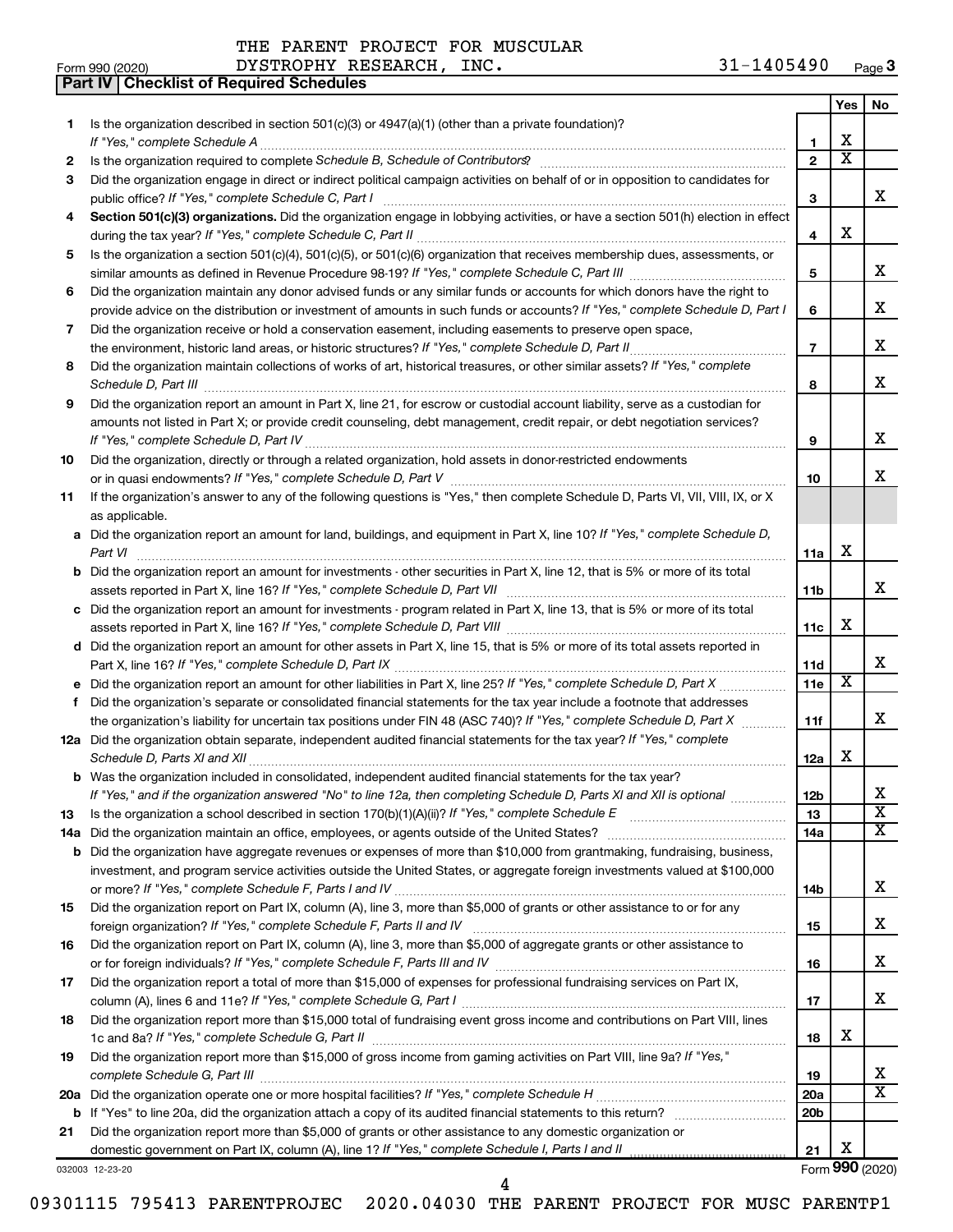*(continued)* **Part IV Checklist of Required Schedules**

THE PARENT PROJECT FOR MUSCULAR

|        |                                                                                                                                                                   |                 | Yes                     | No                      |
|--------|-------------------------------------------------------------------------------------------------------------------------------------------------------------------|-----------------|-------------------------|-------------------------|
| 22     | Did the organization report more than \$5,000 of grants or other assistance to or for domestic individuals on                                                     |                 |                         |                         |
|        |                                                                                                                                                                   | 22              |                         | х                       |
| 23     | Did the organization answer "Yes" to Part VII, Section A, line 3, 4, or 5 about compensation of the organization's current                                        |                 |                         |                         |
|        | and former officers, directors, trustees, key employees, and highest compensated employees? If "Yes," complete                                                    |                 |                         |                         |
|        | Schedule J                                                                                                                                                        | 23              | х                       |                         |
|        | 24a Did the organization have a tax-exempt bond issue with an outstanding principal amount of more than \$100,000 as of the                                       |                 |                         |                         |
|        | last day of the year, that was issued after December 31, 2002? If "Yes," answer lines 24b through 24d and complete                                                |                 |                         |                         |
|        |                                                                                                                                                                   | 24a             |                         | x                       |
|        |                                                                                                                                                                   | 24 <sub>b</sub> |                         |                         |
|        | <b>b</b> Did the organization invest any proceeds of tax-exempt bonds beyond a temporary period exception?                                                        |                 |                         |                         |
|        | c Did the organization maintain an escrow account other than a refunding escrow at any time during the year to defease                                            |                 |                         |                         |
|        | any tax-exempt bonds?                                                                                                                                             | 24c             |                         |                         |
|        |                                                                                                                                                                   | 24d             |                         |                         |
|        | 25a Section 501(c)(3), 501(c)(4), and 501(c)(29) organizations. Did the organization engage in an excess benefit                                                  |                 |                         |                         |
|        |                                                                                                                                                                   | 25a             |                         | x                       |
|        | <b>b</b> Is the organization aware that it engaged in an excess benefit transaction with a disqualified person in a prior year, and                               |                 |                         |                         |
|        | that the transaction has not been reported on any of the organization's prior Forms 990 or 990-EZ? If "Yes," complete                                             |                 |                         |                         |
|        | Schedule L, Part I                                                                                                                                                | 25b             |                         | х                       |
| 26     | Did the organization report any amount on Part X, line 5 or 22, for receivables from or payables to any current                                                   |                 |                         |                         |
|        | or former officer, director, trustee, key employee, creator or founder, substantial contributor, or 35%                                                           |                 |                         |                         |
|        | controlled entity or family member of any of these persons? If "Yes," complete Schedule L, Part II                                                                | 26              |                         | х                       |
| 27     | Did the organization provide a grant or other assistance to any current or former officer, director, trustee, key employee,                                       |                 |                         |                         |
|        | creator or founder, substantial contributor or employee thereof, a grant selection committee member, or to a 35% controlled                                       |                 |                         |                         |
|        | entity (including an employee thereof) or family member of any of these persons? If "Yes," complete Schedule L, Part III                                          | 27              |                         | х                       |
| 28     | Was the organization a party to a business transaction with one of the following parties (see Schedule L, Part IV                                                 |                 |                         |                         |
|        | instructions, for applicable filing thresholds, conditions, and exceptions):                                                                                      |                 |                         |                         |
|        | a A current or former officer, director, trustee, key employee, creator or founder, or substantial contributor? If                                                |                 |                         |                         |
|        | "Yes," complete Schedule L, Part IV                                                                                                                               | 28a             |                         | х                       |
|        |                                                                                                                                                                   | 28 <sub>b</sub> |                         | $\overline{\mathbf{X}}$ |
|        | c A 35% controlled entity of one or more individuals and/or organizations described in lines 28a or 28b?!f                                                        |                 |                         |                         |
|        |                                                                                                                                                                   | 28c             |                         | х                       |
| 29     |                                                                                                                                                                   | 29              | $\overline{\textbf{x}}$ |                         |
| 30     | Did the organization receive contributions of art, historical treasures, or other similar assets, or qualified conservation                                       |                 |                         |                         |
|        |                                                                                                                                                                   | 30              |                         | х                       |
| 31     | Did the organization liquidate, terminate, or dissolve and cease operations? If "Yes," complete Schedule N, Part I                                                | 31              |                         | $\overline{\mathbf{X}}$ |
| 32     | Did the organization sell, exchange, dispose of, or transfer more than 25% of its net assets? If "Yes," complete                                                  |                 |                         |                         |
|        |                                                                                                                                                                   | 32              |                         | х                       |
| 33     | Did the organization own 100% of an entity disregarded as separate from the organization under Regulations                                                        |                 |                         |                         |
|        | sections 301.7701-2 and 301.7701-3? If "Yes," complete Schedule R, Part I                                                                                         | 33              |                         | х                       |
| 34     | Was the organization related to any tax-exempt or taxable entity? If "Yes," complete Schedule R, Part II, III, or IV, and                                         |                 |                         |                         |
|        | Part V, line 1                                                                                                                                                    | 34              |                         | х                       |
|        | 35a Did the organization have a controlled entity within the meaning of section 512(b)(13)?                                                                       | 35a             |                         | $\overline{\text{X}}$   |
|        | b If "Yes" to line 35a, did the organization receive any payment from or engage in any transaction with a controlled entity                                       |                 |                         |                         |
|        |                                                                                                                                                                   | 35b             |                         |                         |
|        | Section 501(c)(3) organizations. Did the organization make any transfers to an exempt non-charitable related organization?                                        |                 |                         |                         |
| 36     |                                                                                                                                                                   |                 |                         | x.                      |
|        | If "Yes," complete Schedule R, Part V, line 2<br>Did the organization conduct more than 5% of its activities through an entity that is not a related organization | 36              |                         |                         |
| 37     |                                                                                                                                                                   |                 |                         | х                       |
|        |                                                                                                                                                                   | 37              |                         |                         |
| 38     | Did the organization complete Schedule O and provide explanations in Schedule O for Part VI, lines 11b and 19?                                                    |                 | х                       |                         |
| Part V | <b>Statements Regarding Other IRS Filings and Tax Compliance</b>                                                                                                  | 38              |                         |                         |
|        |                                                                                                                                                                   |                 |                         |                         |
|        | Check if Schedule O contains a response or note to any line in this Part V [11] [12] Check if Schedule O contains a response or note to any line in this Part V   |                 |                         |                         |
|        | 36                                                                                                                                                                |                 | Yes                     | No                      |
|        | 1a<br>01                                                                                                                                                          |                 |                         |                         |
|        | 1 <sub>b</sub><br><b>b</b> Enter the number of Forms W-2G included in line 1a. Enter -0- if not applicable <i>manumerane</i> of Forms                             |                 |                         |                         |
|        | c Did the organization comply with backup withholding rules for reportable payments to vendors and reportable gaming                                              |                 |                         |                         |
|        |                                                                                                                                                                   | 1c              | х                       |                         |
|        | 032004 12-23-20<br>5                                                                                                                                              |                 |                         | Form 990 (2020)         |
|        |                                                                                                                                                                   |                 |                         |                         |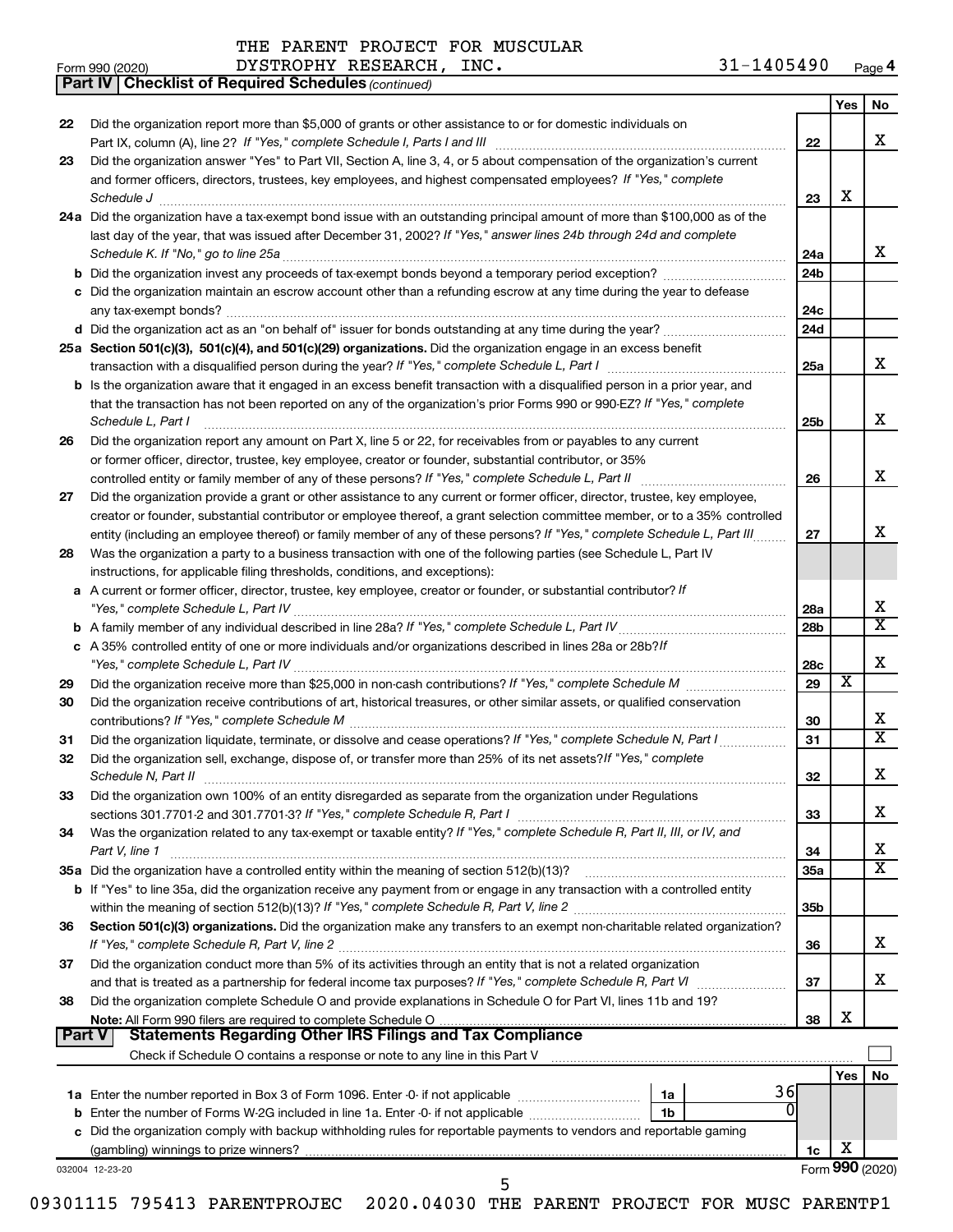|  |  |  |  | THE PARENT PROJECT FOR MUSCULAR |
|--|--|--|--|---------------------------------|
|--|--|--|--|---------------------------------|

| ∣ Part V | <b>Statements Regarding Other IRS Filings and Tax Compliance (continued)</b>                                                                                                                          |                |     |                         |  |  |  |  |  |
|----------|-------------------------------------------------------------------------------------------------------------------------------------------------------------------------------------------------------|----------------|-----|-------------------------|--|--|--|--|--|
|          |                                                                                                                                                                                                       |                | Yes | No                      |  |  |  |  |  |
|          | 2a Enter the number of employees reported on Form W-3, Transmittal of Wage and Tax Statements,                                                                                                        |                |     |                         |  |  |  |  |  |
|          | 24<br>filed for the calendar year ending with or within the year covered by this return<br>2a                                                                                                         |                |     |                         |  |  |  |  |  |
|          | b If at least one is reported on line 2a, did the organization file all required federal employment tax returns?                                                                                      | 2 <sub>b</sub> | X   |                         |  |  |  |  |  |
|          |                                                                                                                                                                                                       |                |     |                         |  |  |  |  |  |
|          | 3a Did the organization have unrelated business gross income of \$1,000 or more during the year?                                                                                                      | За             |     | х                       |  |  |  |  |  |
|          |                                                                                                                                                                                                       |                |     |                         |  |  |  |  |  |
|          | 4a At any time during the calendar year, did the organization have an interest in, or a signature or other authority over, a                                                                          |                |     |                         |  |  |  |  |  |
|          | financial account in a foreign country (such as a bank account, securities account, or other financial account)?                                                                                      | 4a             |     | x                       |  |  |  |  |  |
|          | <b>b</b> If "Yes," enter the name of the foreign country $\blacktriangleright$                                                                                                                        |                |     |                         |  |  |  |  |  |
|          | See instructions for filing requirements for FinCEN Form 114, Report of Foreign Bank and Financial Accounts (FBAR).                                                                                   |                |     |                         |  |  |  |  |  |
| 5a       |                                                                                                                                                                                                       | 5a             |     | х                       |  |  |  |  |  |
| b        |                                                                                                                                                                                                       | 5b             |     | $\overline{\mathbf{X}}$ |  |  |  |  |  |
| c        |                                                                                                                                                                                                       | 5c             |     |                         |  |  |  |  |  |
|          | 6a Does the organization have annual gross receipts that are normally greater than \$100,000, and did the organization solicit                                                                        |                |     |                         |  |  |  |  |  |
|          |                                                                                                                                                                                                       | 6a             |     | х                       |  |  |  |  |  |
|          | <b>b</b> If "Yes," did the organization include with every solicitation an express statement that such contributions or gifts                                                                         |                |     |                         |  |  |  |  |  |
|          |                                                                                                                                                                                                       | 6b             |     |                         |  |  |  |  |  |
| 7        | Organizations that may receive deductible contributions under section 170(c).                                                                                                                         |                |     |                         |  |  |  |  |  |
| a        | Did the organization receive a payment in excess of \$75 made partly as a contribution and partly for goods and services provided to the payor?                                                       | 7a             |     | х                       |  |  |  |  |  |
| b        |                                                                                                                                                                                                       | 7b             |     |                         |  |  |  |  |  |
|          | Did the organization sell, exchange, or otherwise dispose of tangible personal property for which it was required                                                                                     |                |     |                         |  |  |  |  |  |
|          |                                                                                                                                                                                                       | 7c             |     | х                       |  |  |  |  |  |
| d        | 7d                                                                                                                                                                                                    |                |     |                         |  |  |  |  |  |
| е        | Did the organization receive any funds, directly or indirectly, to pay premiums on a personal benefit contract?                                                                                       | 7e             |     | х                       |  |  |  |  |  |
| f        |                                                                                                                                                                                                       | 7f             |     | $\overline{\mathbf{X}}$ |  |  |  |  |  |
| g        | If the organization received a contribution of qualified intellectual property, did the organization file Form 8899 as required?                                                                      | 7g             |     |                         |  |  |  |  |  |
| h        | If the organization received a contribution of cars, boats, airplanes, or other vehicles, did the organization file a Form 1098-C?                                                                    | 7h             |     |                         |  |  |  |  |  |
| 8        | Sponsoring organizations maintaining donor advised funds. Did a donor advised fund maintained by the                                                                                                  |                |     |                         |  |  |  |  |  |
|          |                                                                                                                                                                                                       | 8              |     |                         |  |  |  |  |  |
| 9        | Sponsoring organizations maintaining donor advised funds.                                                                                                                                             |                |     |                         |  |  |  |  |  |
| а        | Did the sponsoring organization make any taxable distributions under section 4966?                                                                                                                    | <b>9a</b>      |     |                         |  |  |  |  |  |
| b        |                                                                                                                                                                                                       | 9b             |     |                         |  |  |  |  |  |
| 10       | Section 501(c)(7) organizations. Enter:                                                                                                                                                               |                |     |                         |  |  |  |  |  |
|          | 10a                                                                                                                                                                                                   |                |     |                         |  |  |  |  |  |
|          | 10 <sub>b</sub><br>Gross receipts, included on Form 990, Part VIII, line 12, for public use of club facilities                                                                                        |                |     |                         |  |  |  |  |  |
| 11       | Section 501(c)(12) organizations. Enter:                                                                                                                                                              |                |     |                         |  |  |  |  |  |
|          | 11a                                                                                                                                                                                                   |                |     |                         |  |  |  |  |  |
|          | Gross income from other sources (Do not net amounts due or paid to other sources against                                                                                                              |                |     |                         |  |  |  |  |  |
|          | 11b                                                                                                                                                                                                   |                |     |                         |  |  |  |  |  |
|          | 12a Section 4947(a)(1) non-exempt charitable trusts. Is the organization filing Form 990 in lieu of Form 1041?                                                                                        | 12a            |     |                         |  |  |  |  |  |
|          | 12b<br><b>b</b> If "Yes," enter the amount of tax-exempt interest received or accrued during the year                                                                                                 |                |     |                         |  |  |  |  |  |
| 13       | Section 501(c)(29) qualified nonprofit health insurance issuers.<br>Is the organization licensed to issue qualified health plans in more than one state?                                              |                |     |                         |  |  |  |  |  |
| а        |                                                                                                                                                                                                       | 1За            |     |                         |  |  |  |  |  |
| b        | Note: See the instructions for additional information the organization must report on Schedule O.<br>Enter the amount of reserves the organization is required to maintain by the states in which the |                |     |                         |  |  |  |  |  |
|          | 13b                                                                                                                                                                                                   |                |     |                         |  |  |  |  |  |
| с        | 13 <sub>c</sub>                                                                                                                                                                                       |                |     |                         |  |  |  |  |  |
| 14a      | Did the organization receive any payments for indoor tanning services during the tax year?                                                                                                            | 14a            |     | x                       |  |  |  |  |  |
|          | <b>b</b> If "Yes," has it filed a Form 720 to report these payments? If "No," provide an explanation on Schedule O                                                                                    | 14b            |     |                         |  |  |  |  |  |
| 15       | Is the organization subject to the section 4960 tax on payment(s) of more than \$1,000,000 in remuneration or                                                                                         |                |     |                         |  |  |  |  |  |
|          |                                                                                                                                                                                                       | 15             |     | х                       |  |  |  |  |  |
|          | If "Yes," see instructions and file Form 4720, Schedule N.                                                                                                                                            |                |     |                         |  |  |  |  |  |
| 16       | Is the organization an educational institution subject to the section 4968 excise tax on net investment income?                                                                                       | 16             |     | x                       |  |  |  |  |  |
|          | If "Yes," complete Form 4720, Schedule O.                                                                                                                                                             |                |     |                         |  |  |  |  |  |

Form (2020) **990**

032005 12-23-20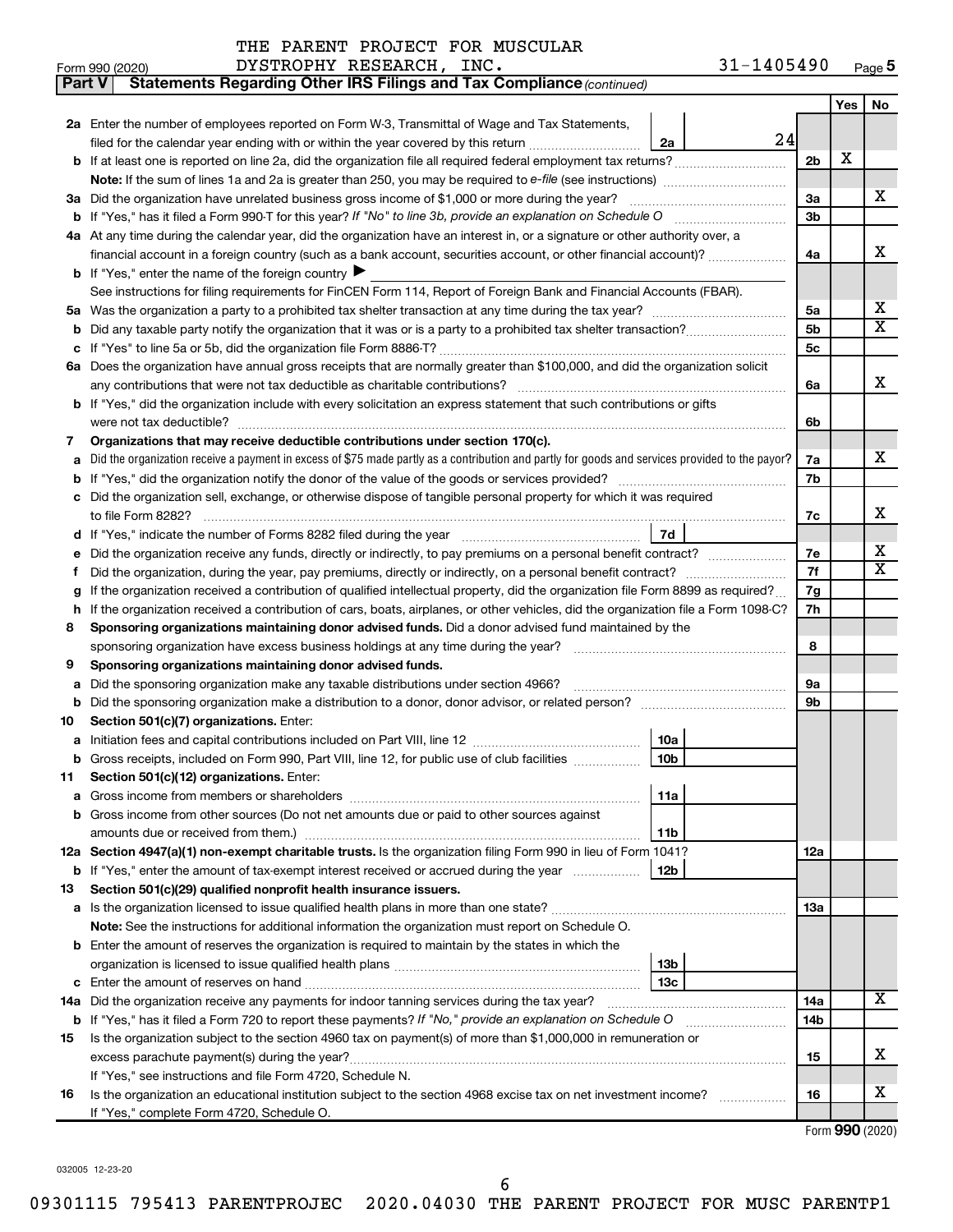Form 990 (2020)  ${\tt DYSTROPHY\_RESEARCH,\_INC.}$  31 – 140 5 4 9 0  $_{\tt Page}$ 31-1405490 Page 6

|     | Part VI Governance, Management, and Disclosure For each "Yes" response to lines 2 through 7b below, and for a "No" response<br>to line 8a, 8b, or 10b below, describe the circumstances, processes, or changes on Schedule O. See instructions. |    |    |                 |                         |                         |
|-----|-------------------------------------------------------------------------------------------------------------------------------------------------------------------------------------------------------------------------------------------------|----|----|-----------------|-------------------------|-------------------------|
|     |                                                                                                                                                                                                                                                 |    |    |                 |                         | $\boxed{\textbf{X}}$    |
|     | <b>Section A. Governing Body and Management</b>                                                                                                                                                                                                 |    |    |                 |                         |                         |
|     |                                                                                                                                                                                                                                                 |    |    |                 | Yes                     | No                      |
|     | 1a Enter the number of voting members of the governing body at the end of the tax year                                                                                                                                                          | 1a | 14 |                 |                         |                         |
|     | If there are material differences in voting rights among members of the governing body, or if the governing                                                                                                                                     |    |    |                 |                         |                         |
|     | body delegated broad authority to an executive committee or similar committee, explain on Schedule O.                                                                                                                                           |    |    |                 |                         |                         |
| b   | Enter the number of voting members included on line 1a, above, who are independent                                                                                                                                                              | 1b | 14 |                 |                         |                         |
| 2   | Did any officer, director, trustee, or key employee have a family relationship or a business relationship with any other                                                                                                                        |    |    |                 |                         |                         |
|     | officer, director, trustee, or key employee?                                                                                                                                                                                                    |    |    | $\mathbf{2}$    |                         | х                       |
| 3   | Did the organization delegate control over management duties customarily performed by or under the direct supervision                                                                                                                           |    |    |                 |                         |                         |
|     |                                                                                                                                                                                                                                                 |    |    | 3               |                         | х                       |
| 4   | Did the organization make any significant changes to its governing documents since the prior Form 990 was filed?                                                                                                                                |    |    | 4               |                         | $\overline{\mathbf{x}}$ |
| 5   |                                                                                                                                                                                                                                                 |    |    | 5               |                         | $\overline{\mathbf{X}}$ |
| 6   |                                                                                                                                                                                                                                                 |    |    | 6               |                         | $\overline{\mathbf{x}}$ |
|     | 7a Did the organization have members, stockholders, or other persons who had the power to elect or appoint one or                                                                                                                               |    |    |                 |                         |                         |
|     |                                                                                                                                                                                                                                                 |    |    | 7a              |                         | X                       |
|     | <b>b</b> Are any governance decisions of the organization reserved to (or subject to approval by) members, stockholders, or                                                                                                                     |    |    |                 |                         |                         |
|     |                                                                                                                                                                                                                                                 |    |    | 7b              |                         | x                       |
| 8   | Did the organization contemporaneously document the meetings held or written actions undertaken during the year by the following:                                                                                                               |    |    |                 |                         |                         |
| a   |                                                                                                                                                                                                                                                 |    |    | 8а              | X                       |                         |
| b   |                                                                                                                                                                                                                                                 |    |    | 8b              |                         | X                       |
| 9   | Is there any officer, director, trustee, or key employee listed in Part VII, Section A, who cannot be reached at the                                                                                                                            |    |    |                 |                         |                         |
|     |                                                                                                                                                                                                                                                 |    |    | 9               |                         | х                       |
|     | Section B. Policies (This Section B requests information about policies not required by the Internal Revenue Code.)                                                                                                                             |    |    |                 |                         |                         |
|     |                                                                                                                                                                                                                                                 |    |    |                 | Yes                     | No                      |
|     |                                                                                                                                                                                                                                                 |    |    | 10a             |                         | x                       |
|     | <b>b</b> If "Yes," did the organization have written policies and procedures governing the activities of such chapters, affiliates,                                                                                                             |    |    |                 |                         |                         |
|     | and branches to ensure their operations are consistent with the organization's exempt purposes? www.www.www.www.                                                                                                                                |    |    | 10 <sub>b</sub> |                         |                         |
|     | 11a Has the organization provided a complete copy of this Form 990 to all members of its governing body before filing the form?                                                                                                                 |    |    | 11a             | X                       |                         |
|     | <b>b</b> Describe in Schedule O the process, if any, used by the organization to review this Form 990.                                                                                                                                          |    |    |                 |                         |                         |
| 12a |                                                                                                                                                                                                                                                 |    |    | 12a             | х                       |                         |
|     | <b>b</b> Were officers, directors, or trustees, and key employees required to disclose annually interests that could give rise to conflicts?                                                                                                    |    |    | 12 <sub>b</sub> | X                       |                         |
|     | c Did the organization regularly and consistently monitor and enforce compliance with the policy? If "Yes," describe                                                                                                                            |    |    |                 |                         |                         |
|     | in Schedule O how this was done                                                                                                                                                                                                                 |    |    | 12c             | х                       |                         |
| 13  |                                                                                                                                                                                                                                                 |    |    | 13              | X                       |                         |
| 14  | Did the organization have a written document retention and destruction policy? [111] [12] manument content and the organization have a written document retention and destruction policy?                                                       |    |    | 14              | $\overline{\textbf{x}}$ |                         |
| 15  | Did the process for determining compensation of the following persons include a review and approval by independent                                                                                                                              |    |    |                 |                         |                         |
|     | persons, comparability data, and contemporaneous substantiation of the deliberation and decision?                                                                                                                                               |    |    |                 |                         |                         |
|     |                                                                                                                                                                                                                                                 |    |    | 15a             | х                       |                         |
|     |                                                                                                                                                                                                                                                 |    |    | 15b             | X                       |                         |
|     | If "Yes" to line 15a or 15b, describe the process in Schedule O (see instructions).                                                                                                                                                             |    |    |                 |                         |                         |
|     | 16a Did the organization invest in, contribute assets to, or participate in a joint venture or similar arrangement with a                                                                                                                       |    |    |                 |                         |                         |
|     | taxable entity during the year?                                                                                                                                                                                                                 |    |    | 16a             |                         | x                       |
|     | <b>b</b> If "Yes," did the organization follow a written policy or procedure requiring the organization to evaluate its participation                                                                                                           |    |    |                 |                         |                         |
|     | in joint venture arrangements under applicable federal tax law, and take steps to safeguard the organization's                                                                                                                                  |    |    |                 |                         |                         |
|     | exempt status with respect to such arrangements?                                                                                                                                                                                                |    |    | 16b             |                         |                         |
|     | <b>Section C. Disclosure</b>                                                                                                                                                                                                                    |    |    |                 |                         |                         |
| 17  | List the states with which a copy of this Form 990 is required to be filed >AL, CA, CO, FL, IL, IN, KS, MI, WV, WI, NH, NY                                                                                                                      |    |    |                 |                         |                         |
| 18  | Section 6104 requires an organization to make its Forms 1023 (1024 or 1024-A, if applicable), 990, and 990-T (Section 501(c)(3)s only) available                                                                                                |    |    |                 |                         |                         |
|     | for public inspection. Indicate how you made these available. Check all that apply.                                                                                                                                                             |    |    |                 |                         |                         |
|     | $\lfloor x \rfloor$ Upon request<br>$ \mathbf{X} $ Own website<br>Another's website<br>Other (explain on Schedule O)                                                                                                                            |    |    |                 |                         |                         |
| 19  | Describe on Schedule O whether (and if so, how) the organization made its governing documents, conflict of interest policy, and financial                                                                                                       |    |    |                 |                         |                         |
|     | statements available to the public during the tax year.                                                                                                                                                                                         |    |    |                 |                         |                         |
|     | State the name, address, and telephone number of the person who possesses the organization's books and records                                                                                                                                  |    |    |                 |                         |                         |
| 20  | THE ORGANIZATION - 201-250-8440                                                                                                                                                                                                                 |    |    |                 |                         |                         |
|     | 20005<br>1012 14TH STR., NW, NO. 500, WASHINGTON, DC                                                                                                                                                                                            |    |    |                 |                         |                         |
|     | SEE SCHEDULE O FOR FULL LIST OF STATES<br>032006 12-23-20                                                                                                                                                                                       |    |    |                 |                         | Form 990 (2020)         |
|     | 7                                                                                                                                                                                                                                               |    |    |                 |                         |                         |
|     |                                                                                                                                                                                                                                                 |    |    |                 |                         |                         |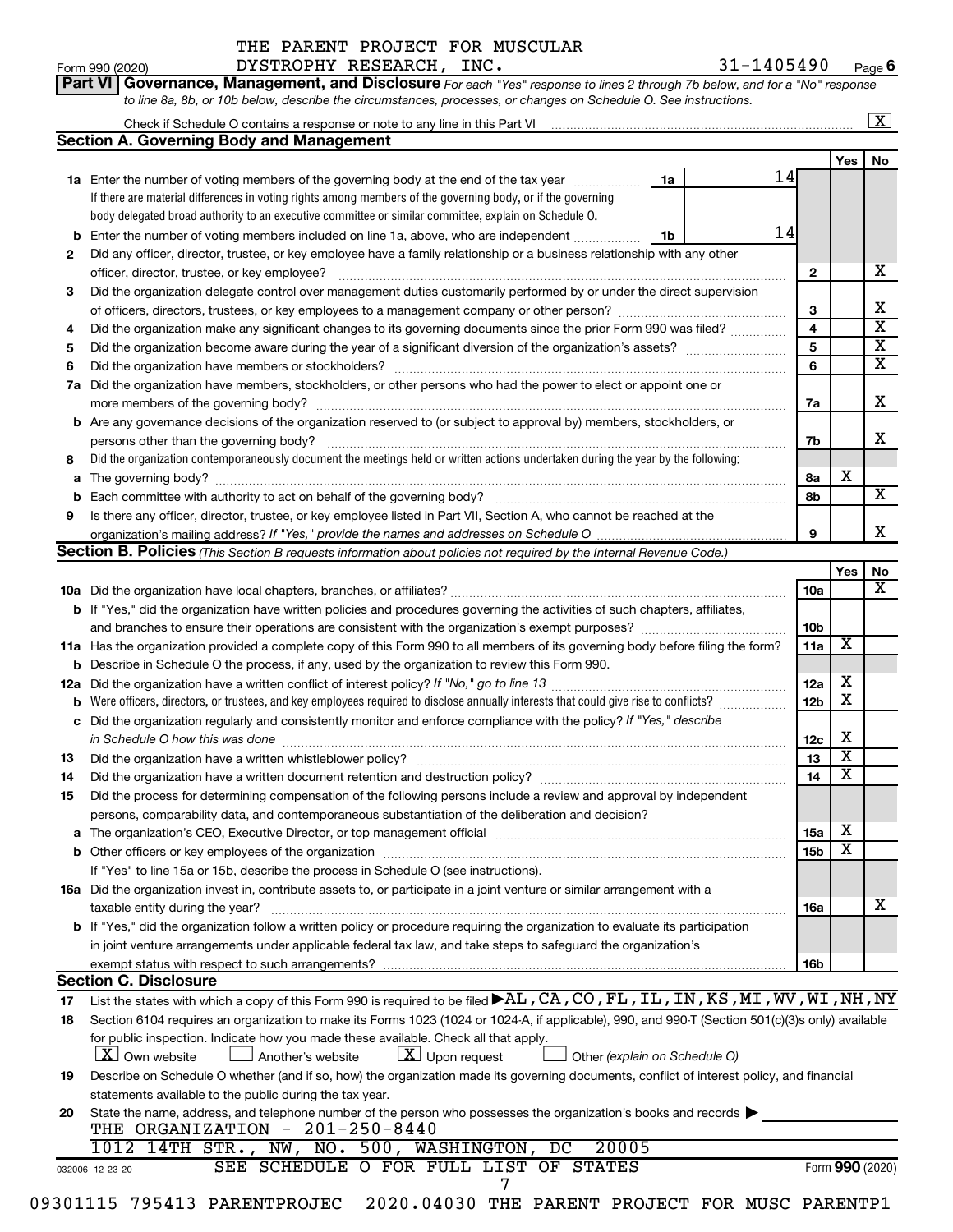| THE PARENT PROJECT FOR MUSCULAR |  |  |  |  |  |
|---------------------------------|--|--|--|--|--|
|---------------------------------|--|--|--|--|--|

 $\Box$ 

| m 990 (2020) |  |
|--------------|--|
|--------------|--|

| Part VII Compensation of Officers, Directors, Trustees, Key Employees, Highest Compensated |  |  |  |  |
|--------------------------------------------------------------------------------------------|--|--|--|--|
| <b>Employees, and Independent Contractors</b>                                              |  |  |  |  |

Check if Schedule O contains a response or note to any line in this Part VII

**Section A. Officers, Directors, Trustees, Key Employees, and Highest Compensated Employees**

**1a**  Complete this table for all persons required to be listed. Report compensation for the calendar year ending with or within the organization's tax year.  $\bullet$  List all of the organization's current officers, directors, trustees (whether individuals or organizations), regardless of amount of compensation.

Enter -0- in columns (D), (E), and (F) if no compensation was paid.

**•** List all of the organization's current key employees, if any. See instructions for definition of "key employee."

• List the organization's five *current* highest compensated employees (other than an officer, director, trustee, or key employee) who received reportable compensation (Box 5 of Form W-2 and/or Box 7 of Form 1099-MISC) of more than \$100,000 from the organization and any related organizations.

 $\bullet$  List all of the organization's former officers, key employees, and highest compensated employees who received more than \$100,000 of reportable compensation from the organization and any related organizations.

**•** List all of the organization's former directors or trustees that received, in the capacity as a former director or trustee of the organization, more than \$10,000 of reportable compensation from the organization and any related organizations.

See instructions for the order in which to list the persons above.

Check this box if neither the organization nor any related organization compensated any current officer, director, or trustee.  $\Box$ 

| (A)                                             | (B)                    | (C)                                     |                                                                  | (D)         | (E)          | (F)                               |           |                 |                                  |                          |
|-------------------------------------------------|------------------------|-----------------------------------------|------------------------------------------------------------------|-------------|--------------|-----------------------------------|-----------|-----------------|----------------------------------|--------------------------|
| Name and title                                  | Average                | Position<br>(do not check more than one |                                                                  | Reportable  | Reportable   | Estimated                         |           |                 |                                  |                          |
|                                                 | hours per              |                                         | box, unless person is both an<br>officer and a director/trustee) |             | compensation | compensation                      | amount of |                 |                                  |                          |
|                                                 | week                   |                                         |                                                                  |             |              |                                   |           | from<br>the     | from related                     | other                    |
|                                                 | (list any<br>hours for |                                         |                                                                  |             |              |                                   |           | organization    | organizations<br>(W-2/1099-MISC) | compensation<br>from the |
|                                                 | related                |                                         | trustee                                                          |             |              |                                   |           | (W-2/1099-MISC) |                                  | organization             |
|                                                 | organizations          |                                         |                                                                  |             |              |                                   |           |                 |                                  | and related              |
|                                                 | below                  | ndividual trustee or director           | Institutional t                                                  |             | Key employee |                                   |           |                 |                                  | organizations            |
|                                                 | line)                  |                                         |                                                                  | Officer     |              | Highest compensated<br>  employee | Former    |                 |                                  |                          |
| (1)<br>PATRICIA A. FURLONG                      | 40.00                  |                                         |                                                                  |             |              |                                   |           |                 |                                  |                          |
| FOUNDING CEO & PRESIDENT                        |                        |                                         |                                                                  | $\mathbf X$ |              |                                   |           | 230,950.        | 0.                               | 10,484.                  |
| (2)<br>KIMBERLY GALBERAITH                      | 40.00                  |                                         |                                                                  |             |              |                                   |           |                 |                                  |                          |
| CREATIVE DIRECTOR, PROJECTS AND EVEN            |                        |                                         |                                                                  |             |              | X                                 |           | 173,400.        | $\mathbf{0}$ .                   | 37,780.                  |
| KAYLAN MOITOSO<br>(3)                           | 40.00                  |                                         |                                                                  |             |              |                                   |           |                 |                                  |                          |
| CHIEF BUSINESS OFFICER                          |                        |                                         |                                                                  |             |              | $\mathbf X$                       |           | 172,658.        | 0.                               | 9,358.                   |
| <b>RYAN FISCHER</b><br>(4)                      | 40.00                  |                                         |                                                                  |             |              |                                   |           |                 |                                  |                          |
| CHIEF ADVOCACY OFFICER                          |                        |                                         |                                                                  |             |              | $\mathbf X$                       |           | 165,823.        | 0.                               | 13,679.                  |
| (5)<br>KELLY J DOUGHERTY                        | 40.00                  |                                         |                                                                  |             |              |                                   |           |                 |                                  |                          |
| FORMER SR. VP-FINANCE AND ADMINISTRA            |                        |                                         |                                                                  |             |              |                                   | X         | 148,604.        | 0.                               | 9,353.                   |
| RACHEL SCHRADER<br>(6)                          | 40.00                  |                                         |                                                                  |             |              |                                   |           |                 |                                  |                          |
| VP, CLINICAL CARE AND ED                        |                        |                                         |                                                                  |             |              | X                                 |           | 132,942.        | $\mathbf 0$ .                    | 12,823.                  |
| ANN MARTIN<br>(7)                               | 40.00                  |                                         |                                                                  |             |              |                                   |           |                 |                                  |                          |
| COMM RES AND GEN.<br><b>DUCHENNE REG</b><br>VP. |                        |                                         |                                                                  |             |              | $\mathbf X$                       |           | 126,064.        | 0.                               | 7,127.                   |
| ERIC CAMINO<br>(8)                              | 40.00                  |                                         |                                                                  |             |              |                                   |           |                 |                                  |                          |
| VP, RESEARCH AND CLINICAL INNOVATION            |                        |                                         |                                                                  |             |              | $\mathbf X$                       |           | 111,415.        | 0.                               | 20,238.                  |
| ERIN DRESNICK<br>(9)                            | 40.00                  |                                         |                                                                  |             |              |                                   |           |                 |                                  |                          |
| DIRECTOR, DEVELOPMENT                           |                        |                                         |                                                                  |             |              | $\rm X$                           |           | 110,308.        | 0.                               | 8,541.                   |
| (10) WILLIAM P NOLAN                            | 40.00                  |                                         |                                                                  |             |              |                                   |           |                 |                                  |                          |
| SR. VP- COMMUNICATIONS                          |                        |                                         |                                                                  |             |              |                                   | X         | 106,667.        | 0.                               | 5,596.                   |
| (11) ANESSA FEHSENFELD                          | 8.00                   |                                         |                                                                  |             |              |                                   |           |                 |                                  |                          |
| PRESIDENT                                       |                        | X                                       |                                                                  | X           |              |                                   |           | $\mathbf 0$     | $\mathbf 0$ .                    | $\boldsymbol{0}$ .       |
| (12) JOHN KILLIAN                               | 8.00                   |                                         |                                                                  |             |              |                                   |           |                 |                                  |                          |
| TREASURER                                       |                        | X                                       |                                                                  | $\mathbf X$ |              |                                   |           | $\mathbf 0$ .   | 0.                               | $\boldsymbol{0}$ .       |
| (13) JOANNA JOHNSON                             | 6.00                   |                                         |                                                                  |             |              |                                   |           |                 |                                  |                          |
| <b>SECRETARY</b>                                |                        | X                                       |                                                                  | X           |              |                                   |           | $\mathbf 0$ .   | 0.                               | $\boldsymbol{0}$ .       |
| (14) RASHA ALNAIBARI                            | 2.00                   |                                         |                                                                  |             |              |                                   |           |                 |                                  |                          |
| BOARD MEMBER                                    |                        | X                                       |                                                                  |             |              |                                   |           | $\mathbf 0$ .   | $\mathbf 0$ .                    | 0.                       |
| (15) JEFFREY BIGELOW                            | 2.00                   |                                         |                                                                  |             |              |                                   |           |                 |                                  |                          |
| <b>BOARD MEMBER</b>                             |                        | X                                       |                                                                  |             |              |                                   |           | $\mathbf 0$ .   | $\mathbf 0$                      | $\mathbf 0$ .            |
| (16) LINDA CRIPE                                | 2.00                   |                                         |                                                                  |             |              |                                   |           |                 |                                  |                          |
| BOARD MEMBER                                    |                        | X                                       |                                                                  |             |              |                                   |           | $\mathbf 0$ .   | 0.                               | $\mathbf 0$ .            |
| (17) JONATHAN FINDER                            | 2.00                   |                                         |                                                                  |             |              |                                   |           |                 |                                  |                          |
| <b>BOARD MEMBER</b>                             |                        | X                                       |                                                                  |             |              |                                   |           | $\mathbf 0$ .   | $\mathbf 0$ .                    | 0.                       |
|                                                 |                        |                                         |                                                                  |             |              |                                   |           |                 |                                  | $000$ (2000)             |

032007 12-23-20

8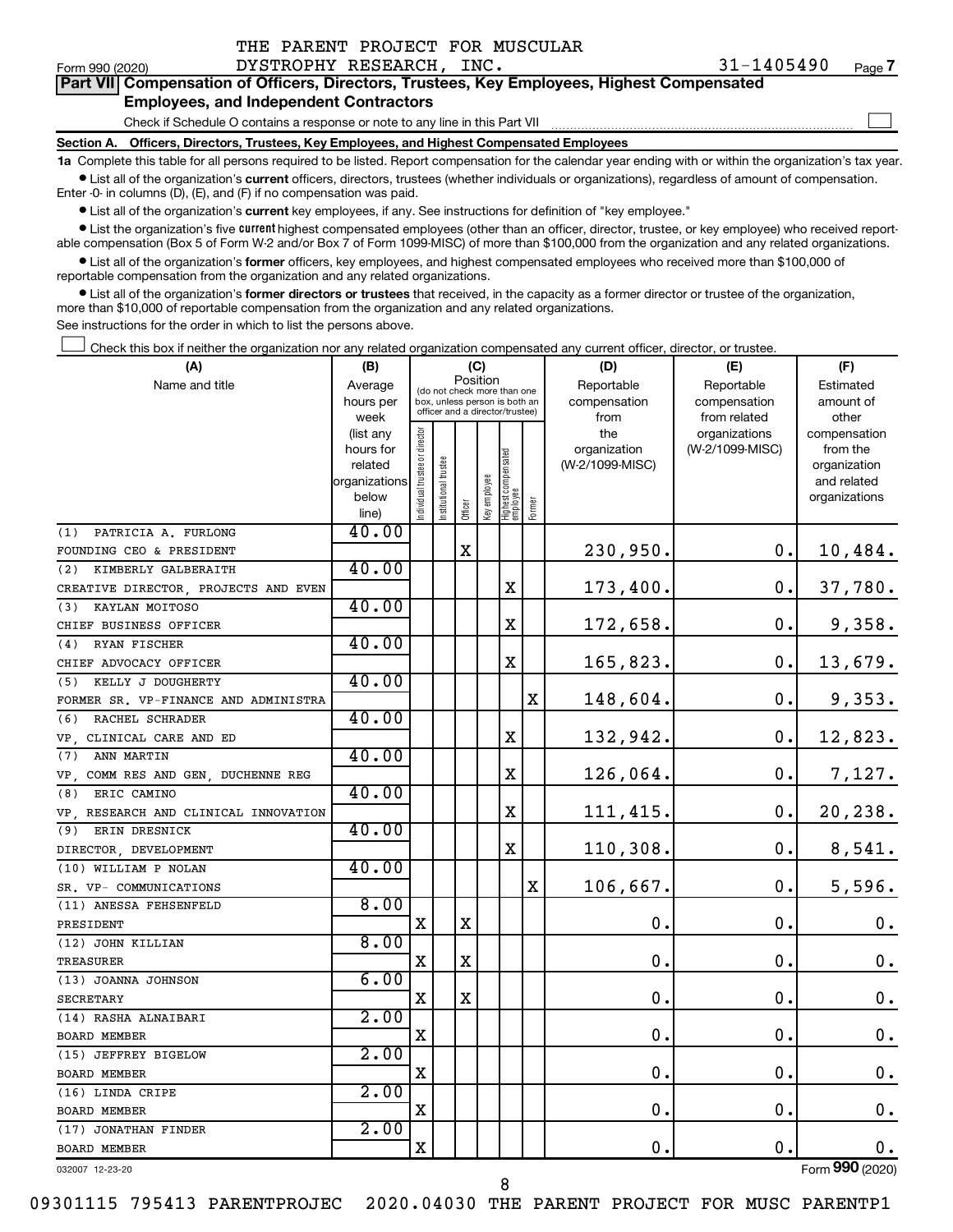| ᆠᇊ           |  | FARANI |  |
|--------------|--|--------|--|
| ------------ |  |        |  |

31-1405490 Page 8

| DYSTROPHY RESEARCH, INC.<br>31-1405490<br>Page 8<br>Form 990 (2020)                                                                                                                                                                                          |                                                                      |                                |                                                                                                                    |         |              |                                   |                       |                                                        |                                                          |                     |                                                                          |
|--------------------------------------------------------------------------------------------------------------------------------------------------------------------------------------------------------------------------------------------------------------|----------------------------------------------------------------------|--------------------------------|--------------------------------------------------------------------------------------------------------------------|---------|--------------|-----------------------------------|-----------------------|--------------------------------------------------------|----------------------------------------------------------|---------------------|--------------------------------------------------------------------------|
| <b>Part VII</b><br>Section A. Officers, Directors, Trustees, Key Employees, and Highest Compensated Employees (continued)                                                                                                                                    |                                                                      |                                |                                                                                                                    |         |              |                                   |                       |                                                        |                                                          |                     |                                                                          |
| (A)<br>Name and title                                                                                                                                                                                                                                        | (B)<br>Average<br>hours per<br>week                                  |                                | (C)<br>Position<br>(do not check more than one<br>box, unless person is both an<br>officer and a director/trustee) |         |              |                                   |                       | (D)<br>Reportable<br>compensation<br>from              | (E)<br>Reportable<br>compensation<br>from related        |                     | (F)<br>Estimated<br>amount of<br>other                                   |
|                                                                                                                                                                                                                                                              | (list any<br>hours for<br>related<br>organizations<br>below<br>line) | Individual trustee or director | nstitutional trustee                                                                                               | Officer | Key employee | Highest compensated<br>  employee | Former                | the<br>organization<br>(W-2/1099-MISC)                 | organizations<br>(W-2/1099-MISC)                         |                     | compensation<br>from the<br>organization<br>and related<br>organizations |
| (18) LANCE HESTER<br><b>BOARD MEMBER</b>                                                                                                                                                                                                                     | 2.00                                                                 | X                              |                                                                                                                    |         |              |                                   |                       | $\mathbf 0$ .                                          | 0.                                                       |                     | $0$ .                                                                    |
| (19) DAVID HOFSTEIN<br><b>BOARD MEMBER</b>                                                                                                                                                                                                                   | 2.00                                                                 | X                              |                                                                                                                    |         |              |                                   |                       | $\mathbf 0$ .                                          | 0.                                                       |                     | $0$ .                                                                    |
| (20) CHRISTOPHER JONES                                                                                                                                                                                                                                       | 2.00                                                                 |                                |                                                                                                                    |         |              |                                   |                       |                                                        |                                                          |                     |                                                                          |
| <b>BOARD MEMBER</b><br>(21) RICHARD KLEIN                                                                                                                                                                                                                    | 2.00                                                                 | X                              |                                                                                                                    |         |              |                                   |                       | $\mathbf 0$ .                                          | 0.                                                       |                     | 0.                                                                       |
| <b>BOARD MEMBER</b><br>(22) COLIN RENSCH                                                                                                                                                                                                                     | 2.00                                                                 | X                              |                                                                                                                    |         |              |                                   |                       | $\mathbf 0$ .                                          | 0.                                                       |                     | 0.                                                                       |
| <b>BOARD MEMBER</b><br>(23) DONNA SACCAMANNO                                                                                                                                                                                                                 | 2.00                                                                 | X                              |                                                                                                                    |         |              |                                   |                       | $\mathbf 0$ .                                          | 0.                                                       |                     | $0$ .                                                                    |
| <b>BOARD MEMBER</b>                                                                                                                                                                                                                                          |                                                                      | X                              |                                                                                                                    |         |              |                                   |                       | $\mathbf 0$ .                                          | 0.                                                       |                     | $0$ .                                                                    |
| (24) BETH WHITE<br><b>BOARD MEMBER</b>                                                                                                                                                                                                                       | 2.00                                                                 | X                              |                                                                                                                    |         |              |                                   |                       | 0.                                                     | 0.                                                       |                     | $0$ .                                                                    |
|                                                                                                                                                                                                                                                              |                                                                      |                                |                                                                                                                    |         |              |                                   |                       |                                                        |                                                          |                     |                                                                          |
| 1b Subtotal                                                                                                                                                                                                                                                  |                                                                      |                                |                                                                                                                    |         |              |                                   | $\blacktriangleright$ | 1,478,831.<br>σ.<br>1,478,831.                         | $\overline{0}$ .<br>$\overline{0}$ .<br>$\overline{0}$ . |                     | 134,979.<br>$\overline{0}$ .<br>134,979.                                 |
| Total number of individuals (including but not limited to those listed above) who received more than \$100,000 of reportable<br>2<br>compensation from the organization $\blacktriangleright$                                                                |                                                                      |                                |                                                                                                                    |         |              |                                   |                       |                                                        |                                                          |                     | 10                                                                       |
| 3<br>Did the organization list any former officer, director, trustee, key employee, or highest compensated employee on<br>line 1a? If "Yes," complete Schedule J for such individual manufacture content to the set of the set of the such re                |                                                                      |                                |                                                                                                                    |         |              |                                   |                       |                                                        |                                                          | 3                   | <b>Yes</b><br>No<br>х                                                    |
| For any individual listed on line 1a, is the sum of reportable compensation and other compensation from the organization<br>and related organizations greater than \$150,000? If "Yes," complete Schedule J for such individual                              |                                                                      |                                |                                                                                                                    |         |              |                                   |                       |                                                        |                                                          | 4                   | X                                                                        |
| Did any person listed on line 1a receive or accrue compensation from any unrelated organization or individual for services<br>5                                                                                                                              |                                                                      |                                |                                                                                                                    |         |              |                                   |                       |                                                        |                                                          | 5                   | X                                                                        |
| <b>Section B. Independent Contractors</b>                                                                                                                                                                                                                    |                                                                      |                                |                                                                                                                    |         |              |                                   |                       |                                                        |                                                          |                     |                                                                          |
| Complete this table for your five highest compensated independent contractors that received more than \$100,000 of compensation from<br>1.<br>the organization. Report compensation for the calendar year ending with or within the organization's tax year. |                                                                      |                                |                                                                                                                    |         |              |                                   |                       |                                                        |                                                          |                     |                                                                          |
| (A)<br>Name and business address<br>PROMETHEUS RESEARCH LLC                                                                                                                                                                                                  |                                                                      |                                |                                                                                                                    |         |              |                                   |                       | (B)<br>Description of services<br>DATABASE/INFORMATION |                                                          | (C)<br>Compensation |                                                                          |
| PO BOX 41125, SAN JOSE, CA 95160                                                                                                                                                                                                                             |                                                                      |                                |                                                                                                                    |         |              |                                   |                       | TECHNOLOGY SERVICES                                    |                                                          |                     | 107,700.                                                                 |
| OXFORD HEALTH PLANS<br>PO BOX 1697, NEWARK, NJ 07101                                                                                                                                                                                                         |                                                                      |                                |                                                                                                                    |         |              |                                   |                       | <b>HEALTH INSURANCE</b>                                |                                                          |                     | 106,146.                                                                 |
|                                                                                                                                                                                                                                                              |                                                                      |                                |                                                                                                                    |         |              |                                   |                       |                                                        |                                                          |                     |                                                                          |
| Total number of independent contractors (including but not limited to those listed above) who received more than<br>$\mathbf{2}$                                                                                                                             |                                                                      |                                |                                                                                                                    |         |              |                                   |                       |                                                        |                                                          |                     |                                                                          |
| \$100,000 of compensation from the organization                                                                                                                                                                                                              |                                                                      |                                |                                                                                                                    |         |              | 2                                 |                       |                                                        |                                                          |                     |                                                                          |

Form (2020) **990**

032008 12-23-20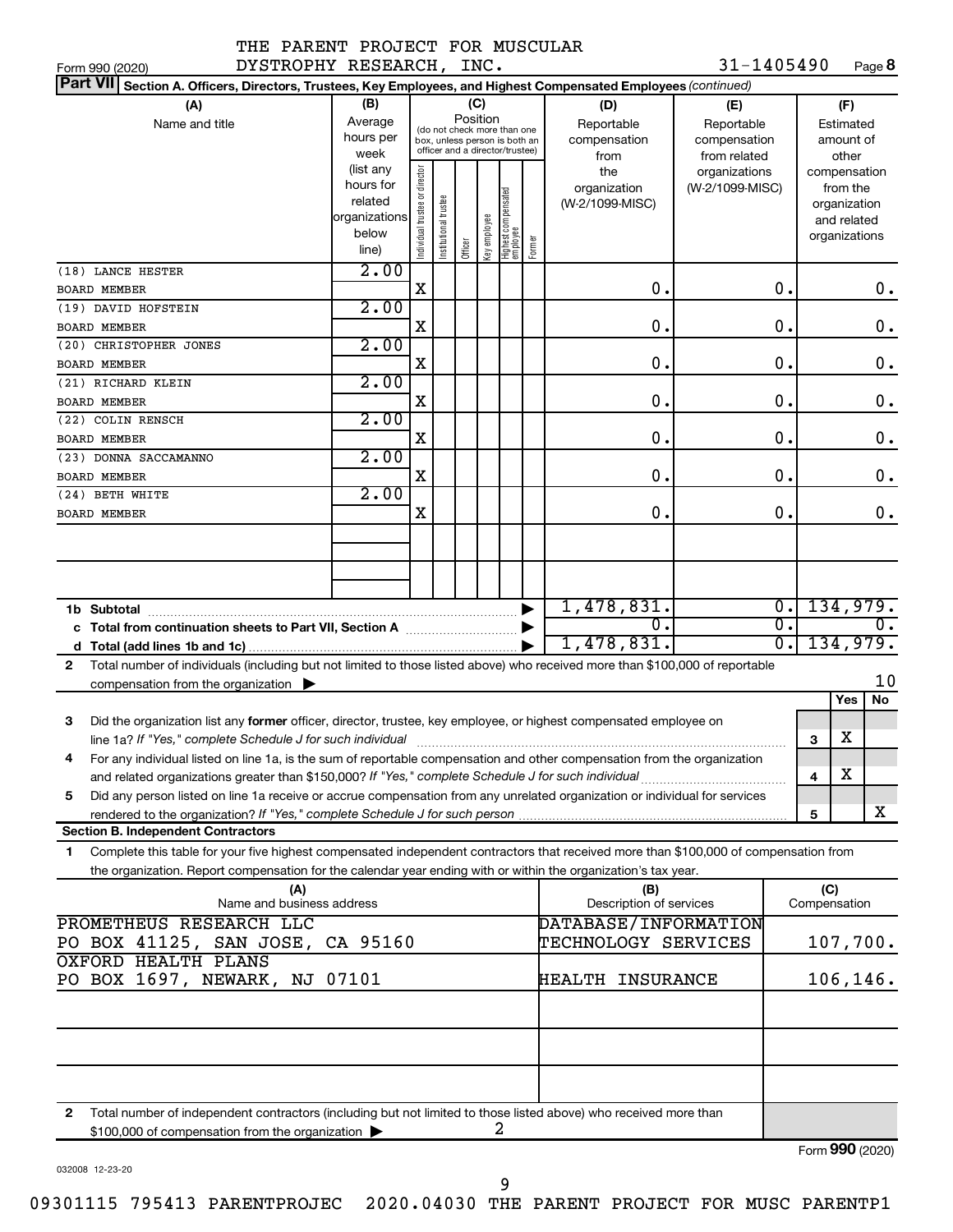| <b>Part VIII</b>                                          |    |    | <b>Statement of Revenue</b>                                         |                            |               |                                                        |           |                                                                 |
|-----------------------------------------------------------|----|----|---------------------------------------------------------------------|----------------------------|---------------|--------------------------------------------------------|-----------|-----------------------------------------------------------------|
|                                                           |    |    |                                                                     |                            |               |                                                        |           |                                                                 |
|                                                           |    |    |                                                                     |                            | Total revenue | Related or exempt<br>function revenue business revenue | Unrelated | (D)<br>Revenue excluded<br>from tax under<br>sections 512 - 514 |
|                                                           |    |    | 1 a Federated campaigns<br>1a                                       |                            |               |                                                        |           |                                                                 |
|                                                           |    |    | <b>b</b> Membership dues<br>1b                                      |                            |               |                                                        |           |                                                                 |
|                                                           |    |    | 1 <sub>c</sub><br>c Fundraising events                              | 1,536,341.                 |               |                                                        |           |                                                                 |
| Contributions, Gifts, Grants<br>and Other Similar Amounts |    |    | 1d<br>d Related organizations<br>$\overline{\phantom{a}}$           |                            |               |                                                        |           |                                                                 |
|                                                           |    |    | e Government grants (contributions)<br>1e                           |                            |               |                                                        |           |                                                                 |
|                                                           |    |    | f All other contributions, gifts, grants, and                       |                            |               |                                                        |           |                                                                 |
|                                                           |    |    | similar amounts not included above<br>1f                            | 7, 353, 657.               |               |                                                        |           |                                                                 |
|                                                           |    |    | Noncash contributions included in lines 1a-1f<br>$1g$ $\frac{1}{3}$ |                            |               |                                                        |           |                                                                 |
|                                                           |    |    |                                                                     |                            | 8,889,998.    |                                                        |           |                                                                 |
|                                                           |    |    |                                                                     | <b>Business Code</b>       |               |                                                        |           |                                                                 |
|                                                           |    | 2а | CONFERENCE INCOME                                                   | 900099                     | 329,350.      | 329,350.                                               |           |                                                                 |
| Program Service<br>Revenue                                |    | b  | FEES FOR SERVICE                                                    | 900099                     | 73,920.       | 73,920.                                                |           |                                                                 |
|                                                           |    | с  |                                                                     |                            |               |                                                        |           |                                                                 |
|                                                           |    | d  |                                                                     |                            |               |                                                        |           |                                                                 |
|                                                           |    |    |                                                                     |                            |               |                                                        |           |                                                                 |
|                                                           |    | f. | All other program service revenue                                   |                            |               |                                                        |           |                                                                 |
|                                                           |    |    |                                                                     | ▶                          | 403,270.      |                                                        |           |                                                                 |
|                                                           | 3  |    | Investment income (including dividends, interest, and               |                            |               |                                                        |           |                                                                 |
|                                                           |    |    |                                                                     |                            | 203.          |                                                        |           | 203.                                                            |
|                                                           | 4  |    | Income from investment of tax-exempt bond proceeds                  |                            |               |                                                        |           |                                                                 |
|                                                           | 5  |    | (i) Real                                                            | (ii) Personal              |               |                                                        |           |                                                                 |
|                                                           |    |    |                                                                     |                            |               |                                                        |           |                                                                 |
|                                                           |    |    | <b>6 a</b> Gross rents<br>6a<br>.                                   |                            |               |                                                        |           |                                                                 |
|                                                           |    |    | <b>b</b> Less: rental expenses<br>6b<br>6с                          |                            |               |                                                        |           |                                                                 |
|                                                           |    |    | c Rental income or (loss)<br>d Net rental income or (loss)          |                            |               |                                                        |           |                                                                 |
|                                                           |    |    | (i) Securities<br>7 a Gross amount from sales of                    | (ii) Other                 |               |                                                        |           |                                                                 |
|                                                           |    |    | 266,606.<br>assets other than inventory<br>7a                       |                            |               |                                                        |           |                                                                 |
|                                                           |    |    | <b>b</b> Less: cost or other basis                                  |                            |               |                                                        |           |                                                                 |
|                                                           |    |    | 265,029.<br>and sales expenses<br>7b                                |                            |               |                                                        |           |                                                                 |
| Revenue                                                   |    |    | 1,577.<br><b>7c</b><br>c Gain or (loss)                             |                            |               |                                                        |           |                                                                 |
|                                                           |    |    |                                                                     | ▶                          | 1,577.        | 1,577.                                                 |           |                                                                 |
|                                                           |    |    | 8 a Gross income from fundraising events (not                       |                            |               |                                                        |           |                                                                 |
| Ĕ                                                         |    |    | 1,536,341. of<br>including \$                                       |                            |               |                                                        |           |                                                                 |
|                                                           |    |    | contributions reported on line 1c). See                             |                            |               |                                                        |           |                                                                 |
|                                                           |    |    |                                                                     | 0.<br>l 8a                 |               |                                                        |           |                                                                 |
|                                                           |    |    |                                                                     | 133,757.<br>8 <sub>b</sub> |               |                                                        |           |                                                                 |
|                                                           |    |    | c Net income or (loss) from fundraising events                      | ▶                          | $-133,757.$   |                                                        |           | $-133,757.$                                                     |
|                                                           |    |    | 9 a Gross income from gaming activities. See                        |                            |               |                                                        |           |                                                                 |
|                                                           |    |    |                                                                     | 9a                         |               |                                                        |           |                                                                 |
|                                                           |    |    | <b>b</b> Less: direct expenses                                      | 9 <sub>b</sub>             |               |                                                        |           |                                                                 |
|                                                           |    |    | c Net income or (loss) from gaming activities                       | Þ                          |               |                                                        |           |                                                                 |
|                                                           |    |    | 10 a Gross sales of inventory, less returns                         |                            |               |                                                        |           |                                                                 |
|                                                           |    |    |                                                                     | 10a                        |               |                                                        |           |                                                                 |
|                                                           |    |    | <b>b</b> Less: cost of goods sold                                   | l10bl                      |               |                                                        |           |                                                                 |
|                                                           |    |    | c Net income or (loss) from sales of inventory                      |                            |               |                                                        |           |                                                                 |
|                                                           |    |    |                                                                     | <b>Business Code</b>       |               |                                                        |           |                                                                 |
|                                                           |    |    | 11 a OTHER INCOME                                                   | 900099                     | 397,799.      | 397,799.                                               |           |                                                                 |
|                                                           |    | b  |                                                                     |                            |               |                                                        |           |                                                                 |
| Miscellaneous<br>Revenue                                  |    | с  |                                                                     |                            |               |                                                        |           |                                                                 |
|                                                           |    |    |                                                                     |                            |               |                                                        |           |                                                                 |
|                                                           |    |    |                                                                     | ▶                          | 397,799.      |                                                        |           |                                                                 |
|                                                           | 12 |    |                                                                     |                            | 9,559,090.    | 802,646.                                               | 0.        | $-133,554.$<br>$Form$ 000 (2020)                                |

032009 12-23-20

Form (2020) **990**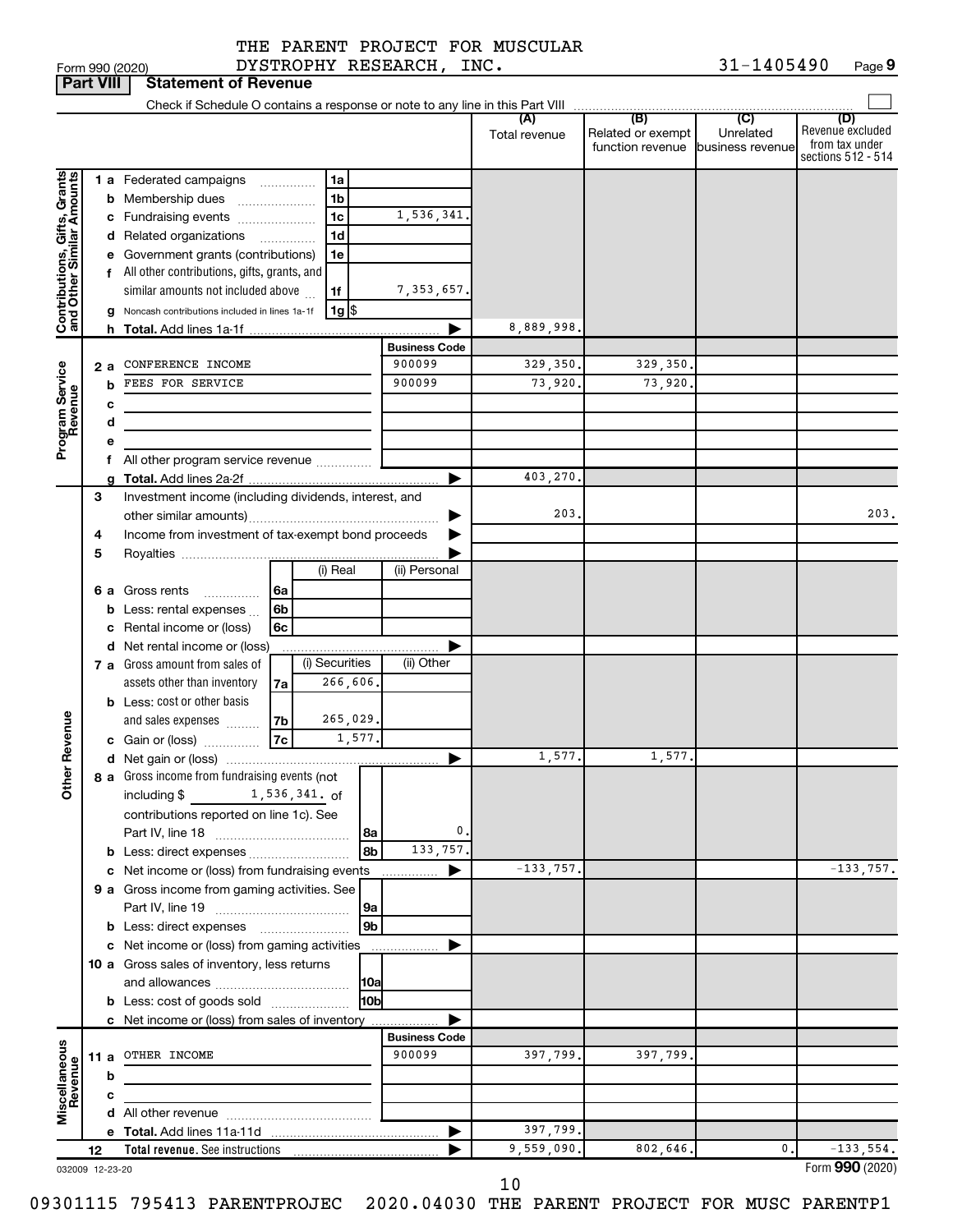|          | Form 990 (2020)                                                                                                                                          | DYSTROPHY RESEARCH, INC. |                                    |                                                      | 31-1405490<br>Page 10          |
|----------|----------------------------------------------------------------------------------------------------------------------------------------------------------|--------------------------|------------------------------------|------------------------------------------------------|--------------------------------|
|          | <b>Part IX Statement of Functional Expenses</b>                                                                                                          |                          |                                    |                                                      |                                |
|          | Section 501(c)(3) and 501(c)(4) organizations must complete all columns. All other organizations must complete column (A).                               |                          |                                    |                                                      |                                |
|          | Check if Schedule O contains a response or note to any line in this Part IX                                                                              |                          |                                    |                                                      | $\vert$ X $\vert$              |
|          | Do not include amounts reported on lines 6b,<br>7b, 8b, 9b, and 10b of Part VIII.                                                                        | (A)<br>Total expenses    | (B)<br>Program service<br>expenses | $\overline{C}$<br>Management and<br>general expenses | (D)<br>Fundraising<br>expenses |
| 1.       | Grants and other assistance to domestic organizations                                                                                                    |                          |                                    |                                                      |                                |
|          | and domestic governments. See Part IV, line 21                                                                                                           | 2,689,159.               | 2,689,159.                         |                                                      |                                |
| 2        | Grants and other assistance to domestic                                                                                                                  |                          |                                    |                                                      |                                |
|          | individuals. See Part IV, line 22                                                                                                                        |                          |                                    |                                                      |                                |
| 3        | Grants and other assistance to foreign                                                                                                                   |                          |                                    |                                                      |                                |
|          | organizations, foreign governments, and foreign                                                                                                          |                          |                                    |                                                      |                                |
|          | individuals. See Part IV, lines 15 and 16                                                                                                                |                          |                                    |                                                      |                                |
| 4        | Benefits paid to or for members                                                                                                                          |                          |                                    |                                                      |                                |
| 5        | Compensation of current officers, directors,                                                                                                             |                          |                                    |                                                      |                                |
|          | trustees, and key employees                                                                                                                              | 233,600.                 | 175, 200.                          | 23,360.                                              | 35,040.                        |
| 6        | Compensation not included above to disqualified                                                                                                          |                          |                                    |                                                      |                                |
|          | persons (as defined under section 4958(f)(1)) and                                                                                                        |                          |                                    |                                                      |                                |
|          | persons described in section 4958(c)(3)(B)                                                                                                               |                          |                                    |                                                      |                                |
| 7        |                                                                                                                                                          | 2,121,589.               | 1,485,095.                         | 263,737.                                             | 372, 757.                      |
| 8        | Pension plan accruals and contributions (include                                                                                                         |                          |                                    |                                                      |                                |
|          | section 401(k) and 403(b) employer contributions)                                                                                                        | 107,343.                 | $\frac{75,677.}{75,634.}$          | $\frac{13,085}{13,081}$                              | 18,581.                        |
| 9        | Other employee benefits                                                                                                                                  | $\frac{1}{107}$ , 308.   |                                    |                                                      | 18,593.                        |
| 10       |                                                                                                                                                          | 169,789.                 | 119,701.                           | 20,697.                                              | 29,391.                        |
| 11       | Fees for services (nonemployees):                                                                                                                        |                          |                                    |                                                      |                                |
| a        |                                                                                                                                                          |                          |                                    |                                                      |                                |
| b        |                                                                                                                                                          | 81,870.                  | 51,020.                            | 30,850.                                              |                                |
| с        |                                                                                                                                                          | 17,225.                  |                                    | 17,225.                                              |                                |
| d        |                                                                                                                                                          |                          |                                    |                                                      |                                |
|          | Professional fundraising services. See Part IV, line 17                                                                                                  |                          |                                    |                                                      |                                |
| f        | Investment management fees                                                                                                                               |                          |                                    |                                                      |                                |
| g        | Other. (If line 11g amount exceeds 10% of line 25,                                                                                                       |                          |                                    |                                                      |                                |
|          | column (A) amount, list line 11g expenses on Sch O.)                                                                                                     | 815,867.                 | 744,635.                           | 32,775.                                              | 38,457.                        |
| 12       |                                                                                                                                                          | 57,760.                  | 40,329.                            | 11,315.                                              | 6,116.                         |
| 13       |                                                                                                                                                          | 523,842.                 | 399,987.                           | 34, 155.                                             | 89,700.                        |
| 14       |                                                                                                                                                          |                          |                                    |                                                      |                                |
| 15       |                                                                                                                                                          | 147,543.                 | 87,809.                            | 27,259.                                              | 32,475.                        |
| 16       |                                                                                                                                                          | 134, 258.                | 126, 783.                          | 1,874.                                               | 5,601.                         |
| 17       | Travel                                                                                                                                                   |                          |                                    |                                                      |                                |
| 18       | Payments of travel or entertainment expenses                                                                                                             |                          |                                    |                                                      |                                |
|          | for any federal, state, or local public officials<br>Conferences, conventions, and meetings                                                              | 151,951.                 | 151,451.                           | 242.                                                 | 258.                           |
| 19<br>20 | Interest                                                                                                                                                 |                          |                                    |                                                      |                                |
| 21       |                                                                                                                                                          |                          |                                    |                                                      |                                |
| 22       | Depreciation, depletion, and amortization                                                                                                                | 15,447.                  | 10,848.                            | 2,112.                                               | 2,487.                         |
| 23       | Insurance                                                                                                                                                | 21,713.                  | 15,016.                            | 2,986.                                               | 3,711.                         |
| 24       | Other expenses. Itemize expenses not covered<br>above (List miscellaneous expenses on line 24e. If<br>line 24e amount exceeds 10% of line 25, column (A) |                          |                                    |                                                      |                                |
|          | amount, list line 24e expenses on Schedule O.)<br>MEALS                                                                                                  | 189,819.                 | 181,675.                           | 5,387.                                               | 2,757.                         |
| a        | <b>BANK CHARGES</b>                                                                                                                                      | 54, 180.                 | 269.                               | 15, 214.                                             | 38,697.                        |
| b        | PRINTING & PUBLICATIONS                                                                                                                                  | 53,325.                  | 49,790.                            | 1,015.                                               | 2,520.                         |
|          | FEES & PERMITS                                                                                                                                           | 44,919.                  | 34,579.                            | 3,288.                                               | 7,052.                         |
| d        |                                                                                                                                                          | 127, 131.                | 64, 190.                           | 46, 423.                                             | 16,518.                        |
|          | e All other expenses<br>Total functional expenses. Add lines 1 through 24e                                                                               | 7,865,638.               | 6,578,847.                         | 566,080.                                             | 720, 711.                      |
| 25       | <b>Joint costs.</b> Complete this line only if the organization                                                                                          |                          |                                    |                                                      |                                |
| 26       | reported in column (B) joint costs from a combined                                                                                                       |                          |                                    |                                                      |                                |
|          | educational campaign and fundraising solicitation.                                                                                                       |                          |                                    |                                                      |                                |
|          | Check here $\blacktriangleright$<br>if following SOP 98-2 (ASC 958-720)                                                                                  |                          |                                    |                                                      |                                |
|          |                                                                                                                                                          |                          |                                    |                                                      |                                |

032010 12-23-20

Form (2020) **990**

09301115 795413 PARENTPROJEC 2020.04030 THE PARENT PROJECT FOR MUSC PARENTP1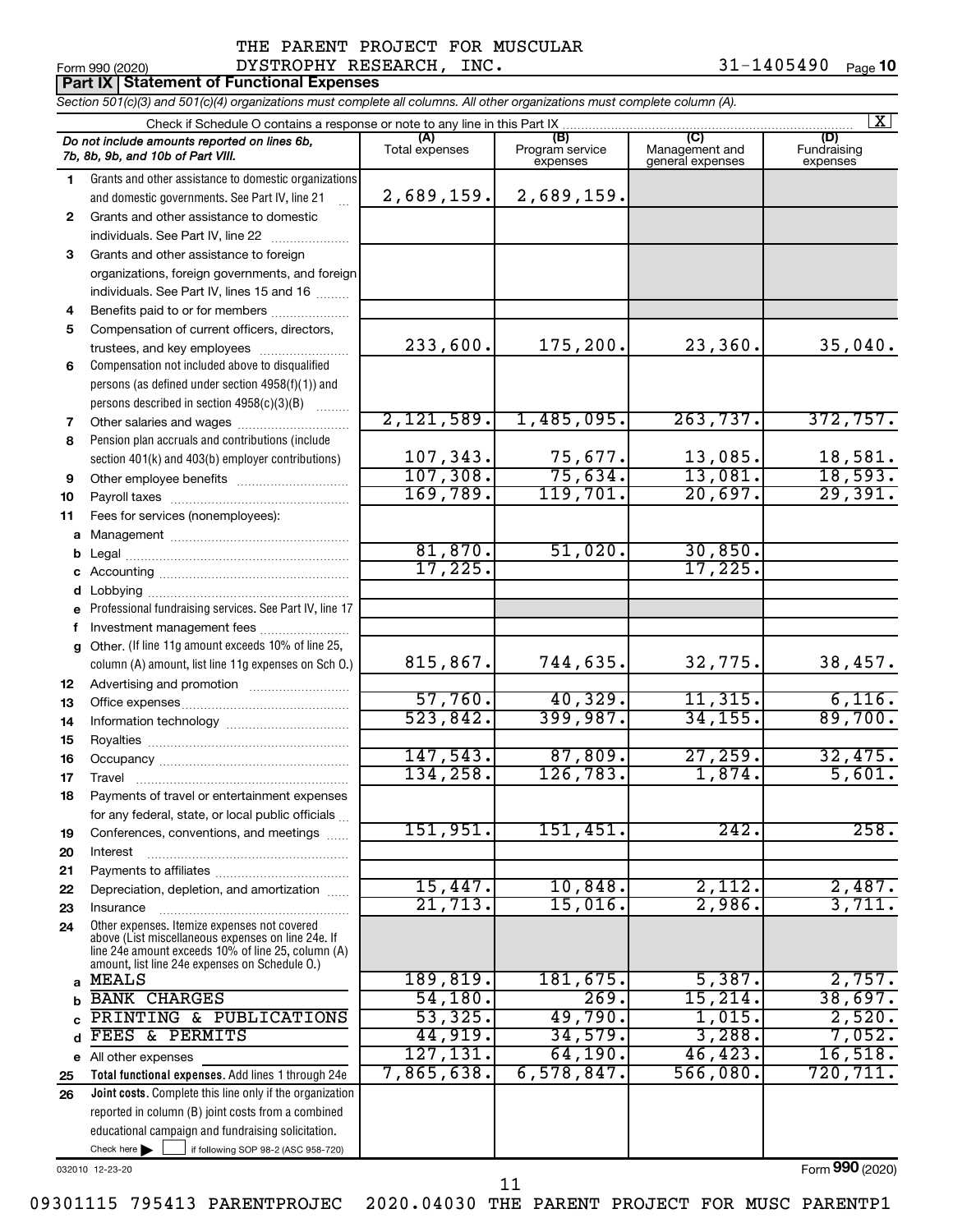| Form 990 (2020) |  |
|-----------------|--|
|-----------------|--|

|                             |        | Form 990 (2020)<br>DISTRUPHI RESEARUH, INU.                                                                                                                                                                                    |            |            |                          |                               | <b>JI-T40J470</b><br>Page 11 |
|-----------------------------|--------|--------------------------------------------------------------------------------------------------------------------------------------------------------------------------------------------------------------------------------|------------|------------|--------------------------|-------------------------------|------------------------------|
|                             | Part X | <b>Balance Sheet</b>                                                                                                                                                                                                           |            |            |                          |                               |                              |
|                             |        |                                                                                                                                                                                                                                |            |            |                          |                               |                              |
|                             |        |                                                                                                                                                                                                                                |            |            | (A)<br>Beginning of year |                               | (B)<br>End of year           |
|                             | 1      |                                                                                                                                                                                                                                |            |            | 3,287,937.               | $\mathbf{1}$                  | 4,937,401.                   |
|                             | 2      |                                                                                                                                                                                                                                |            |            | 546,925.                 | $\mathbf{2}$                  | 535, 134.                    |
|                             | 3      |                                                                                                                                                                                                                                |            |            | 584,939.                 | 3                             | 355,746.                     |
|                             | 4      |                                                                                                                                                                                                                                |            |            |                          | 4                             |                              |
|                             | 5      | Loans and other receivables from any current or former officer, director,                                                                                                                                                      |            |            |                          |                               |                              |
|                             |        | trustee, key employee, creator or founder, substantial contributor, or 35%                                                                                                                                                     |            |            |                          |                               |                              |
|                             |        | controlled entity or family member of any of these persons                                                                                                                                                                     |            |            | 5                        |                               |                              |
|                             | 6      | Loans and other receivables from other disqualified persons (as defined                                                                                                                                                        |            |            |                          |                               |                              |
|                             |        | under section 4958(f)(1)), and persons described in section 4958(c)(3)(B)                                                                                                                                                      |            | 6          |                          |                               |                              |
|                             | 7      |                                                                                                                                                                                                                                |            |            |                          | $\overline{7}$                |                              |
| Assets                      | 8      |                                                                                                                                                                                                                                |            |            | 25,728.                  | 8                             | 29,158.                      |
|                             | 9      | Prepaid expenses and deferred charges [11] [11] Prepaid expenses and deferred charges [11] [11] Martin Martin (11] (11] Martin Martin (11] Martin Martin Martin Martin Martin Martin Martin Martin Martin Martin Martin Martin |            |            | 204, 312.                | 9                             | 105, 167.                    |
|                             |        | 10a Land, buildings, and equipment: cost or other                                                                                                                                                                              |            |            |                          |                               |                              |
|                             |        | basis. Complete Part VI of Schedule D  10a                                                                                                                                                                                     |            | 176,949.   |                          |                               |                              |
|                             |        |                                                                                                                                                                                                                                |            | 152, 368.  | 34, 257.                 | 10 <sub>c</sub>               | 24,581.                      |
|                             | 11     |                                                                                                                                                                                                                                |            | 11         |                          |                               |                              |
|                             | 12     |                                                                                                                                                                                                                                |            | 12         | 260, 308.                |                               |                              |
|                             | 13     |                                                                                                                                                                                                                                |            | 13         | 849,880.                 |                               |                              |
|                             | 14     |                                                                                                                                                                                                                                |            | 14         |                          |                               |                              |
|                             | 15     |                                                                                                                                                                                                                                |            | 29,444.    | 15                       | 39,051.                       |                              |
|                             | 16     |                                                                                                                                                                                                                                | 4,713,542. | 16         | 7,136,426.               |                               |                              |
|                             | 17     |                                                                                                                                                                                                                                | 195, 776.  | 17         | 115,946.                 |                               |                              |
|                             | 18     |                                                                                                                                                                                                                                |            | 141,094.   | 18                       | 517,387.                      |                              |
|                             | 19     | Deferred revenue manual contracts and contracts are all the manual contracts and contracts are all the contracts of the contracts of the contracts of the contracts of the contracts of the contracts of the contracts of the  |            |            | 25,000.                  | 19                            | $\overline{0}$ .             |
|                             | 20     |                                                                                                                                                                                                                                |            |            |                          | 20                            |                              |
|                             | 21     | Escrow or custodial account liability. Complete Part IV of Schedule D                                                                                                                                                          |            |            |                          | 21                            |                              |
|                             | 22     | Loans and other payables to any current or former officer, director,                                                                                                                                                           |            |            |                          |                               |                              |
| Liabilities                 |        | trustee, key employee, creator or founder, substantial contributor, or 35%                                                                                                                                                     |            |            |                          |                               |                              |
|                             |        |                                                                                                                                                                                                                                |            |            |                          | 22                            |                              |
|                             | 23     | Secured mortgages and notes payable to unrelated third parties                                                                                                                                                                 |            |            |                          | 23                            |                              |
|                             | 24     | Unsecured notes and loans payable to unrelated third parties                                                                                                                                                                   |            |            |                          | 24                            |                              |
|                             | 25     | Other liabilities (including federal income tax, payables to related third                                                                                                                                                     |            |            |                          |                               |                              |
|                             |        | parties, and other liabilities not included on lines 17-24). Complete Part X                                                                                                                                                   |            |            |                          |                               |                              |
|                             |        | of Schedule D                                                                                                                                                                                                                  |            |            | $\mathbf 0$ .            | 25                            | 447,660.                     |
|                             | 26     | Total liabilities. Add lines 17 through 25                                                                                                                                                                                     |            |            | 361,870.                 | 26                            | 1,080,993.                   |
|                             |        | Organizations that follow FASB ASC 958, check here $\blacktriangleright \lfloor \underline{X} \rfloor$                                                                                                                         |            |            |                          |                               |                              |
|                             |        | and complete lines 27, 28, 32, and 33.                                                                                                                                                                                         |            |            |                          |                               |                              |
|                             | 27     | Net assets without donor restrictions                                                                                                                                                                                          |            | 3,509,682. | 27                       | $\frac{5,224,854.}{830,579.}$ |                              |
|                             | 28     |                                                                                                                                                                                                                                |            |            | 841,990.                 | 28                            |                              |
|                             |        | Organizations that do not follow FASB ASC 958, check here $\blacktriangleright$ [                                                                                                                                              |            |            |                          |                               |                              |
|                             |        | and complete lines 29 through 33.                                                                                                                                                                                              |            |            |                          |                               |                              |
|                             | 29     |                                                                                                                                                                                                                                |            |            |                          | 29                            |                              |
|                             | 30     | Paid-in or capital surplus, or land, building, or equipment fund                                                                                                                                                               |            |            |                          | 30                            |                              |
|                             | 31     | Retained earnings, endowment, accumulated income, or other funds                                                                                                                                                               |            |            |                          | 31                            |                              |
| Net Assets or Fund Balances | 32     |                                                                                                                                                                                                                                |            |            | 4,351,672.               | 32                            | 6,055,433.                   |
|                             | 33     |                                                                                                                                                                                                                                |            |            | 4,713,542.               | 33                            | 7,136,426.                   |

Form (2020) **990**

032011 12-23-20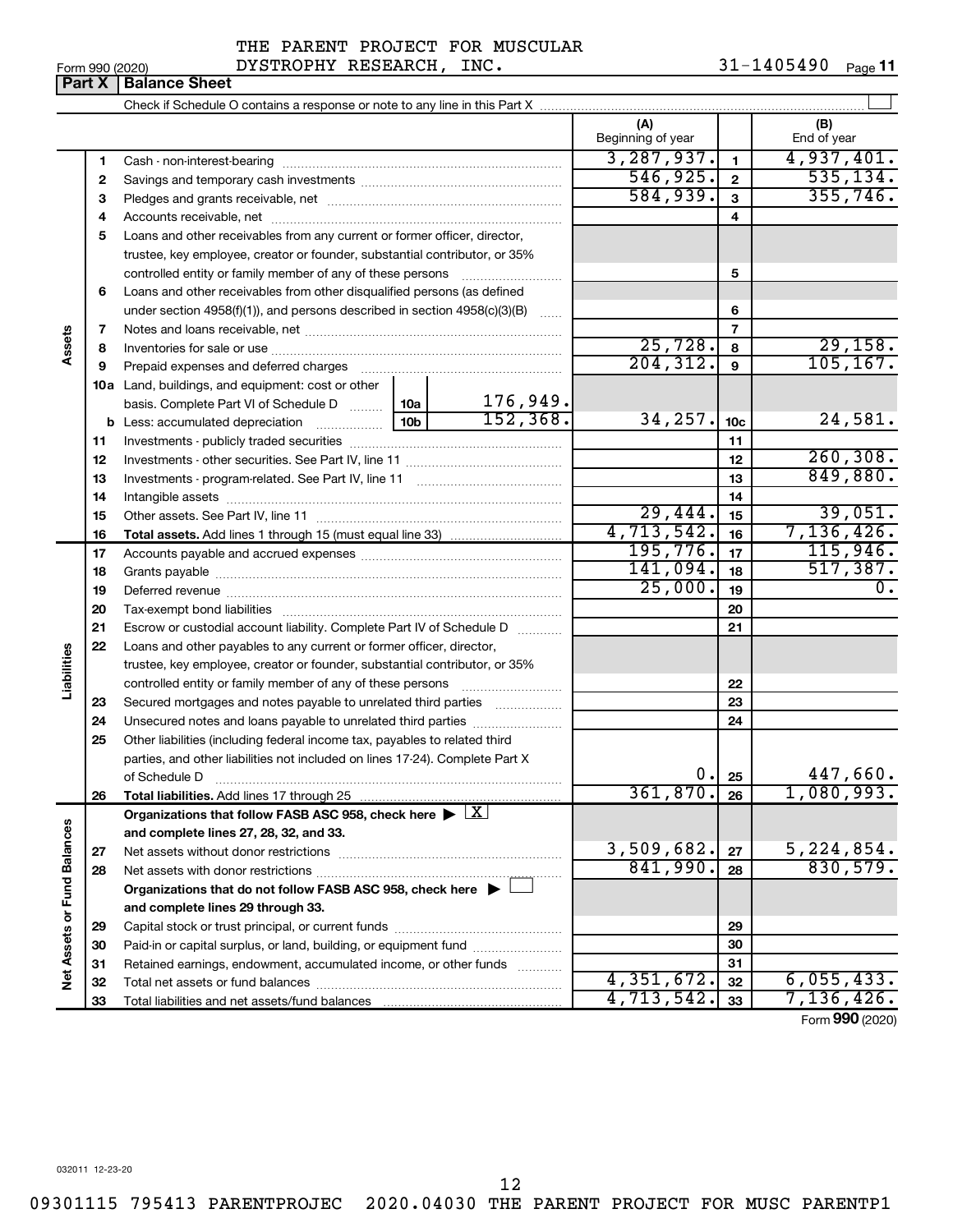| 31-1405490<br>DYSTROPHY RESEARCH, INC.<br>Page 12<br>Form 990 (2020)<br>Part XI<br><b>Reconciliation of Net Assets</b><br>9,559,090.<br>1.<br>1<br>7,865,638.<br>$\mathbf{2}$<br>2<br>1,693,452.<br>3<br>Revenue less expenses. Subtract line 2 from line 1<br>3<br>4,351,672.<br>$\overline{\mathbf{4}}$<br>4<br>10,309.<br>5<br>Net unrealized gains (losses) on investments [11] matter in the contract of the contract of the contract of the contract of the contract of the contract of the contract of the contract of the contract of the contract of th<br>5<br>6<br>6<br>$\overline{7}$<br>7<br>Investment expenses www.communication.com/www.communication.com/www.communication.com/www.com<br>8<br>Prior period adjustments www.communication.communication.communication.com/<br>8<br>$\overline{0}$ .<br>9<br>Other changes in net assets or fund balances (explain on Schedule O) manufactured controller changes in net assets or fund balances (explain on Schedule O)<br>9<br>Net assets or fund balances at end of year. Combine lines 3 through 9 (must equal Part X, line 32,<br>10<br>6,055,433.<br>10<br><b>Part XII Financial Statements and Reporting</b><br>$\overline{\mathbf{X}}$<br>No<br>Yes<br>$\boxed{\text{X}}$ Accrual<br>Accounting method used to prepare the Form 990: [130] Cash<br>Other<br>1.<br>If the organization changed its method of accounting from a prior year or checked "Other," explain in Schedule O.<br>х<br>2a<br>If "Yes," check a box below to indicate whether the financial statements for the year were compiled or reviewed on a<br>separate basis, consolidated basis, or both:<br>Both consolidated and separate basis<br>Separate basis<br>Consolidated basis<br>x<br>2 <sub>b</sub><br>If "Yes," check a box below to indicate whether the financial statements for the year were audited on a separate basis,<br>consolidated basis, or both:<br>$\lfloor x \rfloor$ Separate basis<br>Consolidated basis<br>Both consolidated and separate basis<br>c If "Yes" to line 2a or 2b, does the organization have a committee that assumes responsibility for oversight of the audit,<br>X<br>2c<br>If the organization changed either its oversight process or selection process during the tax year, explain on Schedule O.<br>3a As a result of a federal award, was the organization required to undergo an audit or audits as set forth in the Single Audit<br>х<br>За<br><b>b</b> If "Yes," did the organization undergo the required audit or audits? If the organization did not undergo the required audit<br>3b<br>Form 990 (2020) | THE PARENT PROJECT FOR MUSCULAR |  |  |
|------------------------------------------------------------------------------------------------------------------------------------------------------------------------------------------------------------------------------------------------------------------------------------------------------------------------------------------------------------------------------------------------------------------------------------------------------------------------------------------------------------------------------------------------------------------------------------------------------------------------------------------------------------------------------------------------------------------------------------------------------------------------------------------------------------------------------------------------------------------------------------------------------------------------------------------------------------------------------------------------------------------------------------------------------------------------------------------------------------------------------------------------------------------------------------------------------------------------------------------------------------------------------------------------------------------------------------------------------------------------------------------------------------------------------------------------------------------------------------------------------------------------------------------------------------------------------------------------------------------------------------------------------------------------------------------------------------------------------------------------------------------------------------------------------------------------------------------------------------------------------------------------------------------------------------------------------------------------------------------------------------------------------------------------------------------------------------------------------------------------------------------------------------------------------------------------------------------------------------------------------------------------------------------------------------------------------------------------------------------------------------------------------------------------------------------------------------------------------------------------------------------------------------------------------------------------------------------------------------|---------------------------------|--|--|
|                                                                                                                                                                                                                                                                                                                                                                                                                                                                                                                                                                                                                                                                                                                                                                                                                                                                                                                                                                                                                                                                                                                                                                                                                                                                                                                                                                                                                                                                                                                                                                                                                                                                                                                                                                                                                                                                                                                                                                                                                                                                                                                                                                                                                                                                                                                                                                                                                                                                                                                                                                                                            |                                 |  |  |
|                                                                                                                                                                                                                                                                                                                                                                                                                                                                                                                                                                                                                                                                                                                                                                                                                                                                                                                                                                                                                                                                                                                                                                                                                                                                                                                                                                                                                                                                                                                                                                                                                                                                                                                                                                                                                                                                                                                                                                                                                                                                                                                                                                                                                                                                                                                                                                                                                                                                                                                                                                                                            |                                 |  |  |
|                                                                                                                                                                                                                                                                                                                                                                                                                                                                                                                                                                                                                                                                                                                                                                                                                                                                                                                                                                                                                                                                                                                                                                                                                                                                                                                                                                                                                                                                                                                                                                                                                                                                                                                                                                                                                                                                                                                                                                                                                                                                                                                                                                                                                                                                                                                                                                                                                                                                                                                                                                                                            |                                 |  |  |
|                                                                                                                                                                                                                                                                                                                                                                                                                                                                                                                                                                                                                                                                                                                                                                                                                                                                                                                                                                                                                                                                                                                                                                                                                                                                                                                                                                                                                                                                                                                                                                                                                                                                                                                                                                                                                                                                                                                                                                                                                                                                                                                                                                                                                                                                                                                                                                                                                                                                                                                                                                                                            |                                 |  |  |
|                                                                                                                                                                                                                                                                                                                                                                                                                                                                                                                                                                                                                                                                                                                                                                                                                                                                                                                                                                                                                                                                                                                                                                                                                                                                                                                                                                                                                                                                                                                                                                                                                                                                                                                                                                                                                                                                                                                                                                                                                                                                                                                                                                                                                                                                                                                                                                                                                                                                                                                                                                                                            |                                 |  |  |
|                                                                                                                                                                                                                                                                                                                                                                                                                                                                                                                                                                                                                                                                                                                                                                                                                                                                                                                                                                                                                                                                                                                                                                                                                                                                                                                                                                                                                                                                                                                                                                                                                                                                                                                                                                                                                                                                                                                                                                                                                                                                                                                                                                                                                                                                                                                                                                                                                                                                                                                                                                                                            |                                 |  |  |
|                                                                                                                                                                                                                                                                                                                                                                                                                                                                                                                                                                                                                                                                                                                                                                                                                                                                                                                                                                                                                                                                                                                                                                                                                                                                                                                                                                                                                                                                                                                                                                                                                                                                                                                                                                                                                                                                                                                                                                                                                                                                                                                                                                                                                                                                                                                                                                                                                                                                                                                                                                                                            |                                 |  |  |
|                                                                                                                                                                                                                                                                                                                                                                                                                                                                                                                                                                                                                                                                                                                                                                                                                                                                                                                                                                                                                                                                                                                                                                                                                                                                                                                                                                                                                                                                                                                                                                                                                                                                                                                                                                                                                                                                                                                                                                                                                                                                                                                                                                                                                                                                                                                                                                                                                                                                                                                                                                                                            |                                 |  |  |
|                                                                                                                                                                                                                                                                                                                                                                                                                                                                                                                                                                                                                                                                                                                                                                                                                                                                                                                                                                                                                                                                                                                                                                                                                                                                                                                                                                                                                                                                                                                                                                                                                                                                                                                                                                                                                                                                                                                                                                                                                                                                                                                                                                                                                                                                                                                                                                                                                                                                                                                                                                                                            |                                 |  |  |
|                                                                                                                                                                                                                                                                                                                                                                                                                                                                                                                                                                                                                                                                                                                                                                                                                                                                                                                                                                                                                                                                                                                                                                                                                                                                                                                                                                                                                                                                                                                                                                                                                                                                                                                                                                                                                                                                                                                                                                                                                                                                                                                                                                                                                                                                                                                                                                                                                                                                                                                                                                                                            |                                 |  |  |
|                                                                                                                                                                                                                                                                                                                                                                                                                                                                                                                                                                                                                                                                                                                                                                                                                                                                                                                                                                                                                                                                                                                                                                                                                                                                                                                                                                                                                                                                                                                                                                                                                                                                                                                                                                                                                                                                                                                                                                                                                                                                                                                                                                                                                                                                                                                                                                                                                                                                                                                                                                                                            |                                 |  |  |
|                                                                                                                                                                                                                                                                                                                                                                                                                                                                                                                                                                                                                                                                                                                                                                                                                                                                                                                                                                                                                                                                                                                                                                                                                                                                                                                                                                                                                                                                                                                                                                                                                                                                                                                                                                                                                                                                                                                                                                                                                                                                                                                                                                                                                                                                                                                                                                                                                                                                                                                                                                                                            |                                 |  |  |
|                                                                                                                                                                                                                                                                                                                                                                                                                                                                                                                                                                                                                                                                                                                                                                                                                                                                                                                                                                                                                                                                                                                                                                                                                                                                                                                                                                                                                                                                                                                                                                                                                                                                                                                                                                                                                                                                                                                                                                                                                                                                                                                                                                                                                                                                                                                                                                                                                                                                                                                                                                                                            |                                 |  |  |
|                                                                                                                                                                                                                                                                                                                                                                                                                                                                                                                                                                                                                                                                                                                                                                                                                                                                                                                                                                                                                                                                                                                                                                                                                                                                                                                                                                                                                                                                                                                                                                                                                                                                                                                                                                                                                                                                                                                                                                                                                                                                                                                                                                                                                                                                                                                                                                                                                                                                                                                                                                                                            |                                 |  |  |
|                                                                                                                                                                                                                                                                                                                                                                                                                                                                                                                                                                                                                                                                                                                                                                                                                                                                                                                                                                                                                                                                                                                                                                                                                                                                                                                                                                                                                                                                                                                                                                                                                                                                                                                                                                                                                                                                                                                                                                                                                                                                                                                                                                                                                                                                                                                                                                                                                                                                                                                                                                                                            |                                 |  |  |
|                                                                                                                                                                                                                                                                                                                                                                                                                                                                                                                                                                                                                                                                                                                                                                                                                                                                                                                                                                                                                                                                                                                                                                                                                                                                                                                                                                                                                                                                                                                                                                                                                                                                                                                                                                                                                                                                                                                                                                                                                                                                                                                                                                                                                                                                                                                                                                                                                                                                                                                                                                                                            |                                 |  |  |
|                                                                                                                                                                                                                                                                                                                                                                                                                                                                                                                                                                                                                                                                                                                                                                                                                                                                                                                                                                                                                                                                                                                                                                                                                                                                                                                                                                                                                                                                                                                                                                                                                                                                                                                                                                                                                                                                                                                                                                                                                                                                                                                                                                                                                                                                                                                                                                                                                                                                                                                                                                                                            |                                 |  |  |
|                                                                                                                                                                                                                                                                                                                                                                                                                                                                                                                                                                                                                                                                                                                                                                                                                                                                                                                                                                                                                                                                                                                                                                                                                                                                                                                                                                                                                                                                                                                                                                                                                                                                                                                                                                                                                                                                                                                                                                                                                                                                                                                                                                                                                                                                                                                                                                                                                                                                                                                                                                                                            |                                 |  |  |
|                                                                                                                                                                                                                                                                                                                                                                                                                                                                                                                                                                                                                                                                                                                                                                                                                                                                                                                                                                                                                                                                                                                                                                                                                                                                                                                                                                                                                                                                                                                                                                                                                                                                                                                                                                                                                                                                                                                                                                                                                                                                                                                                                                                                                                                                                                                                                                                                                                                                                                                                                                                                            |                                 |  |  |
|                                                                                                                                                                                                                                                                                                                                                                                                                                                                                                                                                                                                                                                                                                                                                                                                                                                                                                                                                                                                                                                                                                                                                                                                                                                                                                                                                                                                                                                                                                                                                                                                                                                                                                                                                                                                                                                                                                                                                                                                                                                                                                                                                                                                                                                                                                                                                                                                                                                                                                                                                                                                            |                                 |  |  |
|                                                                                                                                                                                                                                                                                                                                                                                                                                                                                                                                                                                                                                                                                                                                                                                                                                                                                                                                                                                                                                                                                                                                                                                                                                                                                                                                                                                                                                                                                                                                                                                                                                                                                                                                                                                                                                                                                                                                                                                                                                                                                                                                                                                                                                                                                                                                                                                                                                                                                                                                                                                                            |                                 |  |  |
|                                                                                                                                                                                                                                                                                                                                                                                                                                                                                                                                                                                                                                                                                                                                                                                                                                                                                                                                                                                                                                                                                                                                                                                                                                                                                                                                                                                                                                                                                                                                                                                                                                                                                                                                                                                                                                                                                                                                                                                                                                                                                                                                                                                                                                                                                                                                                                                                                                                                                                                                                                                                            |                                 |  |  |
|                                                                                                                                                                                                                                                                                                                                                                                                                                                                                                                                                                                                                                                                                                                                                                                                                                                                                                                                                                                                                                                                                                                                                                                                                                                                                                                                                                                                                                                                                                                                                                                                                                                                                                                                                                                                                                                                                                                                                                                                                                                                                                                                                                                                                                                                                                                                                                                                                                                                                                                                                                                                            |                                 |  |  |
|                                                                                                                                                                                                                                                                                                                                                                                                                                                                                                                                                                                                                                                                                                                                                                                                                                                                                                                                                                                                                                                                                                                                                                                                                                                                                                                                                                                                                                                                                                                                                                                                                                                                                                                                                                                                                                                                                                                                                                                                                                                                                                                                                                                                                                                                                                                                                                                                                                                                                                                                                                                                            |                                 |  |  |
|                                                                                                                                                                                                                                                                                                                                                                                                                                                                                                                                                                                                                                                                                                                                                                                                                                                                                                                                                                                                                                                                                                                                                                                                                                                                                                                                                                                                                                                                                                                                                                                                                                                                                                                                                                                                                                                                                                                                                                                                                                                                                                                                                                                                                                                                                                                                                                                                                                                                                                                                                                                                            |                                 |  |  |
|                                                                                                                                                                                                                                                                                                                                                                                                                                                                                                                                                                                                                                                                                                                                                                                                                                                                                                                                                                                                                                                                                                                                                                                                                                                                                                                                                                                                                                                                                                                                                                                                                                                                                                                                                                                                                                                                                                                                                                                                                                                                                                                                                                                                                                                                                                                                                                                                                                                                                                                                                                                                            |                                 |  |  |
|                                                                                                                                                                                                                                                                                                                                                                                                                                                                                                                                                                                                                                                                                                                                                                                                                                                                                                                                                                                                                                                                                                                                                                                                                                                                                                                                                                                                                                                                                                                                                                                                                                                                                                                                                                                                                                                                                                                                                                                                                                                                                                                                                                                                                                                                                                                                                                                                                                                                                                                                                                                                            |                                 |  |  |
|                                                                                                                                                                                                                                                                                                                                                                                                                                                                                                                                                                                                                                                                                                                                                                                                                                                                                                                                                                                                                                                                                                                                                                                                                                                                                                                                                                                                                                                                                                                                                                                                                                                                                                                                                                                                                                                                                                                                                                                                                                                                                                                                                                                                                                                                                                                                                                                                                                                                                                                                                                                                            |                                 |  |  |
|                                                                                                                                                                                                                                                                                                                                                                                                                                                                                                                                                                                                                                                                                                                                                                                                                                                                                                                                                                                                                                                                                                                                                                                                                                                                                                                                                                                                                                                                                                                                                                                                                                                                                                                                                                                                                                                                                                                                                                                                                                                                                                                                                                                                                                                                                                                                                                                                                                                                                                                                                                                                            |                                 |  |  |
|                                                                                                                                                                                                                                                                                                                                                                                                                                                                                                                                                                                                                                                                                                                                                                                                                                                                                                                                                                                                                                                                                                                                                                                                                                                                                                                                                                                                                                                                                                                                                                                                                                                                                                                                                                                                                                                                                                                                                                                                                                                                                                                                                                                                                                                                                                                                                                                                                                                                                                                                                                                                            |                                 |  |  |
|                                                                                                                                                                                                                                                                                                                                                                                                                                                                                                                                                                                                                                                                                                                                                                                                                                                                                                                                                                                                                                                                                                                                                                                                                                                                                                                                                                                                                                                                                                                                                                                                                                                                                                                                                                                                                                                                                                                                                                                                                                                                                                                                                                                                                                                                                                                                                                                                                                                                                                                                                                                                            |                                 |  |  |
|                                                                                                                                                                                                                                                                                                                                                                                                                                                                                                                                                                                                                                                                                                                                                                                                                                                                                                                                                                                                                                                                                                                                                                                                                                                                                                                                                                                                                                                                                                                                                                                                                                                                                                                                                                                                                                                                                                                                                                                                                                                                                                                                                                                                                                                                                                                                                                                                                                                                                                                                                                                                            |                                 |  |  |
|                                                                                                                                                                                                                                                                                                                                                                                                                                                                                                                                                                                                                                                                                                                                                                                                                                                                                                                                                                                                                                                                                                                                                                                                                                                                                                                                                                                                                                                                                                                                                                                                                                                                                                                                                                                                                                                                                                                                                                                                                                                                                                                                                                                                                                                                                                                                                                                                                                                                                                                                                                                                            |                                 |  |  |
|                                                                                                                                                                                                                                                                                                                                                                                                                                                                                                                                                                                                                                                                                                                                                                                                                                                                                                                                                                                                                                                                                                                                                                                                                                                                                                                                                                                                                                                                                                                                                                                                                                                                                                                                                                                                                                                                                                                                                                                                                                                                                                                                                                                                                                                                                                                                                                                                                                                                                                                                                                                                            |                                 |  |  |
|                                                                                                                                                                                                                                                                                                                                                                                                                                                                                                                                                                                                                                                                                                                                                                                                                                                                                                                                                                                                                                                                                                                                                                                                                                                                                                                                                                                                                                                                                                                                                                                                                                                                                                                                                                                                                                                                                                                                                                                                                                                                                                                                                                                                                                                                                                                                                                                                                                                                                                                                                                                                            |                                 |  |  |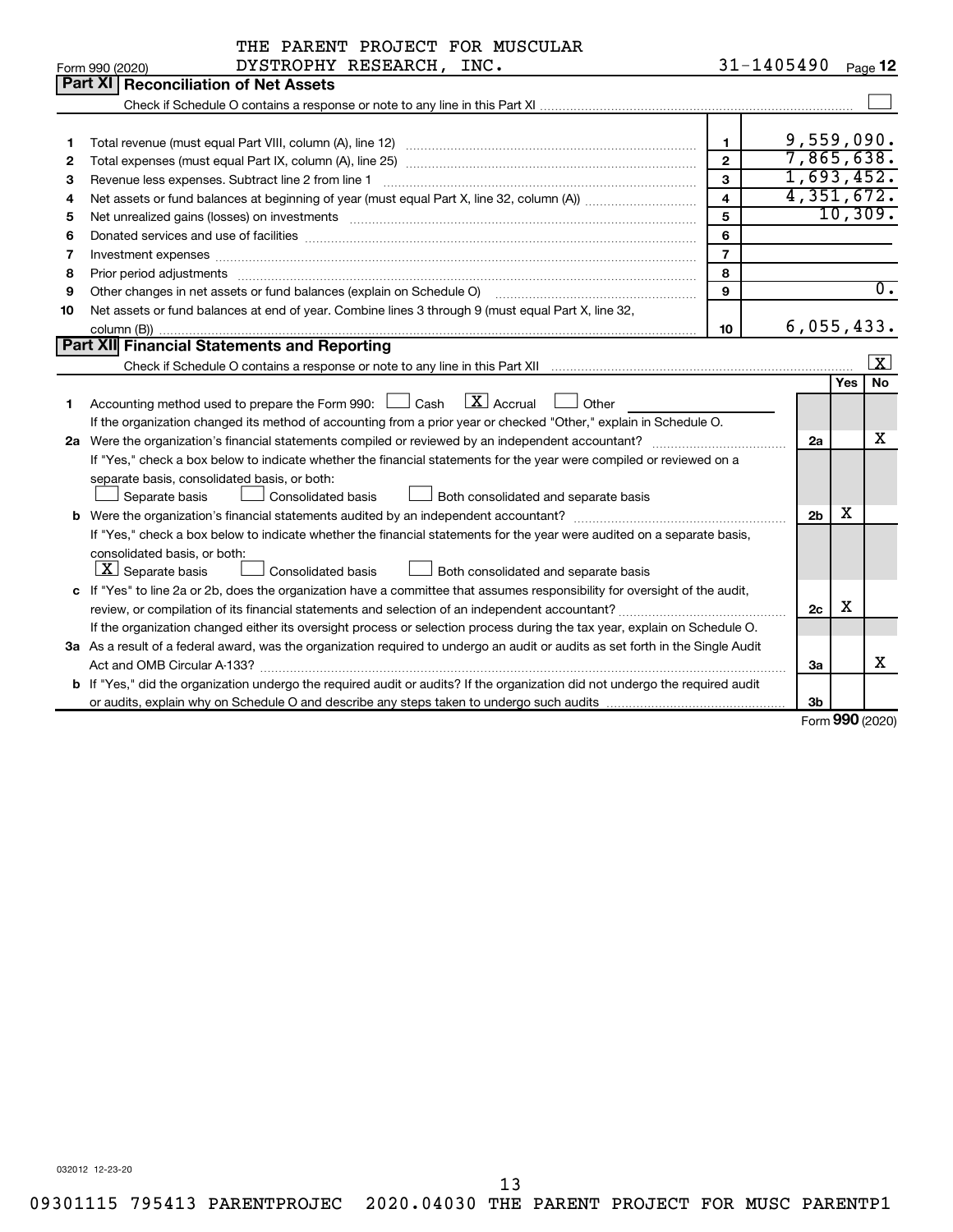| <b>SCHEDULE A</b>        |                     |                                                        |                                               |                                                                          |                                                                                                                                                                                                                      |     |                                                                |                            |  | OMB No. 1545-0047                     |
|--------------------------|---------------------|--------------------------------------------------------|-----------------------------------------------|--------------------------------------------------------------------------|----------------------------------------------------------------------------------------------------------------------------------------------------------------------------------------------------------------------|-----|----------------------------------------------------------------|----------------------------|--|---------------------------------------|
|                          |                     | (Form 990 or 990-EZ)                                   |                                               |                                                                          | <b>Public Charity Status and Public Support</b><br>Complete if the organization is a section 501(c)(3) organization or a section                                                                                     |     |                                                                |                            |  |                                       |
|                          |                     |                                                        |                                               |                                                                          | 4947(a)(1) nonexempt charitable trust.                                                                                                                                                                               |     |                                                                |                            |  |                                       |
|                          |                     | Department of the Treasury<br>Internal Revenue Service |                                               |                                                                          | Attach to Form 990 or Form 990-EZ.                                                                                                                                                                                   |     |                                                                |                            |  | <b>Open to Public</b><br>Inspection   |
|                          |                     |                                                        |                                               |                                                                          | Go to www.irs.gov/Form990 for instructions and the latest information.                                                                                                                                               |     |                                                                |                            |  | <b>Employer identification number</b> |
| Name of the organization |                     |                                                        |                                               | DYSTROPHY RESEARCH, INC.                                                 | THE PARENT PROJECT FOR MUSCULAR                                                                                                                                                                                      |     |                                                                |                            |  | 31-1405490                            |
| Part I                   |                     |                                                        |                                               |                                                                          | Reason for Public Charity Status. (All organizations must complete this part.) See instructions.                                                                                                                     |     |                                                                |                            |  |                                       |
|                          |                     |                                                        |                                               |                                                                          | The organization is not a private foundation because it is: (For lines 1 through 12, check only one box.)                                                                                                            |     |                                                                |                            |  |                                       |
| 1                        |                     |                                                        |                                               |                                                                          | A church, convention of churches, or association of churches described in section 170(b)(1)(A)(i).                                                                                                                   |     |                                                                |                            |  |                                       |
| 2                        |                     |                                                        |                                               |                                                                          | A school described in section 170(b)(1)(A)(ii). (Attach Schedule E (Form 990 or 990-EZ).)                                                                                                                            |     |                                                                |                            |  |                                       |
| 3                        |                     |                                                        |                                               |                                                                          | A hospital or a cooperative hospital service organization described in section 170(b)(1)(A)(iii).                                                                                                                    |     |                                                                |                            |  |                                       |
| 4                        |                     |                                                        |                                               |                                                                          | A medical research organization operated in conjunction with a hospital described in section 170(b)(1)(A)(iii). Enter the hospital's name,                                                                           |     |                                                                |                            |  |                                       |
|                          |                     | city, and state:                                       |                                               |                                                                          |                                                                                                                                                                                                                      |     |                                                                |                            |  |                                       |
| 5                        |                     |                                                        |                                               |                                                                          | An organization operated for the benefit of a college or university owned or operated by a governmental unit described in                                                                                            |     |                                                                |                            |  |                                       |
|                          |                     |                                                        |                                               | section 170(b)(1)(A)(iv). (Complete Part II.)                            |                                                                                                                                                                                                                      |     |                                                                |                            |  |                                       |
| 6                        | $\lfloor x \rfloor$ |                                                        |                                               |                                                                          | A federal, state, or local government or governmental unit described in section 170(b)(1)(A)(v).                                                                                                                     |     |                                                                |                            |  |                                       |
| 7                        |                     |                                                        |                                               |                                                                          | An organization that normally receives a substantial part of its support from a governmental unit or from the general public described in                                                                            |     |                                                                |                            |  |                                       |
| 8                        |                     |                                                        |                                               | section 170(b)(1)(A)(vi). (Complete Part II.)                            | A community trust described in section 170(b)(1)(A)(vi). (Complete Part II.)                                                                                                                                         |     |                                                                |                            |  |                                       |
| 9                        |                     |                                                        |                                               |                                                                          | An agricultural research organization described in section 170(b)(1)(A)(ix) operated in conjunction with a land-grant college                                                                                        |     |                                                                |                            |  |                                       |
|                          |                     |                                                        |                                               |                                                                          | or university or a non-land-grant college of agriculture (see instructions). Enter the name, city, and state of the college or                                                                                       |     |                                                                |                            |  |                                       |
|                          |                     | university:                                            |                                               |                                                                          |                                                                                                                                                                                                                      |     |                                                                |                            |  |                                       |
| 10                       |                     |                                                        |                                               |                                                                          | An organization that normally receives (1) more than 33 1/3% of its support from contributions, membership fees, and gross receipts from                                                                             |     |                                                                |                            |  |                                       |
|                          |                     |                                                        |                                               |                                                                          | activities related to its exempt functions, subject to certain exceptions; and (2) no more than 33 1/3% of its support from gross investment                                                                         |     |                                                                |                            |  |                                       |
|                          |                     |                                                        |                                               |                                                                          | income and unrelated business taxable income (less section 511 tax) from businesses acquired by the organization after June 30, 1975.                                                                                |     |                                                                |                            |  |                                       |
|                          |                     |                                                        |                                               | See section 509(a)(2). (Complete Part III.)                              |                                                                                                                                                                                                                      |     |                                                                |                            |  |                                       |
| 11                       |                     |                                                        |                                               |                                                                          | An organization organized and operated exclusively to test for public safety. See section 509(a)(4).                                                                                                                 |     |                                                                |                            |  |                                       |
| 12                       |                     |                                                        |                                               |                                                                          | An organization organized and operated exclusively for the benefit of, to perform the functions of, or to carry out the purposes of one or                                                                           |     |                                                                |                            |  |                                       |
|                          |                     |                                                        |                                               |                                                                          | more publicly supported organizations described in section 509(a)(1) or section 509(a)(2). See section 509(a)(3). Check the box in                                                                                   |     |                                                                |                            |  |                                       |
|                          |                     |                                                        |                                               |                                                                          | lines 12a through 12d that describes the type of supporting organization and complete lines 12e, 12f, and 12g.                                                                                                       |     |                                                                |                            |  |                                       |
| a                        |                     |                                                        |                                               |                                                                          | Type I. A supporting organization operated, supervised, or controlled by its supported organization(s), typically by giving                                                                                          |     |                                                                |                            |  |                                       |
|                          |                     |                                                        |                                               |                                                                          | the supported organization(s) the power to regularly appoint or elect a majority of the directors or trustees of the supporting                                                                                      |     |                                                                |                            |  |                                       |
|                          |                     |                                                        |                                               | organization. You must complete Part IV, Sections A and B.               |                                                                                                                                                                                                                      |     |                                                                |                            |  |                                       |
| b                        |                     |                                                        |                                               |                                                                          | Type II. A supporting organization supervised or controlled in connection with its supported organization(s), by having                                                                                              |     |                                                                |                            |  |                                       |
|                          |                     |                                                        |                                               |                                                                          | control or management of the supporting organization vested in the same persons that control or manage the supported                                                                                                 |     |                                                                |                            |  |                                       |
|                          |                     |                                                        |                                               | organization(s). You must complete Part IV, Sections A and C.            |                                                                                                                                                                                                                      |     |                                                                |                            |  |                                       |
| с                        |                     |                                                        |                                               |                                                                          | Type III functionally integrated. A supporting organization operated in connection with, and functionally integrated with,                                                                                           |     |                                                                |                            |  |                                       |
|                          |                     |                                                        |                                               |                                                                          | its supported organization(s) (see instructions). You must complete Part IV, Sections A, D, and E.                                                                                                                   |     |                                                                |                            |  |                                       |
| d                        |                     |                                                        |                                               |                                                                          | Type III non-functionally integrated. A supporting organization operated in connection with its supported organization(s)                                                                                            |     |                                                                |                            |  |                                       |
|                          |                     |                                                        |                                               |                                                                          | that is not functionally integrated. The organization generally must satisfy a distribution requirement and an attentiveness                                                                                         |     |                                                                |                            |  |                                       |
|                          |                     |                                                        |                                               |                                                                          | requirement (see instructions). You must complete Part IV, Sections A and D, and Part V.                                                                                                                             |     |                                                                |                            |  |                                       |
| e                        |                     |                                                        |                                               |                                                                          | Check this box if the organization received a written determination from the IRS that it is a Type I, Type II, Type III<br>functionally integrated, or Type III non-functionally integrated supporting organization. |     |                                                                |                            |  |                                       |
|                          |                     |                                                        | f Enter the number of supported organizations |                                                                          |                                                                                                                                                                                                                      |     |                                                                |                            |  |                                       |
|                          |                     |                                                        |                                               | g Provide the following information about the supported organization(s). |                                                                                                                                                                                                                      |     |                                                                |                            |  |                                       |
|                          |                     | (i) Name of supported                                  |                                               | (ii) EIN                                                                 | (iii) Type of organization                                                                                                                                                                                           |     | (iv) Is the organization listed<br>in your governing document? | (v) Amount of monetary     |  | (vi) Amount of other                  |
|                          |                     | organization                                           |                                               |                                                                          | (described on lines 1-10<br>above (see instructions))                                                                                                                                                                | Yes | No.                                                            | support (see instructions) |  | support (see instructions)            |
|                          |                     |                                                        |                                               |                                                                          |                                                                                                                                                                                                                      |     |                                                                |                            |  |                                       |
|                          |                     |                                                        |                                               |                                                                          |                                                                                                                                                                                                                      |     |                                                                |                            |  |                                       |
|                          |                     |                                                        |                                               |                                                                          |                                                                                                                                                                                                                      |     |                                                                |                            |  |                                       |
|                          |                     |                                                        |                                               |                                                                          |                                                                                                                                                                                                                      |     |                                                                |                            |  |                                       |
|                          |                     |                                                        |                                               |                                                                          |                                                                                                                                                                                                                      |     |                                                                |                            |  |                                       |
|                          |                     |                                                        |                                               |                                                                          |                                                                                                                                                                                                                      |     |                                                                |                            |  |                                       |
|                          |                     |                                                        |                                               |                                                                          |                                                                                                                                                                                                                      |     |                                                                |                            |  |                                       |
|                          |                     |                                                        |                                               |                                                                          |                                                                                                                                                                                                                      |     |                                                                |                            |  |                                       |
|                          |                     |                                                        |                                               |                                                                          |                                                                                                                                                                                                                      |     |                                                                |                            |  |                                       |
|                          |                     |                                                        |                                               |                                                                          |                                                                                                                                                                                                                      |     |                                                                |                            |  |                                       |
| Total                    |                     |                                                        |                                               |                                                                          | LHA For Paperwork Reduction Act Notice, see the Instructions for Form 990 or 990-EZ. 032021 01-25-21                                                                                                                 |     |                                                                |                            |  |                                       |
|                          |                     |                                                        |                                               |                                                                          | 14                                                                                                                                                                                                                   |     |                                                                |                            |  | Schedule A (Form 990 or 990-EZ) 2020  |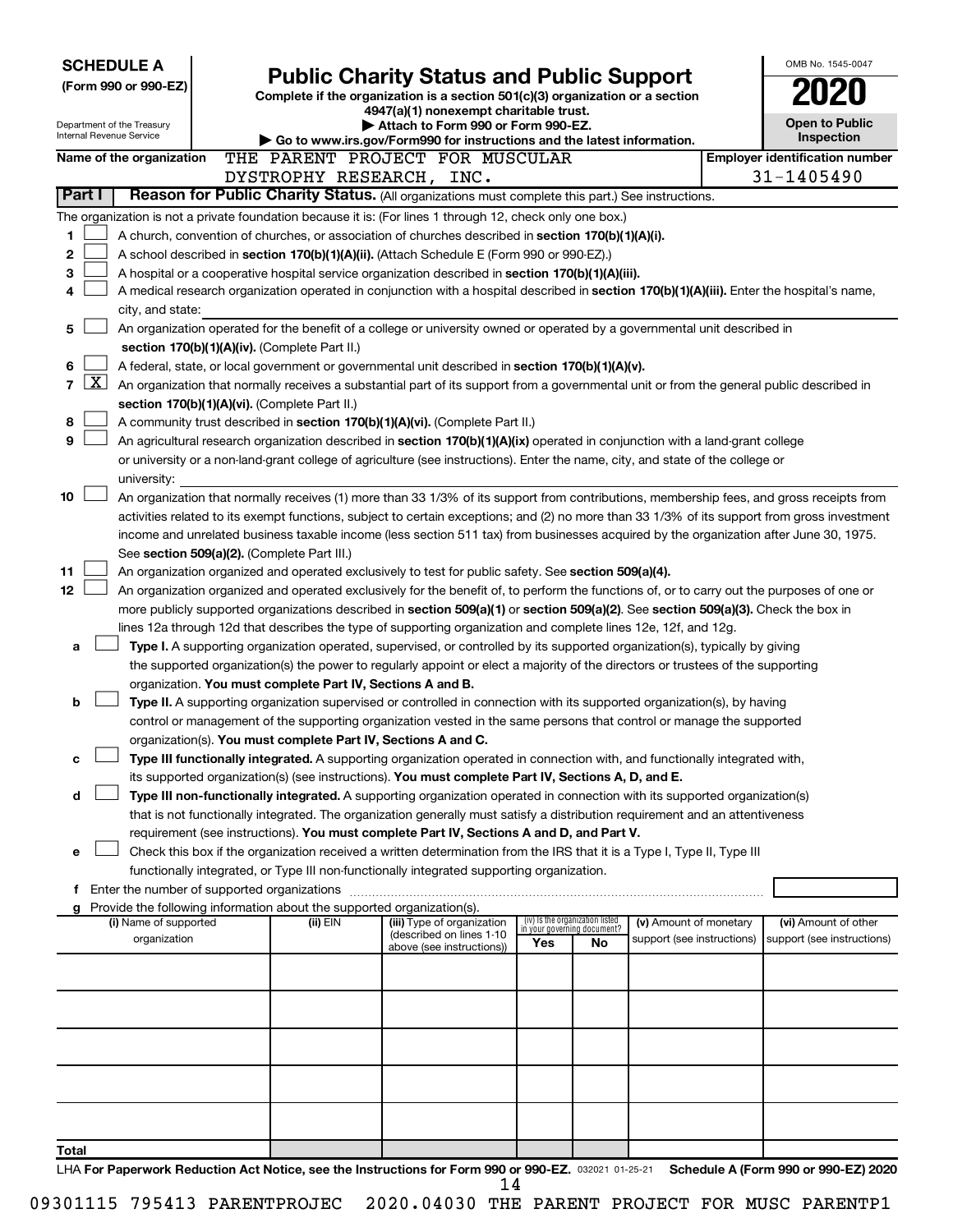### Schedule A (Form 990 or 990-EZ) 2020 DYSTROPHY RESEARCH, INC.  $31-1405490$   $_{\rm Page}$ THE PARENT PROJECT FOR MUSCULAR

31-1405490 Page 2

#### **Part II Support Schedule for Organizations Described in Sections 170(b)(1)(A)(iv) and 170(b)(1)(A)(vi)**

(Complete only if you checked the box on line 5, 7, or 8 of Part I or if the organization failed to qualify under Part III. If the organization fails to qualify under the tests listed below, please complete Part III.)

| <b>Section A. Public Support</b>                                                                                                                                                                                                    |                       |                        |                         |                          |                                      |                                    |
|-------------------------------------------------------------------------------------------------------------------------------------------------------------------------------------------------------------------------------------|-----------------------|------------------------|-------------------------|--------------------------|--------------------------------------|------------------------------------|
| Calendar year (or fiscal year beginning in)                                                                                                                                                                                         | (a) 2016              | (b) 2017               | $(c)$ 2018              | $(d)$ 2019               | (e) 2020                             | (f) Total                          |
| 1 Gifts, grants, contributions, and                                                                                                                                                                                                 |                       |                        |                         |                          |                                      |                                    |
| membership fees received. (Do not                                                                                                                                                                                                   |                       |                        |                         |                          |                                      |                                    |
| include any "unusual grants.")                                                                                                                                                                                                      | 7,966,916.            | 9,136,279.             | 9,010,932.              | 11,062,420.              | 8,889,998.                           | 46,066,545.                        |
| 2 Tax revenues levied for the organ-                                                                                                                                                                                                |                       |                        |                         |                          |                                      |                                    |
| ization's benefit and either paid to                                                                                                                                                                                                |                       |                        |                         |                          |                                      |                                    |
| or expended on its behalf                                                                                                                                                                                                           |                       |                        |                         |                          |                                      |                                    |
| 3 The value of services or facilities                                                                                                                                                                                               |                       |                        |                         |                          |                                      |                                    |
| furnished by a governmental unit to                                                                                                                                                                                                 |                       |                        |                         |                          |                                      |                                    |
| the organization without charge                                                                                                                                                                                                     |                       |                        |                         |                          |                                      |                                    |
| 4 Total. Add lines 1 through 3                                                                                                                                                                                                      | 7,966,916             | 9,136,279.             | 9,010,932.              | 11,062,420               | 8,889,998                            | 46,066,545.                        |
| 5 The portion of total contributions                                                                                                                                                                                                |                       |                        |                         |                          |                                      |                                    |
| by each person (other than a                                                                                                                                                                                                        |                       |                        |                         |                          |                                      |                                    |
| governmental unit or publicly                                                                                                                                                                                                       |                       |                        |                         |                          |                                      |                                    |
| supported organization) included                                                                                                                                                                                                    |                       |                        |                         |                          |                                      |                                    |
| on line 1 that exceeds 2% of the                                                                                                                                                                                                    |                       |                        |                         |                          |                                      |                                    |
| amount shown on line 11,                                                                                                                                                                                                            |                       |                        |                         |                          |                                      |                                    |
| column (f)                                                                                                                                                                                                                          |                       |                        |                         |                          |                                      | 14, 444, 419.                      |
|                                                                                                                                                                                                                                     |                       |                        |                         |                          |                                      | 31,622,126.                        |
| 6 Public support. Subtract line 5 from line 4.<br><b>Section B. Total Support</b>                                                                                                                                                   |                       |                        |                         |                          |                                      |                                    |
|                                                                                                                                                                                                                                     |                       |                        |                         |                          |                                      |                                    |
| Calendar year (or fiscal year beginning in)                                                                                                                                                                                         | (a) 2016<br>7,966,916 | (b) 2017<br>9,136,279. | $(c)$ 2018<br>9,010,932 | $(d)$ 2019<br>11,062,420 | (e) 2020<br>8,889,998                | (f) Total<br>46,066,545.           |
| <b>7</b> Amounts from line 4                                                                                                                                                                                                        |                       |                        |                         |                          |                                      |                                    |
| 8 Gross income from interest,                                                                                                                                                                                                       |                       |                        |                         |                          |                                      |                                    |
| dividends, payments received on                                                                                                                                                                                                     |                       |                        |                         |                          |                                      |                                    |
| securities loans, rents, royalties,                                                                                                                                                                                                 |                       |                        |                         |                          |                                      |                                    |
| and income from similar sources                                                                                                                                                                                                     | 3,220.                | 1,560.                 | 1,654.                  | 883.                     | 203.                                 | 7,520.                             |
| <b>9</b> Net income from unrelated business                                                                                                                                                                                         |                       |                        |                         |                          |                                      |                                    |
| activities, whether or not the                                                                                                                                                                                                      |                       |                        |                         |                          |                                      |                                    |
| business is regularly carried on                                                                                                                                                                                                    |                       |                        |                         |                          |                                      |                                    |
| 10 Other income. Do not include gain                                                                                                                                                                                                |                       |                        |                         |                          |                                      |                                    |
| or loss from the sale of capital                                                                                                                                                                                                    |                       |                        |                         |                          |                                      |                                    |
| assets (Explain in Part VI.)                                                                                                                                                                                                        |                       |                        |                         |                          |                                      |                                    |
| 11 Total support. Add lines 7 through 10                                                                                                                                                                                            |                       |                        |                         |                          |                                      | 46,074,065.                        |
| <b>12</b> Gross receipts from related activities, etc. (see instructions)                                                                                                                                                           |                       |                        |                         |                          | 12                                   | 2,615,700.                         |
| 13 First 5 years. If the Form 990 is for the organization's first, second, third, fourth, or fifth tax year as a section 501(c)(3)                                                                                                  |                       |                        |                         |                          |                                      |                                    |
| organization, check this box and stop here <b>construction and construction</b> construction of the state of the state of the state of the state of the state of the state of the state of the state of the state of the state of t |                       |                        |                         |                          |                                      |                                    |
| <b>Section C. Computation of Public Support Percentage</b>                                                                                                                                                                          |                       |                        |                         |                          |                                      |                                    |
|                                                                                                                                                                                                                                     |                       |                        |                         |                          | 14                                   | 68.63<br>%                         |
|                                                                                                                                                                                                                                     |                       |                        |                         |                          | 15                                   | 74.35<br>%                         |
| 16a 33 1/3% support test - 2020. If the organization did not check the box on line 13, and line 14 is 33 1/3% or more, check this box and                                                                                           |                       |                        |                         |                          |                                      |                                    |
|                                                                                                                                                                                                                                     |                       |                        |                         |                          |                                      | $\blacktriangleright$ $\mathbf{X}$ |
| b 33 1/3% support test - 2019. If the organization did not check a box on line 13 or 16a, and line 15 is 33 1/3% or more, check this box                                                                                            |                       |                        |                         |                          |                                      |                                    |
|                                                                                                                                                                                                                                     |                       |                        |                         |                          |                                      |                                    |
| 17a 10% -facts-and-circumstances test - 2020. If the organization did not check a box on line 13, 16a, or 16b, and line 14 is 10% or more,                                                                                          |                       |                        |                         |                          |                                      |                                    |
| and if the organization meets the facts-and-circumstances test, check this box and stop here. Explain in Part VI how the organization                                                                                               |                       |                        |                         |                          |                                      |                                    |
| meets the facts-and-circumstances test. The organization qualifies as a publicly supported organization                                                                                                                             |                       |                        |                         |                          |                                      |                                    |
| <b>b 10%</b> -facts-and-circumstances test - 2019. If the organization did not check a box on line 13, 16a, 16b, or 17a, and line 15 is 10% or                                                                                      |                       |                        |                         |                          |                                      |                                    |
| more, and if the organization meets the facts-and-circumstances test, check this box and stop here. Explain in Part VI how the                                                                                                      |                       |                        |                         |                          |                                      |                                    |
| organization meets the facts-and-circumstances test. The organization qualifies as a publicly supported organization                                                                                                                |                       |                        |                         |                          |                                      |                                    |
| 18 Private foundation. If the organization did not check a box on line 13, 16a, 16b, 17a, or 17b, check this box and see instructions                                                                                               |                       |                        |                         |                          |                                      |                                    |
|                                                                                                                                                                                                                                     |                       |                        |                         |                          | Schodule A (Form 000 or 000 F7) 2020 |                                    |

**Schedule A (Form 990 or 990-EZ) 2020**

032022 01-25-21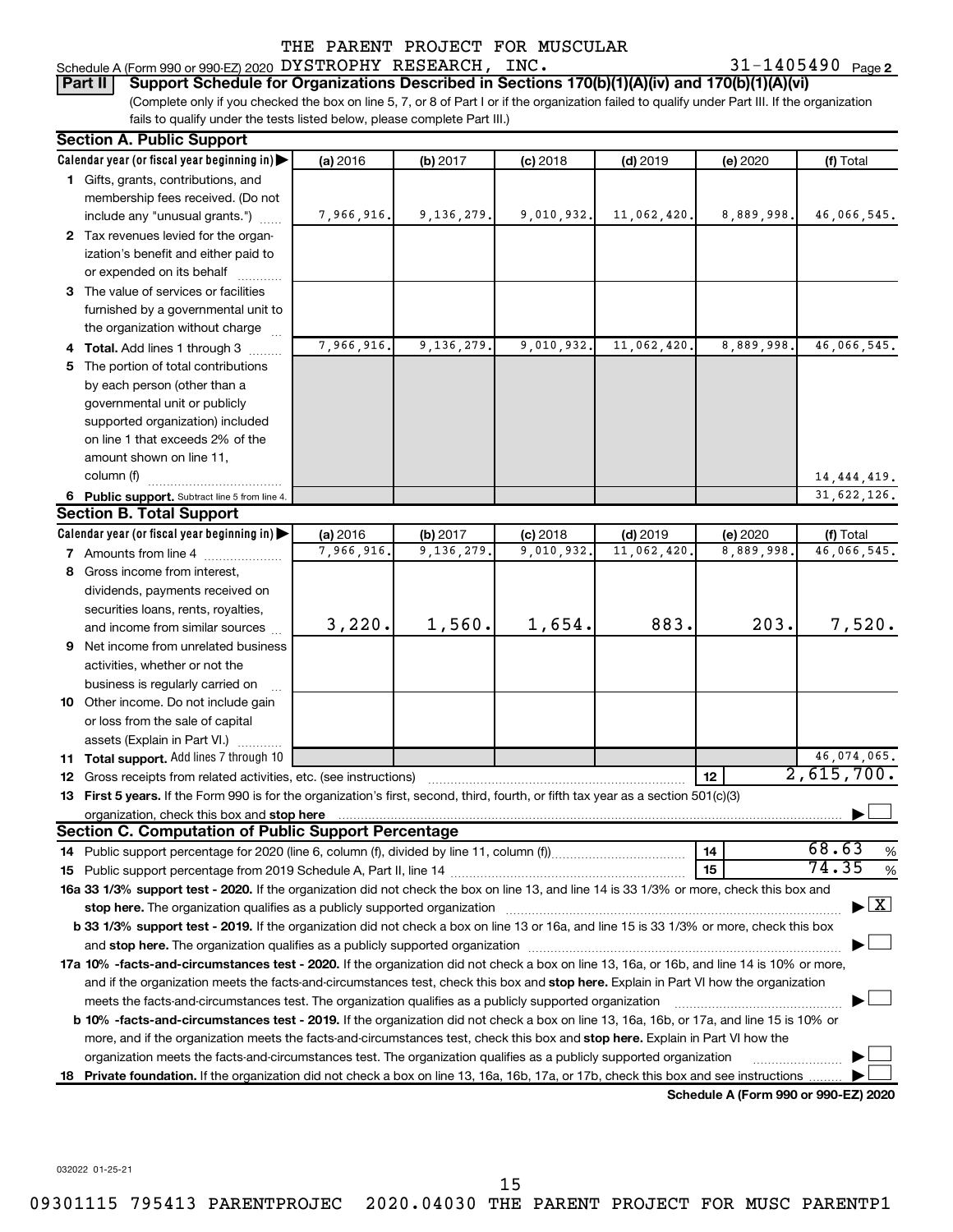#### Schedule A (Form 990 or 990-EZ) 2020 DYSTROPHY RESEARCH, INC.  $31-1405490$   $_{\rm Page}$ **Part III Support Schedule for Organizations Described in Section 509(a)(2)**

(Complete only if you checked the box on line 10 of Part I or if the organization failed to qualify under Part II. If the organization fails to qualify under the tests listed below, please complete Part II.)

|   | <b>Section A. Public Support</b>                                                                                                                                                                                                                                         |                 |          |          |            |          |                                      |
|---|--------------------------------------------------------------------------------------------------------------------------------------------------------------------------------------------------------------------------------------------------------------------------|-----------------|----------|----------|------------|----------|--------------------------------------|
|   | Calendar year (or fiscal year beginning in)                                                                                                                                                                                                                              | <b>(a)</b> 2016 | (b) 2017 | (c) 2018 | $(d)$ 2019 | (e) 2020 | (f) Total                            |
|   | 1 Gifts, grants, contributions, and                                                                                                                                                                                                                                      |                 |          |          |            |          |                                      |
|   | membership fees received. (Do not                                                                                                                                                                                                                                        |                 |          |          |            |          |                                      |
|   | include any "unusual grants.")                                                                                                                                                                                                                                           |                 |          |          |            |          |                                      |
|   | <b>2</b> Gross receipts from admissions,<br>merchandise sold or services per-<br>formed, or facilities furnished in                                                                                                                                                      |                 |          |          |            |          |                                      |
|   | any activity that is related to the<br>organization's tax-exempt purpose                                                                                                                                                                                                 |                 |          |          |            |          |                                      |
| 3 | Gross receipts from activities that                                                                                                                                                                                                                                      |                 |          |          |            |          |                                      |
|   | are not an unrelated trade or bus-                                                                                                                                                                                                                                       |                 |          |          |            |          |                                      |
|   | iness under section 513                                                                                                                                                                                                                                                  |                 |          |          |            |          |                                      |
|   | 4 Tax revenues levied for the organ-                                                                                                                                                                                                                                     |                 |          |          |            |          |                                      |
|   | ization's benefit and either paid to<br>or expended on its behalf                                                                                                                                                                                                        |                 |          |          |            |          |                                      |
|   | 5 The value of services or facilities                                                                                                                                                                                                                                    |                 |          |          |            |          |                                      |
|   | furnished by a governmental unit to                                                                                                                                                                                                                                      |                 |          |          |            |          |                                      |
|   | the organization without charge                                                                                                                                                                                                                                          |                 |          |          |            |          |                                      |
|   | 6 Total. Add lines 1 through 5                                                                                                                                                                                                                                           |                 |          |          |            |          |                                      |
|   | 7a Amounts included on lines 1, 2, and                                                                                                                                                                                                                                   |                 |          |          |            |          |                                      |
|   | 3 received from disqualified persons                                                                                                                                                                                                                                     |                 |          |          |            |          |                                      |
|   | <b>b</b> Amounts included on lines 2 and 3 received<br>from other than disqualified persons that<br>exceed the greater of \$5,000 or 1% of the                                                                                                                           |                 |          |          |            |          |                                      |
|   | amount on line 13 for the year                                                                                                                                                                                                                                           |                 |          |          |            |          |                                      |
|   | c Add lines 7a and 7b                                                                                                                                                                                                                                                    |                 |          |          |            |          |                                      |
|   | 8 Public support. (Subtract line 7c from line 6.)                                                                                                                                                                                                                        |                 |          |          |            |          |                                      |
|   | <b>Section B. Total Support</b>                                                                                                                                                                                                                                          |                 |          |          |            |          |                                      |
|   | Calendar year (or fiscal year beginning in)                                                                                                                                                                                                                              | (a) 2016        | (b) 2017 | (c) 2018 | $(d)$ 2019 | (e) 2020 | (f) Total                            |
|   | 9 Amounts from line 6                                                                                                                                                                                                                                                    |                 |          |          |            |          |                                      |
|   | <b>10a</b> Gross income from interest,<br>dividends, payments received on<br>securities loans, rents, royalties,<br>and income from similar sources                                                                                                                      |                 |          |          |            |          |                                      |
|   | <b>b</b> Unrelated business taxable income                                                                                                                                                                                                                               |                 |          |          |            |          |                                      |
|   | (less section 511 taxes) from businesses                                                                                                                                                                                                                                 |                 |          |          |            |          |                                      |
|   | acquired after June 30, 1975                                                                                                                                                                                                                                             |                 |          |          |            |          |                                      |
|   | c Add lines 10a and 10b                                                                                                                                                                                                                                                  |                 |          |          |            |          |                                      |
|   | <b>11</b> Net income from unrelated business<br>activities not included in line 10b,<br>whether or not the business is<br>regularly carried on                                                                                                                           |                 |          |          |            |          |                                      |
|   | 12 Other income. Do not include gain<br>or loss from the sale of capital                                                                                                                                                                                                 |                 |          |          |            |          |                                      |
|   | assets (Explain in Part VI.)                                                                                                                                                                                                                                             |                 |          |          |            |          |                                      |
|   | 13 Total support. (Add lines 9, 10c, 11, and 12.)<br>14 First 5 years. If the Form 990 is for the organization's first, second, third, fourth, or fifth tax year as a section 501(c)(3) organization,                                                                    |                 |          |          |            |          |                                      |
|   |                                                                                                                                                                                                                                                                          |                 |          |          |            |          |                                      |
|   | check this box and stop here<br>Section C. Computation of Public Support Percentage                                                                                                                                                                                      |                 |          |          |            |          |                                      |
|   | 15 Public support percentage for 2020 (line 8, column (f), divided by line 13, column (f) <i></i>                                                                                                                                                                        |                 |          |          |            | 15       | %                                    |
|   |                                                                                                                                                                                                                                                                          |                 |          |          |            | 16       | %                                    |
|   | 16 Public support percentage from 2019 Schedule A, Part III, line 15<br>Section D. Computation of Investment Income Percentage                                                                                                                                           |                 |          |          |            |          |                                      |
|   |                                                                                                                                                                                                                                                                          |                 |          |          |            | 17       | %                                    |
|   |                                                                                                                                                                                                                                                                          |                 |          |          |            | 18       | %                                    |
|   | 18 Investment income percentage from 2019 Schedule A, Part III, line 17<br>19a 33 1/3% support tests - 2020. If the organization did not check the box on line 14, and line 15 is more than 33 1/3%, and line 17 is not                                                  |                 |          |          |            |          |                                      |
|   | more than 33 1/3%, check this box and stop here. The organization qualifies as a publicly supported organization                                                                                                                                                         |                 |          |          |            |          |                                      |
|   |                                                                                                                                                                                                                                                                          |                 |          |          |            |          |                                      |
|   | b 33 1/3% support tests - 2019. If the organization did not check a box on line 14 or line 19a, and line 16 is more than 33 1/3%, and<br>line 18 is not more than 33 1/3%, check this box and stop here. The organization qualifies as a publicly supported organization |                 |          |          |            |          |                                      |
|   | 20 Private foundation. If the organization did not check a box on line 14, 19a, or 19b, check this box and see instructions                                                                                                                                              |                 |          |          |            |          |                                      |
|   | 032023 01-25-21                                                                                                                                                                                                                                                          |                 |          |          |            |          | Schedule A (Form 990 or 990-EZ) 2020 |
|   |                                                                                                                                                                                                                                                                          |                 |          | 16       |            |          |                                      |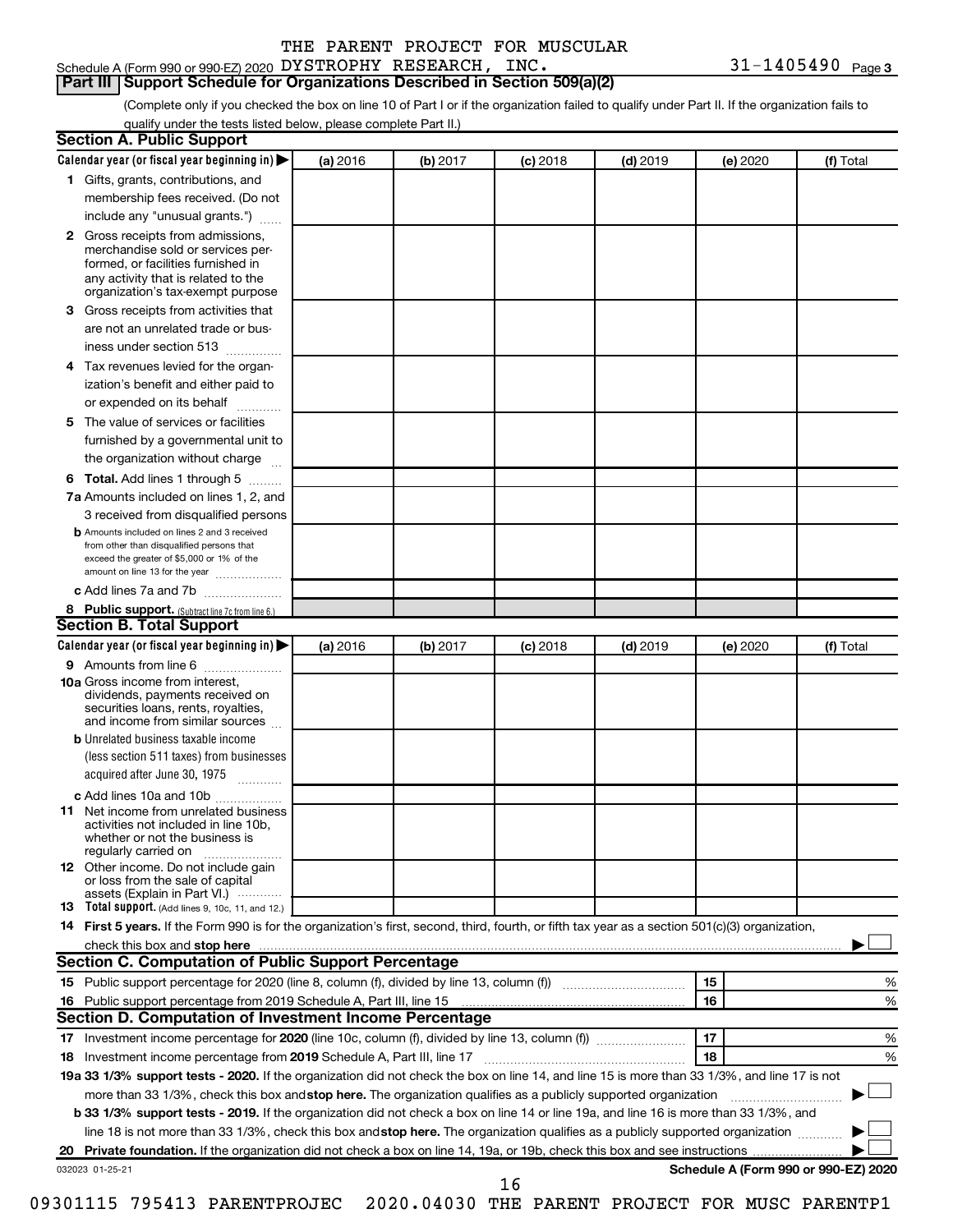### Schedule A (Form 990 or 990-EZ) 2020 DYSTROPHY RESEARCH, INC.  $31-1405490$   $_{\rm Page}$

(Complete only if you checked a box in line 12 on Part I. If you checked box 12a, Part I, complete Sections A and B. If you checked box 12b, Part I, complete Sections A and C. If you checked box 12c, Part I, complete Sections A, D, and E. If you checked box 12d, Part I, complete Sections A and D, and complete Part V.)

### **Section A. All Supporting Organizations**

- **1** Are all of the organization's supported organizations listed by name in the organization's governing documents? If "No," describe in Part VI how the supported organizations are designated. If designated by *class or purpose, describe the designation. If historic and continuing relationship, explain.*
- **2** Did the organization have any supported organization that does not have an IRS determination of status under section 509(a)(1) or (2)? If "Yes," explain in Part **VI** how the organization determined that the supported *organization was described in section 509(a)(1) or (2).*
- **3a** Did the organization have a supported organization described in section 501(c)(4), (5), or (6)? If "Yes," answer *lines 3b and 3c below.*
- **b** Did the organization confirm that each supported organization qualified under section 501(c)(4), (5), or (6) and satisfied the public support tests under section 509(a)(2)? If "Yes," describe in Part VI when and how the *organization made the determination.*
- **c** Did the organization ensure that all support to such organizations was used exclusively for section 170(c)(2)(B) purposes? If "Yes," explain in Part VI what controls the organization put in place to ensure such use.
- **4 a** *If* Was any supported organization not organized in the United States ("foreign supported organization")? *"Yes," and if you checked box 12a or 12b in Part I, answer lines 4b and 4c below.*
- **b** Did the organization have ultimate control and discretion in deciding whether to make grants to the foreign supported organization? If "Yes," describe in Part VI how the organization had such control and discretion *despite being controlled or supervised by or in connection with its supported organizations.*
- **c** Did the organization support any foreign supported organization that does not have an IRS determination under sections 501(c)(3) and 509(a)(1) or (2)? If "Yes," explain in Part VI what controls the organization used *to ensure that all support to the foreign supported organization was used exclusively for section 170(c)(2)(B) purposes.*
- **5a** Did the organization add, substitute, or remove any supported organizations during the tax year? If "Yes," answer lines 5b and 5c below (if applicable). Also, provide detail in **Part VI,** including (i) the names and EIN *numbers of the supported organizations added, substituted, or removed; (ii) the reasons for each such action; (iii) the authority under the organization's organizing document authorizing such action; and (iv) how the action was accomplished (such as by amendment to the organizing document).*
- **b** Type I or Type II only. Was any added or substituted supported organization part of a class already designated in the organization's organizing document?
- **c Substitutions only.**  Was the substitution the result of an event beyond the organization's control?
- **6** Did the organization provide support (whether in the form of grants or the provision of services or facilities) to **Part VI.** support or benefit one or more of the filing organization's supported organizations? If "Yes," provide detail in anyone other than (i) its supported organizations, (ii) individuals that are part of the charitable class benefited by one or more of its supported organizations, or (iii) other supporting organizations that also
- **7** Did the organization provide a grant, loan, compensation, or other similar payment to a substantial contributor regard to a substantial contributor? If "Yes," complete Part I of Schedule L (Form 990 or 990-EZ). (as defined in section 4958(c)(3)(C)), a family member of a substantial contributor, or a 35% controlled entity with
- **8** Did the organization make a loan to a disqualified person (as defined in section 4958) not described in line 7? *If "Yes," complete Part I of Schedule L (Form 990 or 990-EZ).*
- **9 a** Was the organization controlled directly or indirectly at any time during the tax year by one or more in section 509(a)(1) or (2))? If "Yes," provide detail in **Part VI.** disqualified persons, as defined in section 4946 (other than foundation managers and organizations described
- **b** Did one or more disqualified persons (as defined in line 9a) hold a controlling interest in any entity in which the supporting organization had an interest? If "Yes," provide detail in Part VI.
- **c** Did a disqualified person (as defined in line 9a) have an ownership interest in, or derive any personal benefit from, assets in which the supporting organization also had an interest? If "Yes," provide detail in Part VI.
- **10 a** Was the organization subject to the excess business holdings rules of section 4943 because of section supporting organizations)? If "Yes," answer line 10b below. 4943(f) (regarding certain Type II supporting organizations, and all Type III non-functionally integrated
	- **b** Did the organization have any excess business holdings in the tax year? (Use Schedule C, Form 4720, to *determine whether the organization had excess business holdings.)*

09301115 795413 PARENTPROJEC 2020.04030 THE PARENT PROJECT FOR MUSC PARENTP1

17

032024 01-25-21

**Schedule A (Form 990 or 990-EZ) 2020**

**1**

**2**

**3a**

**3b**

**3c**

**4a**

**4b**

**4c**

**5a**

**5b 5c**

**6**

**7**

**8**

**9a**

**9b**

**9c**

**10a**

**10b**

**Yes No**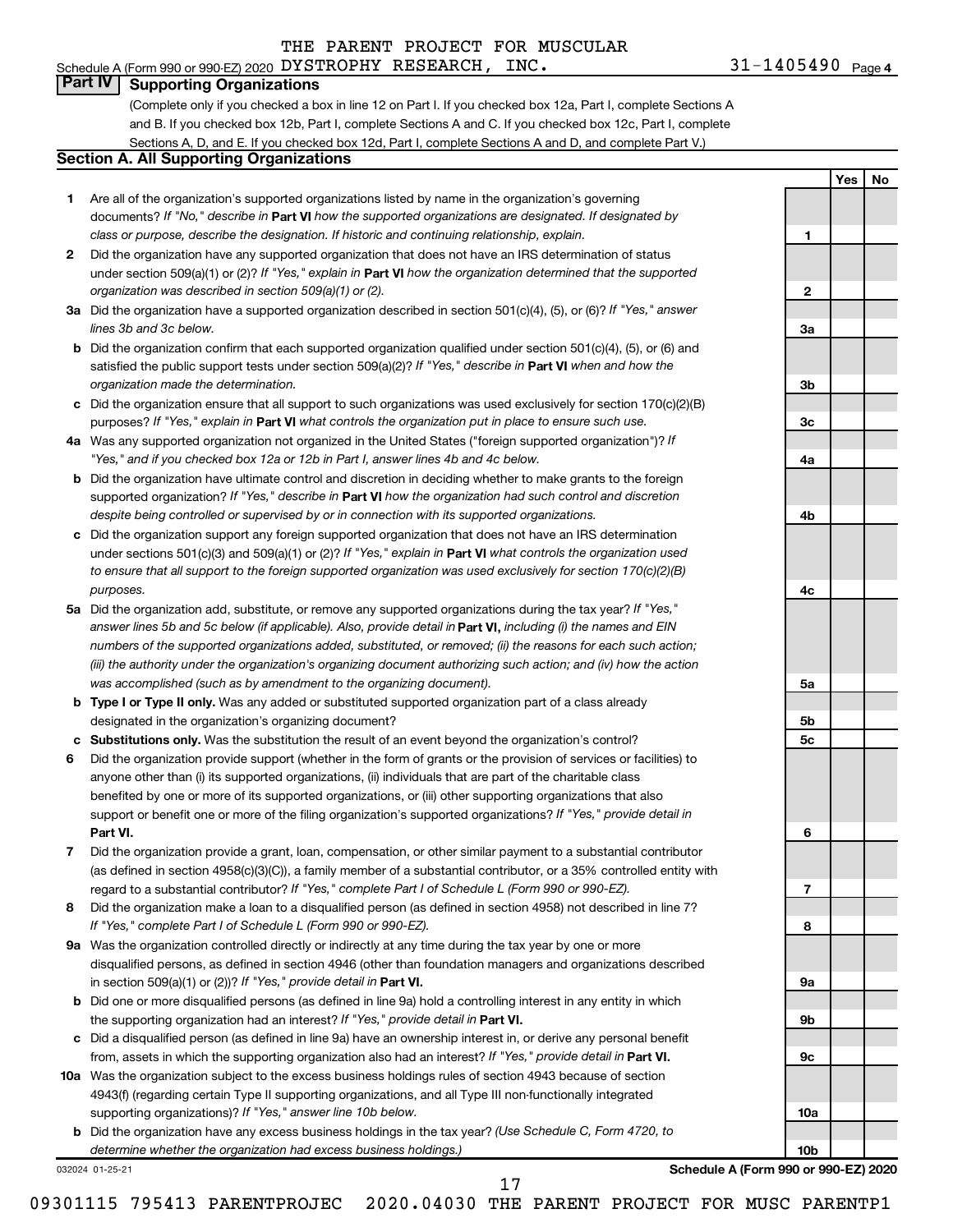31-1405490 Page 5

### Schedule A (Form 990 or 990-EZ) 2020 DYSTROPHY RESEARCH, INC.  $31-1405490$   $_{\rm Page}$ **Part IV Supporting Organizations** *(continued)*

|              |                                                                                                                                                                                                                                                          |                 | Yes | No  |
|--------------|----------------------------------------------------------------------------------------------------------------------------------------------------------------------------------------------------------------------------------------------------------|-----------------|-----|-----|
| 11           | Has the organization accepted a gift or contribution from any of the following persons?                                                                                                                                                                  |                 |     |     |
|              | a A person who directly or indirectly controls, either alone or together with persons described in lines 11b and                                                                                                                                         |                 |     |     |
|              | 11c below, the governing body of a supported organization?                                                                                                                                                                                               | 11a             |     |     |
|              | <b>b</b> A family member of a person described in line 11a above?                                                                                                                                                                                        | 11 <sub>b</sub> |     |     |
|              | c A 35% controlled entity of a person described in line 11a or 11b above?If "Yes" to line 11a, 11b, or 11c, provide                                                                                                                                      |                 |     |     |
|              | detail in <b>Part VI.</b>                                                                                                                                                                                                                                | 11c             |     |     |
|              | <b>Section B. Type I Supporting Organizations</b>                                                                                                                                                                                                        |                 |     |     |
|              |                                                                                                                                                                                                                                                          |                 | Yes | No. |
| 1.           | Did the governing body, members of the governing body, officers acting in their official capacity, or membership of one or                                                                                                                               |                 |     |     |
|              | more supported organizations have the power to regularly appoint or elect at least a majority of the organization's officers,<br>directors, or trustees at all times during the tax year? If "No," describe in Part VI how the supported organization(s) |                 |     |     |
|              | effectively operated, supervised, or controlled the organization's activities. If the organization had more than one supported                                                                                                                           |                 |     |     |
|              | organization, describe how the powers to appoint and/or remove officers, directors, or trustees were allocated among the                                                                                                                                 |                 |     |     |
|              | supported organizations and what conditions or restrictions, if any, applied to such powers during the tax year.                                                                                                                                         | 1               |     |     |
| 2            | Did the organization operate for the benefit of any supported organization other than the supported                                                                                                                                                      |                 |     |     |
|              | organization(s) that operated, supervised, or controlled the supporting organization? If "Yes," explain in                                                                                                                                               |                 |     |     |
|              | Part VI how providing such benefit carried out the purposes of the supported organization(s) that operated,                                                                                                                                              |                 |     |     |
|              | supervised, or controlled the supporting organization.                                                                                                                                                                                                   | $\mathbf{2}$    |     |     |
|              | <b>Section C. Type II Supporting Organizations</b>                                                                                                                                                                                                       |                 |     |     |
|              |                                                                                                                                                                                                                                                          |                 | Yes | No. |
| 1.           | Were a majority of the organization's directors or trustees during the tax year also a majority of the directors                                                                                                                                         |                 |     |     |
|              | or trustees of each of the organization's supported organization(s)? If "No," describe in Part VI how control                                                                                                                                            |                 |     |     |
|              | or management of the supporting organization was vested in the same persons that controlled or managed                                                                                                                                                   |                 |     |     |
|              | the supported organization(s).                                                                                                                                                                                                                           | 1               |     |     |
|              | <b>Section D. All Type III Supporting Organizations</b>                                                                                                                                                                                                  |                 |     |     |
|              |                                                                                                                                                                                                                                                          |                 | Yes | No  |
| 1            | Did the organization provide to each of its supported organizations, by the last day of the fifth month of the                                                                                                                                           |                 |     |     |
|              | organization's tax year, (i) a written notice describing the type and amount of support provided during the prior tax                                                                                                                                    |                 |     |     |
|              | year, (ii) a copy of the Form 990 that was most recently filed as of the date of notification, and (iii) copies of the                                                                                                                                   |                 |     |     |
|              | organization's governing documents in effect on the date of notification, to the extent not previously provided?                                                                                                                                         | 1               |     |     |
| $\mathbf{2}$ | Were any of the organization's officers, directors, or trustees either (i) appointed or elected by the supported                                                                                                                                         |                 |     |     |
|              | organization(s) or (ii) serving on the governing body of a supported organization? If "No," explain in <b>Part VI</b> how                                                                                                                                |                 |     |     |
|              | the organization maintained a close and continuous working relationship with the supported organization(s).                                                                                                                                              | 2               |     |     |
| 3            | By reason of the relationship described in line 2, above, did the organization's supported organizations have a                                                                                                                                          |                 |     |     |
|              | significant voice in the organization's investment policies and in directing the use of the organization's                                                                                                                                               |                 |     |     |
|              | income or assets at all times during the tax year? If "Yes," describe in Part VI the role the organization's                                                                                                                                             |                 |     |     |
|              | supported organizations played in this regard.                                                                                                                                                                                                           | З               |     |     |
|              | Section E. Type III Functionally Integrated Supporting Organizations                                                                                                                                                                                     |                 |     |     |
| 1            | Check the box next to the method that the organization used to satisfy the Integral Part Test during the yealsee instructions).                                                                                                                          |                 |     |     |
| а            | The organization satisfied the Activities Test. Complete line 2 below.                                                                                                                                                                                   |                 |     |     |
| b            | The organization is the parent of each of its supported organizations. Complete line 3 below.                                                                                                                                                            |                 |     |     |
| с            | The organization supported a governmental entity. Describe in Part VI how you supported a governmental entity (see instructions).<br>Activities Test. Answer lines 2a and 2b below.                                                                      |                 |     |     |
| 2            |                                                                                                                                                                                                                                                          |                 | Yes | No  |
| а            | Did substantially all of the organization's activities during the tax year directly further the exempt purposes of                                                                                                                                       |                 |     |     |
|              | the supported organization(s) to which the organization was responsive? If "Yes," then in Part VI identify<br>those supported organizations and explain how these activities directly furthered their exempt purposes,                                   |                 |     |     |
|              | how the organization was responsive to those supported organizations, and how the organization determined                                                                                                                                                |                 |     |     |
|              | that these activities constituted substantially all of its activities.                                                                                                                                                                                   | 2a              |     |     |
|              | Did the activities described in line 2a, above, constitute activities that, but for the organization's involvement,                                                                                                                                      |                 |     |     |
| b            | one or more of the organization's supported organization(s) would have been engaged in? If "Yes," explain in                                                                                                                                             |                 |     |     |
|              | Part VI the reasons for the organization's position that its supported organization(s) would have engaged in                                                                                                                                             |                 |     |     |
|              | these activities but for the organization's involvement.                                                                                                                                                                                                 | 2b              |     |     |
| 3            | Parent of Supported Organizations. Answer lines 3a and 3b below.                                                                                                                                                                                         |                 |     |     |
| а            | Did the organization have the power to regularly appoint or elect a majority of the officers, directors, or                                                                                                                                              |                 |     |     |
|              | trustees of each of the supported organizations? If "Yes" or "No" provide details in Part VI.                                                                                                                                                            | За              |     |     |
|              | <b>b</b> Did the organization exercise a substantial degree of direction over the policies, programs, and activities of each                                                                                                                             |                 |     |     |
|              | of its supported organizations? If "Yes," describe in Part VI the role played by the organization in this regard.                                                                                                                                        | Зb              |     |     |
|              | Schedule A (Form 990 or 990-EZ) 2020<br>032025 01-25-21                                                                                                                                                                                                  |                 |     |     |
|              | 18                                                                                                                                                                                                                                                       |                 |     |     |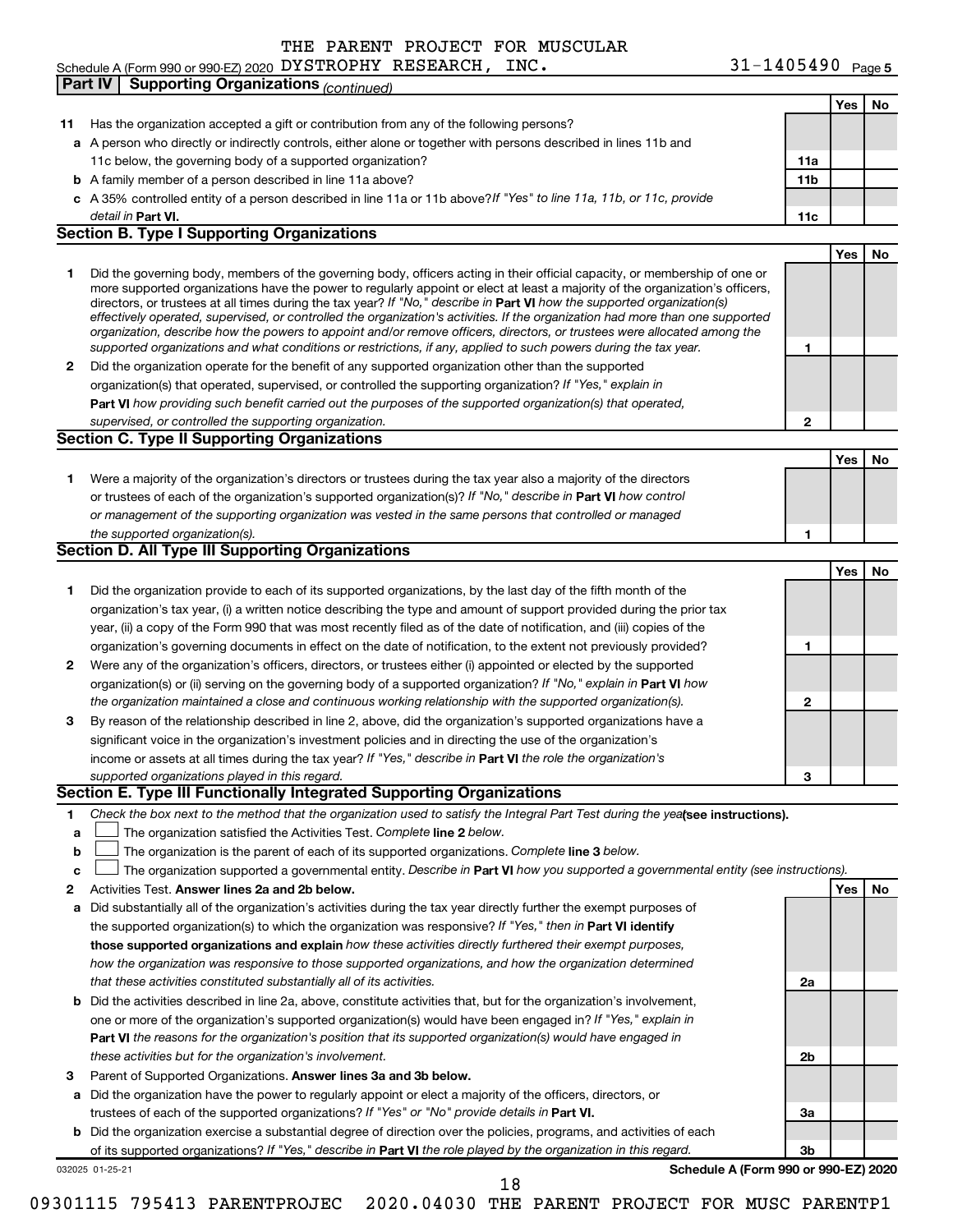31-1405490 Page 6 Schedule A (Form 990 or 990-EZ) 2020 DYSTROPHY RESEARCH, INC.  $31-1405490$   $_{\rm Page}$ 

#### **Part V Type III Non-Functionally Integrated 509(a)(3) Supporting Organizations**

1 **Letter See instructions.** Check here if the organization satisfied the Integral Part Test as a qualifying trust on Nov. 20, 1970 (*explain in* Part **VI**). See instructions. All other Type III non-functionally integrated supporting organizations must complete Sections A through E.

|                                         | Section A - Adjusted Net Income                                             | (A) Prior Year | (B) Current Year<br>(optional) |                                |
|-----------------------------------------|-----------------------------------------------------------------------------|----------------|--------------------------------|--------------------------------|
| 1                                       | Net short-term capital gain                                                 | 1              |                                |                                |
| 2                                       | Recoveries of prior-year distributions                                      | $\mathbf{2}$   |                                |                                |
| 3                                       | Other gross income (see instructions)                                       | 3              |                                |                                |
| 4                                       | Add lines 1 through 3.                                                      | 4              |                                |                                |
| 5                                       | Depreciation and depletion                                                  | 5              |                                |                                |
| 6                                       | Portion of operating expenses paid or incurred for production or            |                |                                |                                |
|                                         | collection of gross income or for management, conservation, or              |                |                                |                                |
|                                         | maintenance of property held for production of income (see instructions)    | 6              |                                |                                |
| 7                                       | Other expenses (see instructions)                                           | $\overline{7}$ |                                |                                |
| 8                                       | Adjusted Net Income (subtract lines 5, 6, and 7 from line 4)                | 8              |                                |                                |
| <b>Section B - Minimum Asset Amount</b> |                                                                             |                | (A) Prior Year                 | (B) Current Year<br>(optional) |
| 1.                                      | Aggregate fair market value of all non-exempt-use assets (see               |                |                                |                                |
|                                         | instructions for short tax year or assets held for part of year):           |                |                                |                                |
|                                         | a Average monthly value of securities                                       | 1a             |                                |                                |
|                                         | <b>b</b> Average monthly cash balances                                      | 1b             |                                |                                |
|                                         | c Fair market value of other non-exempt-use assets                          | 1 <sub>c</sub> |                                |                                |
|                                         | d Total (add lines 1a, 1b, and 1c)                                          | 1d             |                                |                                |
|                                         | <b>e</b> Discount claimed for blockage or other factors                     |                |                                |                                |
|                                         | (explain in detail in <b>Part VI</b> ):                                     |                |                                |                                |
| 2                                       | Acquisition indebtedness applicable to non-exempt-use assets                | $\mathbf{2}$   |                                |                                |
| З                                       | Subtract line 2 from line 1d.                                               | 3              |                                |                                |
| 4                                       | Cash deemed held for exempt use. Enter 0.015 of line 3 (for greater amount, |                |                                |                                |
|                                         | see instructions)                                                           | 4              |                                |                                |
| 5                                       | Net value of non-exempt-use assets (subtract line 4 from line 3)            | 5              |                                |                                |
| 6                                       | Multiply line 5 by 0.035.                                                   | 6              |                                |                                |
| 7                                       | Recoveries of prior-year distributions                                      | $\overline{7}$ |                                |                                |
| 8                                       | Minimum Asset Amount (add line 7 to line 6)                                 | 8              |                                |                                |
|                                         | <b>Section C - Distributable Amount</b>                                     |                |                                | <b>Current Year</b>            |
| 1                                       | Adjusted net income for prior year (from Section A, line 8, column A)       | 1              |                                |                                |
| 2                                       | Enter 0.85 of line 1.                                                       | $\overline{2}$ |                                |                                |
| 3                                       | Minimum asset amount for prior year (from Section B, line 8, column A)      | 3              |                                |                                |
| 4                                       | Enter greater of line 2 or line 3.                                          | 4              |                                |                                |
| 5                                       | Income tax imposed in prior year                                            | 5              |                                |                                |
| 6                                       | Distributable Amount. Subtract line 5 from line 4, unless subject to        |                |                                |                                |
|                                         | emergency temporary reduction (see instructions).                           | 6              |                                |                                |
|                                         |                                                                             |                |                                |                                |

**7** Let Check here if the current year is the organization's first as a non-functionally integrated Type III supporting organization (see instructions).

**Schedule A (Form 990 or 990-EZ) 2020**

032026 01-25-21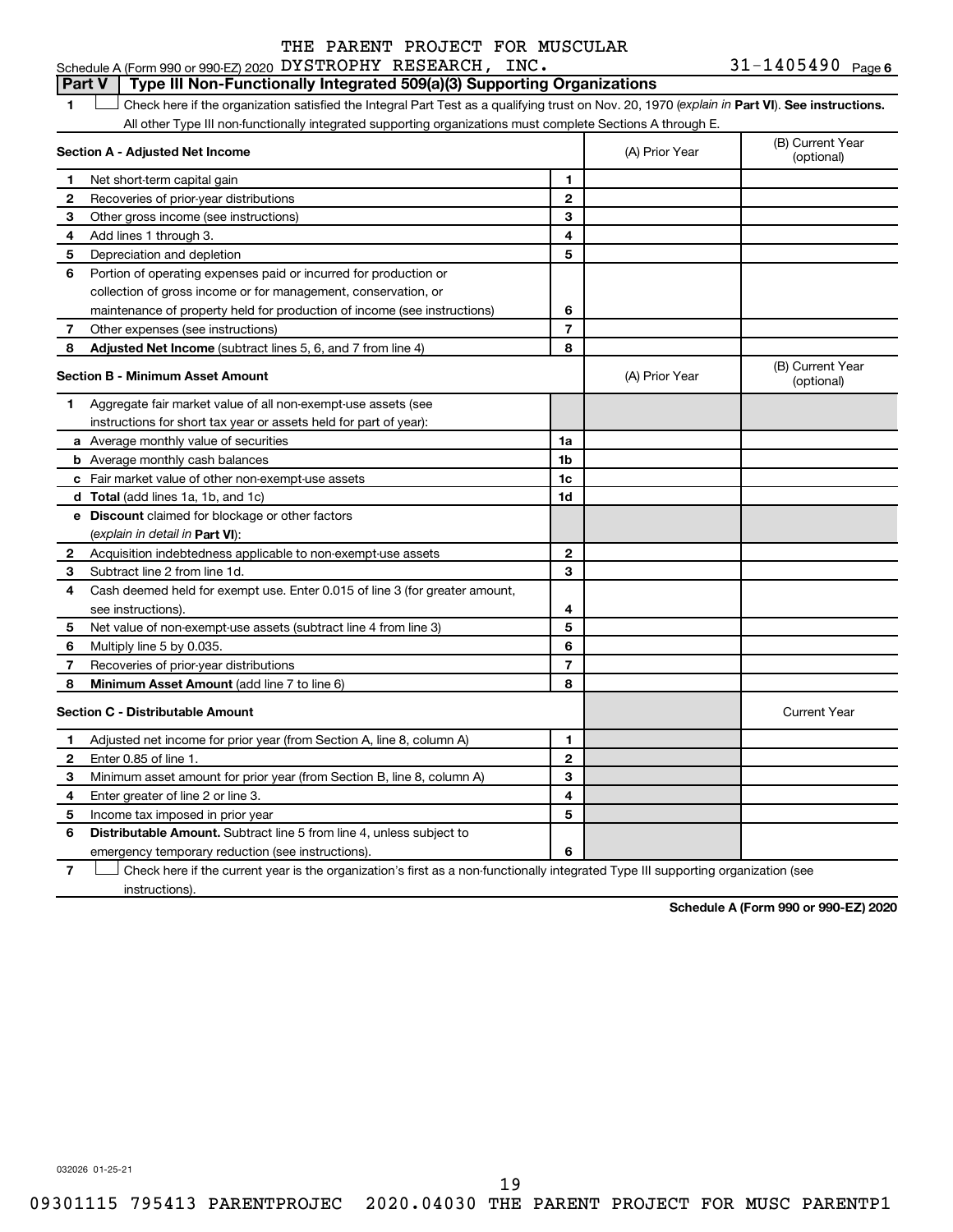|               | Schedule A (Form 990 or 990-EZ) 2020 DYSTROPHY RESEARCH, INC.                              |                                    |                                               |    | $31 - 1405490$ Page 7                            |
|---------------|--------------------------------------------------------------------------------------------|------------------------------------|-----------------------------------------------|----|--------------------------------------------------|
| <b>Part V</b> | Type III Non-Functionally Integrated 509(a)(3) Supporting Organizations (continued)        |                                    |                                               |    |                                                  |
|               | <b>Section D - Distributions</b>                                                           |                                    |                                               |    | <b>Current Year</b>                              |
| 1             | Amounts paid to supported organizations to accomplish exempt purposes                      |                                    |                                               | 1  |                                                  |
| 2             | Amounts paid to perform activity that directly furthers exempt purposes of supported       |                                    |                                               |    |                                                  |
|               | organizations, in excess of income from activity                                           |                                    |                                               | 2  |                                                  |
| 3             | Administrative expenses paid to accomplish exempt purposes of supported organizations      |                                    |                                               | 3  |                                                  |
| 4             | Amounts paid to acquire exempt-use assets                                                  |                                    | 4                                             |    |                                                  |
| 5             | Qualified set-aside amounts (prior IRS approval required - provide details in Part VI)     |                                    | 5                                             |    |                                                  |
| 6             | Other distributions (describe in Part VI). See instructions.                               |                                    | 6                                             |    |                                                  |
| 7             | Total annual distributions. Add lines 1 through 6.                                         |                                    | $\overline{7}$                                |    |                                                  |
| 8             | Distributions to attentive supported organizations to which the organization is responsive |                                    |                                               |    |                                                  |
|               | (provide details in Part VI). See instructions.                                            |                                    |                                               | 8  |                                                  |
| 9             | Distributable amount for 2020 from Section C, line 6                                       |                                    |                                               | 9  |                                                  |
| 10            | Line 8 amount divided by line 9 amount                                                     |                                    |                                               | 10 |                                                  |
|               | <b>Section E - Distribution Allocations (see instructions)</b>                             | (i)<br><b>Excess Distributions</b> | (ii)<br><b>Underdistributions</b><br>Pre-2020 |    | (iii)<br><b>Distributable</b><br>Amount for 2020 |
| 1             | Distributable amount for 2020 from Section C, line 6                                       |                                    |                                               |    |                                                  |
| 2             | Underdistributions, if any, for years prior to 2020 (reason-                               |                                    |                                               |    |                                                  |
|               | able cause required - explain in Part VI). See instructions.                               |                                    |                                               |    |                                                  |
| 3             | Excess distributions carryover, if any, to 2020                                            |                                    |                                               |    |                                                  |
|               | a From 2015                                                                                |                                    |                                               |    |                                                  |
|               | $b$ From 2016                                                                              |                                    |                                               |    |                                                  |
|               | $c$ From 2017                                                                              |                                    |                                               |    |                                                  |
|               | <b>d</b> From 2018                                                                         |                                    |                                               |    |                                                  |
|               | e From 2019                                                                                |                                    |                                               |    |                                                  |
|               | f Total of lines 3a through 3e                                                             |                                    |                                               |    |                                                  |
|               | g Applied to underdistributions of prior years                                             |                                    |                                               |    |                                                  |
|               | <b>h</b> Applied to 2020 distributable amount                                              |                                    |                                               |    |                                                  |
| Ť.            | Carryover from 2015 not applied (see instructions)                                         |                                    |                                               |    |                                                  |
|               | Remainder. Subtract lines 3g, 3h, and 3i from line 3f.                                     |                                    |                                               |    |                                                  |
| 4             | Distributions for 2020 from Section D,                                                     |                                    |                                               |    |                                                  |
|               | line $7:$                                                                                  |                                    |                                               |    |                                                  |
|               | a Applied to underdistributions of prior years                                             |                                    |                                               |    |                                                  |
|               | <b>b</b> Applied to 2020 distributable amount                                              |                                    |                                               |    |                                                  |
|               | c Remainder. Subtract lines 4a and 4b from line 4.                                         |                                    |                                               |    |                                                  |
|               | 5 Remaining underdistributions for years prior to 2020, if                                 |                                    |                                               |    |                                                  |
|               | any. Subtract lines 3g and 4a from line 2. For result greater                              |                                    |                                               |    |                                                  |
|               | than zero, explain in Part VI. See instructions.                                           |                                    |                                               |    |                                                  |
| 6             | Remaining underdistributions for 2020. Subtract lines 3h                                   |                                    |                                               |    |                                                  |
|               | and 4b from line 1. For result greater than zero, explain in                               |                                    |                                               |    |                                                  |
|               | <b>Part VI.</b> See instructions.                                                          |                                    |                                               |    |                                                  |
| 7             | Excess distributions carryover to 2021. Add lines 3j                                       |                                    |                                               |    |                                                  |
|               | and 4c.                                                                                    |                                    |                                               |    |                                                  |
| 8             | Breakdown of line 7:                                                                       |                                    |                                               |    |                                                  |
|               | a Excess from 2016                                                                         |                                    |                                               |    |                                                  |
|               | <b>b</b> Excess from 2017                                                                  |                                    |                                               |    |                                                  |
|               | c Excess from 2018                                                                         |                                    |                                               |    |                                                  |
|               | d Excess from 2019                                                                         |                                    |                                               |    |                                                  |
|               | e Excess from 2020                                                                         |                                    |                                               |    |                                                  |

**Schedule A (Form 990 or 990-EZ) 2020**

032027 01-25-21

20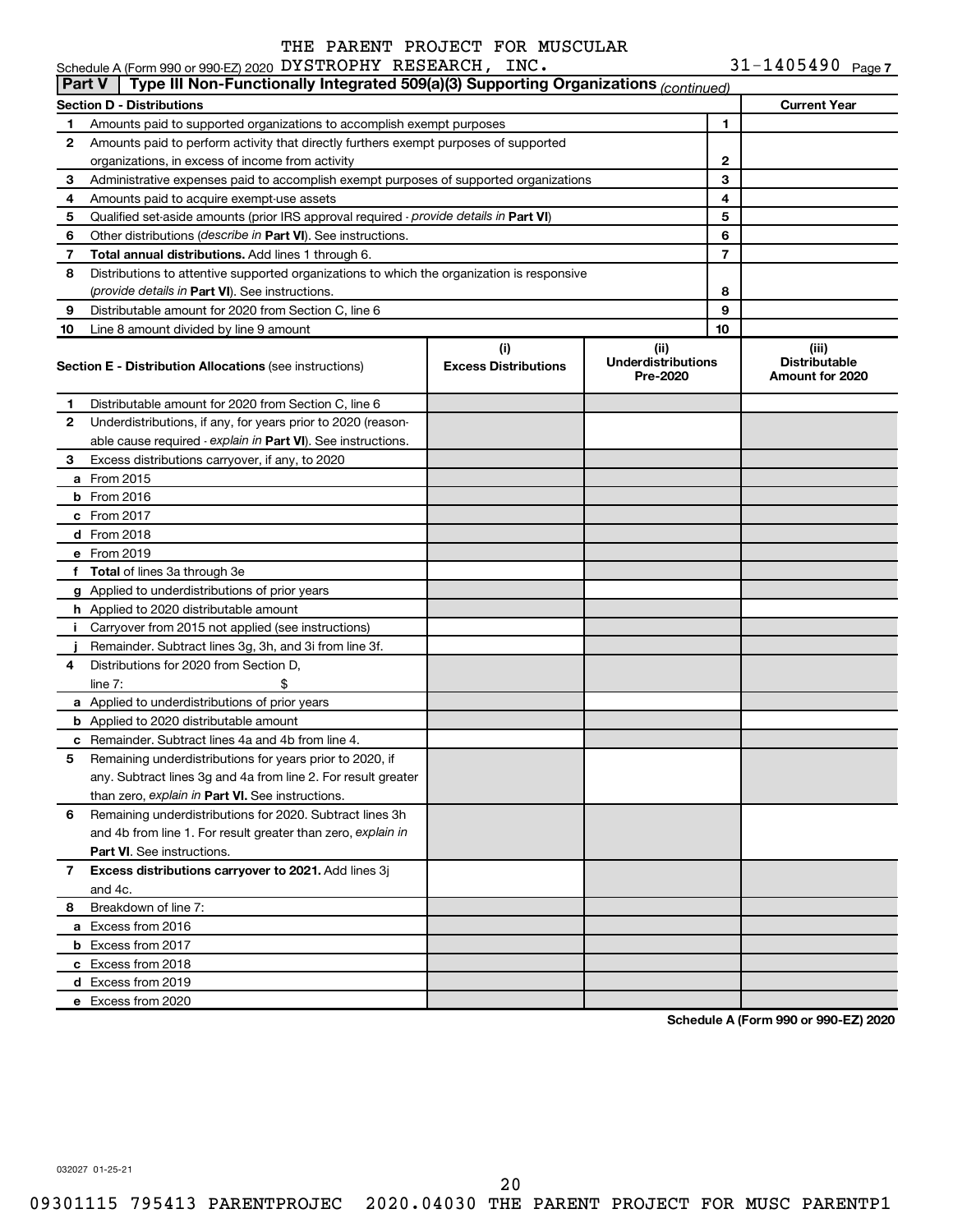| <b>SCHEDULE C</b>                                                                                                                  |  | <b>Political Campaign and Lobbying Activities</b>                                                                                                                                                                                                                                                                                                                                                                                                                                                                                                                                                                                                                                                                                                                                                                                                                                                                                                                                                                                                                                                                                                                                           |           |                                                                             | OMB No. 1545-0047                                                                                                                                           |
|------------------------------------------------------------------------------------------------------------------------------------|--|---------------------------------------------------------------------------------------------------------------------------------------------------------------------------------------------------------------------------------------------------------------------------------------------------------------------------------------------------------------------------------------------------------------------------------------------------------------------------------------------------------------------------------------------------------------------------------------------------------------------------------------------------------------------------------------------------------------------------------------------------------------------------------------------------------------------------------------------------------------------------------------------------------------------------------------------------------------------------------------------------------------------------------------------------------------------------------------------------------------------------------------------------------------------------------------------|-----------|-----------------------------------------------------------------------------|-------------------------------------------------------------------------------------------------------------------------------------------------------------|
| (Form 990 or 990-EZ)                                                                                                               |  | For Organizations Exempt From Income Tax Under section 501(c) and section 527                                                                                                                                                                                                                                                                                                                                                                                                                                                                                                                                                                                                                                                                                                                                                                                                                                                                                                                                                                                                                                                                                                               |           |                                                                             |                                                                                                                                                             |
|                                                                                                                                    |  | Complete if the organization is described below. Attach to Form 990 or Form 990-EZ.                                                                                                                                                                                                                                                                                                                                                                                                                                                                                                                                                                                                                                                                                                                                                                                                                                                                                                                                                                                                                                                                                                         |           |                                                                             | <b>Open to Public</b>                                                                                                                                       |
| Department of the Treasury<br>Internal Revenue Service                                                                             |  | Go to www.irs.gov/Form990 for instructions and the latest information.                                                                                                                                                                                                                                                                                                                                                                                                                                                                                                                                                                                                                                                                                                                                                                                                                                                                                                                                                                                                                                                                                                                      |           |                                                                             | Inspection                                                                                                                                                  |
| • Section 527 organizations: Complete Part I-A only.<br>Tax) (See separate instructions), then<br>Name of organization<br>Part I-A |  | If the organization answered "Yes," on Form 990, Part IV, line 3, or Form 990-EZ, Part V, line 46 (Political Campaign Activities), then<br>• Section 501(c)(3) organizations: Complete Parts I-A and B. Do not complete Part I-C.<br>• Section 501(c) (other than section 501(c)(3)) organizations: Complete Parts I-A and C below. Do not complete Part I-B.<br>If the organization answered "Yes," on Form 990, Part IV, line 4, or Form 990-EZ, Part VI, line 47 (Lobbying Activities), then<br>● Section 501(c)(3) organizations that have filed Form 5768 (election under section 501(h)): Complete Part II-A. Do not complete Part II-B.<br>• Section 501(c)(3) organizations that have NOT filed Form 5768 (election under section 501(h)): Complete Part II-B. Do not complete Part II-A.<br>If the organization answered "Yes," on Form 990, Part IV, line 5 (Proxy Tax) (See separate instructions) or Form 990-EZ, Part V, line 35c (Proxy<br>• Section 501(c)(4), (5), or (6) organizations: Complete Part III.<br>THE PARENT PROJECT FOR MUSCULAR<br>DYSTROPHY RESEARCH, INC.<br>Complete if the organization is exempt under section 501(c) or is a section 527 organization. |           |                                                                             | <b>Employer identification number</b><br>31-1405490                                                                                                         |
| 1.                                                                                                                                 |  | Provide a description of the organization's direct and indirect political campaign activities in Part IV.                                                                                                                                                                                                                                                                                                                                                                                                                                                                                                                                                                                                                                                                                                                                                                                                                                                                                                                                                                                                                                                                                   |           |                                                                             |                                                                                                                                                             |
| 2                                                                                                                                  |  |                                                                                                                                                                                                                                                                                                                                                                                                                                                                                                                                                                                                                                                                                                                                                                                                                                                                                                                                                                                                                                                                                                                                                                                             |           | $\blacktriangleright$ \$                                                    |                                                                                                                                                             |
| Volunteer hours for political campaign activities<br>з                                                                             |  |                                                                                                                                                                                                                                                                                                                                                                                                                                                                                                                                                                                                                                                                                                                                                                                                                                                                                                                                                                                                                                                                                                                                                                                             |           |                                                                             |                                                                                                                                                             |
| Part I-B                                                                                                                           |  | Complete if the organization is exempt under section 501(c)(3).                                                                                                                                                                                                                                                                                                                                                                                                                                                                                                                                                                                                                                                                                                                                                                                                                                                                                                                                                                                                                                                                                                                             |           |                                                                             |                                                                                                                                                             |
| 1.                                                                                                                                 |  | Enter the amount of any excise tax incurred by the organization under section 4955                                                                                                                                                                                                                                                                                                                                                                                                                                                                                                                                                                                                                                                                                                                                                                                                                                                                                                                                                                                                                                                                                                          |           | $\blacktriangleright$ \$                                                    |                                                                                                                                                             |
| 2                                                                                                                                  |  |                                                                                                                                                                                                                                                                                                                                                                                                                                                                                                                                                                                                                                                                                                                                                                                                                                                                                                                                                                                                                                                                                                                                                                                             |           | $\blacktriangleright$ \$                                                    |                                                                                                                                                             |
| 3                                                                                                                                  |  |                                                                                                                                                                                                                                                                                                                                                                                                                                                                                                                                                                                                                                                                                                                                                                                                                                                                                                                                                                                                                                                                                                                                                                                             |           |                                                                             | Yes<br><b>No</b>                                                                                                                                            |
| Yes<br><b>No</b>                                                                                                                   |  |                                                                                                                                                                                                                                                                                                                                                                                                                                                                                                                                                                                                                                                                                                                                                                                                                                                                                                                                                                                                                                                                                                                                                                                             |           |                                                                             |                                                                                                                                                             |
| <b>b</b> If "Yes," describe in Part IV.<br>Part I-C                                                                                |  | Complete if the organization is exempt under section 501(c), except section 501(c)(3).                                                                                                                                                                                                                                                                                                                                                                                                                                                                                                                                                                                                                                                                                                                                                                                                                                                                                                                                                                                                                                                                                                      |           |                                                                             |                                                                                                                                                             |
|                                                                                                                                    |  | 1 Enter the amount directly expended by the filing organization for section 527 exempt function activities                                                                                                                                                                                                                                                                                                                                                                                                                                                                                                                                                                                                                                                                                                                                                                                                                                                                                                                                                                                                                                                                                  |           | $\blacktriangleright$ \$                                                    |                                                                                                                                                             |
| 2                                                                                                                                  |  | Enter the amount of the filing organization's funds contributed to other organizations for section 527                                                                                                                                                                                                                                                                                                                                                                                                                                                                                                                                                                                                                                                                                                                                                                                                                                                                                                                                                                                                                                                                                      |           |                                                                             |                                                                                                                                                             |
|                                                                                                                                    |  |                                                                                                                                                                                                                                                                                                                                                                                                                                                                                                                                                                                                                                                                                                                                                                                                                                                                                                                                                                                                                                                                                                                                                                                             |           | ▶ \$                                                                        |                                                                                                                                                             |
|                                                                                                                                    |  | 3 Total exempt function expenditures. Add lines 1 and 2. Enter here and on Form 1120-POL.                                                                                                                                                                                                                                                                                                                                                                                                                                                                                                                                                                                                                                                                                                                                                                                                                                                                                                                                                                                                                                                                                                   |           |                                                                             |                                                                                                                                                             |
| line 17b                                                                                                                           |  |                                                                                                                                                                                                                                                                                                                                                                                                                                                                                                                                                                                                                                                                                                                                                                                                                                                                                                                                                                                                                                                                                                                                                                                             |           | $\blacktriangleright$ \$                                                    |                                                                                                                                                             |
|                                                                                                                                    |  | Did the filing organization file Form 1120-POL for this year?                                                                                                                                                                                                                                                                                                                                                                                                                                                                                                                                                                                                                                                                                                                                                                                                                                                                                                                                                                                                                                                                                                                               |           |                                                                             | <b>No</b><br>Yes                                                                                                                                            |
| 5                                                                                                                                  |  | Enter the names, addresses and employer identification number (EIN) of all section 527 political organizations to which the filing organization<br>made payments. For each organization listed, enter the amount paid from the filing organization's funds. Also enter the amount of political<br>contributions received that were promptly and directly delivered to a separate political organization, such as a separate segregated fund or a<br>political action committee (PAC). If additional space is needed, provide information in Part IV.                                                                                                                                                                                                                                                                                                                                                                                                                                                                                                                                                                                                                                        |           |                                                                             |                                                                                                                                                             |
| (a) Name                                                                                                                           |  | (b) Address                                                                                                                                                                                                                                                                                                                                                                                                                                                                                                                                                                                                                                                                                                                                                                                                                                                                                                                                                                                                                                                                                                                                                                                 | $(c)$ EIN | (d) Amount paid from<br>filing organization's<br>funds. If none, enter -0-. | (e) Amount of political<br>contributions received and<br>promptly and directly<br>delivered to a separate<br>political organization.<br>If none, enter -0-. |
|                                                                                                                                    |  |                                                                                                                                                                                                                                                                                                                                                                                                                                                                                                                                                                                                                                                                                                                                                                                                                                                                                                                                                                                                                                                                                                                                                                                             |           |                                                                             |                                                                                                                                                             |
|                                                                                                                                    |  | For Paperwork Reduction Act Notice, see the Instructions for Form 990 or 990-EZ.                                                                                                                                                                                                                                                                                                                                                                                                                                                                                                                                                                                                                                                                                                                                                                                                                                                                                                                                                                                                                                                                                                            |           |                                                                             | Schedule C (Form 990 or 990-EZ) 2020                                                                                                                        |
| LHA                                                                                                                                |  |                                                                                                                                                                                                                                                                                                                                                                                                                                                                                                                                                                                                                                                                                                                                                                                                                                                                                                                                                                                                                                                                                                                                                                                             |           |                                                                             |                                                                                                                                                             |

032041 12-02-20

27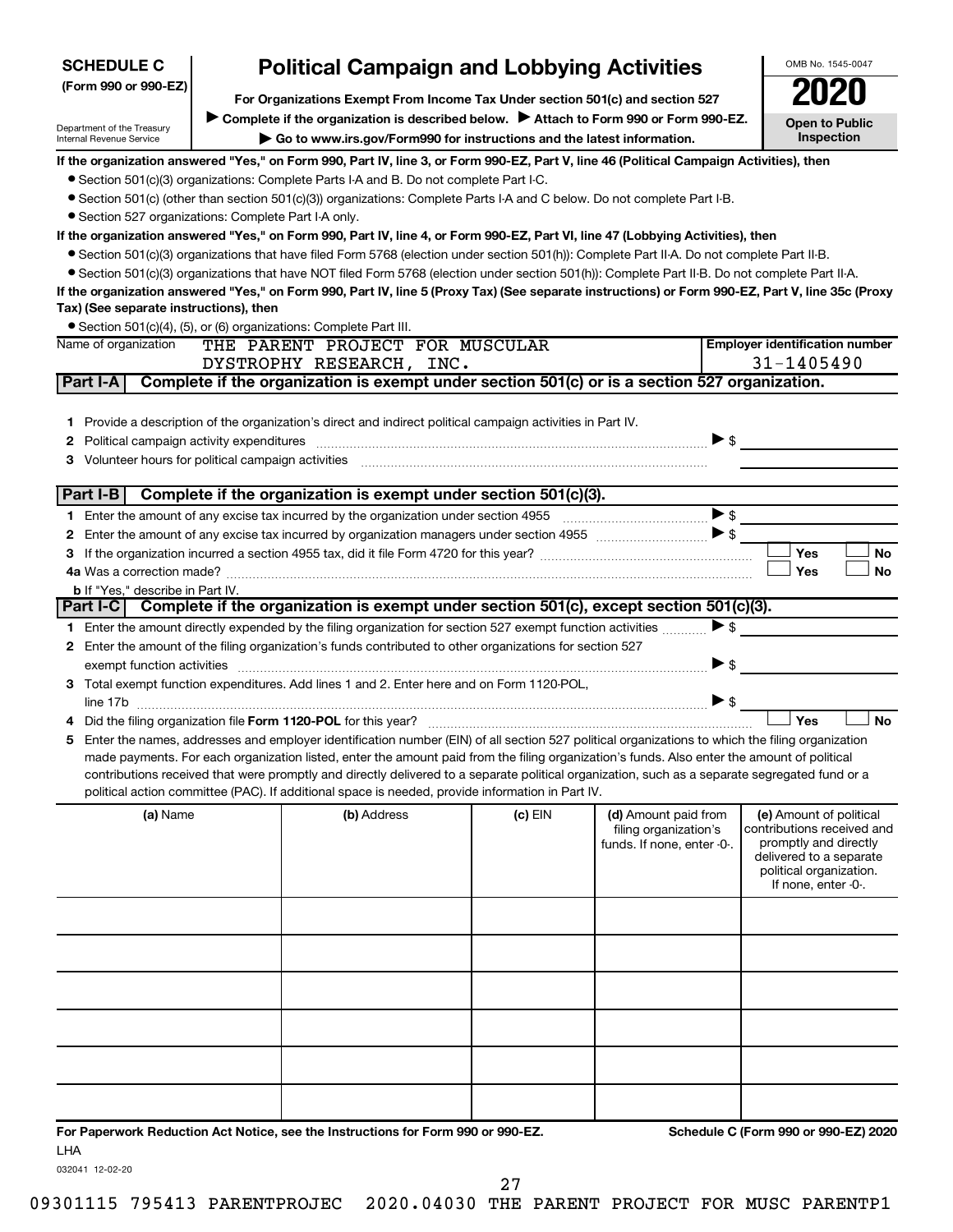|  |  | THE PARENT PROJECT FOR MUSCULAR |
|--|--|---------------------------------|
|  |  |                                 |

**2**

| Schedule C (Form 990 or 990-EZ) 2020 DYSTROPHY RESEARCH, INC.                                                   |          |                                        |                                                                                  |                                                                                                                                   |                              | $31 - 1405490$ Page 2          |
|-----------------------------------------------------------------------------------------------------------------|----------|----------------------------------------|----------------------------------------------------------------------------------|-----------------------------------------------------------------------------------------------------------------------------------|------------------------------|--------------------------------|
| Complete if the organization is exempt under section 501(c)(3) and filed Form 5768 (election under<br>Part II-A |          |                                        |                                                                                  |                                                                                                                                   |                              |                                |
| section 501(h)).                                                                                                |          |                                        |                                                                                  |                                                                                                                                   |                              |                                |
| A Check $\blacktriangleright$                                                                                   |          |                                        |                                                                                  | if the filing organization belongs to an affiliated group (and list in Part IV each affiliated group member's name, address, EIN, |                              |                                |
| expenses, and share of excess lobbying expenditures).                                                           |          |                                        |                                                                                  |                                                                                                                                   |                              |                                |
| <b>B</b> Check $\blacktriangleright$                                                                            |          |                                        | if the filing organization checked box A and "limited control" provisions apply. |                                                                                                                                   |                              |                                |
|                                                                                                                 |          | <b>Limits on Lobbying Expenditures</b> |                                                                                  |                                                                                                                                   | (a) Filing<br>organization's | (b) Affiliated group<br>totals |
|                                                                                                                 |          |                                        | (The term "expenditures" means amounts paid or incurred.)                        |                                                                                                                                   | totals                       |                                |
| 1a Total lobbying expenditures to influence public opinion (grassroots lobbying)                                |          |                                        |                                                                                  |                                                                                                                                   | 12,440.                      |                                |
| <b>b</b> Total lobbying expenditures to influence a legislative body (direct lobbying)                          |          |                                        |                                                                                  | <u> 1986 - John Bernstein, skriuwer en s</u>                                                                                      | 17,560.                      |                                |
|                                                                                                                 |          |                                        |                                                                                  |                                                                                                                                   | 30,000.                      |                                |
| d Other exempt purpose expenditures                                                                             |          |                                        |                                                                                  |                                                                                                                                   | 6,548,847.                   |                                |
|                                                                                                                 |          |                                        |                                                                                  |                                                                                                                                   | 6,578,847.                   |                                |
| f Lobbying nontaxable amount. Enter the amount from the following table in both columns.                        |          |                                        |                                                                                  |                                                                                                                                   | 478,942.                     |                                |
| If the amount on line 1e, column $(a)$ or $(b)$ is:                                                             |          |                                        | The lobbying nontaxable amount is:                                               |                                                                                                                                   |                              |                                |
| Not over \$500,000                                                                                              |          |                                        | 20% of the amount on line 1e.                                                    |                                                                                                                                   |                              |                                |
| Over \$500,000 but not over \$1,000,000                                                                         |          |                                        | \$100,000 plus 15% of the excess over \$500,000.                                 |                                                                                                                                   |                              |                                |
| Over \$1,000,000 but not over \$1,500,000                                                                       |          |                                        | \$175,000 plus 10% of the excess over \$1,000,000                                |                                                                                                                                   |                              |                                |
| Over \$1,500,000 but not over \$17,000,000<br>\$225,000 plus 5% of the excess over \$1,500,000.                 |          |                                        |                                                                                  |                                                                                                                                   |                              |                                |
| Over \$17,000,000                                                                                               |          | \$1,000,000.                           |                                                                                  |                                                                                                                                   |                              |                                |
|                                                                                                                 |          |                                        |                                                                                  |                                                                                                                                   |                              |                                |
|                                                                                                                 |          |                                        |                                                                                  |                                                                                                                                   | 119,736.                     |                                |
| h Subtract line 1q from line 1a. If zero or less, enter -0-                                                     |          |                                        |                                                                                  |                                                                                                                                   | $\overline{0}$ .             |                                |
|                                                                                                                 |          |                                        |                                                                                  |                                                                                                                                   | 0.                           |                                |
| If there is an amount other than zero on either line 1h or line 1i, did the organization file Form 4720         |          |                                        |                                                                                  |                                                                                                                                   |                              |                                |
| reporting section 4911 tax for this year?                                                                       |          |                                        |                                                                                  |                                                                                                                                   |                              | Yes<br>No                      |
| (Some organizations that made a section 501(h) election do not have to complete all of the five columns below.  |          |                                        | 4-Year Averaging Period Under Section 501(h)                                     |                                                                                                                                   |                              |                                |
|                                                                                                                 |          |                                        | See the separate instructions for lines 2a through 2f.)                          |                                                                                                                                   |                              |                                |
|                                                                                                                 |          |                                        | Lobbying Expenditures During 4-Year Averaging Period                             |                                                                                                                                   |                              |                                |
|                                                                                                                 |          |                                        |                                                                                  |                                                                                                                                   |                              |                                |
| Calendar year                                                                                                   | (a) 2017 |                                        | (b) 2018                                                                         | $(c)$ 2019                                                                                                                        | $(d)$ 2020                   | (e) Total                      |
| (or fiscal year beginning in)                                                                                   |          |                                        |                                                                                  |                                                                                                                                   |                              |                                |
|                                                                                                                 |          |                                        |                                                                                  |                                                                                                                                   |                              |                                |
| 2a Lobbying nontaxable amount                                                                                   |          | 605,138.                               | 584,412.                                                                         | 692,649.                                                                                                                          |                              | $478, 942.$ 2, 361, 141.       |
| <b>b</b> Lobbying ceiling amount                                                                                |          |                                        |                                                                                  |                                                                                                                                   |                              |                                |
| (150% of line 2a, column(e))                                                                                    |          |                                        |                                                                                  |                                                                                                                                   |                              | 3,541,712.                     |
|                                                                                                                 |          |                                        |                                                                                  |                                                                                                                                   |                              |                                |
| c Total lobbying expenditures                                                                                   |          | 170,000.                               | 230,000.                                                                         | 190,000.                                                                                                                          | 30,000.                      | 620,000.                       |
|                                                                                                                 |          |                                        |                                                                                  |                                                                                                                                   |                              |                                |
| d Grassroots nontaxable amount                                                                                  |          | 151,285.                               | 146,103.                                                                         | 173,162.                                                                                                                          | 119,736.                     | 590,286.                       |
| e Grassroots ceiling amount<br>(150% of line 2d, column (e))                                                    |          |                                        |                                                                                  |                                                                                                                                   |                              | 885,429.                       |
|                                                                                                                 |          |                                        |                                                                                  |                                                                                                                                   |                              |                                |
| f Grassroots lobbying expenditures                                                                              |          |                                        | 14,710.                                                                          | 13,325.                                                                                                                           | 12,440.                      | 40,475.                        |
|                                                                                                                 |          |                                        |                                                                                  |                                                                                                                                   |                              |                                |

**Schedule C (Form 990 or 990-EZ) 2020**

032042 12-02-20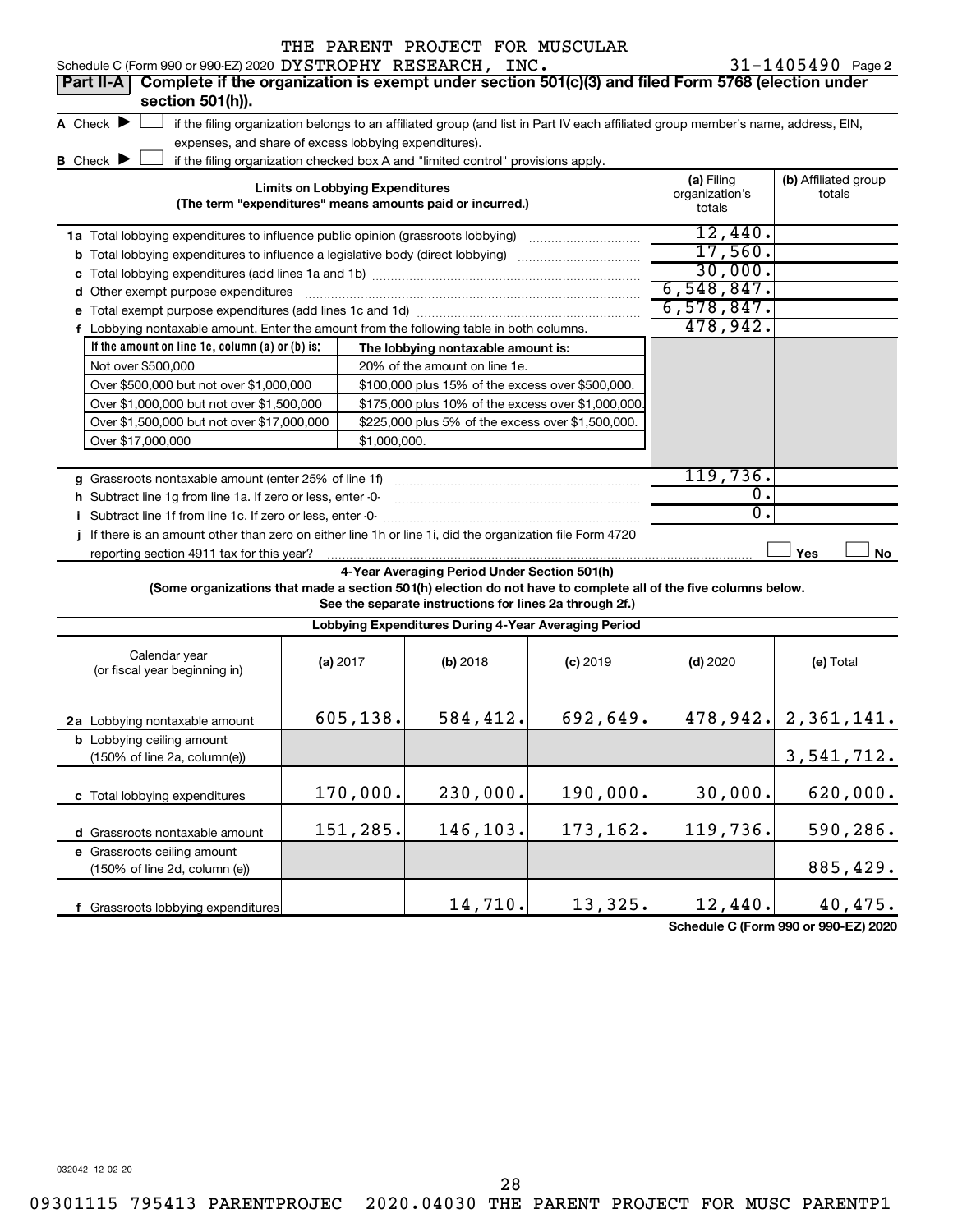#### 31-1405490 Page 3 Schedule C (Form 990 or 990-EZ) 2020 DYSTROPHY RESEARCH, INC  $\boldsymbol{\cdot}$  states that are allocated to  $31\text{--}1405490$  Page **Part II-B Complete if the organization is exempt under section 501(c)(3) and has NOT filed Form 5768**

#### **(election under section 501(h)).**

|    | For each "Yes" response on lines 1a through 1i below, provide in Part IV a detailed description                                                                                                                                      | (a) |                | (b)    |    |
|----|--------------------------------------------------------------------------------------------------------------------------------------------------------------------------------------------------------------------------------------|-----|----------------|--------|----|
|    | of the lobbying activity.                                                                                                                                                                                                            | Yes | No             | Amount |    |
| 1. | During the year, did the filing organization attempt to influence foreign, national, state, or<br>local legislation, including any attempt to influence public opinion on a legislative matter<br>or referendum, through the use of: |     |                |        |    |
|    | <b>b</b> Paid staff or management (include compensation in expenses reported on lines 1c through 1i)?                                                                                                                                |     |                |        |    |
|    |                                                                                                                                                                                                                                      |     |                |        |    |
|    |                                                                                                                                                                                                                                      |     |                |        |    |
|    |                                                                                                                                                                                                                                      |     |                |        |    |
|    |                                                                                                                                                                                                                                      |     |                |        |    |
|    | g Direct contact with legislators, their staffs, government officials, or a legislative body?                                                                                                                                        |     |                |        |    |
|    | h Rallies, demonstrations, seminars, conventions, speeches, lectures, or any similar means?                                                                                                                                          |     |                |        |    |
|    | Other activities?                                                                                                                                                                                                                    |     |                |        |    |
|    |                                                                                                                                                                                                                                      |     |                |        |    |
|    | 2a Did the activities in line 1 cause the organization to be not described in section 501(c)(3)?                                                                                                                                     |     |                |        |    |
|    |                                                                                                                                                                                                                                      |     |                |        |    |
|    | c If "Yes," enter the amount of any tax incurred by organization managers under section 4912                                                                                                                                         |     |                |        |    |
|    | d If the filing organization incurred a section 4912 tax, did it file Form 4720 for this year?                                                                                                                                       |     |                |        |    |
|    | Complete if the organization is exempt under section 501(c)(4), section 501(c)(5), or section<br> Part III-A <br>$501(c)(6)$ .                                                                                                       |     |                |        |    |
|    |                                                                                                                                                                                                                                      |     |                | Yes    | No |
| 1. |                                                                                                                                                                                                                                      |     | 1              |        |    |
| 2  |                                                                                                                                                                                                                                      |     | $\overline{2}$ |        |    |
| 3  | Did the organization agree to carry over lobbying and political campaign activity expenditures from the prior year?                                                                                                                  |     | 3              |        |    |
|    | <b>Part III-B</b><br>Complete if the organization is exempt under section 501(c)(4), section 501(c)(5), or section                                                                                                                   |     |                |        |    |
|    | 501(c)(6) and if either (a) BOTH Part III-A, lines 1 and 2, are answered "No" OR (b) Part III-A, line 3, is                                                                                                                          |     |                |        |    |
|    | answered "Yes."                                                                                                                                                                                                                      |     |                |        |    |
| 1. | Dues, assessments and similar amounts from members [11] matter content and streamly matter and similar amounts from members [11] matter and streamly matter and similar amounts from members [11] matter and streamly matter a       |     | 1              |        |    |
| 2  | Section 162(e) nondeductible lobbying and political expenditures (do not include amounts of political                                                                                                                                |     |                |        |    |
|    | expenses for which the section 527(f) tax was paid).                                                                                                                                                                                 |     |                |        |    |
| a  |                                                                                                                                                                                                                                      |     | 2a             |        |    |
| b  | Carryover from last year manufactured and content to the state of the content of the content of the content of                                                                                                                       |     | 2 <sub>b</sub> |        |    |
|    |                                                                                                                                                                                                                                      |     | 2c             |        |    |
| З  | Aggregate amount reported in section 6033(e)(1)(A) notices of nondeductible section 162(e) dues <i>manameroum</i>                                                                                                                    |     | 3              |        |    |
| 4  | If notices were sent and the amount on line 2c exceeds the amount on line 3, what portion of the excess                                                                                                                              |     |                |        |    |
|    | does the organization agree to carryover to the reasonable estimate of nondeductible lobbying and political                                                                                                                          |     |                |        |    |
|    |                                                                                                                                                                                                                                      |     | 4              |        |    |
| 5. |                                                                                                                                                                                                                                      |     | 5              |        |    |
|    | Part IV  <br><b>Supplemental Information</b>                                                                                                                                                                                         |     |                |        |    |
|    | Provide the descriptions required for Part I-A, line 1; Part I-B, line 4; Part I-C, line 5; Part II-A (affiliated group list); Part II-A, lines 1 and 2 (See                                                                         |     |                |        |    |
|    | instructions); and Part II-B, line 1. Also, complete this part for any additional information.                                                                                                                                       |     |                |        |    |

**Schedule C (Form 990 or 990-EZ) 2020**

032043 12-02-20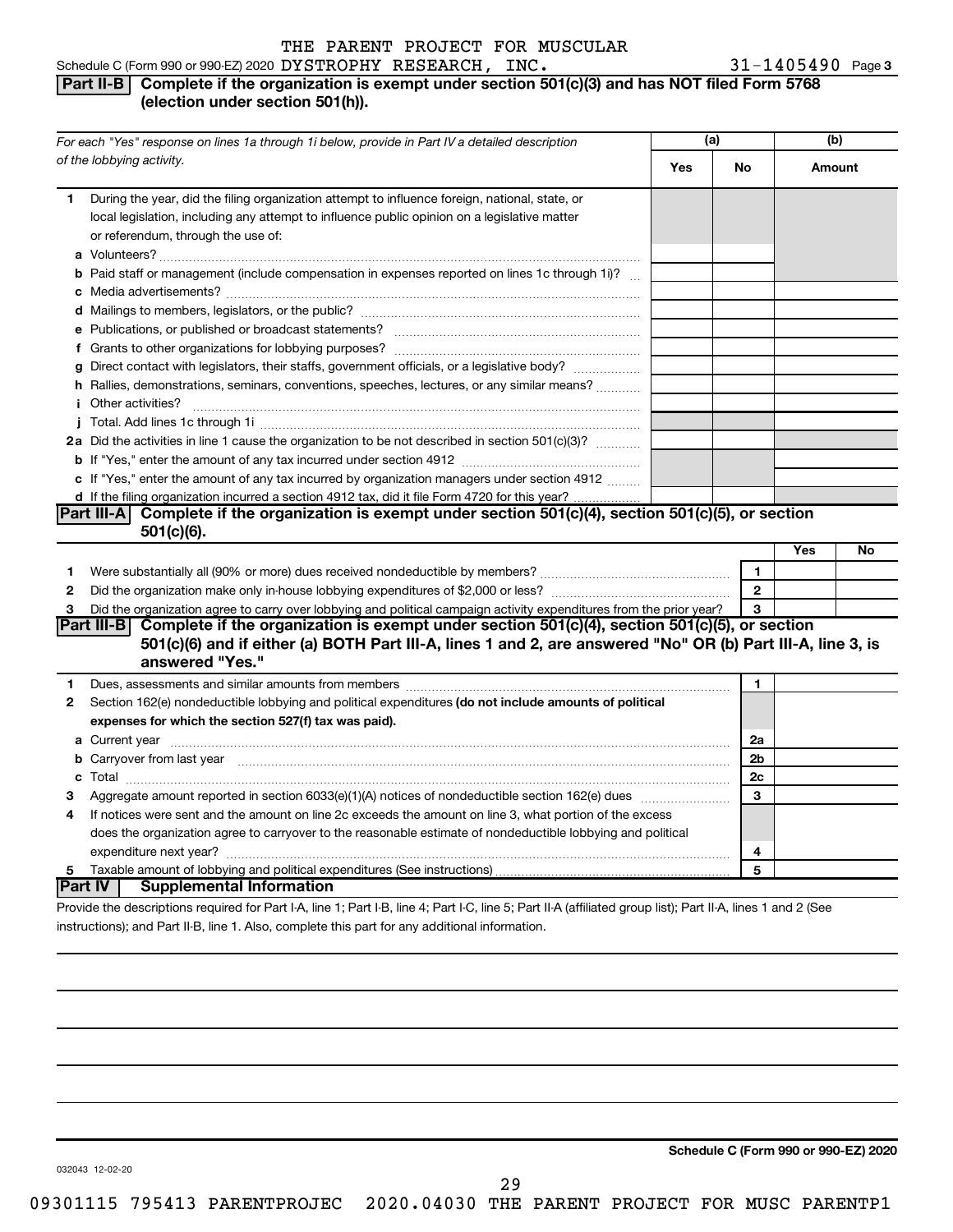|         | <b>SCHEDULE D</b>                                           |                                                                                           | <b>Supplemental Financial Statements</b>                                                                                                       |                          | OMB No. 1545-0047                     |
|---------|-------------------------------------------------------------|-------------------------------------------------------------------------------------------|------------------------------------------------------------------------------------------------------------------------------------------------|--------------------------|---------------------------------------|
|         | (Form 990)                                                  |                                                                                           | Complete if the organization answered "Yes" on Form 990,<br>Part IV, line 6, 7, 8, 9, 10, 11a, 11b, 11c, 11d, 11e, 11f, 12a, or 12b.           |                          |                                       |
|         | Department of the Treasury                                  |                                                                                           | Attach to Form 990.                                                                                                                            |                          | <b>Open to Public</b><br>Inspection   |
|         | <b>Internal Revenue Service</b><br>Name of the organization | THE PARENT PROJECT FOR MUSCULAR                                                           | Go to www.irs.gov/Form990 for instructions and the latest information.                                                                         |                          | <b>Employer identification number</b> |
|         |                                                             | DYSTROPHY RESEARCH, INC.                                                                  |                                                                                                                                                |                          | $31 - 1405490$                        |
| Part I  |                                                             |                                                                                           | Organizations Maintaining Donor Advised Funds or Other Similar Funds or Accounts. Complete if the                                              |                          |                                       |
|         |                                                             | organization answered "Yes" on Form 990, Part IV, line 6.                                 |                                                                                                                                                |                          |                                       |
|         |                                                             |                                                                                           | (a) Donor advised funds                                                                                                                        |                          | (b) Funds and other accounts          |
| 1       |                                                             |                                                                                           |                                                                                                                                                |                          |                                       |
| 2       |                                                             | Aggregate value of contributions to (during year)                                         |                                                                                                                                                |                          |                                       |
| З       |                                                             |                                                                                           | the control of the control of the control of the control of the control of                                                                     |                          |                                       |
| 4       |                                                             |                                                                                           |                                                                                                                                                |                          |                                       |
| 5       |                                                             |                                                                                           | Did the organization inform all donors and donor advisors in writing that the assets held in donor advised funds                               |                          | Yes<br><b>No</b>                      |
| 6       |                                                             |                                                                                           | Did the organization inform all grantees, donors, and donor advisors in writing that grant funds can be used only                              |                          |                                       |
|         |                                                             |                                                                                           | for charitable purposes and not for the benefit of the donor or donor advisor, or for any other purpose conferring                             |                          |                                       |
|         |                                                             |                                                                                           |                                                                                                                                                |                          | No<br>Yes                             |
| Part II |                                                             |                                                                                           | Conservation Easements. Complete if the organization answered "Yes" on Form 990, Part IV, line 7.                                              |                          |                                       |
| 1.      |                                                             | Purpose(s) of conservation easements held by the organization (check all that apply).     |                                                                                                                                                |                          |                                       |
|         |                                                             | Preservation of land for public use (for example, recreation or education)                | Preservation of a historically important land area                                                                                             |                          |                                       |
|         | Protection of natural habitat                               |                                                                                           | Preservation of a certified historic structure                                                                                                 |                          |                                       |
|         | Preservation of open space                                  |                                                                                           |                                                                                                                                                |                          |                                       |
| 2       |                                                             |                                                                                           | Complete lines 2a through 2d if the organization held a qualified conservation contribution in the form of a conservation easement on the last |                          |                                       |
|         | day of the tax year.                                        |                                                                                           |                                                                                                                                                |                          | Held at the End of the Tax Year       |
| а       |                                                             |                                                                                           |                                                                                                                                                | 2a                       |                                       |
| b       |                                                             |                                                                                           |                                                                                                                                                | 2b                       |                                       |
| с       |                                                             |                                                                                           |                                                                                                                                                | 2c                       |                                       |
|         |                                                             |                                                                                           | d Number of conservation easements included in (c) acquired after 7/25/06, and not on a historic structure                                     |                          |                                       |
| 3       |                                                             |                                                                                           | Number of conservation easements modified, transferred, released, extinguished, or terminated by the organization during the tax               | 2d                       |                                       |
|         | $\mathsf{year}$                                             |                                                                                           |                                                                                                                                                |                          |                                       |
| 4       |                                                             | Number of states where property subject to conservation easement is located >             |                                                                                                                                                |                          |                                       |
| 5       |                                                             |                                                                                           | Does the organization have a written policy regarding the periodic monitoring, inspection, handling of                                         |                          |                                       |
|         |                                                             | violations, and enforcement of the conservation easements it holds?                       |                                                                                                                                                |                          | Yes<br><b>No</b>                      |
| 6       |                                                             |                                                                                           | Staff and volunteer hours devoted to monitoring, inspecting, handling of violations, and enforcing conservation easements during the year      |                          |                                       |
|         |                                                             |                                                                                           |                                                                                                                                                |                          |                                       |
| 7       |                                                             |                                                                                           | Amount of expenses incurred in monitoring, inspecting, handling of violations, and enforcing conservation easements during the year            |                          |                                       |
|         | $\blacktriangleright$ \$                                    |                                                                                           |                                                                                                                                                |                          |                                       |
| 8       |                                                             |                                                                                           | Does each conservation easement reported on line 2(d) above satisfy the requirements of section 170(h)(4)(B)(i)                                |                          |                                       |
|         |                                                             |                                                                                           |                                                                                                                                                |                          | Yes<br><b>No</b>                      |
| 9       |                                                             |                                                                                           | In Part XIII, describe how the organization reports conservation easements in its revenue and expense statement and                            |                          |                                       |
|         |                                                             |                                                                                           | balance sheet, and include, if applicable, the text of the footnote to the organization's financial statements that describes the              |                          |                                       |
|         | Part III                                                    | organization's accounting for conservation easements.                                     | Organizations Maintaining Collections of Art, Historical Treasures, or Other Similar Assets.                                                   |                          |                                       |
|         |                                                             | Complete if the organization answered "Yes" on Form 990, Part IV, line 8.                 |                                                                                                                                                |                          |                                       |
|         |                                                             |                                                                                           | 1a If the organization elected, as permitted under FASB ASC 958, not to report in its revenue statement and balance sheet works                |                          |                                       |
|         |                                                             |                                                                                           | of art, historical treasures, or other similar assets held for public exhibition, education, or research in furtherance of public              |                          |                                       |
|         |                                                             |                                                                                           | service, provide in Part XIII the text of the footnote to its financial statements that describes these items.                                 |                          |                                       |
|         |                                                             |                                                                                           | <b>b</b> If the organization elected, as permitted under FASB ASC 958, to report in its revenue statement and balance sheet works of           |                          |                                       |
|         |                                                             |                                                                                           | art, historical treasures, or other similar assets held for public exhibition, education, or research in furtherance of public service,        |                          |                                       |
|         |                                                             | provide the following amounts relating to these items:                                    |                                                                                                                                                |                          |                                       |
|         |                                                             |                                                                                           |                                                                                                                                                |                          | $\frac{1}{2}$                         |
|         |                                                             |                                                                                           |                                                                                                                                                |                          | $\triangleright$ \$                   |
| 2       |                                                             |                                                                                           | If the organization received or held works of art, historical treasures, or other similar assets for financial gain, provide                   |                          |                                       |
|         |                                                             | the following amounts required to be reported under FASB ASC 958 relating to these items: |                                                                                                                                                |                          |                                       |
|         |                                                             |                                                                                           |                                                                                                                                                | $\blacktriangleright$ \$ |                                       |
|         |                                                             |                                                                                           |                                                                                                                                                | $\blacktriangleright$ s  |                                       |
|         |                                                             | LHA For Paperwork Reduction Act Notice, see the Instructions for Form 990.                |                                                                                                                                                |                          | Schedule D (Form 990) 2020            |
|         | 032051 12-01-20                                             |                                                                                           | 30                                                                                                                                             |                          |                                       |
|         |                                                             |                                                                                           |                                                                                                                                                |                          |                                       |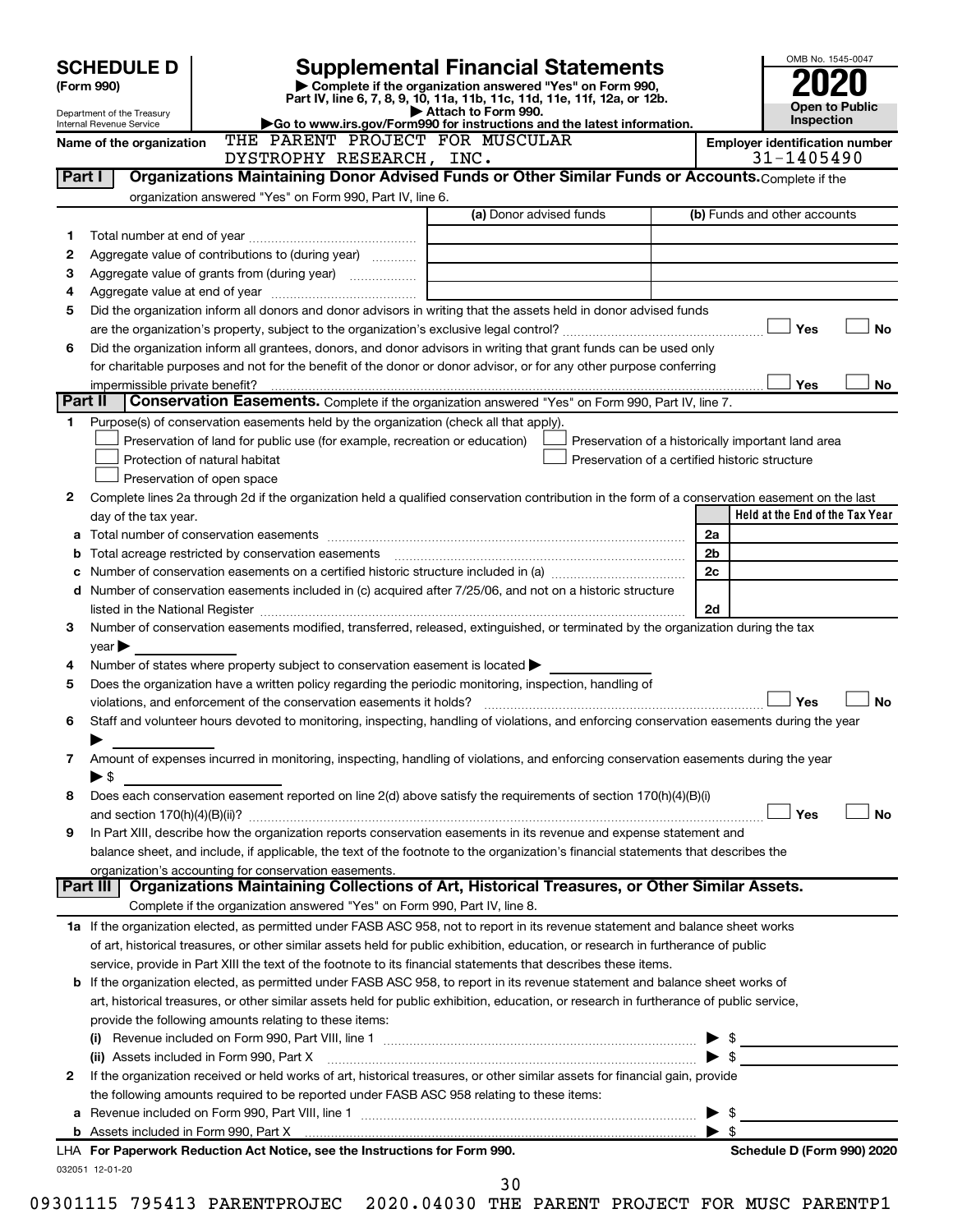|    |                                                                                                                                                                                                                                | THE PARENT PROJECT FOR MUSCULAR         |   |                |                                                                                                                                                                                                                               |                                 |                                              |
|----|--------------------------------------------------------------------------------------------------------------------------------------------------------------------------------------------------------------------------------|-----------------------------------------|---|----------------|-------------------------------------------------------------------------------------------------------------------------------------------------------------------------------------------------------------------------------|---------------------------------|----------------------------------------------|
|    | Schedule D (Form 990) 2020                                                                                                                                                                                                     | DYSTROPHY RESEARCH, INC.                |   |                |                                                                                                                                                                                                                               |                                 | $31 - 1405490$ Page 2                        |
|    | Part III  <br>Organizations Maintaining Collections of Art, Historical Treasures, or Other Similar Assets (continued)                                                                                                          |                                         |   |                |                                                                                                                                                                                                                               |                                 |                                              |
| 3  | Using the organization's acquisition, accession, and other records, check any of the following that make significant use of its                                                                                                |                                         |   |                |                                                                                                                                                                                                                               |                                 |                                              |
|    | collection items (check all that apply):                                                                                                                                                                                       |                                         |   |                |                                                                                                                                                                                                                               |                                 |                                              |
| a  | Public exhibition                                                                                                                                                                                                              |                                         | d |                | Loan or exchange program                                                                                                                                                                                                      |                                 |                                              |
| b  | Scholarly research                                                                                                                                                                                                             |                                         | е |                | Other and the contract of the contract of the contract of the contract of the contract of the contract of the contract of the contract of the contract of the contract of the contract of the contract of the contract of the |                                 |                                              |
| с  | Preservation for future generations                                                                                                                                                                                            |                                         |   |                |                                                                                                                                                                                                                               |                                 |                                              |
| 4  | Provide a description of the organization's collections and explain how they further the organization's exempt purpose in Part XIII.                                                                                           |                                         |   |                |                                                                                                                                                                                                                               |                                 |                                              |
| 5  | During the year, did the organization solicit or receive donations of art, historical treasures, or other similar assets                                                                                                       |                                         |   |                |                                                                                                                                                                                                                               |                                 |                                              |
|    |                                                                                                                                                                                                                                |                                         |   |                |                                                                                                                                                                                                                               |                                 | Yes<br>No                                    |
|    | Part IV<br><b>Escrow and Custodial Arrangements.</b> Complete if the organization answered "Yes" on Form 990, Part IV, line 9, or                                                                                              |                                         |   |                |                                                                                                                                                                                                                               |                                 |                                              |
|    | reported an amount on Form 990, Part X, line 21.                                                                                                                                                                               |                                         |   |                |                                                                                                                                                                                                                               |                                 |                                              |
|    | 1a Is the organization an agent, trustee, custodian or other intermediary for contributions or other assets not included                                                                                                       |                                         |   |                |                                                                                                                                                                                                                               |                                 |                                              |
|    |                                                                                                                                                                                                                                |                                         |   |                |                                                                                                                                                                                                                               |                                 | Yes<br>No                                    |
|    | b If "Yes," explain the arrangement in Part XIII and complete the following table:                                                                                                                                             |                                         |   |                |                                                                                                                                                                                                                               |                                 |                                              |
|    |                                                                                                                                                                                                                                |                                         |   |                |                                                                                                                                                                                                                               |                                 | Amount                                       |
|    |                                                                                                                                                                                                                                |                                         |   |                |                                                                                                                                                                                                                               | 1c                              |                                              |
|    |                                                                                                                                                                                                                                |                                         |   |                |                                                                                                                                                                                                                               | 1d                              |                                              |
|    | Distributions during the year manufactured and an account of the year manufactured and the year manufactured and the year manufactured and the year manufactured and the year manufactured and the year manufactured and the y |                                         |   |                |                                                                                                                                                                                                                               | 1e                              |                                              |
|    |                                                                                                                                                                                                                                |                                         |   |                |                                                                                                                                                                                                                               | 1f                              |                                              |
|    | 2a Did the organization include an amount on Form 990, Part X, line 21, for escrow or custodial account liability?                                                                                                             |                                         |   |                |                                                                                                                                                                                                                               | .                               | Yes<br>No                                    |
|    | b If "Yes," explain the arrangement in Part XIII. Check here if the explanation has been provided on Part XIII                                                                                                                 |                                         |   |                |                                                                                                                                                                                                                               |                                 |                                              |
|    | <b>Part V</b><br>Endowment Funds. Complete if the organization answered "Yes" on Form 990, Part IV, line 10.                                                                                                                   |                                         |   |                |                                                                                                                                                                                                                               |                                 |                                              |
|    |                                                                                                                                                                                                                                | (a) Current year                        |   | (b) Prior year | (c) Two years back                                                                                                                                                                                                            |                                 | $(d)$ Three years back $(e)$ Four years back |
|    | <b>1a</b> Beginning of year balance                                                                                                                                                                                            |                                         |   |                |                                                                                                                                                                                                                               |                                 |                                              |
| b  |                                                                                                                                                                                                                                |                                         |   |                |                                                                                                                                                                                                                               |                                 |                                              |
|    | Net investment earnings, gains, and losses                                                                                                                                                                                     |                                         |   |                |                                                                                                                                                                                                                               |                                 |                                              |
|    |                                                                                                                                                                                                                                |                                         |   |                |                                                                                                                                                                                                                               |                                 |                                              |
|    | e Other expenditures for facilities                                                                                                                                                                                            |                                         |   |                |                                                                                                                                                                                                                               |                                 |                                              |
|    | and programs                                                                                                                                                                                                                   |                                         |   |                |                                                                                                                                                                                                                               |                                 |                                              |
| f. | Administrative expenses                                                                                                                                                                                                        |                                         |   |                |                                                                                                                                                                                                                               |                                 |                                              |
| g  |                                                                                                                                                                                                                                |                                         |   |                |                                                                                                                                                                                                                               |                                 |                                              |
| 2  | Provide the estimated percentage of the current year end balance (line 1g, column (a)) held as:                                                                                                                                |                                         |   |                |                                                                                                                                                                                                                               |                                 |                                              |
| a  | Board designated or quasi-endowment                                                                                                                                                                                            |                                         | % |                |                                                                                                                                                                                                                               |                                 |                                              |
|    | Permanent endowment >                                                                                                                                                                                                          | %                                       |   |                |                                                                                                                                                                                                                               |                                 |                                              |
|    | $c$ Term endowment $\blacktriangleright$                                                                                                                                                                                       | $\frac{0}{0}$                           |   |                |                                                                                                                                                                                                                               |                                 |                                              |
|    | The percentages on lines 2a, 2b, and 2c should equal 100%.                                                                                                                                                                     |                                         |   |                |                                                                                                                                                                                                                               |                                 |                                              |
|    | 3a Are there endowment funds not in the possession of the organization that are held and administered for the organization                                                                                                     |                                         |   |                |                                                                                                                                                                                                                               |                                 |                                              |
|    | by:                                                                                                                                                                                                                            |                                         |   |                |                                                                                                                                                                                                                               |                                 | Yes<br>No.                                   |
|    | (i)                                                                                                                                                                                                                            |                                         |   |                |                                                                                                                                                                                                                               |                                 | 3a(i)                                        |
|    |                                                                                                                                                                                                                                |                                         |   |                |                                                                                                                                                                                                                               |                                 | 3a(ii)                                       |
|    |                                                                                                                                                                                                                                |                                         |   |                |                                                                                                                                                                                                                               |                                 | 3b                                           |
| 4  | Describe in Part XIII the intended uses of the organization's endowment funds.                                                                                                                                                 |                                         |   |                |                                                                                                                                                                                                                               |                                 |                                              |
|    | <b>Part VI</b><br>  Land, Buildings, and Equipment.                                                                                                                                                                            |                                         |   |                |                                                                                                                                                                                                                               |                                 |                                              |
|    | Complete if the organization answered "Yes" on Form 990, Part IV, line 11a. See Form 990, Part X, line 10.                                                                                                                     |                                         |   |                |                                                                                                                                                                                                                               |                                 |                                              |
|    | Description of property                                                                                                                                                                                                        | (a) Cost or other<br>basis (investment) |   |                | (b) Cost or other<br>basis (other)                                                                                                                                                                                            | (c) Accumulated<br>depreciation | (d) Book value                               |
|    |                                                                                                                                                                                                                                |                                         |   |                |                                                                                                                                                                                                                               |                                 |                                              |
|    |                                                                                                                                                                                                                                |                                         |   |                |                                                                                                                                                                                                                               |                                 |                                              |
|    |                                                                                                                                                                                                                                |                                         |   |                | 6,180.                                                                                                                                                                                                                        | 1,407.                          | 4,773.                                       |
|    |                                                                                                                                                                                                                                |                                         |   |                | 132,959.                                                                                                                                                                                                                      | 116, 158.                       | 16,801.                                      |
|    |                                                                                                                                                                                                                                |                                         |   |                | 37,810.                                                                                                                                                                                                                       | 34,803.                         | 3,007.                                       |
|    | Total. Add lines 1a through 1e. (Column (d) must equal Form 990, Part X, column (B), line 10c.)                                                                                                                                |                                         |   |                |                                                                                                                                                                                                                               |                                 | 24,581.                                      |
|    |                                                                                                                                                                                                                                |                                         |   |                |                                                                                                                                                                                                                               |                                 |                                              |

**Schedule D (Form 990) 2020**

032052 12-01-20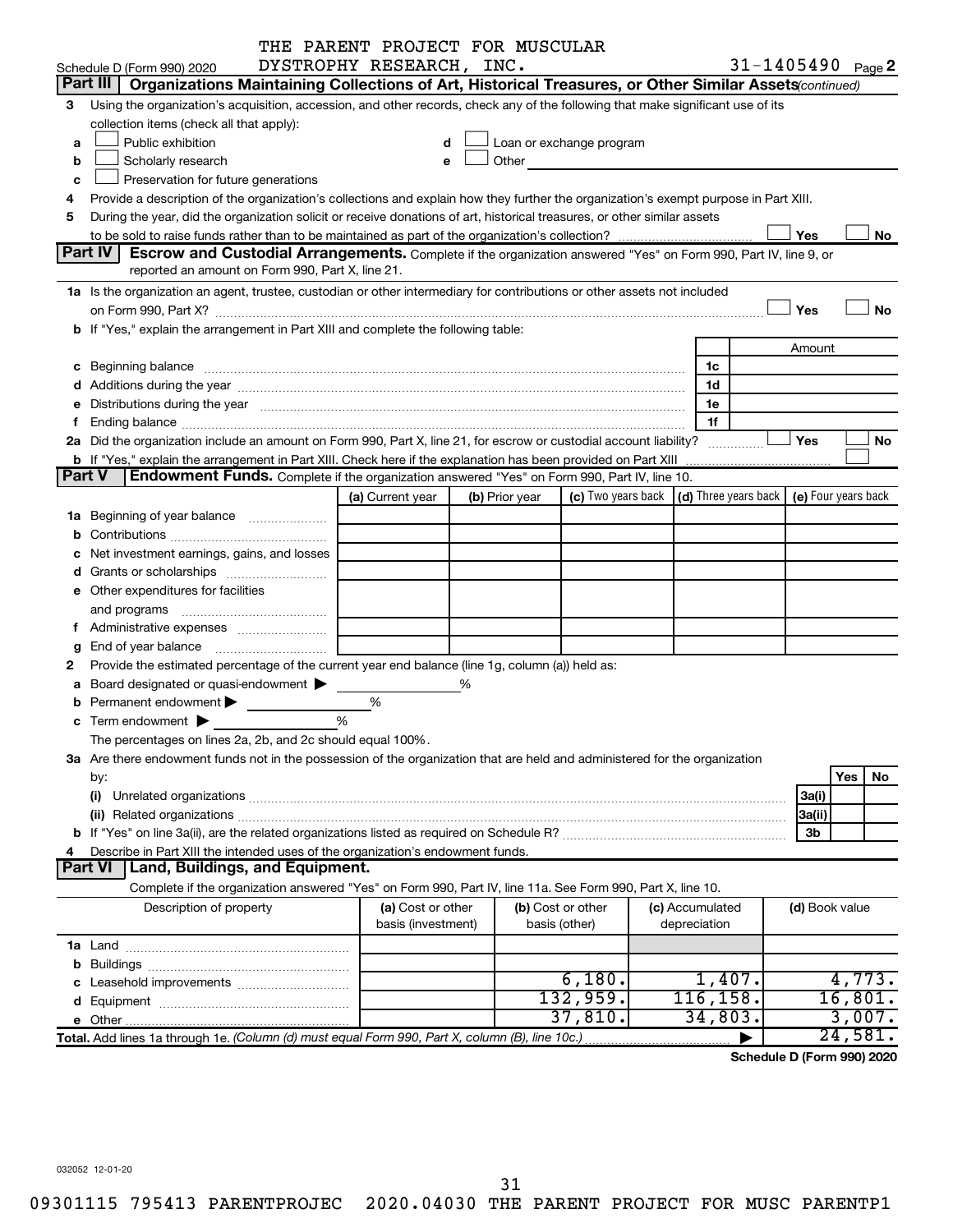|                          |  | THE PARENT PROJECT FOR MUSCULAR |
|--------------------------|--|---------------------------------|
| DYSTROPHY RESEARCH, INC. |  |                                 |

| Schedule D (Form 990) 2020<br>DYSTROPHY RESEARCH,<br>Part VII Investments - Other Securities.                                                        | TMC.            |                                                           | 31-1405490<br>Page 3 |
|------------------------------------------------------------------------------------------------------------------------------------------------------|-----------------|-----------------------------------------------------------|----------------------|
| Complete if the organization answered "Yes" on Form 990, Part IV, line 11b. See Form 990, Part X, line 12.                                           |                 |                                                           |                      |
| (a) Description of security or category (including name of security)                                                                                 | (b) Book value  | (c) Method of valuation: Cost or end-of-year market value |                      |
| (1) Financial derivatives                                                                                                                            |                 |                                                           |                      |
|                                                                                                                                                      |                 |                                                           |                      |
| (3) Other                                                                                                                                            |                 |                                                           |                      |
| (A)                                                                                                                                                  |                 |                                                           |                      |
| (B)                                                                                                                                                  |                 |                                                           |                      |
| (C)                                                                                                                                                  |                 |                                                           |                      |
| (D)                                                                                                                                                  |                 |                                                           |                      |
| (E)                                                                                                                                                  |                 |                                                           |                      |
| (F)                                                                                                                                                  |                 |                                                           |                      |
| (G)                                                                                                                                                  |                 |                                                           |                      |
| (H)                                                                                                                                                  |                 |                                                           |                      |
| Total. (Col. (b) must equal Form 990, Part X, col. (B) line 12.)                                                                                     |                 |                                                           |                      |
| Part VIII Investments - Program Related.                                                                                                             |                 |                                                           |                      |
| Complete if the organization answered "Yes" on Form 990, Part IV, line 11c. See Form 990, Part X, line 13.                                           |                 |                                                           |                      |
| (a) Description of investment                                                                                                                        | (b) Book value  | (c) Method of valuation: Cost or end-of-year market value |                      |
| <b>CONVERTIBLE NOTE</b><br>(1)                                                                                                                       | 849,880.        | <b>COST</b>                                               |                      |
| (2)                                                                                                                                                  |                 |                                                           |                      |
| (3)                                                                                                                                                  |                 |                                                           |                      |
| (4)                                                                                                                                                  |                 |                                                           |                      |
| (5)                                                                                                                                                  |                 |                                                           |                      |
| (6)                                                                                                                                                  |                 |                                                           |                      |
| (7)                                                                                                                                                  |                 |                                                           |                      |
| (8)                                                                                                                                                  |                 |                                                           |                      |
| (9)                                                                                                                                                  |                 |                                                           |                      |
| Total. (Col. (b) must equal Form 990, Part X, col. (B) line 13.) $\blacktriangleright$                                                               | 849,880.        |                                                           |                      |
| <b>Other Assets.</b><br>Part IX                                                                                                                      |                 |                                                           |                      |
| Complete if the organization answered "Yes" on Form 990, Part IV, line 11d. See Form 990, Part X, line 15.                                           |                 |                                                           |                      |
|                                                                                                                                                      | (a) Description |                                                           | (b) Book value       |
| (1)                                                                                                                                                  |                 |                                                           |                      |
| (2)                                                                                                                                                  |                 |                                                           |                      |
| (3)                                                                                                                                                  |                 |                                                           |                      |
| (4)                                                                                                                                                  |                 |                                                           |                      |
| (5)                                                                                                                                                  |                 |                                                           |                      |
| (6)                                                                                                                                                  |                 |                                                           |                      |
| (7)                                                                                                                                                  |                 |                                                           |                      |
| (8)                                                                                                                                                  |                 |                                                           |                      |
| (9)                                                                                                                                                  |                 |                                                           |                      |
|                                                                                                                                                      |                 |                                                           |                      |
| <b>Other Liabilities.</b><br>Part X                                                                                                                  |                 |                                                           |                      |
| Complete if the organization answered "Yes" on Form 990, Part IV, line 11e or 11f. See Form 990, Part X, line 25.                                    |                 |                                                           |                      |
| (a) Description of liability<br>1.                                                                                                                   |                 |                                                           | (b) Book value       |
| Federal income taxes<br>(1)                                                                                                                          |                 |                                                           |                      |
| <b>LOAN PAYABLE</b><br>(2)                                                                                                                           |                 |                                                           | 447,660.             |
| (3)                                                                                                                                                  |                 |                                                           |                      |
| (4)                                                                                                                                                  |                 |                                                           |                      |
| (5)                                                                                                                                                  |                 |                                                           |                      |
| (6)                                                                                                                                                  |                 |                                                           |                      |
| (7)                                                                                                                                                  |                 |                                                           |                      |
| (8)                                                                                                                                                  |                 |                                                           |                      |
| (9)                                                                                                                                                  |                 |                                                           |                      |
|                                                                                                                                                      |                 |                                                           | 447,660.             |
| 2. Liability for uncertain tax positions. In Part XIII, provide the text of the footnote to the organization's financial statements that reports the |                 |                                                           |                      |

organization's liability for uncertain tax positions under FASB ASC 740. Check here if the text of the footnote has been provided in Part XIII...

**Schedule D (Form 990) 2020**

032053 12-01-20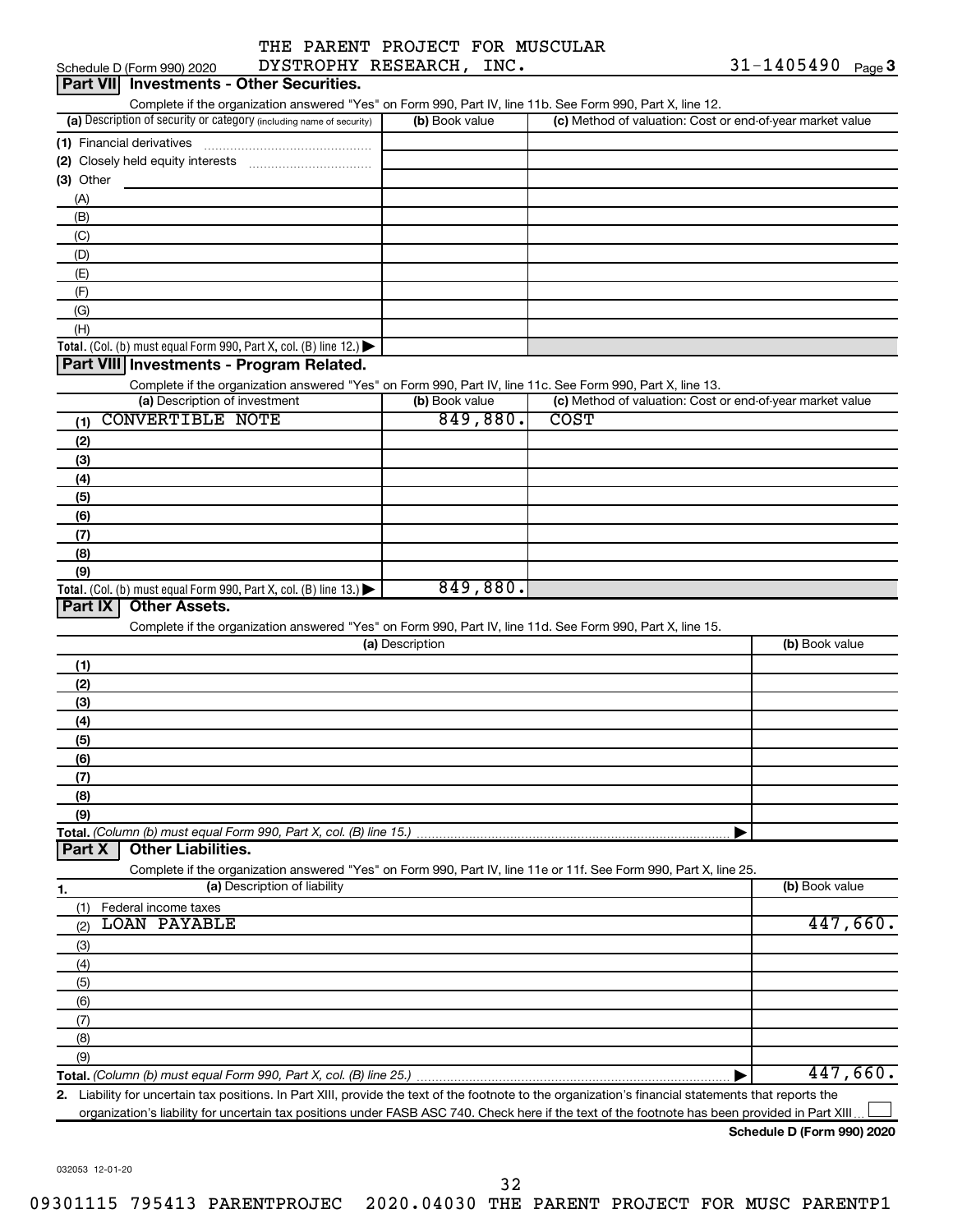| THE PARENT PROJECT FOR MUSCULAR                                                                                                                                                                                                           |                |            |                |                       |
|-------------------------------------------------------------------------------------------------------------------------------------------------------------------------------------------------------------------------------------------|----------------|------------|----------------|-----------------------|
| DYSTROPHY RESEARCH, INC.<br>Schedule D (Form 990) 2020                                                                                                                                                                                    |                |            |                | $31 - 1405490$ Page 4 |
| <b>Part XI</b><br>Reconciliation of Revenue per Audited Financial Statements With Revenue per Return.                                                                                                                                     |                |            |                |                       |
| Complete if the organization answered "Yes" on Form 990, Part IV, line 12a.                                                                                                                                                               |                |            |                |                       |
| Total revenue, gains, and other support per audited financial statements [111] [11] Total revenue, gains, and other support per audited financial statements<br>1                                                                         |                |            | $\mathbf 1$    | 9,569,399.            |
| Amounts included on line 1 but not on Form 990, Part VIII, line 12:<br>2                                                                                                                                                                  |                |            |                |                       |
| Net unrealized gains (losses) on investments [111] [12] matter and the unrealized gains (losses) on investments<br>a                                                                                                                      | 2a             | 10, 309.   |                |                       |
|                                                                                                                                                                                                                                           | 2 <sub>b</sub> |            |                |                       |
|                                                                                                                                                                                                                                           | 2c             |            |                |                       |
| d                                                                                                                                                                                                                                         | 2d             |            |                |                       |
| Add lines 2a through 2d <b>continuum continuum contract and continuum contract and continuum contract and continuum contract and continuum contract and continuum contract and continuum contract and continuum contract and con</b><br>e |                |            | 2e             | 10,309.               |
| 3                                                                                                                                                                                                                                         |                |            | 3              | 9,559,090.            |
| Amounts included on Form 990, Part VIII, line 12, but not on line 1:<br>4                                                                                                                                                                 |                |            |                |                       |
| a                                                                                                                                                                                                                                         | 4a             |            |                |                       |
| b                                                                                                                                                                                                                                         | 4h             |            |                |                       |
| Add lines 4a and 4b                                                                                                                                                                                                                       |                |            | 4c             | $0 \cdot$             |
| 5                                                                                                                                                                                                                                         | $\overline{5}$ | 9,559,090. |                |                       |
| Part XII   Reconciliation of Expenses per Audited Financial Statements With Expenses per Return.                                                                                                                                          |                |            |                |                       |
| Complete if the organization answered "Yes" on Form 990, Part IV, line 12a.                                                                                                                                                               |                |            |                |                       |
| 1                                                                                                                                                                                                                                         |                |            | $\blacksquare$ | 7,865,638.            |
| Amounts included on line 1 but not on Form 990, Part IX, line 25:<br>2                                                                                                                                                                    |                |            |                |                       |
| a                                                                                                                                                                                                                                         | 2a             |            |                |                       |
| b                                                                                                                                                                                                                                         | 2 <sub>b</sub> |            |                |                       |
|                                                                                                                                                                                                                                           | 2 <sub>c</sub> |            |                |                       |
|                                                                                                                                                                                                                                           | 2d             |            |                |                       |
|                                                                                                                                                                                                                                           |                |            | 2e             | 0.                    |
| З                                                                                                                                                                                                                                         |                |            | 3              | 7,865,638.            |
| Amounts included on Form 990, Part IX, line 25, but not on line 1:<br>4                                                                                                                                                                   |                |            |                |                       |
| a                                                                                                                                                                                                                                         | 4a             |            |                |                       |
|                                                                                                                                                                                                                                           | 4b             |            |                |                       |
| c Add lines 4a and 4b                                                                                                                                                                                                                     |                |            | 4c             | υ.                    |
| 5                                                                                                                                                                                                                                         |                |            | 5              | 7,865,638.            |
| Part XIII Supplemental Information.                                                                                                                                                                                                       |                |            |                |                       |

Provide the descriptions required for Part II, lines 3, 5, and 9; Part III, lines 1a and 4; Part IV, lines 1b and 2b; Part V, line 4; Part X, line 2; Part XI, lines 2d and 4b; and Part XII, lines 2d and 4b. Also complete this part to provide any additional information.

**Schedule D (Form 990) 2020**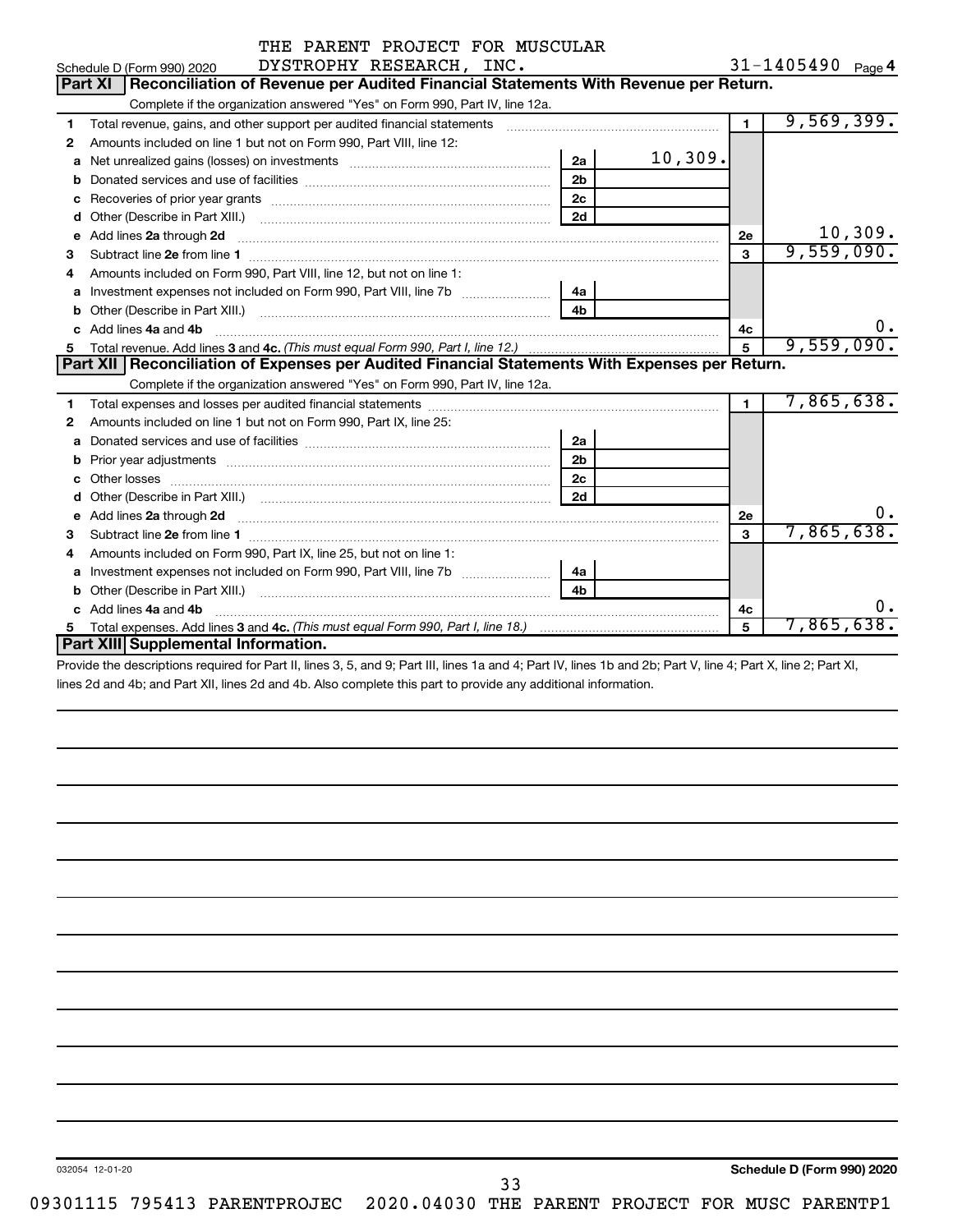| <b>SCHEDULE G</b>                                                                                                          |                                 | <b>Supplemental Information Regarding Fundraising or Gaming Activities</b>                                                                                          |                               |     |                     |                    |                                   | OMB No. 1545-0047                     |  |  |  |
|----------------------------------------------------------------------------------------------------------------------------|---------------------------------|---------------------------------------------------------------------------------------------------------------------------------------------------------------------|-------------------------------|-----|---------------------|--------------------|-----------------------------------|---------------------------------------|--|--|--|
| (Form 990 or 990-EZ)                                                                                                       |                                 | Complete if the organization answered "Yes" on Form 990, Part IV, line 17, 18, or 19, or if the<br>organization entered more than \$15,000 on Form 990-EZ, line 6a. |                               |     |                     |                    |                                   |                                       |  |  |  |
| Department of the Treasury                                                                                                 |                                 | Attach to Form 990 or Form 990-EZ.                                                                                                                                  |                               |     |                     |                    |                                   | <b>Open to Public</b>                 |  |  |  |
| Internal Revenue Service                                                                                                   |                                 | Go to www.irs.gov/Form990 for instructions and the latest information.                                                                                              |                               |     |                     |                    |                                   | Inspection                            |  |  |  |
| Name of the organization                                                                                                   |                                 | THE PARENT PROJECT FOR MUSCULAR<br>DYSTROPHY RESEARCH, INC.                                                                                                         |                               |     |                     |                    | 31-1405490                        | <b>Employer identification number</b> |  |  |  |
| Part I                                                                                                                     |                                 | Fundraising Activities. Complete if the organization answered "Yes" on Form 990, Part IV, line 17. Form 990-EZ filers are not                                       |                               |     |                     |                    |                                   |                                       |  |  |  |
|                                                                                                                            | required to complete this part. |                                                                                                                                                                     |                               |     |                     |                    |                                   |                                       |  |  |  |
| Mail solicitations<br>a                                                                                                    |                                 | 1 Indicate whether the organization raised funds through any of the following activities. Check all that apply.<br>е                                                |                               |     |                     |                    |                                   |                                       |  |  |  |
| Solicitation of non-government grants<br>Internet and email solicitations<br>Solicitation of government grants<br>f<br>b   |                                 |                                                                                                                                                                     |                               |     |                     |                    |                                   |                                       |  |  |  |
| Phone solicitations<br>c                                                                                                   |                                 | Special fundraising events<br>g                                                                                                                                     |                               |     |                     |                    |                                   |                                       |  |  |  |
| In-person solicitations<br>d                                                                                               |                                 |                                                                                                                                                                     |                               |     |                     |                    |                                   |                                       |  |  |  |
| 2 a Did the organization have a written or oral agreement with any individual (including officers, directors, trustees, or |                                 |                                                                                                                                                                     |                               |     |                     |                    |                                   |                                       |  |  |  |
|                                                                                                                            |                                 | key employees listed in Form 990, Part VII) or entity in connection with professional fundraising services?                                                         |                               |     |                     |                    | Yes                               | <b>No</b>                             |  |  |  |
|                                                                                                                            |                                 | b If "Yes," list the 10 highest paid individuals or entities (fundraisers) pursuant to agreements under which the fundraiser is to be                               |                               |     |                     |                    |                                   |                                       |  |  |  |
| compensated at least \$5,000 by the organization.                                                                          |                                 |                                                                                                                                                                     |                               |     |                     |                    |                                   |                                       |  |  |  |
| (i) Name and address of individual                                                                                         |                                 |                                                                                                                                                                     | (iii) Did<br>fundraiser       |     | (iv) Gross receipts |                    | (v) Amount paid                   | (vi) Amount paid                      |  |  |  |
| or entity (fundraiser)                                                                                                     |                                 | (ii) Activity                                                                                                                                                       | have custody<br>or control of |     | from activity       |                    | to (or retained by)<br>fundraiser | to (or retained by)<br>organization   |  |  |  |
|                                                                                                                            |                                 |                                                                                                                                                                     | contributions?                |     |                     | listed in col. (i) |                                   |                                       |  |  |  |
|                                                                                                                            |                                 |                                                                                                                                                                     | Yes                           | No. |                     |                    |                                   |                                       |  |  |  |
|                                                                                                                            |                                 |                                                                                                                                                                     |                               |     |                     |                    |                                   |                                       |  |  |  |
|                                                                                                                            |                                 |                                                                                                                                                                     |                               |     |                     |                    |                                   |                                       |  |  |  |
|                                                                                                                            |                                 |                                                                                                                                                                     |                               |     |                     |                    |                                   |                                       |  |  |  |
|                                                                                                                            |                                 |                                                                                                                                                                     |                               |     |                     |                    |                                   |                                       |  |  |  |
|                                                                                                                            |                                 |                                                                                                                                                                     |                               |     |                     |                    |                                   |                                       |  |  |  |
|                                                                                                                            |                                 |                                                                                                                                                                     |                               |     |                     |                    |                                   |                                       |  |  |  |
|                                                                                                                            |                                 |                                                                                                                                                                     |                               |     |                     |                    |                                   |                                       |  |  |  |
|                                                                                                                            |                                 |                                                                                                                                                                     |                               |     |                     |                    |                                   |                                       |  |  |  |
|                                                                                                                            |                                 |                                                                                                                                                                     |                               |     |                     |                    |                                   |                                       |  |  |  |
|                                                                                                                            |                                 |                                                                                                                                                                     |                               |     |                     |                    |                                   |                                       |  |  |  |
|                                                                                                                            |                                 |                                                                                                                                                                     |                               |     |                     |                    |                                   |                                       |  |  |  |
| Total                                                                                                                      |                                 |                                                                                                                                                                     |                               |     |                     |                    |                                   |                                       |  |  |  |
| or licensing.                                                                                                              |                                 | 3 List all states in which the organization is registered or licensed to solicit contributions or has been notified it is exempt from registration                  |                               |     |                     |                    |                                   |                                       |  |  |  |
|                                                                                                                            |                                 |                                                                                                                                                                     |                               |     |                     |                    |                                   |                                       |  |  |  |
|                                                                                                                            |                                 |                                                                                                                                                                     |                               |     |                     |                    |                                   |                                       |  |  |  |
|                                                                                                                            |                                 |                                                                                                                                                                     |                               |     |                     |                    |                                   |                                       |  |  |  |
|                                                                                                                            |                                 |                                                                                                                                                                     |                               |     |                     |                    |                                   |                                       |  |  |  |
|                                                                                                                            |                                 |                                                                                                                                                                     |                               |     |                     |                    |                                   |                                       |  |  |  |
|                                                                                                                            |                                 |                                                                                                                                                                     |                               |     |                     |                    |                                   |                                       |  |  |  |
|                                                                                                                            |                                 |                                                                                                                                                                     |                               |     |                     |                    |                                   |                                       |  |  |  |
|                                                                                                                            |                                 |                                                                                                                                                                     |                               |     |                     |                    |                                   |                                       |  |  |  |
|                                                                                                                            |                                 |                                                                                                                                                                     |                               |     |                     |                    |                                   |                                       |  |  |  |

**For Paperwork Reduction Act Notice, see the Instructions for Form 990 or 990-EZ. Schedule G (Form 990 or 990-EZ) 2020** LHA

032081 11-25-20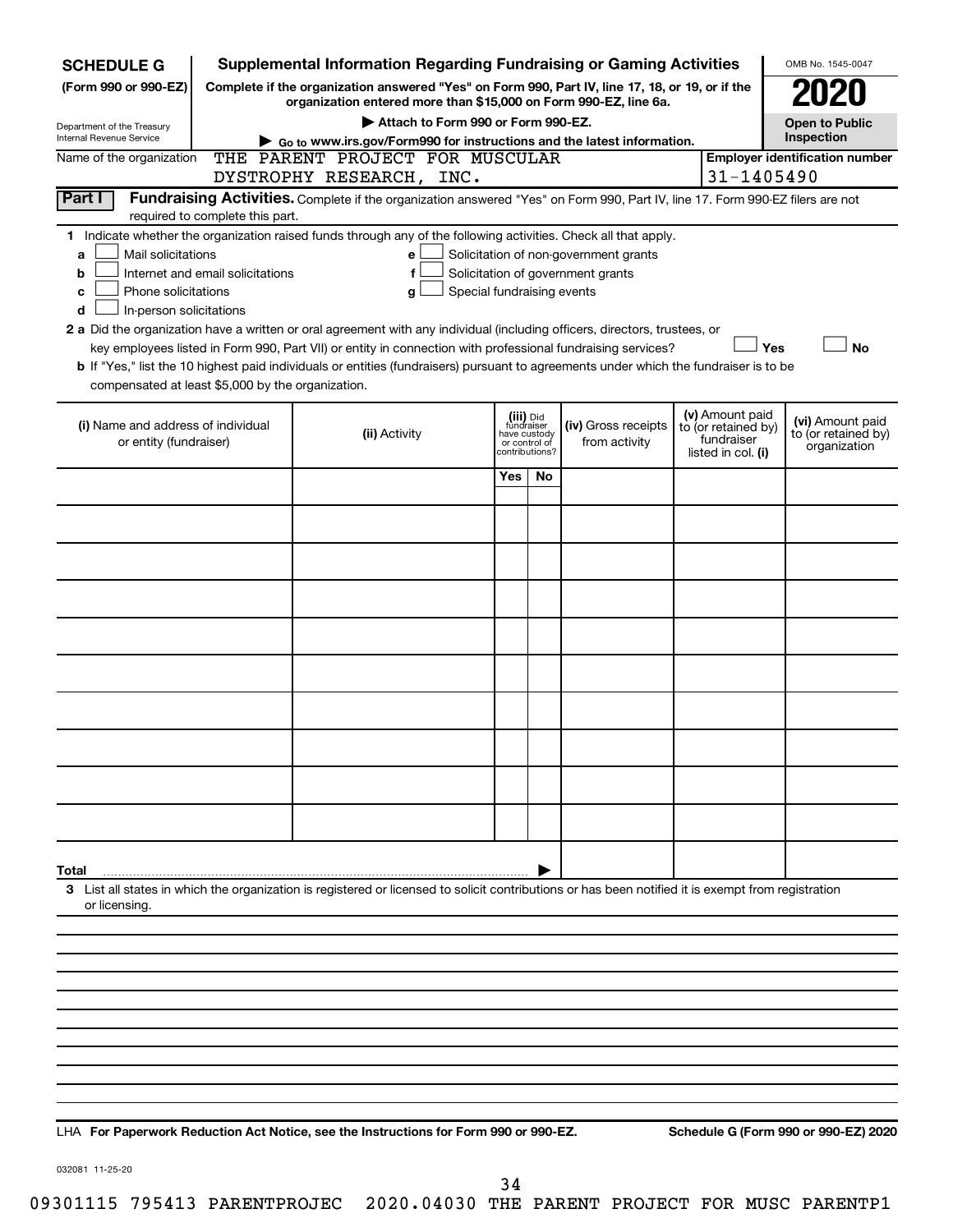### Schedule G (Form 990 or 990-EZ) 2020 DYSTROPHY RESEARCH, INC.  $31-1405490$   $_{\rm Page}$ THE PARENT PROJECT FOR MUSCULAR

31-1405490 Page 2

Part II | Fundraising Events. Complete if the organization answered "Yes" on Form 990, Part IV, line 18, or reported more than \$15,000 of fundraising event contributions and gross income on Form 990-EZ, lines 1 and 6b. List events with gross receipts greater than \$5,000.

|                 |    |                                                                                                          | (a) Event $#1$                  |    | $(b)$ Event #2          | (c) Other events        | (d) Total events                     |
|-----------------|----|----------------------------------------------------------------------------------------------------------|---------------------------------|----|-------------------------|-------------------------|--------------------------------------|
|                 |    |                                                                                                          |                                 |    | WALT DISNEY             |                         |                                      |
|                 |    |                                                                                                          | SAM'S NIGHT                     |    | WORLD EVENT             | 45                      | (add col. (a) through                |
|                 |    |                                                                                                          | (event type)                    |    | (event type)            | (total number)          | col. (c)                             |
|                 |    |                                                                                                          |                                 |    |                         |                         |                                      |
| Revenue         | 1. |                                                                                                          | 514,834.                        |    | 294,788.                | 726,719.                | 1,536,341.                           |
|                 |    |                                                                                                          | 514,834.                        |    | 294,788.                | 726,719.                | 1,536,341.                           |
|                 | З  | Gross income (line 1 minus line 2)                                                                       |                                 |    |                         |                         |                                      |
|                 |    |                                                                                                          |                                 |    |                         |                         |                                      |
|                 |    |                                                                                                          |                                 |    |                         |                         |                                      |
|                 | 5  |                                                                                                          |                                 |    |                         |                         |                                      |
|                 | 6  |                                                                                                          |                                 |    |                         |                         |                                      |
| Direct Expenses | 7  |                                                                                                          |                                 |    |                         |                         |                                      |
|                 | 8  |                                                                                                          |                                 |    |                         |                         |                                      |
|                 | 9  |                                                                                                          | $\overline{0}$ .                |    | 55,551.                 | 78, 206.                | 133,757.                             |
|                 | 10 |                                                                                                          |                                 |    |                         |                         | 133,757.                             |
|                 |    |                                                                                                          |                                 |    |                         |                         | $-133,757.$                          |
| Part III        |    | Gaming. Complete if the organization answered "Yes" on Form 990, Part IV, line 19, or reported more than |                                 |    |                         |                         |                                      |
|                 |    | \$15,000 on Form 990-EZ, line 6a.                                                                        |                                 |    |                         |                         |                                      |
|                 |    |                                                                                                          | (a) Bingo                       |    | (b) Pull tabs/instant   | (c) Other gaming        | (d) Total gaming (add                |
| Revenue         |    |                                                                                                          |                                 |    | bingo/progressive bingo |                         | col. (a) through col. (c))           |
|                 |    |                                                                                                          |                                 |    |                         |                         |                                      |
|                 |    |                                                                                                          |                                 |    |                         |                         |                                      |
|                 |    |                                                                                                          |                                 |    |                         |                         |                                      |
| Direct Expenses | 3  |                                                                                                          |                                 |    |                         |                         |                                      |
|                 |    |                                                                                                          |                                 |    |                         |                         |                                      |
|                 |    |                                                                                                          |                                 |    |                         |                         |                                      |
|                 | 5. |                                                                                                          |                                 |    |                         |                         |                                      |
|                 |    |                                                                                                          | $\sqrt{Y}$ Yes % $\sqrt{Y}$ Yes |    | $\frac{1}{100}$         | $\blacksquare$ Yes<br>% |                                      |
|                 |    |                                                                                                          | No                              |    | No                      | No                      |                                      |
|                 |    |                                                                                                          |                                 |    |                         |                         |                                      |
|                 |    |                                                                                                          |                                 |    |                         |                         |                                      |
|                 |    |                                                                                                          |                                 |    |                         |                         |                                      |
|                 |    |                                                                                                          |                                 |    |                         |                         |                                      |
|                 |    |                                                                                                          |                                 |    |                         |                         | Yes<br><b>No</b>                     |
|                 |    |                                                                                                          |                                 |    |                         |                         |                                      |
|                 |    |                                                                                                          |                                 |    |                         |                         |                                      |
|                 |    |                                                                                                          |                                 |    |                         |                         |                                      |
|                 |    |                                                                                                          |                                 |    |                         |                         | Yes<br>No                            |
|                 |    |                                                                                                          |                                 |    |                         |                         |                                      |
|                 |    |                                                                                                          |                                 |    |                         |                         |                                      |
|                 |    |                                                                                                          |                                 |    |                         |                         |                                      |
|                 |    | 032082 11-25-20                                                                                          |                                 |    |                         |                         | Schedule G (Form 990 or 990-EZ) 2020 |
|                 |    |                                                                                                          |                                 |    |                         |                         |                                      |
|                 |    |                                                                                                          |                                 |    |                         |                         |                                      |
|                 |    |                                                                                                          |                                 | 35 |                         |                         |                                      |
|                 |    |                                                                                                          |                                 |    |                         |                         |                                      |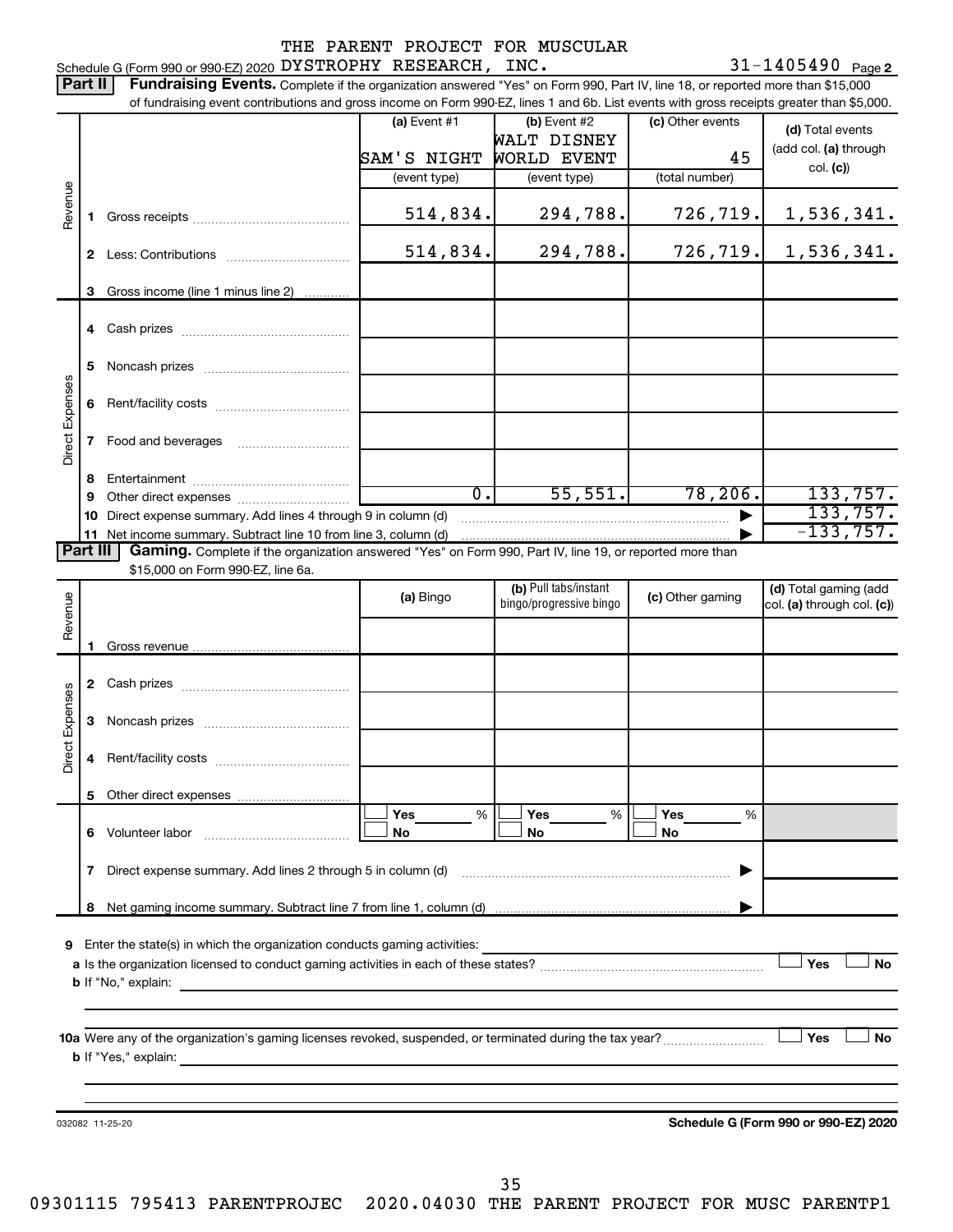| THE PARENT PROJECT FOR MUSCULAR                                                                                                                                                                                                                              |                       |           |
|--------------------------------------------------------------------------------------------------------------------------------------------------------------------------------------------------------------------------------------------------------------|-----------------------|-----------|
| Schedule G (Form 990 or 990-EZ) 2020 DYSTROPHY RESEARCH, INC.                                                                                                                                                                                                | $31 - 1405490$ Page 3 |           |
|                                                                                                                                                                                                                                                              |                       | No        |
| 12 Is the organization a grantor, beneficiary or trustee of a trust, or a member of a partnership or other entity formed                                                                                                                                     | $\Box$ Yes            | No        |
| 13 Indicate the percentage of gaming activity conducted in:                                                                                                                                                                                                  |                       |           |
| a The organization's facility measure and the contract of the contract of the contract of the contract of the contract of the contract of the contract of the contract of the contract of the contract of the contract of the                                |                       | %         |
| b An outside facility www.communications.com/news/communications.com/news/communications.com/news/communicatio                                                                                                                                               | -13b l                | $\%$      |
| 14 Enter the name and address of the person who prepares the organization's gaming/special events books and records:                                                                                                                                         |                       |           |
| Name $\blacktriangleright$<br><u> 1989 - Johann Barn, fransk politik amerikansk politik (d. 1989)</u>                                                                                                                                                        |                       |           |
| Address $\triangleright$                                                                                                                                                                                                                                     |                       |           |
|                                                                                                                                                                                                                                                              |                       | <b>No</b> |
|                                                                                                                                                                                                                                                              |                       |           |
| of gaming revenue retained by the third party $\triangleright$ \$                                                                                                                                                                                            |                       |           |
| c If "Yes," enter name and address of the third party:                                                                                                                                                                                                       |                       |           |
| Name $\blacktriangleright$<br><u> 1989 - John Harry Harry Harry Harry Harry Harry Harry Harry Harry Harry Harry Harry Harry Harry Harry Harry H</u>                                                                                                          |                       |           |
| Address > <u>Address &gt; Address &gt; Address + Address + Address + Address + Address + Address + Address + Address + Address + Address + Address + Address + Address + Address + Address + Address + Address + Address + Address + A</u>                   |                       |           |
| <b>16</b> Gaming manager information:                                                                                                                                                                                                                        |                       |           |
| Name $\blacktriangleright$<br><u> 1989 - Jan Sterner, mars andre skrivet er større og større og større og større og større og større og s</u>                                                                                                                |                       |           |
| Gaming manager compensation > \$                                                                                                                                                                                                                             |                       |           |
| Description of services provided states and the contract of the contract of the contract of the contract of the contract of the contract of the contract of the contract of the contract of the contract of the contract of th                               |                       |           |
|                                                                                                                                                                                                                                                              |                       |           |
| Director/officer<br>Employee<br>Independent contractor                                                                                                                                                                                                       |                       |           |
| 17 Mandatory distributions:                                                                                                                                                                                                                                  |                       |           |
| a Is the organization required under state law to make charitable distributions from the gaming proceeds to                                                                                                                                                  |                       |           |
| retain the state gaming license?                                                                                                                                                                                                                             | Yes                   | No        |
| <b>b</b> Enter the amount of distributions required under state law to be distributed to other exempt organizations or spent in the                                                                                                                          |                       |           |
| organization's own exempt activities during the tax year $\triangleright$ \$                                                                                                                                                                                 |                       |           |
| <b>Part IV</b><br>Supplemental Information. Provide the explanations required by Part I, line 2b, columns (iii) and (v); and Part III, lines 9, 9b, 10b,<br>15b, 15c, 16, and 17b, as applicable. Also provide any additional information. See instructions. |                       |           |
|                                                                                                                                                                                                                                                              |                       |           |
|                                                                                                                                                                                                                                                              |                       |           |
|                                                                                                                                                                                                                                                              |                       |           |
|                                                                                                                                                                                                                                                              |                       |           |
|                                                                                                                                                                                                                                                              |                       |           |
|                                                                                                                                                                                                                                                              |                       |           |
|                                                                                                                                                                                                                                                              |                       |           |
|                                                                                                                                                                                                                                                              |                       |           |
|                                                                                                                                                                                                                                                              |                       |           |
|                                                                                                                                                                                                                                                              |                       |           |
|                                                                                                                                                                                                                                                              |                       |           |
|                                                                                                                                                                                                                                                              |                       |           |
| Schedule G (Form 990 or 990-EZ) 2020<br>032083 11-25-20                                                                                                                                                                                                      |                       |           |
| 36                                                                                                                                                                                                                                                           |                       |           |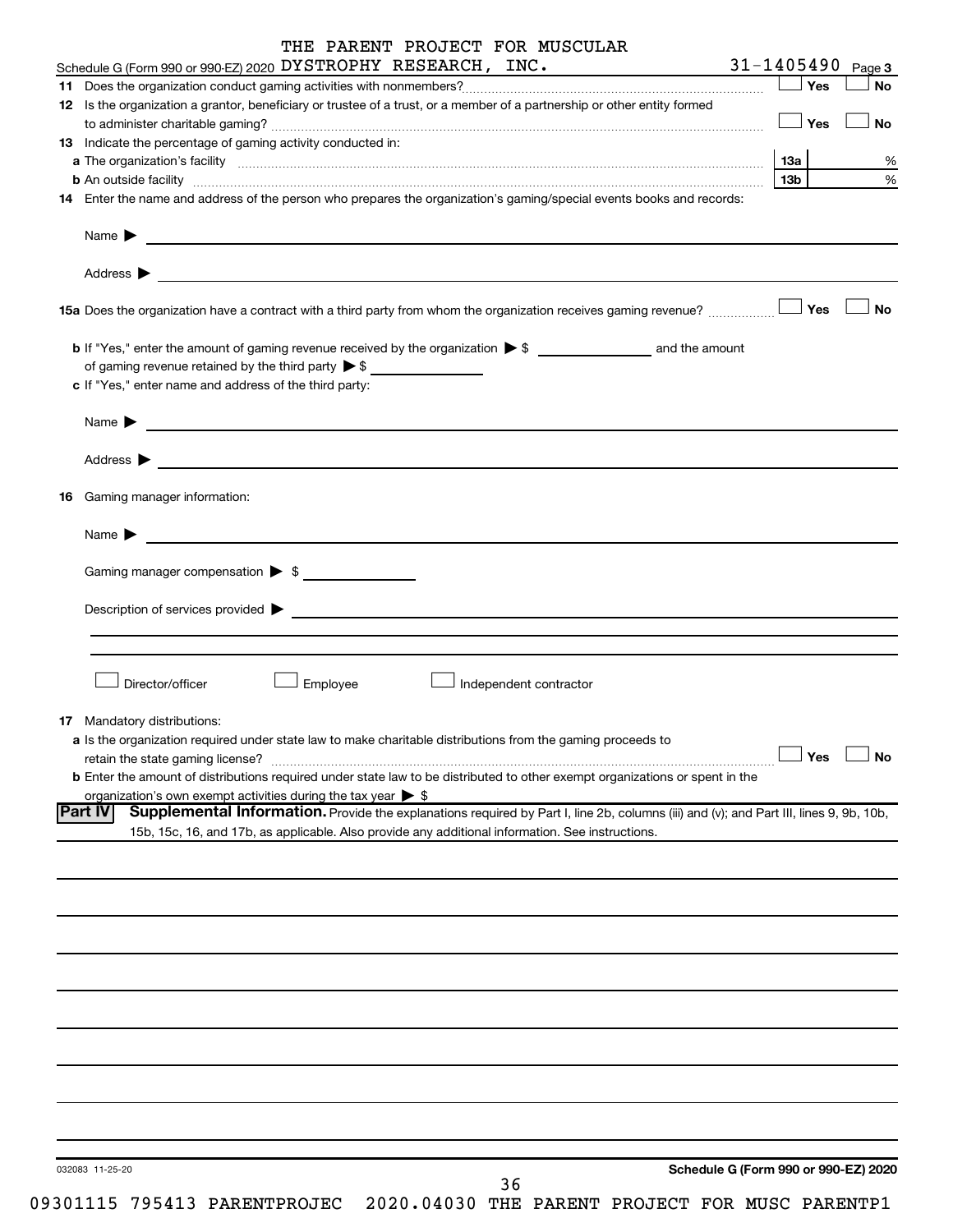|                 | <b>Part IV   Supplemental Information (continued)</b> |    |  |  |                                 |
|-----------------|-------------------------------------------------------|----|--|--|---------------------------------|
|                 |                                                       |    |  |  |                                 |
|                 |                                                       |    |  |  |                                 |
|                 |                                                       |    |  |  |                                 |
|                 |                                                       |    |  |  |                                 |
|                 |                                                       |    |  |  |                                 |
|                 |                                                       |    |  |  |                                 |
|                 |                                                       |    |  |  |                                 |
|                 |                                                       |    |  |  |                                 |
|                 |                                                       |    |  |  |                                 |
|                 |                                                       |    |  |  |                                 |
|                 |                                                       |    |  |  |                                 |
|                 |                                                       |    |  |  |                                 |
|                 |                                                       |    |  |  |                                 |
|                 |                                                       |    |  |  |                                 |
|                 |                                                       |    |  |  |                                 |
|                 |                                                       |    |  |  |                                 |
|                 |                                                       |    |  |  |                                 |
|                 |                                                       |    |  |  |                                 |
|                 |                                                       |    |  |  |                                 |
|                 |                                                       |    |  |  |                                 |
|                 |                                                       |    |  |  |                                 |
|                 |                                                       |    |  |  |                                 |
|                 |                                                       |    |  |  |                                 |
|                 |                                                       |    |  |  |                                 |
|                 |                                                       |    |  |  |                                 |
|                 |                                                       |    |  |  |                                 |
|                 |                                                       |    |  |  |                                 |
|                 |                                                       |    |  |  |                                 |
|                 |                                                       |    |  |  |                                 |
|                 |                                                       |    |  |  |                                 |
|                 |                                                       |    |  |  |                                 |
|                 |                                                       |    |  |  |                                 |
|                 |                                                       |    |  |  |                                 |
|                 |                                                       |    |  |  |                                 |
|                 |                                                       |    |  |  |                                 |
| 032084 04-01-20 |                                                       |    |  |  | Schedule G (Form 990 or 990-EZ) |
|                 |                                                       | 37 |  |  |                                 |

Schedule G (Form 990 or 990-EZ) DYSTROPHY RESEARCH, INC.  $31-1405490$   $_{\rm Page}$ 

THE PARENT PROJECT FOR MUSCULAR

31-1405490 Page 4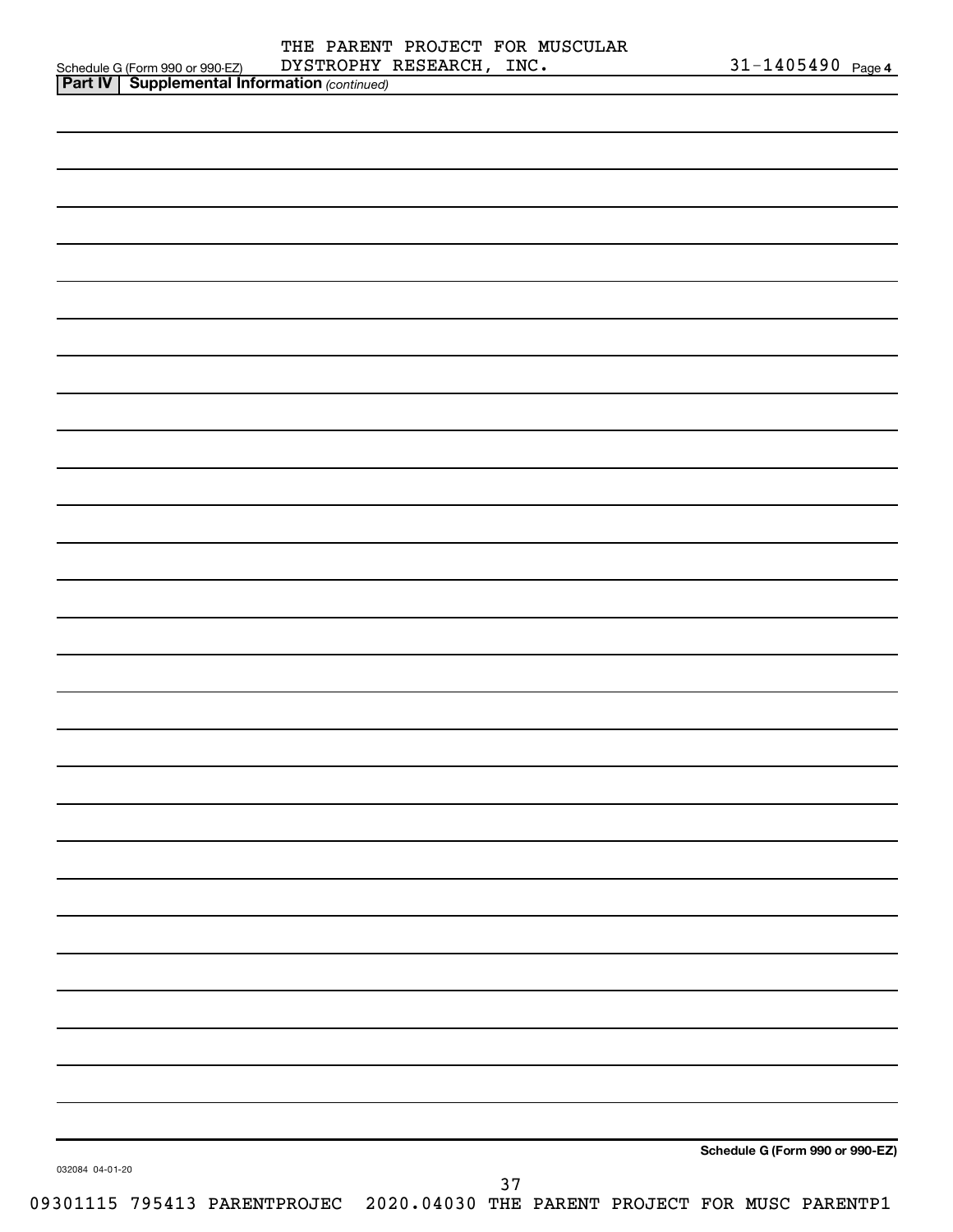| <b>SCHEDULE I</b><br>(Form 990)                                                                                                                                                                                                                                                                                                              | <b>Grants and Other Assistance to Organizations,</b><br>Governments, and Individuals in the United States<br>Complete if the organization answered "Yes" on Form 990, Part IV, line 21 or 22.<br>Attach to Form 990. |                                    |                                                       |                                         |                                                                |                                          |                                                                                             |  |  |  |  |
|----------------------------------------------------------------------------------------------------------------------------------------------------------------------------------------------------------------------------------------------------------------------------------------------------------------------------------------------|----------------------------------------------------------------------------------------------------------------------------------------------------------------------------------------------------------------------|------------------------------------|-------------------------------------------------------|-----------------------------------------|----------------------------------------------------------------|------------------------------------------|---------------------------------------------------------------------------------------------|--|--|--|--|
| Department of the Treasury<br>Internal Revenue Service                                                                                                                                                                                                                                                                                       |                                                                                                                                                                                                                      |                                    | Go to www.irs.gov/Form990 for the latest information. |                                         |                                                                |                                          | <b>Open to Public</b><br>Inspection                                                         |  |  |  |  |
| Name of the organization<br>DYSTROPHY RESEARCH, INC.                                                                                                                                                                                                                                                                                         |                                                                                                                                                                                                                      | THE PARENT PROJECT FOR MUSCULAR    |                                                       |                                         |                                                                |                                          | <b>Employer identification number</b><br>31-1405490                                         |  |  |  |  |
| Part I<br>General Information on Grants and Assistance                                                                                                                                                                                                                                                                                       |                                                                                                                                                                                                                      |                                    |                                                       |                                         |                                                                |                                          |                                                                                             |  |  |  |  |
| Does the organization maintain records to substantiate the amount of the grants or assistance, the grantees' eligibility for the grants or assistance, and the selection<br>1<br>$ \mathbf{X} $ Yes<br>l No<br>Describe in Part IV the organization's procedures for monitoring the use of grant funds in the United States.<br>$\mathbf{2}$ |                                                                                                                                                                                                                      |                                    |                                                       |                                         |                                                                |                                          |                                                                                             |  |  |  |  |
| Part II<br>Grants and Other Assistance to Domestic Organizations and Domestic Governments. Complete if the organization answered "Yes" on Form 990, Part IV, line 21, for any                                                                                                                                                                |                                                                                                                                                                                                                      |                                    |                                                       |                                         |                                                                |                                          |                                                                                             |  |  |  |  |
| recipient that received more than \$5,000. Part II can be duplicated if additional space is needed.<br>1 (a) Name and address of organization<br>or government                                                                                                                                                                               | $(b)$ EIN                                                                                                                                                                                                            | (c) IRC section<br>(if applicable) | (d) Amount of<br>cash grant                           | (e) Amount of<br>non-cash<br>assistance | (f) Method of<br>valuation (book,<br>FMV, appraisal,<br>other) | (g) Description of<br>noncash assistance | (h) Purpose of grant<br>or assistance                                                       |  |  |  |  |
| AKRON CHILDREN'S HOSPITAL<br>215 WEST BOWERY ST., 4TH FL.<br>AKRON, OH 44308                                                                                                                                                                                                                                                                 | 23-7114013                                                                                                                                                                                                           | 501(C)(6)                          | 5.000.                                                | $\mathbf{0}$                            |                                                                |                                          | CARE PROGRAM - AWARD FOR<br>MAINTAINING PPMD<br>CERTIFIED DUCHENNE CARE<br>CENTER STANDARDS |  |  |  |  |
| AMERICAN COLLEGE OF MEDICAL<br>GENETICS AND GENOMICS - 7101<br>WISCONSIN AVENUE, SUITE 1101 -<br>BETHESDA, MD 20814                                                                                                                                                                                                                          | 52-1774227                                                                                                                                                                                                           | 501(C)(6)                          | 63,510.                                               | $\mathbf 0$                             |                                                                |                                          | RESEARCH GRANT- NYS<br>NEWBORN SCREENING                                                    |  |  |  |  |
| ARKANSAS CHILDREN'S HOSPITAL<br>1 CHILDREN'S WAY, SLOT 512-15<br>LITTLE ROCK, AR 72202                                                                                                                                                                                                                                                       | 71-0568795                                                                                                                                                                                                           | 501(C)(3)                          | 5,000                                                 | $\mathbf 0$                             |                                                                |                                          | CARE PROGRAM - AWARD FOR<br>MAINTAINING PPMD<br>CERTIFIED DUCHENNE CARE<br>CENTER STANDARDS |  |  |  |  |
| BOARD OF REGENTS OF THE UNIVERSITY<br>OF WISCONSIN - UW-MADISON GAR<br>ACCOUNT OFFICE OF RESEARCH &<br>SPONSORED PROGRAMS - MILWAUKEE, WI                                                                                                                                                                                                    | 39-6006492                                                                                                                                                                                                           | 501(C)(3)                          | 5,000                                                 | $\mathbf 0$                             |                                                                |                                          | CARE PROGRAM - AWARD FOR<br>MAINTAINING PPMD<br>CERTIFIED DUCHENNE CARE<br>CENTER STANDARDS |  |  |  |  |
| CHILDREN'S COLORADO DEPT OF REHAB<br>13123 E 16TH AVE.<br>AURORA, CO 80045                                                                                                                                                                                                                                                                   | $74 - 2161737$ $501(C)(3)$                                                                                                                                                                                           |                                    | 5,000                                                 | 0.                                      |                                                                |                                          | CARE PROGRAM - AWARD FOR<br>MAINTAINING PPMD<br>CERTIFIED DUCHENNE CARE<br>CENTER STANDARDS |  |  |  |  |
| CHILDREN'S HOSPITAL OF LOS ANGELES<br>4650 SUNSET BLVD. MS#82<br>LOS ANGELES, CA 90027                                                                                                                                                                                                                                                       | 95-1690977                                                                                                                                                                                                           | 501(C)(3)                          | 5.000.                                                | $\mathbf{0}$ .                          |                                                                |                                          | CARE PROGRAM - AWARD FOR<br>MAINTAINING PPMD<br>CERTIFIED DUCHENNE CARE<br>CENTER STANDARDS |  |  |  |  |
| $\mathbf{2}$<br>Enter total number of other organizations listed in the line 1 table<br>3                                                                                                                                                                                                                                                    |                                                                                                                                                                                                                      |                                    |                                                       |                                         |                                                                |                                          |                                                                                             |  |  |  |  |

**For Paperwork Reduction Act Notice, see the Instructions for Form 990. Schedule I (Form 990) 2020** LHA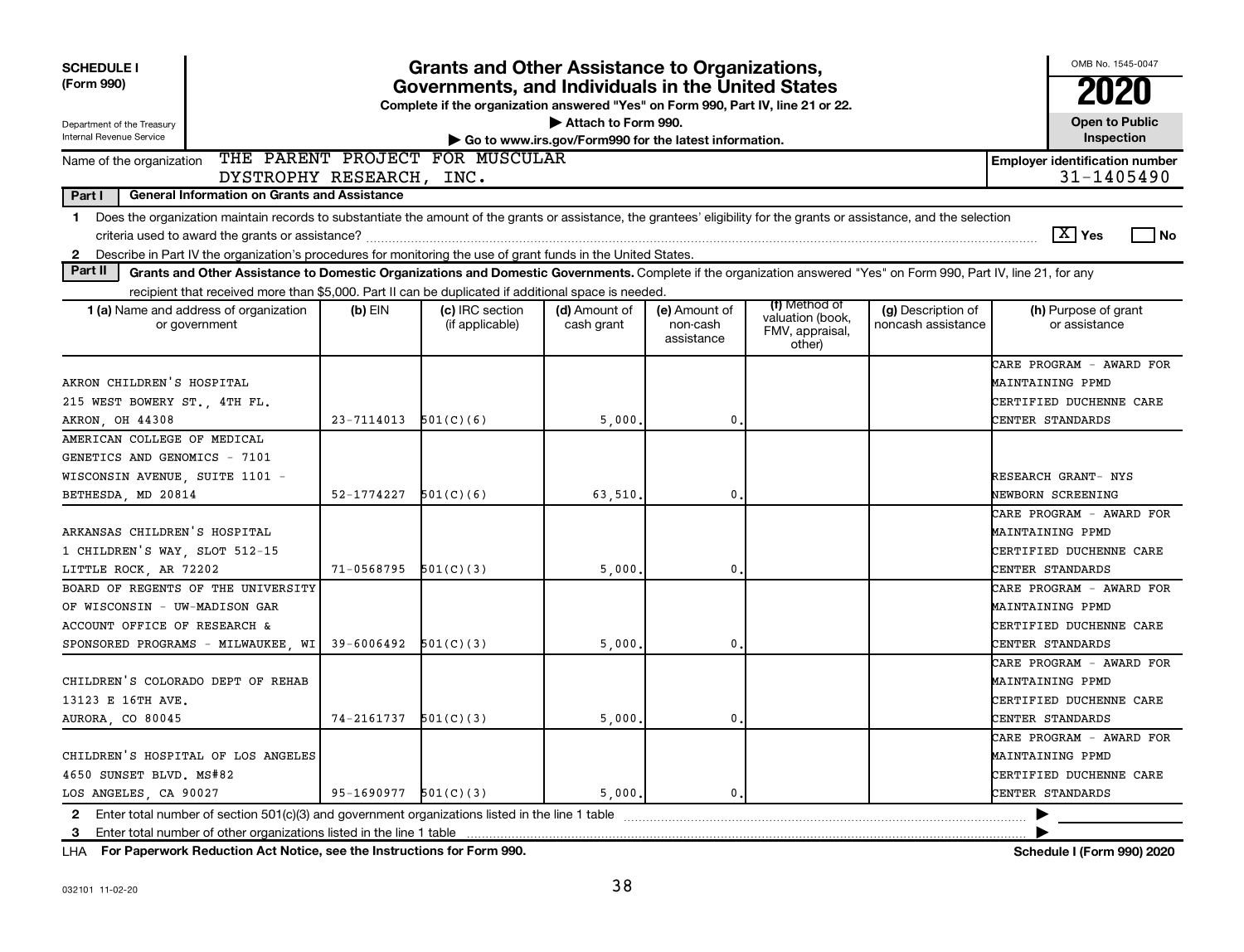Schedule I (Form 990) DYSTROPHY RESEARCH, INC . 31-1405490 <sub>Page 1</sub>

|                                                       | Part II   Continuation of Grants and Other Assistance to Domestic Organizations and Domestic Governments (Schedule I (Form 990), Part II.) |                                  |                             |                                         |                                                                |                                           |                                       |  |  |  |
|-------------------------------------------------------|--------------------------------------------------------------------------------------------------------------------------------------------|----------------------------------|-----------------------------|-----------------------------------------|----------------------------------------------------------------|-------------------------------------------|---------------------------------------|--|--|--|
| (a) Name and address of<br>organization or government | $(b)$ EIN                                                                                                                                  | (c) IRC section<br>if applicable | (d) Amount of<br>cash grant | (e) Amount of<br>non-cash<br>assistance | (f) Method of<br>valuation<br>(book, FMV,<br>appraisal, other) | (g) Description of<br>non-cash assistance | (h) Purpose of grant<br>or assistance |  |  |  |
|                                                       |                                                                                                                                            |                                  |                             |                                         |                                                                |                                           | CARE PROGRAM - AWARD FOR              |  |  |  |
| CHILDREN'S HOSPITAL OF THE KING'S                     |                                                                                                                                            |                                  |                             |                                         |                                                                |                                           | MAINTAINING PPMD                      |  |  |  |
| DAUGHTERS - 601 CHILDRENS LANE -                      |                                                                                                                                            |                                  |                             |                                         |                                                                |                                           | CERTIFIED DUCHENNE CARE               |  |  |  |
| NORFOLK, VA 23507                                     | 54-0506321                                                                                                                                 | 501(C)(3)                        | 5,000.                      | 0                                       |                                                                |                                           | CENTER STANDARDS                      |  |  |  |
|                                                       |                                                                                                                                            |                                  |                             |                                         |                                                                |                                           | CARE PROGRAM - AWARD FOR              |  |  |  |
| CHILDREN'S HOSPITAL OF WISCONSIN                      |                                                                                                                                            |                                  |                             |                                         |                                                                |                                           | MAINTAINING PPMD                      |  |  |  |
| 9000 W. WISCONSIN AVENUE CCC SUITE                    |                                                                                                                                            |                                  |                             |                                         |                                                                |                                           | CERTIFIED DUCHENNE CARE               |  |  |  |
| MILWAUKEE, WI 53226                                   | 39-1500075                                                                                                                                 | 501(C)(3)                        | 5,000.                      | 0                                       |                                                                |                                           | CENTER STANDARDS                      |  |  |  |
|                                                       |                                                                                                                                            |                                  |                             |                                         |                                                                |                                           | CARE PROGRAM - AWARD FOR              |  |  |  |
| CHILDREN'S MERCY KANSAS CITY                          |                                                                                                                                            |                                  |                             |                                         |                                                                |                                           | MAINTAINING PPMD                      |  |  |  |
| RESEARCH ADMINISTRATION PO BOX 8038                   |                                                                                                                                            |                                  |                             |                                         |                                                                |                                           | CERTIFIED DUCHENNE CARE               |  |  |  |
| KANSAS CITY, MO 64108                                 | 44-0605373                                                                                                                                 | 501(C)(3)                        | 5,000                       | 0                                       |                                                                |                                           | CENTER STANDARDS                      |  |  |  |
|                                                       |                                                                                                                                            |                                  |                             |                                         |                                                                |                                           | CARE PROGRAM - AWARD FOR              |  |  |  |
| CHILDREN'S RESEARCH INSTITUTE                         |                                                                                                                                            |                                  |                             |                                         |                                                                |                                           | MAINTAINING PPMD                      |  |  |  |
| 801 ROEDER ROAD SUITE 500                             |                                                                                                                                            |                                  |                             |                                         |                                                                |                                           | CERTIFIED DUCHENNE CARE               |  |  |  |
| SILVER SPRING, MD 20910                               | 52-1654453                                                                                                                                 | 501(C)(3)                        | 5,000.                      | 0                                       |                                                                |                                           | CENTER STANDARDS                      |  |  |  |
|                                                       |                                                                                                                                            |                                  |                             |                                         |                                                                |                                           | CARE PROGRAM - AWARD FOR              |  |  |  |
| CINCINNATI CHILDREN'S HOSPITAL MC                     |                                                                                                                                            |                                  |                             |                                         |                                                                |                                           | MAINTAINING PPMD                      |  |  |  |
| MLC 4900 3333 BURNET AVENUE                           |                                                                                                                                            |                                  |                             |                                         |                                                                |                                           | CERTIFIED DUCHENNE CARE               |  |  |  |
| CINCINNATI, OH 45229                                  | 31-0833936                                                                                                                                 | 501(C)(3)                        | 5,000                       | 0                                       |                                                                |                                           | CENTER STANDARDS                      |  |  |  |
|                                                       |                                                                                                                                            |                                  |                             |                                         |                                                                |                                           |                                       |  |  |  |
| CRITICAL PATH INSTITUTE                               |                                                                                                                                            |                                  |                             |                                         |                                                                |                                           | RESEARCH- SUPPORT OF                  |  |  |  |
| 1730 E RIVER ROAD SUITE 200                           |                                                                                                                                            |                                  |                             |                                         |                                                                |                                           | DUCHENNE REGULATORY                   |  |  |  |
| TUCSON, AZ 85718                                      | 20-1991334                                                                                                                                 | 501(C)(3)                        | 100,000                     | 0                                       |                                                                |                                           | SCIENCE CONSORTIUM                    |  |  |  |
|                                                       |                                                                                                                                            |                                  |                             |                                         |                                                                |                                           | CARE PROGRAM - AWARD FOR              |  |  |  |
| CURATORS OF THE UNIVERSITY OF                         |                                                                                                                                            |                                  |                             |                                         |                                                                |                                           | MAINTAINING PPMD                      |  |  |  |
| MISSOURI - PO BOX 807012 - KANSAS                     |                                                                                                                                            |                                  |                             |                                         |                                                                |                                           | CERTIFIED DUCHENNE CARE               |  |  |  |
| CITY, MO 64180                                        | 43-6003859                                                                                                                                 |                                  | 5,000.                      | 0                                       |                                                                |                                           | CENTER STANDARDS                      |  |  |  |
|                                                       |                                                                                                                                            |                                  |                             |                                         |                                                                |                                           | CARE PROGRAM - AWARD FOR              |  |  |  |
| <b>DUKE UNIVERSITY</b>                                |                                                                                                                                            |                                  |                             |                                         |                                                                |                                           | MAINTAINING PPMD                      |  |  |  |
| A/R LOCKBOX PO BOX 602651                             |                                                                                                                                            |                                  |                             |                                         |                                                                |                                           | CERTIFIED DUCHENNE CARE               |  |  |  |
| CHARLOTTE, NC 28260                                   | 56-0532129                                                                                                                                 | 501(C)(3)                        | 5,000.                      | 0                                       |                                                                |                                           | CENTER STANDARDS                      |  |  |  |
|                                                       |                                                                                                                                            |                                  |                             |                                         |                                                                |                                           |                                       |  |  |  |
| EVERYLIFE FOUNDATION FOR RARE                         |                                                                                                                                            |                                  |                             |                                         |                                                                |                                           |                                       |  |  |  |
| DISEASES - 1012 14TH STREET NW                        |                                                                                                                                            |                                  |                             |                                         |                                                                |                                           | RESEARCH PROGRAM- AWARD               |  |  |  |
| SUITE 500 - WASHINGTON, DC 20005                      | $26-4614274$ $501(C)(3)$                                                                                                                   |                                  | 21,000.                     | 0                                       |                                                                |                                           | FOR GENETICS FELLOWSHIP               |  |  |  |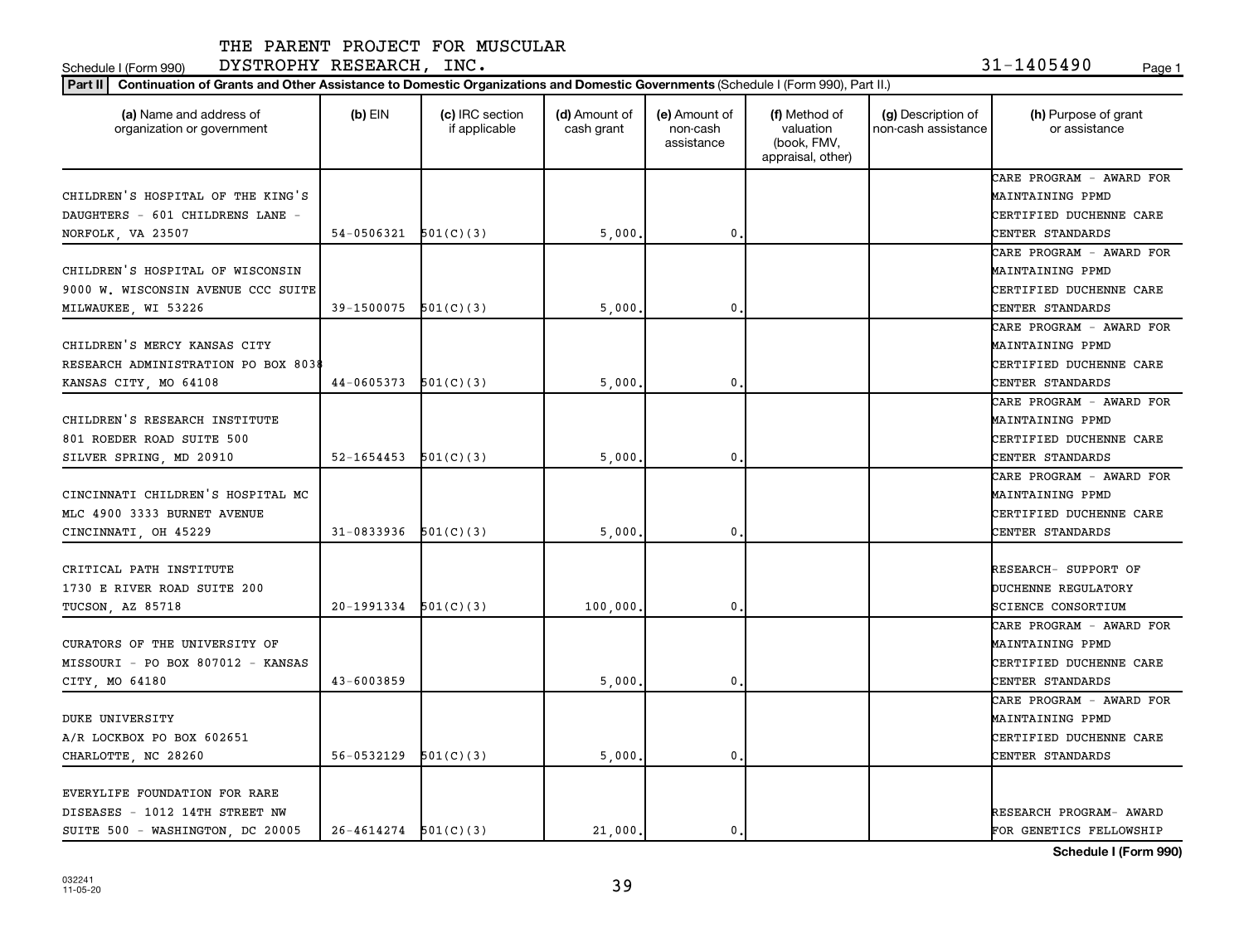Schedule I (Form 990) Page 1 DYSTROPHY RESEARCH, INC. 31-1405490

|                                                       | Part II   Continuation of Grants and Other Assistance to Domestic Organizations and Domestic Governments (Schedule I (Form 990), Part II.) |                                  |                             |                                         |                                                                |                                           |                                       |  |  |  |
|-------------------------------------------------------|--------------------------------------------------------------------------------------------------------------------------------------------|----------------------------------|-----------------------------|-----------------------------------------|----------------------------------------------------------------|-------------------------------------------|---------------------------------------|--|--|--|
| (a) Name and address of<br>organization or government | $(b)$ EIN                                                                                                                                  | (c) IRC section<br>if applicable | (d) Amount of<br>cash grant | (e) Amount of<br>non-cash<br>assistance | (f) Method of<br>valuation<br>(book, FMV,<br>appraisal, other) | (g) Description of<br>non-cash assistance | (h) Purpose of grant<br>or assistance |  |  |  |
| HEALTH CHILDREN'S HOSPITAL OF                         |                                                                                                                                            |                                  |                             |                                         |                                                                |                                           | CARE PROGRAM - AWARD FOR              |  |  |  |
| RICHMOND VCU - PO BOX 843039 BIO                      |                                                                                                                                            |                                  |                             |                                         |                                                                |                                           | MAINTAINING PPMD                      |  |  |  |
| TECH ONE BLDG - 800 EAST LEIGH                        |                                                                                                                                            |                                  |                             |                                         |                                                                |                                           | CERTIFIED DUCHENNE CARE               |  |  |  |
| STREET - RICHMOND, VA 23284                           | 54-6001758                                                                                                                                 |                                  | 5,000.                      | $\pmb{0}$                               |                                                                |                                           | CENTER STANDARDS                      |  |  |  |
| HEALTH RESEARCH INC.                                  |                                                                                                                                            |                                  |                             |                                         |                                                                |                                           |                                       |  |  |  |
| RIVERVIEW CENTER 150 BROADWAY, SUIT                   |                                                                                                                                            |                                  |                             |                                         |                                                                |                                           | RESEARCH - NYS NEWBORN                |  |  |  |
| MENANDS, NY 12204                                     | 14-1402155                                                                                                                                 |                                  | 600,000                     | 0                                       |                                                                |                                           | SCREENING PILOT                       |  |  |  |
|                                                       |                                                                                                                                            |                                  |                             |                                         |                                                                |                                           |                                       |  |  |  |
| INSTITUTE ADVANCE CLINICAL TRIALS                     |                                                                                                                                            |                                  |                             |                                         |                                                                |                                           |                                       |  |  |  |
| FOR CHILDREN - 9211 CORPORATE BLVD                    |                                                                                                                                            |                                  |                             |                                         |                                                                |                                           | RESEARCH - MASTER                     |  |  |  |
| - ROCKVILLE, MD 20850                                 | 81-2076517                                                                                                                                 |                                  | 151,240                     | $\mathbf 0$                             |                                                                |                                           | PROTOCOL FOR DMD                      |  |  |  |
|                                                       |                                                                                                                                            |                                  |                             |                                         |                                                                |                                           | CARE PROGRAM - AWARD FOR              |  |  |  |
| KENNEDY KRIEGER INSTITUTE                             |                                                                                                                                            |                                  |                             |                                         |                                                                |                                           | MAINTAINING PPMD                      |  |  |  |
| 707 NORTH BROADWAY                                    |                                                                                                                                            |                                  |                             |                                         |                                                                |                                           | CERTIFIED DUCHENNE CARE               |  |  |  |
| BALTIMORE, MD 21205                                   | 52-1524967                                                                                                                                 | 501(C)(3)                        | 5,000.                      | $\mathbf{0}$                            |                                                                |                                           | CENTER STANDARDS                      |  |  |  |
| LUCILE PACKARD FOUNDATION FOR                         |                                                                                                                                            |                                  |                             |                                         |                                                                |                                           | CARE PROGRAM - AWARD FOR              |  |  |  |
| CHILDREN'S HEALTH - 400 HAMILTON                      |                                                                                                                                            |                                  |                             |                                         |                                                                |                                           | MAINTAINING PPMD                      |  |  |  |
| AVE SUITE 340 - PALO ALTO, CA                         |                                                                                                                                            |                                  |                             |                                         |                                                                |                                           | CERTIFIED DUCHENNE CARE               |  |  |  |
| 94306                                                 | $77 - 0440090$                                                                                                                             | 501(C)(3)                        | 5,000                       | 0                                       |                                                                |                                           | CENTER STANDARDS                      |  |  |  |
|                                                       |                                                                                                                                            |                                  |                             |                                         |                                                                |                                           | CARE PROGRAM - AWARD FOR              |  |  |  |
| LURIE CHILDREN'S HOSPITAL OF                          |                                                                                                                                            |                                  |                             |                                         |                                                                |                                           | MAINTAINING PPMD                      |  |  |  |
| CHICAGO - 225 E. CHICAGO AVENUE.                      |                                                                                                                                            |                                  |                             |                                         |                                                                |                                           | CERTIFIED DUCHENNE CARE               |  |  |  |
| BOX #4 - CHICAGO, IL 60611                            | 36-2170833                                                                                                                                 | 501(C)(3)                        | 5,000                       | $\mathbf 0$                             |                                                                |                                           | CENTER STANDARDS                      |  |  |  |
|                                                       |                                                                                                                                            |                                  |                             |                                         |                                                                |                                           |                                       |  |  |  |
| MICHIGAN STATE UNIVERSITY BOARD OF                    |                                                                                                                                            |                                  |                             |                                         |                                                                |                                           |                                       |  |  |  |
| TRUSTEES - 426 AUDITORIUM ROAD,                       |                                                                                                                                            |                                  |                             |                                         |                                                                |                                           | RESEARCH PROGRAM - AWARD              |  |  |  |
| ROOM 2 - EAST LANSING, MI 48824                       | 38-6005984                                                                                                                                 |                                  | 15,009.                     | $\mathbf 0$                             |                                                                |                                           | FOR ROBOTICS INITIATIVE               |  |  |  |
| NEW YORK UNIVERSITY                                   |                                                                                                                                            |                                  |                             |                                         |                                                                |                                           |                                       |  |  |  |
| NYU LANGONE HEALTH ONE PARK PLAZA                     |                                                                                                                                            |                                  |                             |                                         |                                                                |                                           |                                       |  |  |  |
| AVENUE, 5TH FLOOR - NEW YORK, NY                      |                                                                                                                                            |                                  |                             |                                         |                                                                |                                           | RESEARCH PROGRAM - GENE               |  |  |  |
| 10016                                                 | $47 - 2613531$ $501(C)(3)$                                                                                                                 |                                  | 75,000                      | $\mathbf{0}$                            |                                                                |                                           | THERAPY INITIATIVE                    |  |  |  |
| NORTHWESTERN UNIVERSITY                               |                                                                                                                                            |                                  |                             |                                         |                                                                |                                           |                                       |  |  |  |
| 633 CLARK                                             |                                                                                                                                            |                                  |                             |                                         |                                                                |                                           | RESEARCH PROGRAM -                    |  |  |  |
| EVANSTON, IL 60208                                    | $36-2167817$ $501(C)(3)$                                                                                                                   |                                  | 55,200                      | 0.                                      |                                                                |                                           | WELLSTONE SUPPLEMENT                  |  |  |  |
|                                                       |                                                                                                                                            |                                  |                             |                                         |                                                                |                                           |                                       |  |  |  |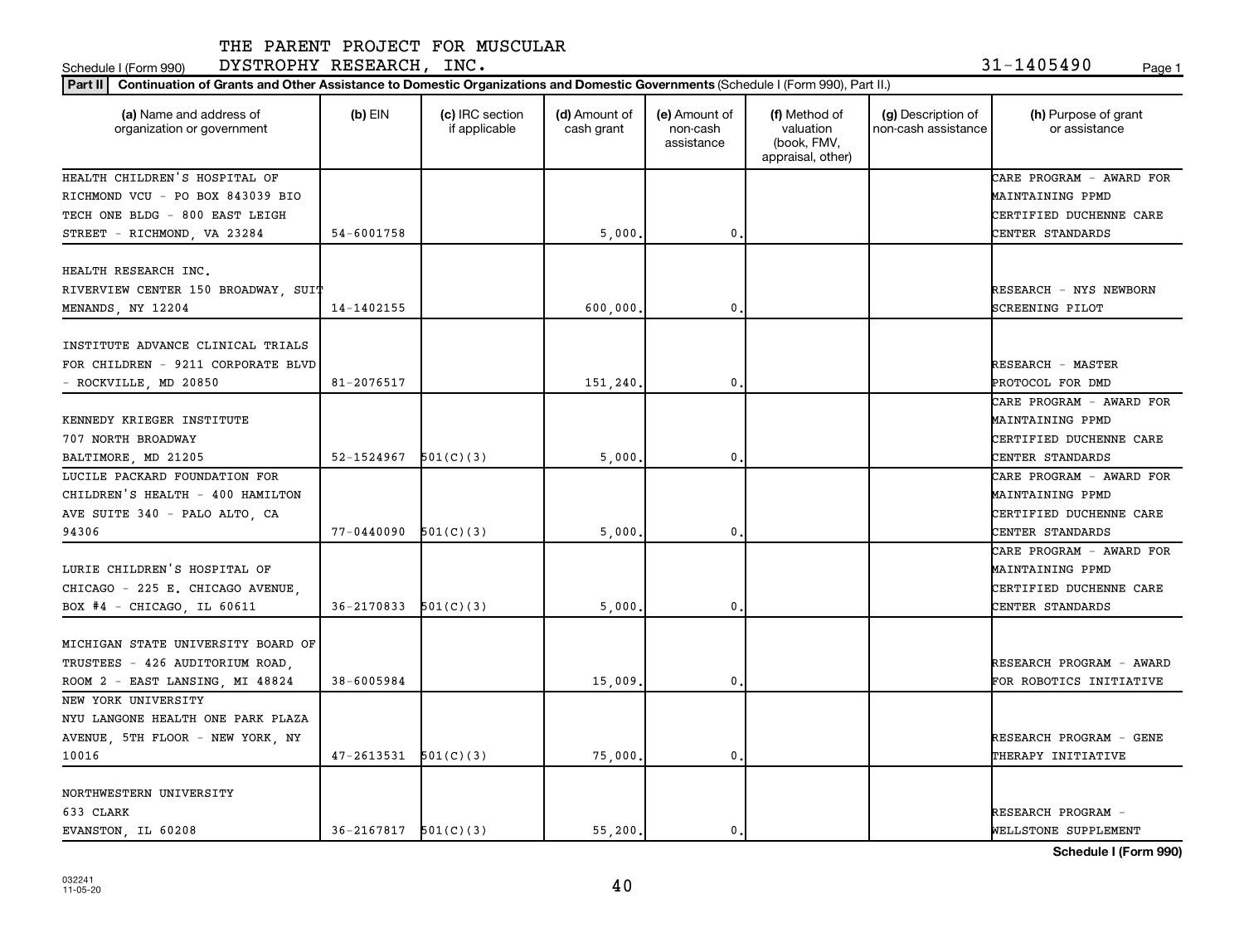Schedule I (Form 990) DYSTROPHY RESEARCH, INC . 31-1405490 <sub>Page 1</sub>

| (a) Name and address of<br>(c) IRC section<br>(d) Amount of<br>(h) Purpose of grant<br>$(b)$ EIN<br>(e) Amount of<br>(f) Method of<br>(g) Description of<br>valuation<br>organization or government<br>if applicable<br>cash grant<br>non-cash<br>non-cash assistance<br>or assistance<br>(book, FMV,<br>assistance<br>appraisal, other)<br>RESEARCH PROGRAM -<br>OHIO STATE UNIVERSITY<br>CARDIAC INITIATIVE (GENE<br>1960 KENNY ROAD<br>EDITING TO CORRECT HEART<br>$31 - 6025986$<br>344,000,<br>$\mathbf 0$<br><b>FUNCTION)</b><br>COLUMBUS, OH 43210<br>CARE PROGRAM - AWARD FOR<br>CALIFORNIA - 695 CHARLES E YOUNG<br>MAINTAINING PPMD<br>DRIVE S. ROOM 5506A - GONDA BLDG<br>CERTIFIED DUCHENNE CARE<br>94-6036493<br>5,000,<br>LOS ANGELES, CA 90095<br>$\mathbf 0$<br>CENTER STANDARDS<br>RESEARCH PROGRAM - GENE<br>CALIFORNIA - LA - PO BOX 957089<br>THERAPY INITIATIVE<br>$ $ (CRISPR/CAS9<br>95-6006143<br>90095<br>64,866<br>$\mathbf 0$<br>OPTIMIZATION)<br>RESEARCH FOUNDATION FOR SUNY<br>GRANTS FINANCIAL MGMT UNIVERSITY<br>OF MISSOURI AR PO BOX 6000 -<br>RESEARCH PROGRAM - GENE<br>$14-1368361$ $501(C)(3)$<br>148,052.<br>$\mathbf{0}$<br>BINGHAMTON, NY<br>THERAPY INITIATIVE<br>CHILDREN'S HOSPITAL - PO BOX 78000<br>RESEARCH PROGRAM - DMD<br>$31 - 6056230$<br>175,000.<br>- DETROIT, MI 48278<br>$\mathbf 0$<br>CARRIER STUDY<br>CARE PROGRAM - AWARD FOR<br>SEATTLE CHILDREN'S HOSPITAL<br>MAINTAINING PPMD<br>FOUNDATION - 6901 SAND POINT WAY<br>CERTIFIED DUCHENNE CARE<br>NE M/S: S-200 - SEATTLE, WA 98155<br>$91-1156519$ $501(C)(3)$<br>5,000<br>$\mathbf 0$<br>CENTER STANDARDS<br>CARE PROGRAM - AWARD FOR<br>THE NEMOURS FOUNDATION<br>MAINTAINING PPMD<br>1600 ROCKLAND ROAD<br>CERTIFIED DUCHENNE CARE<br>59-0634433<br>501(C)(3)<br>$\mathbf 0$<br>WILMINGTON, DE 19803<br>5,000<br>CENTER STANDARDS<br>CARE PROGRAM - AWARD FOR<br>UC REGENTS, UC DAVIS MEDICAL CTR.<br>MAINTAINING PPMD<br>4860 Y STREET SUITE 3850<br>CERTIFIED DUCHENNE CARE<br>94-6036494<br>501(C)(3)<br>5,000,<br>SACRAMENTO, CA 95817<br>$\mathbf 0$<br>CENTER STANDARDS<br>UNIVERSITY OF FLORIDA-WELLSTONE<br>219 GRINTER HAL PO BOX 115500<br>RESEARCH PROGRAM -<br>$59 - 6002052$ $501(C)(3)$<br>299,445.<br>GAINESVILLE, FL 32611<br>0.<br>WELLSTONE SUPPLEMENT | Part II   Continuation of Grants and Other Assistance to Domestic Organizations and Domestic Governments (Schedule I (Form 990), Part II.) |  |  |  |  |
|-------------------------------------------------------------------------------------------------------------------------------------------------------------------------------------------------------------------------------------------------------------------------------------------------------------------------------------------------------------------------------------------------------------------------------------------------------------------------------------------------------------------------------------------------------------------------------------------------------------------------------------------------------------------------------------------------------------------------------------------------------------------------------------------------------------------------------------------------------------------------------------------------------------------------------------------------------------------------------------------------------------------------------------------------------------------------------------------------------------------------------------------------------------------------------------------------------------------------------------------------------------------------------------------------------------------------------------------------------------------------------------------------------------------------------------------------------------------------------------------------------------------------------------------------------------------------------------------------------------------------------------------------------------------------------------------------------------------------------------------------------------------------------------------------------------------------------------------------------------------------------------------------------------------------------------------------------------------------------------------------------------------------------------------------------------------------------------------------------------------------------------------------------------------------------------------------------------------------------------------------------------------------------------------|--------------------------------------------------------------------------------------------------------------------------------------------|--|--|--|--|
|                                                                                                                                                                                                                                                                                                                                                                                                                                                                                                                                                                                                                                                                                                                                                                                                                                                                                                                                                                                                                                                                                                                                                                                                                                                                                                                                                                                                                                                                                                                                                                                                                                                                                                                                                                                                                                                                                                                                                                                                                                                                                                                                                                                                                                                                                           |                                                                                                                                            |  |  |  |  |
|                                                                                                                                                                                                                                                                                                                                                                                                                                                                                                                                                                                                                                                                                                                                                                                                                                                                                                                                                                                                                                                                                                                                                                                                                                                                                                                                                                                                                                                                                                                                                                                                                                                                                                                                                                                                                                                                                                                                                                                                                                                                                                                                                                                                                                                                                           |                                                                                                                                            |  |  |  |  |
|                                                                                                                                                                                                                                                                                                                                                                                                                                                                                                                                                                                                                                                                                                                                                                                                                                                                                                                                                                                                                                                                                                                                                                                                                                                                                                                                                                                                                                                                                                                                                                                                                                                                                                                                                                                                                                                                                                                                                                                                                                                                                                                                                                                                                                                                                           |                                                                                                                                            |  |  |  |  |
|                                                                                                                                                                                                                                                                                                                                                                                                                                                                                                                                                                                                                                                                                                                                                                                                                                                                                                                                                                                                                                                                                                                                                                                                                                                                                                                                                                                                                                                                                                                                                                                                                                                                                                                                                                                                                                                                                                                                                                                                                                                                                                                                                                                                                                                                                           |                                                                                                                                            |  |  |  |  |
|                                                                                                                                                                                                                                                                                                                                                                                                                                                                                                                                                                                                                                                                                                                                                                                                                                                                                                                                                                                                                                                                                                                                                                                                                                                                                                                                                                                                                                                                                                                                                                                                                                                                                                                                                                                                                                                                                                                                                                                                                                                                                                                                                                                                                                                                                           |                                                                                                                                            |  |  |  |  |
|                                                                                                                                                                                                                                                                                                                                                                                                                                                                                                                                                                                                                                                                                                                                                                                                                                                                                                                                                                                                                                                                                                                                                                                                                                                                                                                                                                                                                                                                                                                                                                                                                                                                                                                                                                                                                                                                                                                                                                                                                                                                                                                                                                                                                                                                                           | REGENTS OF THE UNIVERSITY OF                                                                                                               |  |  |  |  |
|                                                                                                                                                                                                                                                                                                                                                                                                                                                                                                                                                                                                                                                                                                                                                                                                                                                                                                                                                                                                                                                                                                                                                                                                                                                                                                                                                                                                                                                                                                                                                                                                                                                                                                                                                                                                                                                                                                                                                                                                                                                                                                                                                                                                                                                                                           |                                                                                                                                            |  |  |  |  |
|                                                                                                                                                                                                                                                                                                                                                                                                                                                                                                                                                                                                                                                                                                                                                                                                                                                                                                                                                                                                                                                                                                                                                                                                                                                                                                                                                                                                                                                                                                                                                                                                                                                                                                                                                                                                                                                                                                                                                                                                                                                                                                                                                                                                                                                                                           |                                                                                                                                            |  |  |  |  |
|                                                                                                                                                                                                                                                                                                                                                                                                                                                                                                                                                                                                                                                                                                                                                                                                                                                                                                                                                                                                                                                                                                                                                                                                                                                                                                                                                                                                                                                                                                                                                                                                                                                                                                                                                                                                                                                                                                                                                                                                                                                                                                                                                                                                                                                                                           |                                                                                                                                            |  |  |  |  |
|                                                                                                                                                                                                                                                                                                                                                                                                                                                                                                                                                                                                                                                                                                                                                                                                                                                                                                                                                                                                                                                                                                                                                                                                                                                                                                                                                                                                                                                                                                                                                                                                                                                                                                                                                                                                                                                                                                                                                                                                                                                                                                                                                                                                                                                                                           | REGENTS OF THE UNIVERSITY OF                                                                                                               |  |  |  |  |
|                                                                                                                                                                                                                                                                                                                                                                                                                                                                                                                                                                                                                                                                                                                                                                                                                                                                                                                                                                                                                                                                                                                                                                                                                                                                                                                                                                                                                                                                                                                                                                                                                                                                                                                                                                                                                                                                                                                                                                                                                                                                                                                                                                                                                                                                                           |                                                                                                                                            |  |  |  |  |
|                                                                                                                                                                                                                                                                                                                                                                                                                                                                                                                                                                                                                                                                                                                                                                                                                                                                                                                                                                                                                                                                                                                                                                                                                                                                                                                                                                                                                                                                                                                                                                                                                                                                                                                                                                                                                                                                                                                                                                                                                                                                                                                                                                                                                                                                                           | 1125 MURPHY HALL - LOS ANGELES, CA                                                                                                         |  |  |  |  |
|                                                                                                                                                                                                                                                                                                                                                                                                                                                                                                                                                                                                                                                                                                                                                                                                                                                                                                                                                                                                                                                                                                                                                                                                                                                                                                                                                                                                                                                                                                                                                                                                                                                                                                                                                                                                                                                                                                                                                                                                                                                                                                                                                                                                                                                                                           |                                                                                                                                            |  |  |  |  |
|                                                                                                                                                                                                                                                                                                                                                                                                                                                                                                                                                                                                                                                                                                                                                                                                                                                                                                                                                                                                                                                                                                                                                                                                                                                                                                                                                                                                                                                                                                                                                                                                                                                                                                                                                                                                                                                                                                                                                                                                                                                                                                                                                                                                                                                                                           |                                                                                                                                            |  |  |  |  |
|                                                                                                                                                                                                                                                                                                                                                                                                                                                                                                                                                                                                                                                                                                                                                                                                                                                                                                                                                                                                                                                                                                                                                                                                                                                                                                                                                                                                                                                                                                                                                                                                                                                                                                                                                                                                                                                                                                                                                                                                                                                                                                                                                                                                                                                                                           |                                                                                                                                            |  |  |  |  |
|                                                                                                                                                                                                                                                                                                                                                                                                                                                                                                                                                                                                                                                                                                                                                                                                                                                                                                                                                                                                                                                                                                                                                                                                                                                                                                                                                                                                                                                                                                                                                                                                                                                                                                                                                                                                                                                                                                                                                                                                                                                                                                                                                                                                                                                                                           |                                                                                                                                            |  |  |  |  |
|                                                                                                                                                                                                                                                                                                                                                                                                                                                                                                                                                                                                                                                                                                                                                                                                                                                                                                                                                                                                                                                                                                                                                                                                                                                                                                                                                                                                                                                                                                                                                                                                                                                                                                                                                                                                                                                                                                                                                                                                                                                                                                                                                                                                                                                                                           |                                                                                                                                            |  |  |  |  |
|                                                                                                                                                                                                                                                                                                                                                                                                                                                                                                                                                                                                                                                                                                                                                                                                                                                                                                                                                                                                                                                                                                                                                                                                                                                                                                                                                                                                                                                                                                                                                                                                                                                                                                                                                                                                                                                                                                                                                                                                                                                                                                                                                                                                                                                                                           |                                                                                                                                            |  |  |  |  |
|                                                                                                                                                                                                                                                                                                                                                                                                                                                                                                                                                                                                                                                                                                                                                                                                                                                                                                                                                                                                                                                                                                                                                                                                                                                                                                                                                                                                                                                                                                                                                                                                                                                                                                                                                                                                                                                                                                                                                                                                                                                                                                                                                                                                                                                                                           | RESEARCH INST. AT NATIONWIDE                                                                                                               |  |  |  |  |
|                                                                                                                                                                                                                                                                                                                                                                                                                                                                                                                                                                                                                                                                                                                                                                                                                                                                                                                                                                                                                                                                                                                                                                                                                                                                                                                                                                                                                                                                                                                                                                                                                                                                                                                                                                                                                                                                                                                                                                                                                                                                                                                                                                                                                                                                                           |                                                                                                                                            |  |  |  |  |
|                                                                                                                                                                                                                                                                                                                                                                                                                                                                                                                                                                                                                                                                                                                                                                                                                                                                                                                                                                                                                                                                                                                                                                                                                                                                                                                                                                                                                                                                                                                                                                                                                                                                                                                                                                                                                                                                                                                                                                                                                                                                                                                                                                                                                                                                                           |                                                                                                                                            |  |  |  |  |
|                                                                                                                                                                                                                                                                                                                                                                                                                                                                                                                                                                                                                                                                                                                                                                                                                                                                                                                                                                                                                                                                                                                                                                                                                                                                                                                                                                                                                                                                                                                                                                                                                                                                                                                                                                                                                                                                                                                                                                                                                                                                                                                                                                                                                                                                                           |                                                                                                                                            |  |  |  |  |
|                                                                                                                                                                                                                                                                                                                                                                                                                                                                                                                                                                                                                                                                                                                                                                                                                                                                                                                                                                                                                                                                                                                                                                                                                                                                                                                                                                                                                                                                                                                                                                                                                                                                                                                                                                                                                                                                                                                                                                                                                                                                                                                                                                                                                                                                                           |                                                                                                                                            |  |  |  |  |
|                                                                                                                                                                                                                                                                                                                                                                                                                                                                                                                                                                                                                                                                                                                                                                                                                                                                                                                                                                                                                                                                                                                                                                                                                                                                                                                                                                                                                                                                                                                                                                                                                                                                                                                                                                                                                                                                                                                                                                                                                                                                                                                                                                                                                                                                                           |                                                                                                                                            |  |  |  |  |
|                                                                                                                                                                                                                                                                                                                                                                                                                                                                                                                                                                                                                                                                                                                                                                                                                                                                                                                                                                                                                                                                                                                                                                                                                                                                                                                                                                                                                                                                                                                                                                                                                                                                                                                                                                                                                                                                                                                                                                                                                                                                                                                                                                                                                                                                                           |                                                                                                                                            |  |  |  |  |
|                                                                                                                                                                                                                                                                                                                                                                                                                                                                                                                                                                                                                                                                                                                                                                                                                                                                                                                                                                                                                                                                                                                                                                                                                                                                                                                                                                                                                                                                                                                                                                                                                                                                                                                                                                                                                                                                                                                                                                                                                                                                                                                                                                                                                                                                                           |                                                                                                                                            |  |  |  |  |
|                                                                                                                                                                                                                                                                                                                                                                                                                                                                                                                                                                                                                                                                                                                                                                                                                                                                                                                                                                                                                                                                                                                                                                                                                                                                                                                                                                                                                                                                                                                                                                                                                                                                                                                                                                                                                                                                                                                                                                                                                                                                                                                                                                                                                                                                                           |                                                                                                                                            |  |  |  |  |
|                                                                                                                                                                                                                                                                                                                                                                                                                                                                                                                                                                                                                                                                                                                                                                                                                                                                                                                                                                                                                                                                                                                                                                                                                                                                                                                                                                                                                                                                                                                                                                                                                                                                                                                                                                                                                                                                                                                                                                                                                                                                                                                                                                                                                                                                                           |                                                                                                                                            |  |  |  |  |
|                                                                                                                                                                                                                                                                                                                                                                                                                                                                                                                                                                                                                                                                                                                                                                                                                                                                                                                                                                                                                                                                                                                                                                                                                                                                                                                                                                                                                                                                                                                                                                                                                                                                                                                                                                                                                                                                                                                                                                                                                                                                                                                                                                                                                                                                                           |                                                                                                                                            |  |  |  |  |
|                                                                                                                                                                                                                                                                                                                                                                                                                                                                                                                                                                                                                                                                                                                                                                                                                                                                                                                                                                                                                                                                                                                                                                                                                                                                                                                                                                                                                                                                                                                                                                                                                                                                                                                                                                                                                                                                                                                                                                                                                                                                                                                                                                                                                                                                                           |                                                                                                                                            |  |  |  |  |
|                                                                                                                                                                                                                                                                                                                                                                                                                                                                                                                                                                                                                                                                                                                                                                                                                                                                                                                                                                                                                                                                                                                                                                                                                                                                                                                                                                                                                                                                                                                                                                                                                                                                                                                                                                                                                                                                                                                                                                                                                                                                                                                                                                                                                                                                                           |                                                                                                                                            |  |  |  |  |
|                                                                                                                                                                                                                                                                                                                                                                                                                                                                                                                                                                                                                                                                                                                                                                                                                                                                                                                                                                                                                                                                                                                                                                                                                                                                                                                                                                                                                                                                                                                                                                                                                                                                                                                                                                                                                                                                                                                                                                                                                                                                                                                                                                                                                                                                                           |                                                                                                                                            |  |  |  |  |
|                                                                                                                                                                                                                                                                                                                                                                                                                                                                                                                                                                                                                                                                                                                                                                                                                                                                                                                                                                                                                                                                                                                                                                                                                                                                                                                                                                                                                                                                                                                                                                                                                                                                                                                                                                                                                                                                                                                                                                                                                                                                                                                                                                                                                                                                                           |                                                                                                                                            |  |  |  |  |
|                                                                                                                                                                                                                                                                                                                                                                                                                                                                                                                                                                                                                                                                                                                                                                                                                                                                                                                                                                                                                                                                                                                                                                                                                                                                                                                                                                                                                                                                                                                                                                                                                                                                                                                                                                                                                                                                                                                                                                                                                                                                                                                                                                                                                                                                                           |                                                                                                                                            |  |  |  |  |
|                                                                                                                                                                                                                                                                                                                                                                                                                                                                                                                                                                                                                                                                                                                                                                                                                                                                                                                                                                                                                                                                                                                                                                                                                                                                                                                                                                                                                                                                                                                                                                                                                                                                                                                                                                                                                                                                                                                                                                                                                                                                                                                                                                                                                                                                                           |                                                                                                                                            |  |  |  |  |
|                                                                                                                                                                                                                                                                                                                                                                                                                                                                                                                                                                                                                                                                                                                                                                                                                                                                                                                                                                                                                                                                                                                                                                                                                                                                                                                                                                                                                                                                                                                                                                                                                                                                                                                                                                                                                                                                                                                                                                                                                                                                                                                                                                                                                                                                                           |                                                                                                                                            |  |  |  |  |
|                                                                                                                                                                                                                                                                                                                                                                                                                                                                                                                                                                                                                                                                                                                                                                                                                                                                                                                                                                                                                                                                                                                                                                                                                                                                                                                                                                                                                                                                                                                                                                                                                                                                                                                                                                                                                                                                                                                                                                                                                                                                                                                                                                                                                                                                                           |                                                                                                                                            |  |  |  |  |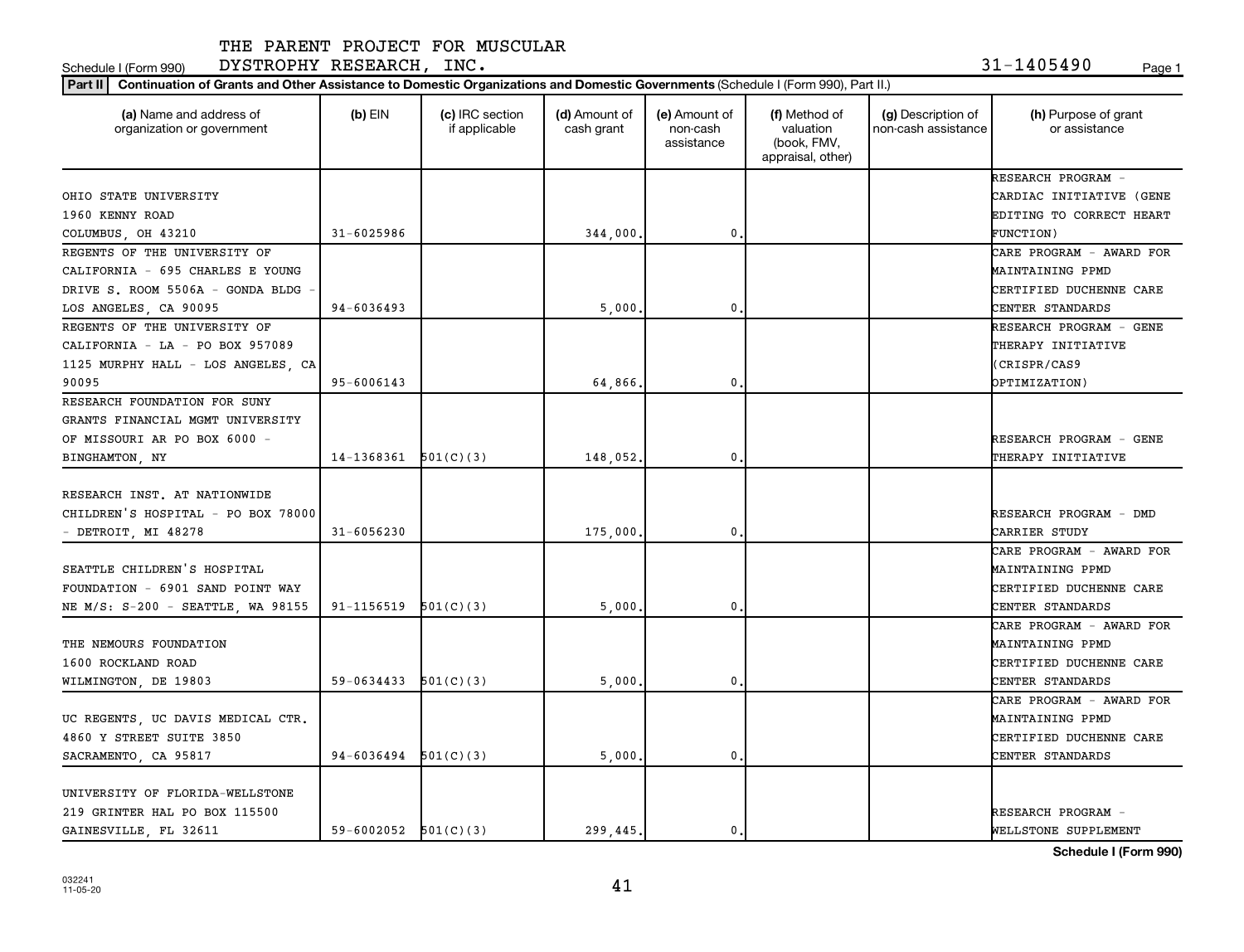Schedule I (Form 990) Page 1 DYSTROPHY RESEARCH, INC. 31-1405490

| Continuation of Grants and Other Assistance to Domestic Organizations and Domestic Governments (Schedule I (Form 990), Part II.)<br>  Part II |                |                                  |                             |                                         |                                                                |                                           |                                       |
|-----------------------------------------------------------------------------------------------------------------------------------------------|----------------|----------------------------------|-----------------------------|-----------------------------------------|----------------------------------------------------------------|-------------------------------------------|---------------------------------------|
| (a) Name and address of<br>organization or government                                                                                         | $(b)$ EIN      | (c) IRC section<br>if applicable | (d) Amount of<br>cash grant | (e) Amount of<br>non-cash<br>assistance | (f) Method of<br>valuation<br>(book, FMV,<br>appraisal, other) | (g) Description of<br>non-cash assistance | (h) Purpose of grant<br>or assistance |
| UNIVERSITY OF FLORIDA FOUNDATION-                                                                                                             |                |                                  |                             |                                         |                                                                |                                           |                                       |
| PAT LAB - 1200 NEWELL DRIVE, ARB                                                                                                              |                |                                  |                             |                                         |                                                                |                                           | RESEARCH PROGRAM -                    |
| R5-234 - GAINESVILLE, FL 32610                                                                                                                | 59-0974739     | 501(C)(3)                        | 351,667.                    | 0                                       |                                                                |                                           | CARDIAC INITIATIVE                    |
|                                                                                                                                               |                |                                  |                             |                                         |                                                                |                                           | CARE PROGRAM - AWARD FOR              |
| UNIVERSITY OF IOWA GRANT                                                                                                                      |                |                                  |                             |                                         |                                                                |                                           | MAINTAINING PPMD                      |
| ACCOUNTING - 118 SOUTH CLINTON                                                                                                                |                |                                  |                             |                                         |                                                                |                                           | CERTIFIED DUCHENNE CARE               |
| STREET - IOWA CITY, IA 52242                                                                                                                  | 42-6004813     |                                  | 5,000                       | 0                                       |                                                                |                                           | CENTER STANDARDS                      |
| UNIVERSITY OF ROCHESTER MEDICAL                                                                                                               |                |                                  |                             |                                         |                                                                |                                           |                                       |
| CENTER - DEPT OF NEUROLOGY 601                                                                                                                |                |                                  |                             |                                         |                                                                |                                           |                                       |
| ELMWOOD AVENUE, BOX 673 -                                                                                                                     |                |                                  |                             |                                         |                                                                |                                           | RESEARCH PROGRAM - GENE               |
| ROCHESTER, NY 14642                                                                                                                           | 16-0743209     |                                  | 101,700.                    | 0,                                      |                                                                |                                           | THERAPY INITIATIVE                    |
| UNIVERSITY OF UTAH                                                                                                                            |                |                                  |                             |                                         |                                                                |                                           | CARE PROGRAM - AWARD FOR              |
| 201 S. PRESIDENTS CIRCLE, RM 406                                                                                                              |                |                                  |                             |                                         |                                                                |                                           | MAINTAINING PPMD                      |
| PARK BLDG - SALT LAKE CITY, UT                                                                                                                |                |                                  |                             |                                         |                                                                |                                           | CERTIFIED DUCHENNE CARE               |
| 84112                                                                                                                                         | 87-6000525     | 501(C)(3)                        | 5,000                       | 0                                       |                                                                |                                           | CENTER STANDARDS                      |
|                                                                                                                                               |                |                                  |                             |                                         |                                                                |                                           | CARE PROGRAM - AWARD FOR              |
| UNIVERSITY OF VIRGINIA                                                                                                                        |                |                                  |                             |                                         |                                                                |                                           | MAINTAINING PPMD                      |
| 101 HOSPITAL DR., DAVIS 5 RM 5293                                                                                                             |                |                                  |                             |                                         |                                                                |                                           | CERTIFIED DUCHENNE CARE               |
| CHARLOTTESVILLE , VA 22908                                                                                                                    | 54-6001796     |                                  | 5,000                       | 0                                       |                                                                |                                           | CENTER STANDARDS                      |
|                                                                                                                                               |                |                                  |                             |                                         |                                                                |                                           | CARE PROGRAM - AWARD FOR              |
| UT SOUTHWESTERN MEDICAL CENTER                                                                                                                |                |                                  |                             |                                         |                                                                |                                           | MAINTAINING PPMD                      |
| 5323 HARRY HINES BLVD                                                                                                                         |                |                                  |                             |                                         |                                                                |                                           | CERTIFIED DUCHENNE CARE               |
| DALLAS, TX 75390                                                                                                                              | 75-2556007     | 501(C)(3)                        | 5,000                       | 0,                                      |                                                                |                                           | CENTER STANDARDS                      |
|                                                                                                                                               |                |                                  |                             |                                         |                                                                |                                           | CARE PROGRAM - AWARD FOR              |
| YALE UNIVERSITY                                                                                                                               |                |                                  |                             |                                         |                                                                |                                           | MAINTAINING PPMD                      |
| OFFICE OF SPONSORED PROJECTS PO BOX                                                                                                           |                |                                  |                             |                                         |                                                                |                                           | CERTIFIED DUCHENNE CARE               |
| NEW HAVEN, CT 06508                                                                                                                           | 06-0646973     | 501(C)(3)                        | 5,000                       | 0                                       |                                                                |                                           | CENTER STANDARDS                      |
|                                                                                                                                               |                |                                  |                             |                                         |                                                                |                                           |                                       |
| CASIMIR                                                                                                                                       |                |                                  |                             |                                         |                                                                |                                           |                                       |
| 36 CORDAGE PARK CIRCLE S 300                                                                                                                  |                |                                  |                             |                                         |                                                                |                                           | RESEARCH PROGRAM -                    |
| PLYMOUTH, MA 02360                                                                                                                            | 81-0761070     |                                  | 6,500                       | $\mathbf 0$                             |                                                                |                                           | PATIENT PREFERENCE STUDY              |
|                                                                                                                                               |                |                                  |                             |                                         |                                                                |                                           | CARE PROGRAM - AWARD FOR              |
| RESEARCH INSTITUTE AT NATIONWIDE                                                                                                              |                |                                  |                             |                                         |                                                                |                                           | MAINTAINING PPMD                      |
| CHILDREN'S - PO BOX 78000 -                                                                                                                   |                |                                  |                             |                                         |                                                                |                                           | CERTIFIED DUCHENNE CARE               |
| DETROIT, MI 48278                                                                                                                             | $31 - 6056230$ |                                  | 5.000.                      | $\mathbf 0$                             |                                                                |                                           | CENTER STANDARDS                      |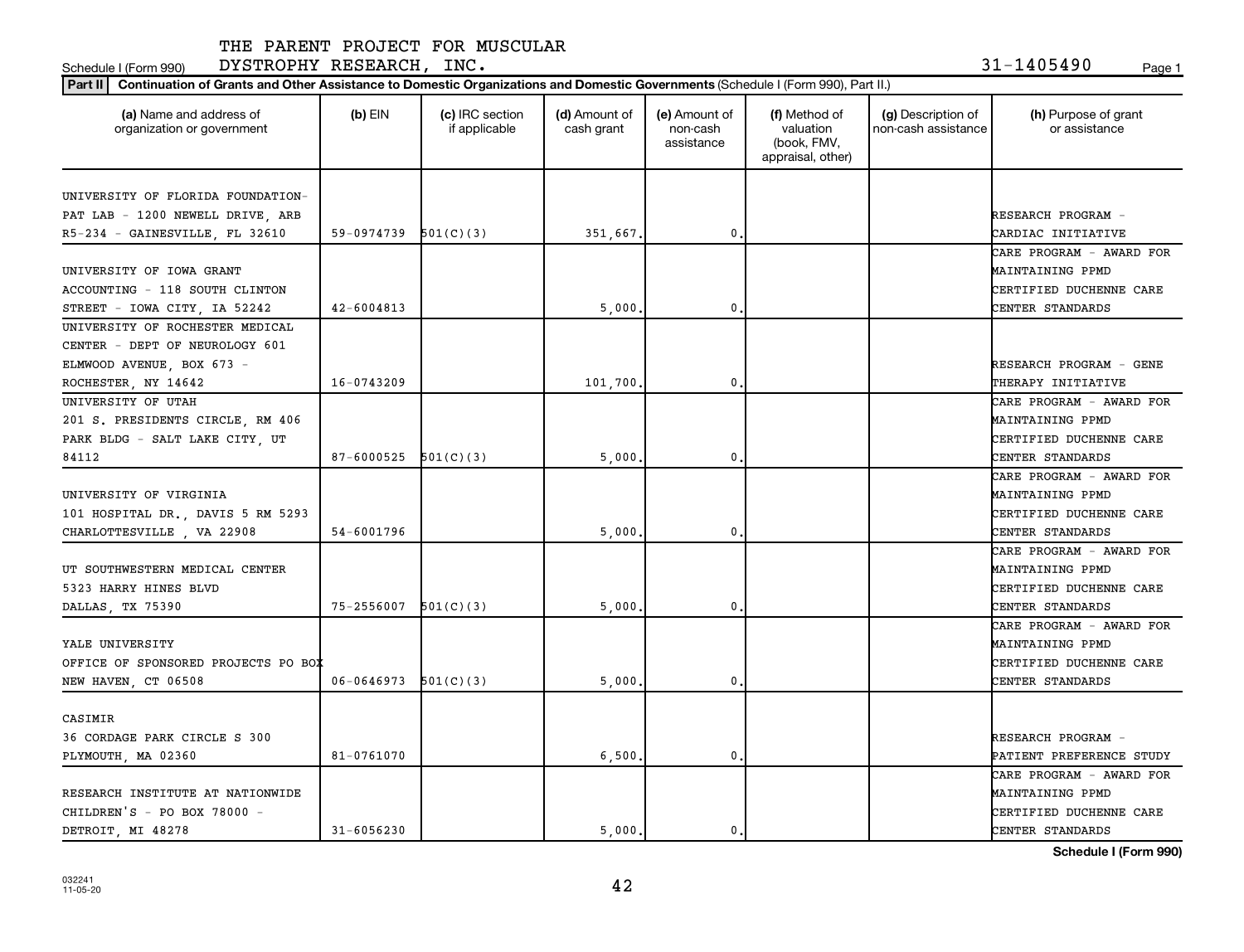Schedule I (Form 990) Page 1 DYSTROPHY RESEARCH, INC. 31-1405490

| (a) Name and address of<br>organization or government                                                                   | $(b)$ EIN  | (c) IRC section<br>if applicable | (d) Amount of<br>cash grant | (e) Amount of<br>non-cash<br>assistance | (f) Method of<br>valuation<br>(book, FMV,<br>appraisal, other) | (g) Description of<br>non-cash assistance | (h) Purpose of grant<br>or assistance                                   |
|-------------------------------------------------------------------------------------------------------------------------|------------|----------------------------------|-----------------------------|-----------------------------------------|----------------------------------------------------------------|-------------------------------------------|-------------------------------------------------------------------------|
| UNIVERSITY OF ROCHESTER MEDICAL<br>CENTER - DEPT OF NEUROLOGY 601<br>ELMWOOD AVENUE, BOX 673 -                          |            |                                  |                             |                                         |                                                                |                                           | CARE PROGRAM - AWARD FOR<br>MAINTAINING PPMD<br>CERTIFIED DUCHENNE CARE |
| ROCHESTER, NY 14642                                                                                                     | 16-0743209 |                                  | 5,000                       | $\mathfrak o$ .                         |                                                                |                                           | CENTER STANDARDS                                                        |
| THE REGENTS OF THE UNIVERSITY OF<br>CALIFORNIA, DAVIS - CASHIER'S<br>OFFICE, PO BOX 989062 - W.<br>SACRAMENTO, CA 95798 | 94-6036494 | 501(C)(3)                        | $-312.$                     | 0                                       |                                                                |                                           | RESEARCH GRANT                                                          |
| UNIVERSITY OF ARIZONA<br>1303 E. UNIVERSITY BLVD., BOX 3<br>TUCSON, AZ 85719                                            | 74-2652689 | 501(C)(3)                        | $-700.$                     | $\mathbf 0$ .                           |                                                                |                                           | RESEARCH MEETING GRANT                                                  |
| NJIT<br>GRANTS AND CONTRACTS ACCT,<br>UNIVERSITY HEIGHTS - NEWARK, NJ<br>07102                                          | 22-6000910 | 501(C)(3)                        | $-19,669.$                  | 0.                                      |                                                                |                                           | TRANSLATION OF AN UPPER<br>EXTREMITY EXOSKELETON TO<br>COMMUNITY USE    |
| CURATORS OF THE UNIVERSITY OF<br>MISSOURI - PO BOX 807012 - KANSAS<br>CITY, MO 64180                                    | 43-6003859 | 501(C)(3)                        | $-33.$                      | $\mathbf{0}$ .                          |                                                                |                                           | CARDIAC AND SKELETAL<br>MUSCLE FUNCTION<br><b>EVALUATION</b>            |
|                                                                                                                         |            |                                  |                             |                                         |                                                                |                                           |                                                                         |
|                                                                                                                         |            |                                  |                             |                                         |                                                                |                                           |                                                                         |
|                                                                                                                         |            |                                  |                             |                                         |                                                                |                                           |                                                                         |
|                                                                                                                         |            |                                  |                             |                                         |                                                                |                                           |                                                                         |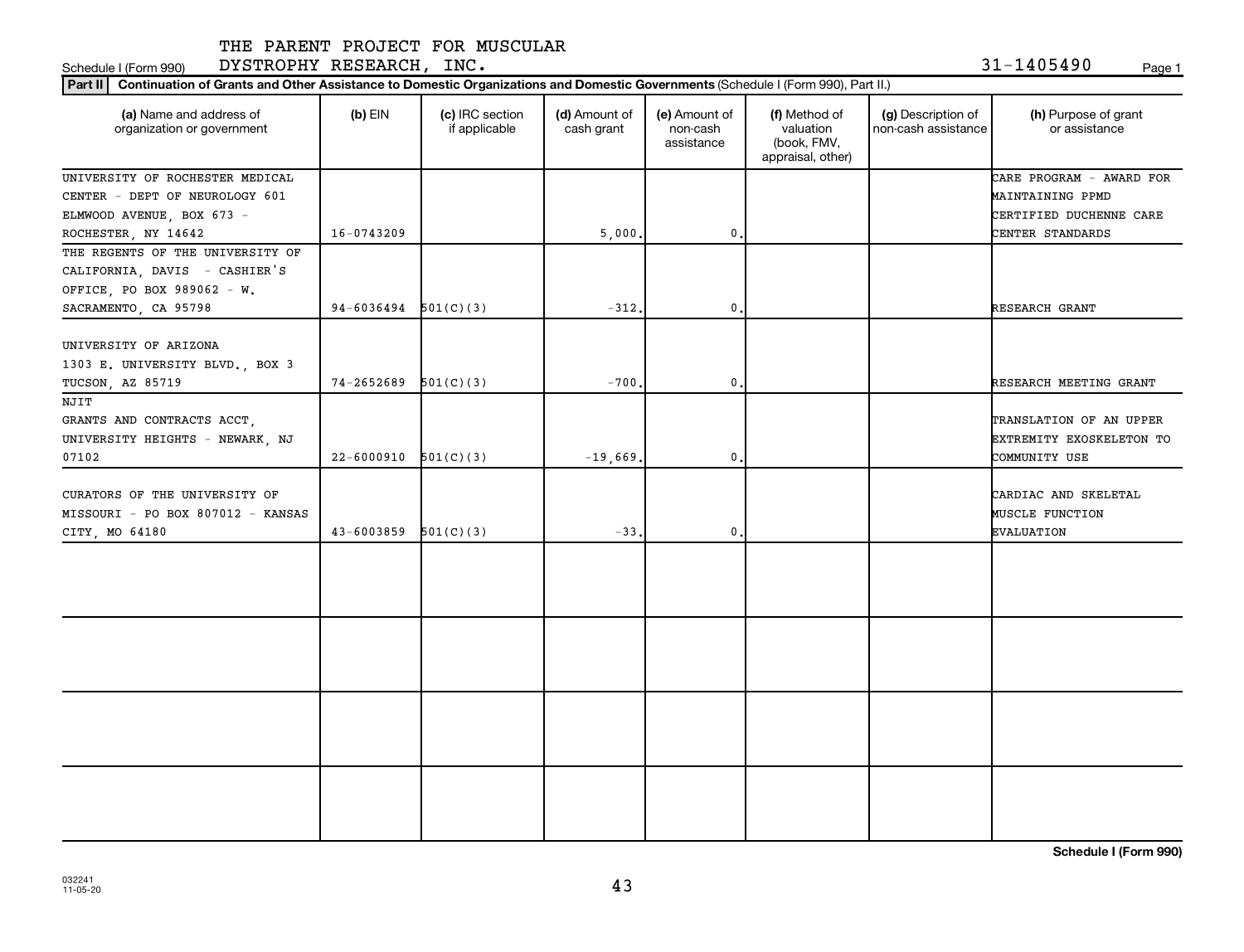Schedule I (Form 990) 2020 DYSTROPHY RESEARCH, INC 31-1405490 Page

**2**

Part III | Grants and Other Assistance to Domestic Individuals. Complete if the organization answered "Yes" on Form 990, Part IV, line 22. Part III can be duplicated if additional space is needed.

| (a) Type of grant or assistance | (b) Number of<br>recipients | (c) Amount of<br>cash grant | (d) Amount of non-<br>cash assistance | (e) Method of valuation<br>(book, FMV, appraisal, other) | (f) Description of noncash assistance |
|---------------------------------|-----------------------------|-----------------------------|---------------------------------------|----------------------------------------------------------|---------------------------------------|
|                                 |                             |                             |                                       |                                                          |                                       |
|                                 |                             |                             |                                       |                                                          |                                       |
|                                 |                             |                             |                                       |                                                          |                                       |
|                                 |                             |                             |                                       |                                                          |                                       |
|                                 |                             |                             |                                       |                                                          |                                       |
|                                 |                             |                             |                                       |                                                          |                                       |
|                                 |                             |                             |                                       |                                                          |                                       |
|                                 |                             |                             |                                       |                                                          |                                       |
|                                 |                             |                             |                                       |                                                          |                                       |
|                                 |                             |                             |                                       |                                                          |                                       |

Part IV | Supplemental Information. Provide the information required in Part I, line 2; Part III, column (b); and any other additional information.

PART I, LINE 2:

THE ORGANIZATION HAS A STANDARDIZED GRANT TEMPLATE THAT REQUIRES REGULAR

PERIODIC REPORTING OF THE USE OF GRANT FUNDS AND A PROGRESS REPORT OF THE

GRANT ACTIVITIES.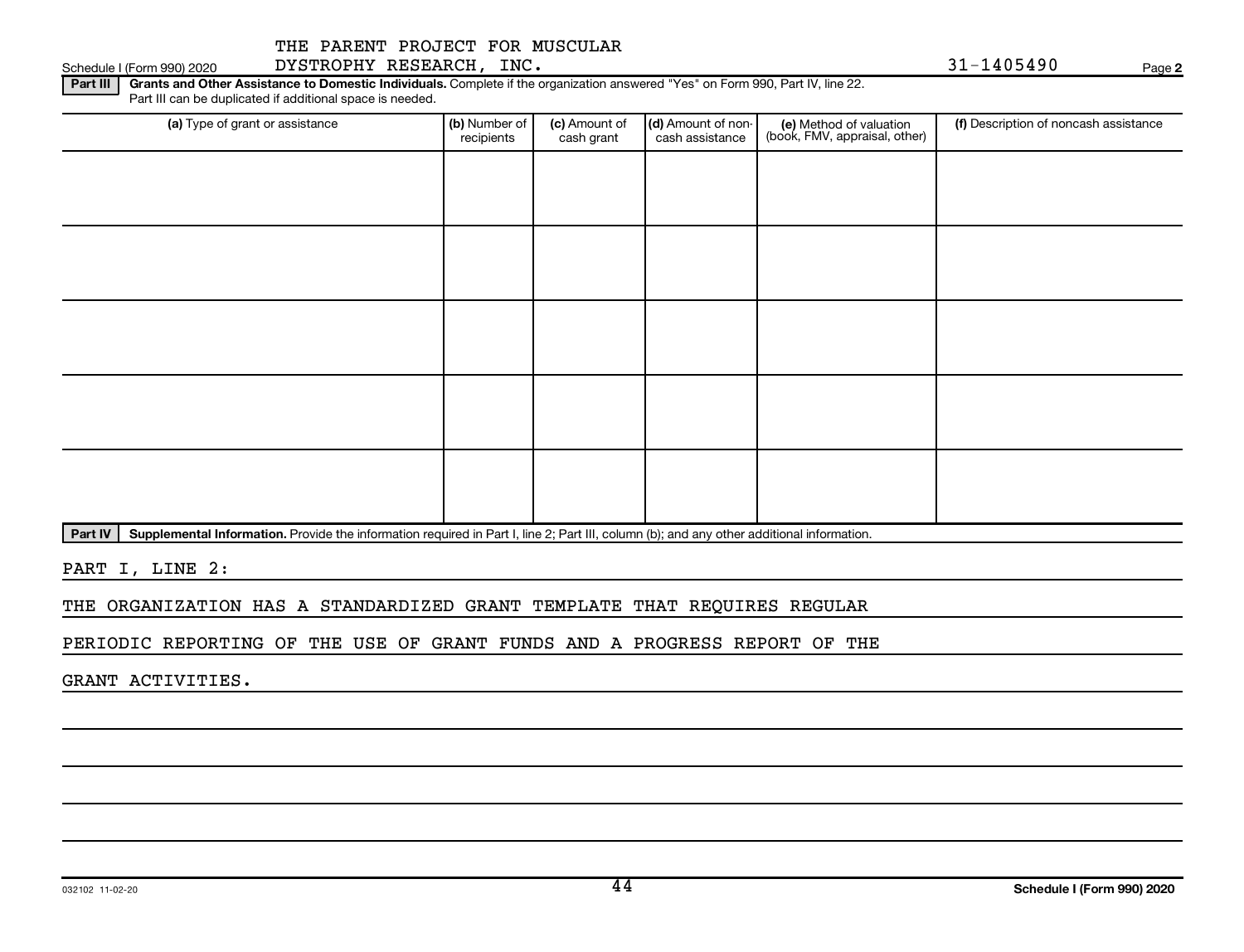|    | <b>SCHEDULE J</b>                                | <b>Compensation Information</b>                                                                                        | OMB No. 1545-0047                     |            |                         |
|----|--------------------------------------------------|------------------------------------------------------------------------------------------------------------------------|---------------------------------------|------------|-------------------------|
|    | (Form 990)                                       | For certain Officers, Directors, Trustees, Key Employees, and Highest                                                  |                                       | 2020       |                         |
|    |                                                  | <b>Compensated Employees</b>                                                                                           |                                       |            |                         |
|    | Department of the Treasury                       | Complete if the organization answered "Yes" on Form 990, Part IV, line 23.<br>Attach to Form 990.                      | <b>Open to Public</b>                 |            |                         |
|    | Internal Revenue Service                         | Go to www.irs.gov/Form990 for instructions and the latest information.                                                 |                                       | Inspection |                         |
|    | Name of the organization                         | THE PARENT PROJECT FOR MUSCULAR                                                                                        | <b>Employer identification number</b> |            |                         |
|    |                                                  | DYSTROPHY RESEARCH, INC.                                                                                               | 31-1405490                            |            |                         |
|    | Part I                                           | <b>Questions Regarding Compensation</b>                                                                                |                                       |            |                         |
|    |                                                  |                                                                                                                        |                                       | <b>Yes</b> | No                      |
|    |                                                  | Check the appropriate box(es) if the organization provided any of the following to or for a person listed on Form 990, |                                       |            |                         |
|    |                                                  | Part VII, Section A, line 1a. Complete Part III to provide any relevant information regarding these items.             |                                       |            |                         |
|    | First-class or charter travel                    | Housing allowance or residence for personal use                                                                        |                                       |            |                         |
|    | Travel for companions                            | Payments for business use of personal residence                                                                        |                                       |            |                         |
|    | Tax indemnification and gross-up payments        | Health or social club dues or initiation fees                                                                          |                                       |            |                         |
|    | Discretionary spending account                   | Personal services (such as maid, chauffeur, chef)                                                                      |                                       |            |                         |
|    |                                                  |                                                                                                                        |                                       |            |                         |
|    |                                                  | <b>b</b> If any of the boxes on line 1a are checked, did the organization follow a written policy regarding payment or |                                       |            |                         |
|    |                                                  |                                                                                                                        | 1b                                    |            |                         |
| 2  |                                                  | Did the organization require substantiation prior to reimbursing or allowing expenses incurred by all directors,       |                                       |            |                         |
|    |                                                  | trustees, and officers, including the CEO/Executive Director, regarding the items checked on line 1a?                  | $\mathbf{2}$                          |            |                         |
|    |                                                  |                                                                                                                        |                                       |            |                         |
| З  |                                                  | Indicate which, if any, of the following the organization used to establish the compensation of the organization's     |                                       |            |                         |
|    |                                                  | CEO/Executive Director. Check all that apply. Do not check any boxes for methods used by a related organization to     |                                       |            |                         |
|    |                                                  | establish compensation of the CEO/Executive Director, but explain in Part III.                                         |                                       |            |                         |
|    | $ \mathbf{X} $ Compensation committee            | Written employment contract                                                                                            |                                       |            |                         |
|    | Independent compensation consultant              | Compensation survey or study                                                                                           |                                       |            |                         |
|    | Form 990 of other organizations                  | $ \mathbf{X} $ Approval by the board or compensation committee                                                         |                                       |            |                         |
|    |                                                  |                                                                                                                        |                                       |            |                         |
| 4  |                                                  | During the year, did any person listed on Form 990, Part VII, Section A, line 1a, with respect to the filing           |                                       |            |                         |
|    | organization or a related organization:          |                                                                                                                        |                                       |            | х                       |
| а  |                                                  | Receive a severance payment or change-of-control payment?                                                              | 4a                                    |            | $\overline{\textbf{x}}$ |
| b  |                                                  |                                                                                                                        | 4b                                    |            | $\mathbf x$             |
| c  |                                                  |                                                                                                                        | 4c                                    |            |                         |
|    |                                                  | If "Yes" to any of lines 4a-c, list the persons and provide the applicable amounts for each item in Part III.          |                                       |            |                         |
|    |                                                  | Only section 501(c)(3), 501(c)(4), and 501(c)(29) organizations must complete lines 5-9.                               |                                       |            |                         |
| b. |                                                  | For persons listed on Form 990, Part VII, Section A, line 1a, did the organization pay or accrue any compensation      |                                       |            |                         |
|    | contingent on the revenues of:                   |                                                                                                                        |                                       |            |                         |
| a  |                                                  |                                                                                                                        | 5a                                    |            | х                       |
|    |                                                  |                                                                                                                        | 5b                                    |            | X                       |
|    | If "Yes" on line 5a or 5b, describe in Part III. |                                                                                                                        |                                       |            |                         |
|    |                                                  | 6 For persons listed on Form 990, Part VII, Section A, line 1a, did the organization pay or accrue any compensation    |                                       |            |                         |
|    | contingent on the net earnings of:               |                                                                                                                        |                                       |            |                         |
| а  |                                                  |                                                                                                                        | 6а                                    |            | х                       |
|    |                                                  |                                                                                                                        | 6b                                    |            | X                       |
|    | If "Yes" on line 6a or 6b, describe in Part III. |                                                                                                                        |                                       |            |                         |
|    |                                                  | 7 For persons listed on Form 990, Part VII, Section A, line 1a, did the organization provide any nonfixed payments     |                                       |            |                         |
|    |                                                  |                                                                                                                        | 7                                     |            | x                       |
| 8  |                                                  | Were any amounts reported on Form 990, Part VII, paid or accrued pursuant to a contract that was subject to the        |                                       |            |                         |
|    |                                                  |                                                                                                                        | 8                                     |            | x                       |
| 9  |                                                  | If "Yes" on line 8, did the organization also follow the rebuttable presumption procedure described in                 |                                       |            |                         |
|    |                                                  |                                                                                                                        | 9                                     |            |                         |
|    |                                                  | LHA For Paperwork Reduction Act Notice, see the Instructions for Form 990.                                             | Schedule J (Form 990) 2020            |            |                         |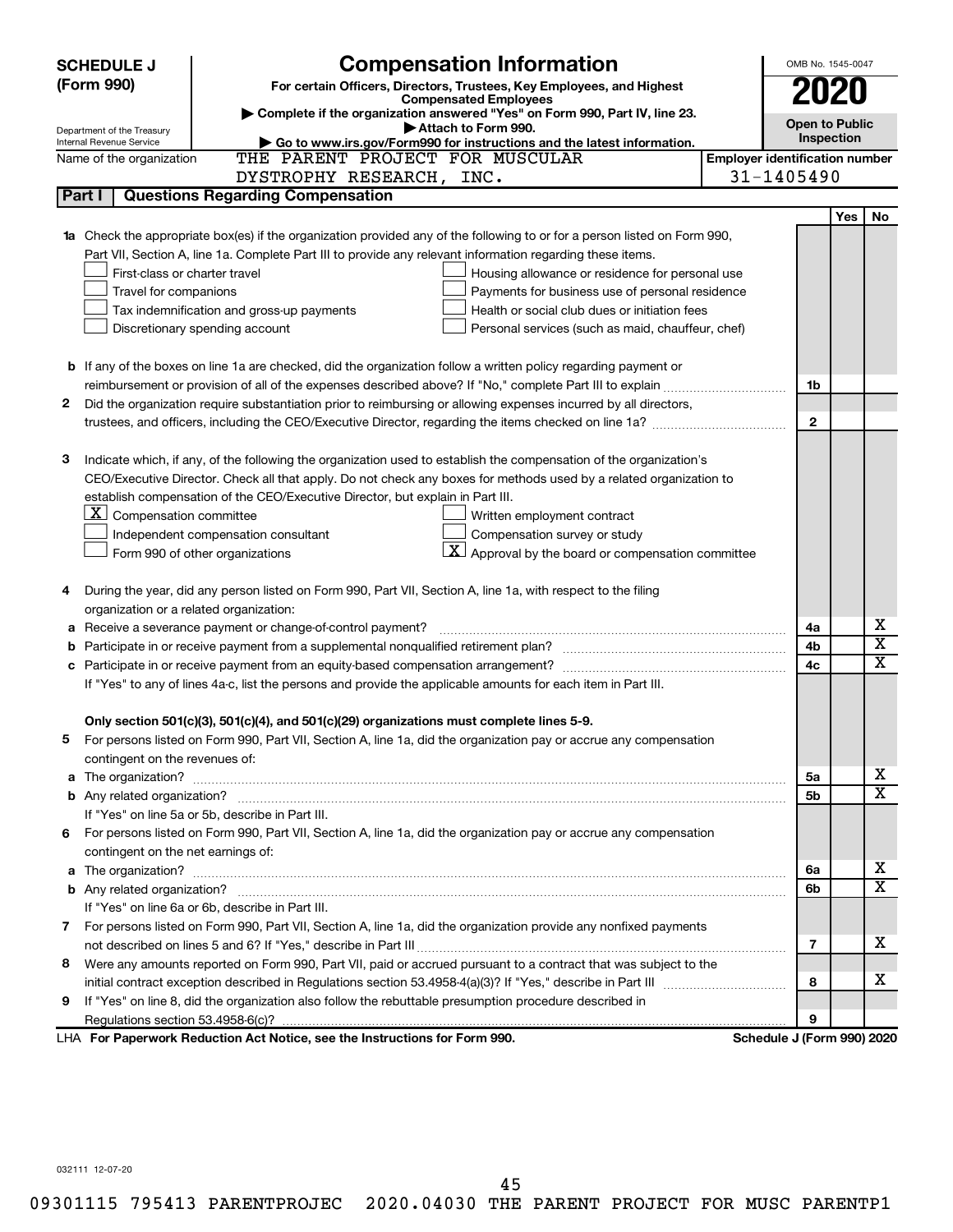Schedule J (Form 990) 2020 DYSTROPHY RESEARCH, INC . 31-1405490 Page

#### Part II | Officers, Directors, Trustees, Key Employees, and Highest Compensated Employees. Use duplicate copies if additional space is needed.

For each individual whose compensation must be reported on Schedule J, report compensation from the organization on row (i) and from related organizations, described in the instructions, on row (ii). Do not list any individuals that aren't listed on Form 990, Part VII.

Note: The sum of columns (B)(i)-(iii) for each listed individual must equal the total amount of Form 990, Part VII, Section A, line 1a, applicable column (D) and (E) amounts for that individual.

|                                           |       |                          | (B) Breakdown of W-2 and/or 1099-MISC compensation |                                           | (C) Retirement and             | (D) Nontaxable | (E) Total of columns | (F) Compensation                                           |
|-------------------------------------------|-------|--------------------------|----------------------------------------------------|-------------------------------------------|--------------------------------|----------------|----------------------|------------------------------------------------------------|
| (A) Name and Title                        |       | (i) Base<br>compensation | (ii) Bonus &<br>incentive<br>compensation          | (iii) Other<br>reportable<br>compensation | other deferred<br>compensation | benefits       | $(B)(i)-(D)$         | in column (B)<br>reported as deferred<br>on prior Form 990 |
| PATRICIA A. FURLONG<br>(1)                | (i)   | 220,950.                 | 10,000.                                            | 0.                                        | 9,357.                         | 1,127          | 241, 434.            | 0.                                                         |
| FOUNDING CEO & PRESIDENT                  | (ii)  | 0.                       | 0.                                                 | $\overline{0}$ .                          | 0.                             | 0              | $\Omega$ .           | $\overline{0}$ .                                           |
| KIMBERLY GALBERAITH<br>(2)                | (i)   | 173,400.                 | $\overline{0}$ .                                   | $\overline{\mathbf{0}}$ .                 | 9,238.                         | 28,542         | 211, 180.            | $\overline{0}$ .                                           |
| CREATIVE DIRECTOR, PROJECTS AND EVEN (ii) |       | $\overline{0}$ .         | 0.                                                 | Ο.                                        | 0                              | 0              | $\Omega$ .           | $\overline{0}$ .                                           |
| KAYLAN MOITOSO<br>(3)                     | (i)   | 167,658.                 | 5,000.                                             | Ο.                                        | 8,899                          | 459            | 182,016.             | $\overline{0}$ .                                           |
| CHIEF BUSINESS OFFICER                    | (ii)  | Ο.                       | 0.                                                 | Ο.                                        | 0                              | 0              | $\Omega$             | $\overline{0}$ .                                           |
| RYAN FISCHER<br>(4)                       | (i)   | 160, 823.                | 5,000.                                             | Ο.                                        | 5,918.                         | 7,761          | 179,502.             | $\overline{0}$ .                                           |
| CHIEF ADVOCACY OFFICER                    | (ii)  | $\overline{0}$ .         | 0.                                                 | Ο.                                        | 0.                             | 0.             | $\Omega$ .           | $\overline{0}$ .                                           |
| KELLY J DOUGHERTY<br>(5)                  | (i)   | 148,604.                 | $\overline{0}$ .                                   | 0.                                        | 7,474.                         | 1,879          | 157,957.             | $\overline{0}$ .                                           |
| FORMER SR. VP-FINANCE AND ADMINISTRA(ii)  |       | 0.                       | $\overline{0}$ .                                   | 0.                                        | 0.                             | 0              | $\mathbf 0$ .        | $\overline{0}$ .                                           |
| WILLIAM P NOLAN<br>(6)                    | (i)   | 106,667.                 | $\overline{0}$ .                                   | 0.                                        | 5,333.                         | 263            | 112, 263.            | $\overline{0}$ .                                           |
| SR. VP- COMMUNICATIONS                    | (ii)  | $\overline{0}$ .         | $\overline{\mathbf{0}}$ .                          | 0.                                        | $\overline{0}$ .               | 0.             | 0.                   | $\overline{0}$ .                                           |
|                                           | (i)   |                          |                                                    |                                           |                                |                |                      |                                                            |
|                                           | (ii)  |                          |                                                    |                                           |                                |                |                      |                                                            |
|                                           | (i)   |                          |                                                    |                                           |                                |                |                      |                                                            |
|                                           | (ii)  |                          |                                                    |                                           |                                |                |                      |                                                            |
|                                           | (i)   |                          |                                                    |                                           |                                |                |                      |                                                            |
|                                           | (ii)  |                          |                                                    |                                           |                                |                |                      |                                                            |
|                                           | (i)   |                          |                                                    |                                           |                                |                |                      |                                                            |
|                                           | (ii)  |                          |                                                    |                                           |                                |                |                      |                                                            |
|                                           | (i)   |                          |                                                    |                                           |                                |                |                      |                                                            |
|                                           | (ii)  |                          |                                                    |                                           |                                |                |                      |                                                            |
|                                           | (i)   |                          |                                                    |                                           |                                |                |                      |                                                            |
|                                           | (ii)  |                          |                                                    |                                           |                                |                |                      |                                                            |
|                                           | (i)   |                          |                                                    |                                           |                                |                |                      |                                                            |
|                                           | (ii)  |                          |                                                    |                                           |                                |                |                      |                                                            |
|                                           | (i)   |                          |                                                    |                                           |                                |                |                      |                                                            |
|                                           | (ii)  |                          |                                                    |                                           |                                |                |                      |                                                            |
|                                           | (i)   |                          |                                                    |                                           |                                |                |                      |                                                            |
|                                           | (ii)  |                          |                                                    |                                           |                                |                |                      |                                                            |
|                                           | (i)   |                          |                                                    |                                           |                                |                |                      |                                                            |
|                                           | (iii) |                          |                                                    |                                           |                                |                |                      |                                                            |

**Schedule J (Form 990) 2020**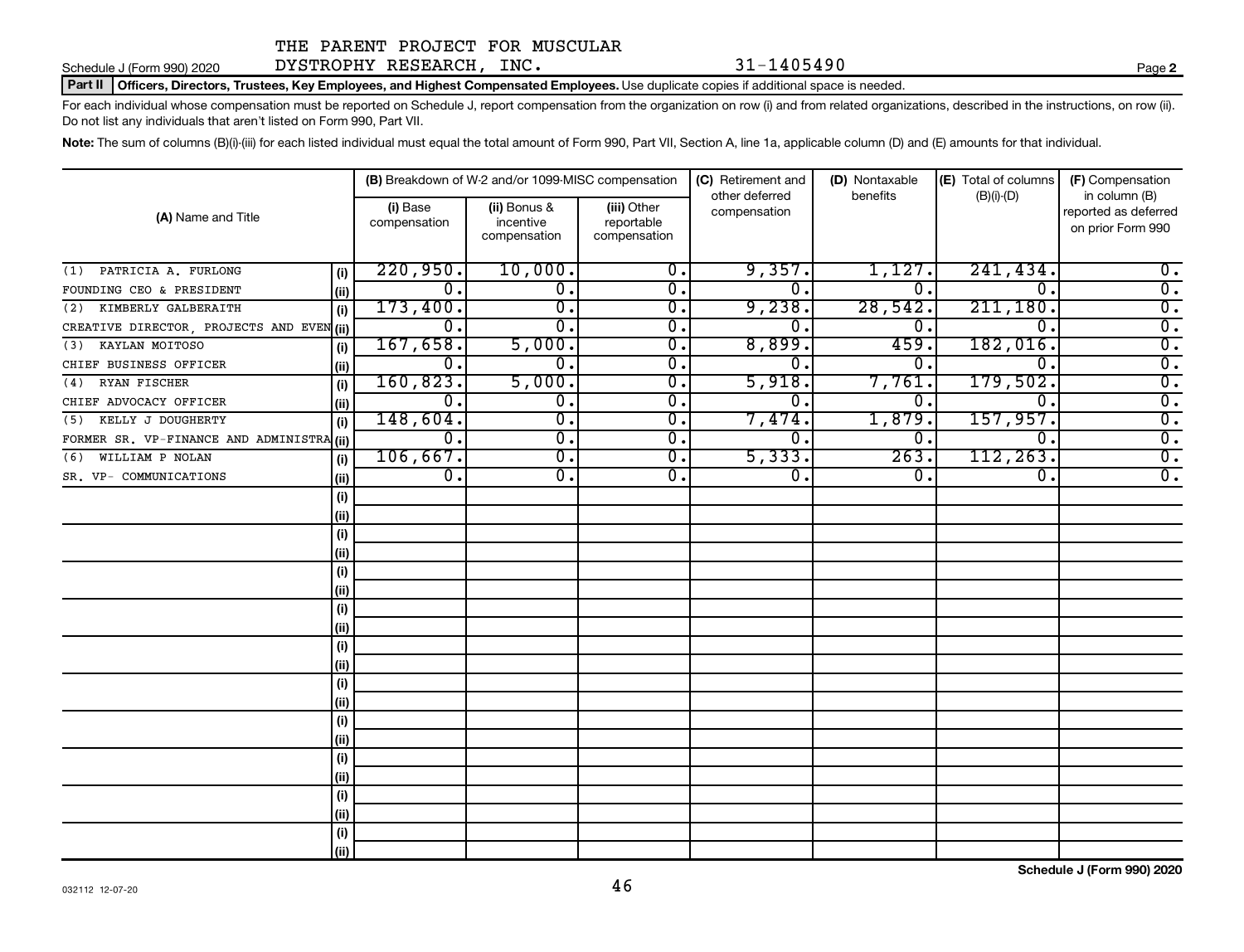**3**

#### **Part III Supplemental Information**

Provide the information, explanation, or descriptions required for Part I, lines 1a, 1b, 3, 4a, 4b, 4c, 5a, 5b, 6a, 6b, 7, and 8, and for Part II. Also complete this part for any additional information.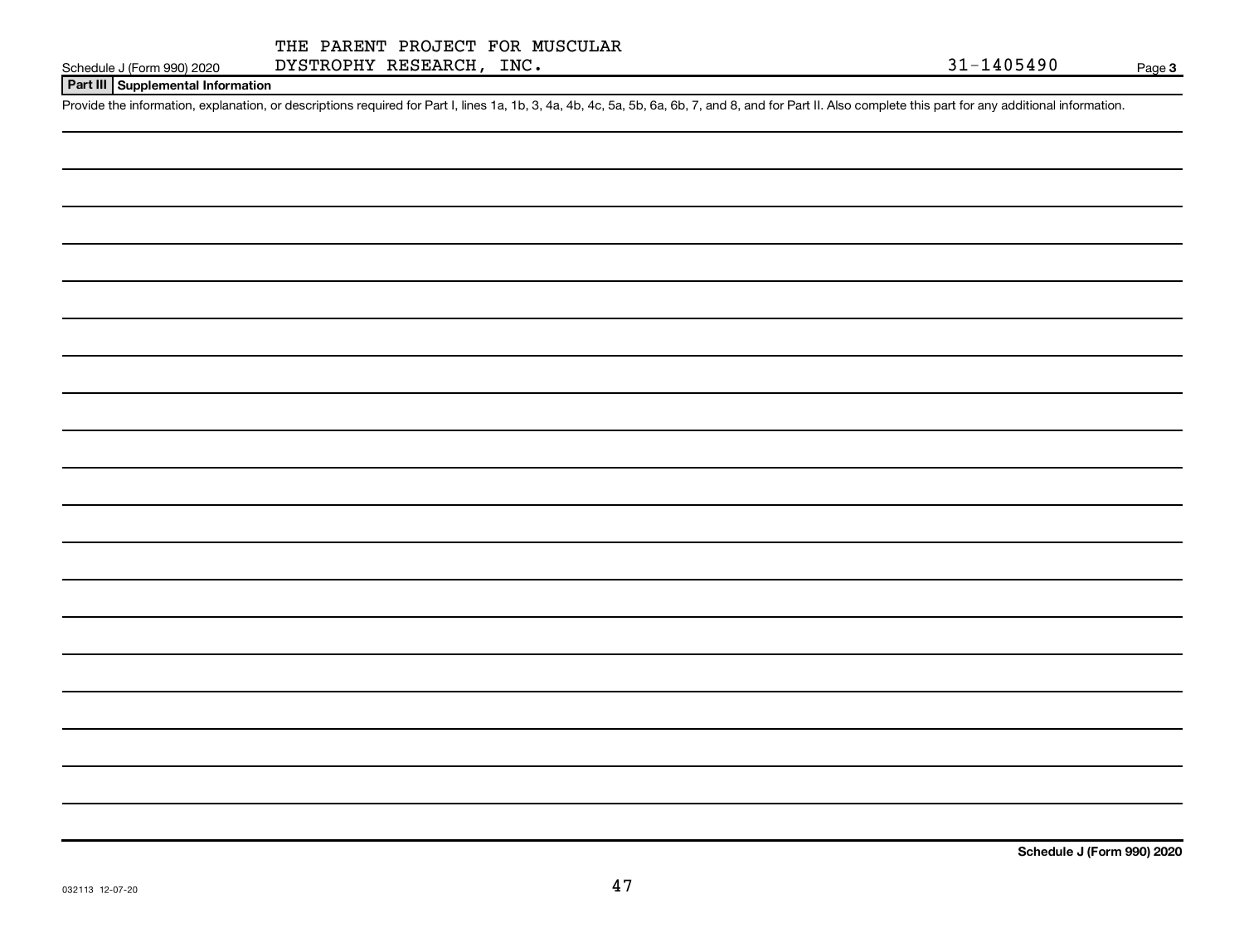|        | <b>SCHEDULE M</b><br>(Form 990)<br>Department of the Treasury | Attach to Form 990.                                                                     |                               | <b>Noncash Contributions</b>         | ▶ Complete if the organizations answered "Yes" on Form 990, Part IV, lines 29 or 30.                                           | OMB No. 1545-0047<br>2020<br><b>Open to Public</b>           |            |    |  |  |  |
|--------|---------------------------------------------------------------|-----------------------------------------------------------------------------------------|-------------------------------|--------------------------------------|--------------------------------------------------------------------------------------------------------------------------------|--------------------------------------------------------------|------------|----|--|--|--|
|        | <b>Internal Revenue Service</b>                               |                                                                                         |                               |                                      | Go to www.irs.gov/Form990 for instructions and the latest information.                                                         | Inspection                                                   |            |    |  |  |  |
|        | Name of the organization                                      | THE PARENT PROJECT FOR MUSCULAR                                                         |                               |                                      |                                                                                                                                | <b>Employer identification number</b>                        |            |    |  |  |  |
|        |                                                               | DYSTROPHY RESEARCH, INC.                                                                |                               |                                      |                                                                                                                                | 31-1405490                                                   |            |    |  |  |  |
| Part I | <b>Types of Property</b>                                      |                                                                                         |                               |                                      |                                                                                                                                |                                                              |            |    |  |  |  |
|        |                                                               |                                                                                         | (a)<br>Check if<br>applicable | (b)<br>Number of<br>contributions or | (c)<br>Noncash contribution<br>amounts reported on<br>items contributed Form 990, Part VIII, line 1g                           | (d)<br>Method of determining<br>noncash contribution amounts |            |    |  |  |  |
| 1      |                                                               |                                                                                         |                               |                                      |                                                                                                                                |                                                              |            |    |  |  |  |
| 2      |                                                               |                                                                                         |                               |                                      |                                                                                                                                |                                                              |            |    |  |  |  |
| з      |                                                               | Art - Fractional interests                                                              |                               |                                      |                                                                                                                                |                                                              |            |    |  |  |  |
| 4      |                                                               |                                                                                         |                               |                                      |                                                                                                                                |                                                              |            |    |  |  |  |
| 5      |                                                               | Clothing and household goods                                                            |                               |                                      |                                                                                                                                |                                                              |            |    |  |  |  |
| 6      |                                                               |                                                                                         |                               |                                      |                                                                                                                                |                                                              |            |    |  |  |  |
| 7      |                                                               |                                                                                         |                               |                                      |                                                                                                                                |                                                              |            |    |  |  |  |
| 8      |                                                               |                                                                                         |                               |                                      |                                                                                                                                |                                                              |            |    |  |  |  |
| 9      |                                                               | Securities - Publicly traded                                                            | $\overline{\text{x}}$         | 4                                    | 515,028.FMV ON DATE OF GIFT                                                                                                    |                                                              |            |    |  |  |  |
| 10     |                                                               | Securities - Closely held stock                                                         |                               |                                      |                                                                                                                                |                                                              |            |    |  |  |  |
| 11     | Securities - Partnership, LLC, or                             |                                                                                         |                               |                                      |                                                                                                                                |                                                              |            |    |  |  |  |
|        |                                                               |                                                                                         |                               |                                      |                                                                                                                                |                                                              |            |    |  |  |  |
| 12     |                                                               | Securities - Miscellaneous                                                              |                               |                                      |                                                                                                                                |                                                              |            |    |  |  |  |
| 13     | Qualified conservation contribution -                         |                                                                                         |                               |                                      |                                                                                                                                |                                                              |            |    |  |  |  |
|        |                                                               |                                                                                         |                               |                                      |                                                                                                                                |                                                              |            |    |  |  |  |
| 14     |                                                               | Qualified conservation contribution - Other                                             |                               |                                      |                                                                                                                                |                                                              |            |    |  |  |  |
| 15     |                                                               | Real estate - Residential                                                               |                               |                                      |                                                                                                                                |                                                              |            |    |  |  |  |
| 16     |                                                               | Real estate - Commercial                                                                |                               |                                      |                                                                                                                                |                                                              |            |    |  |  |  |
| 17     |                                                               |                                                                                         |                               |                                      |                                                                                                                                |                                                              |            |    |  |  |  |
| 18     |                                                               |                                                                                         |                               |                                      |                                                                                                                                |                                                              |            |    |  |  |  |
| 19     |                                                               |                                                                                         |                               |                                      |                                                                                                                                |                                                              |            |    |  |  |  |
| 20     |                                                               | Drugs and medical supplies                                                              |                               |                                      |                                                                                                                                |                                                              |            |    |  |  |  |
| 21     |                                                               |                                                                                         |                               |                                      |                                                                                                                                |                                                              |            |    |  |  |  |
| 22     |                                                               |                                                                                         |                               |                                      |                                                                                                                                |                                                              |            |    |  |  |  |
| 23     |                                                               |                                                                                         |                               |                                      |                                                                                                                                |                                                              |            |    |  |  |  |
| 24     | Archeological artifacts                                       |                                                                                         |                               |                                      |                                                                                                                                |                                                              |            |    |  |  |  |
| 25     | Other                                                         |                                                                                         |                               |                                      |                                                                                                                                |                                                              |            |    |  |  |  |
| 26     | Other                                                         |                                                                                         |                               |                                      |                                                                                                                                |                                                              |            |    |  |  |  |
| 27     | Other                                                         |                                                                                         |                               |                                      |                                                                                                                                |                                                              |            |    |  |  |  |
| 28     | Other                                                         |                                                                                         |                               |                                      |                                                                                                                                |                                                              |            |    |  |  |  |
| 29     |                                                               | Number of Forms 8283 received by the organization during the tax year for contributions |                               |                                      |                                                                                                                                |                                                              |            |    |  |  |  |
|        |                                                               | for which the organization completed Form 8283, Part V, Donee Acknowledgement           |                               |                                      | 29                                                                                                                             |                                                              |            |    |  |  |  |
|        |                                                               |                                                                                         |                               |                                      |                                                                                                                                |                                                              | <b>Yes</b> | No |  |  |  |
|        |                                                               |                                                                                         |                               |                                      | 30a During the year, did the organization receive by contribution any property reported in Part I, lines 1 through 28, that it |                                                              |            |    |  |  |  |
|        |                                                               |                                                                                         |                               |                                      | must hold for at least three years from the date of the initial contribution, and which isn't required to be used for          |                                                              |            | х  |  |  |  |
|        |                                                               |                                                                                         |                               |                                      |                                                                                                                                | 30a                                                          |            |    |  |  |  |
|        |                                                               | <b>b</b> If "Yes," describe the arrangement in Part II.                                 |                               |                                      |                                                                                                                                |                                                              | х          |    |  |  |  |
| 31     |                                                               |                                                                                         |                               |                                      | Does the organization have a gift acceptance policy that requires the review of any nonstandard contributions?                 | 31                                                           |            |    |  |  |  |
| 32a    |                                                               |                                                                                         |                               |                                      | Does the organization hire or use third parties or related organizations to solicit, process, or sell noncash                  |                                                              |            | х  |  |  |  |
|        | contributions?                                                |                                                                                         |                               |                                      |                                                                                                                                | <b>32a</b>                                                   |            |    |  |  |  |
|        | <b>b</b> If "Yes," describe in Part II.                       |                                                                                         |                               |                                      |                                                                                                                                |                                                              |            |    |  |  |  |
| 33     |                                                               |                                                                                         |                               |                                      | If the organization didn't report an amount in column (c) for a type of property for which column (a) is checked,              |                                                              |            |    |  |  |  |
| LHA    | describe in Part II.                                          | For Paperwork Reduction Act Notice, see the Instructions for Form 990.                  |                               |                                      |                                                                                                                                | Schedule M (Form 990) 2020                                   |            |    |  |  |  |
|        |                                                               |                                                                                         |                               |                                      |                                                                                                                                |                                                              |            |    |  |  |  |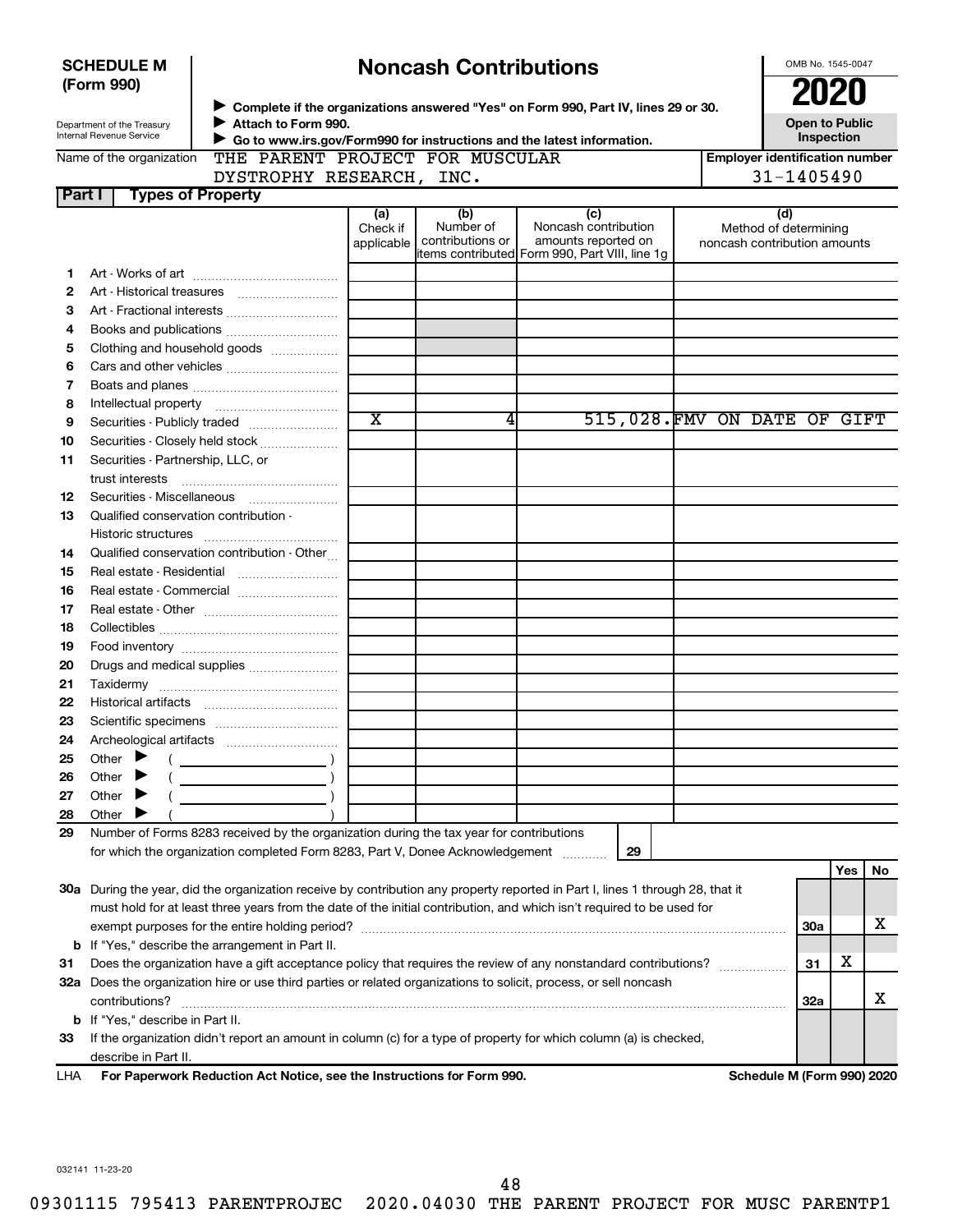|                 | Schedule M (Form 990) 2020 | DYSTROPHY RESEARCH, INC.                  |                                                                                                                                                                                                                                                                      | $31 - 1405490$             | Page 2 |
|-----------------|----------------------------|-------------------------------------------|----------------------------------------------------------------------------------------------------------------------------------------------------------------------------------------------------------------------------------------------------------------------|----------------------------|--------|
| <b>Part II</b>  |                            | this part for any additional information. | Supplemental Information. Provide the information required by Part I, lines 30b, 32b, and 33, and whether the organization<br>is reporting in Part I, column (b), the number of contributions, the number of items received, or a combination of both. Also complete |                            |        |
|                 |                            |                                           |                                                                                                                                                                                                                                                                      |                            |        |
|                 |                            |                                           |                                                                                                                                                                                                                                                                      |                            |        |
|                 |                            |                                           |                                                                                                                                                                                                                                                                      |                            |        |
|                 |                            |                                           |                                                                                                                                                                                                                                                                      |                            |        |
|                 |                            |                                           |                                                                                                                                                                                                                                                                      |                            |        |
|                 |                            |                                           |                                                                                                                                                                                                                                                                      |                            |        |
|                 |                            |                                           |                                                                                                                                                                                                                                                                      |                            |        |
|                 |                            |                                           |                                                                                                                                                                                                                                                                      |                            |        |
|                 |                            |                                           |                                                                                                                                                                                                                                                                      |                            |        |
|                 |                            |                                           |                                                                                                                                                                                                                                                                      |                            |        |
|                 |                            |                                           |                                                                                                                                                                                                                                                                      |                            |        |
|                 |                            |                                           |                                                                                                                                                                                                                                                                      |                            |        |
|                 |                            |                                           |                                                                                                                                                                                                                                                                      |                            |        |
|                 |                            |                                           |                                                                                                                                                                                                                                                                      |                            |        |
|                 |                            |                                           |                                                                                                                                                                                                                                                                      |                            |        |
|                 |                            |                                           |                                                                                                                                                                                                                                                                      |                            |        |
|                 |                            |                                           |                                                                                                                                                                                                                                                                      |                            |        |
|                 |                            |                                           |                                                                                                                                                                                                                                                                      |                            |        |
|                 |                            |                                           |                                                                                                                                                                                                                                                                      |                            |        |
|                 |                            |                                           |                                                                                                                                                                                                                                                                      |                            |        |
|                 |                            |                                           |                                                                                                                                                                                                                                                                      |                            |        |
|                 |                            |                                           |                                                                                                                                                                                                                                                                      |                            |        |
|                 |                            |                                           |                                                                                                                                                                                                                                                                      |                            |        |
|                 |                            |                                           |                                                                                                                                                                                                                                                                      |                            |        |
|                 |                            |                                           |                                                                                                                                                                                                                                                                      |                            |        |
|                 |                            |                                           |                                                                                                                                                                                                                                                                      |                            |        |
| 032142 11-23-20 |                            |                                           |                                                                                                                                                                                                                                                                      | Schedule M (Form 990) 2020 |        |
|                 |                            |                                           | 49                                                                                                                                                                                                                                                                   |                            |        |
|                 |                            |                                           | 301115 795413 PARENTPROJEC 2020.04030 THE PARENT PROJECT FOR MUSC PARENTP1                                                                                                                                                                                           |                            |        |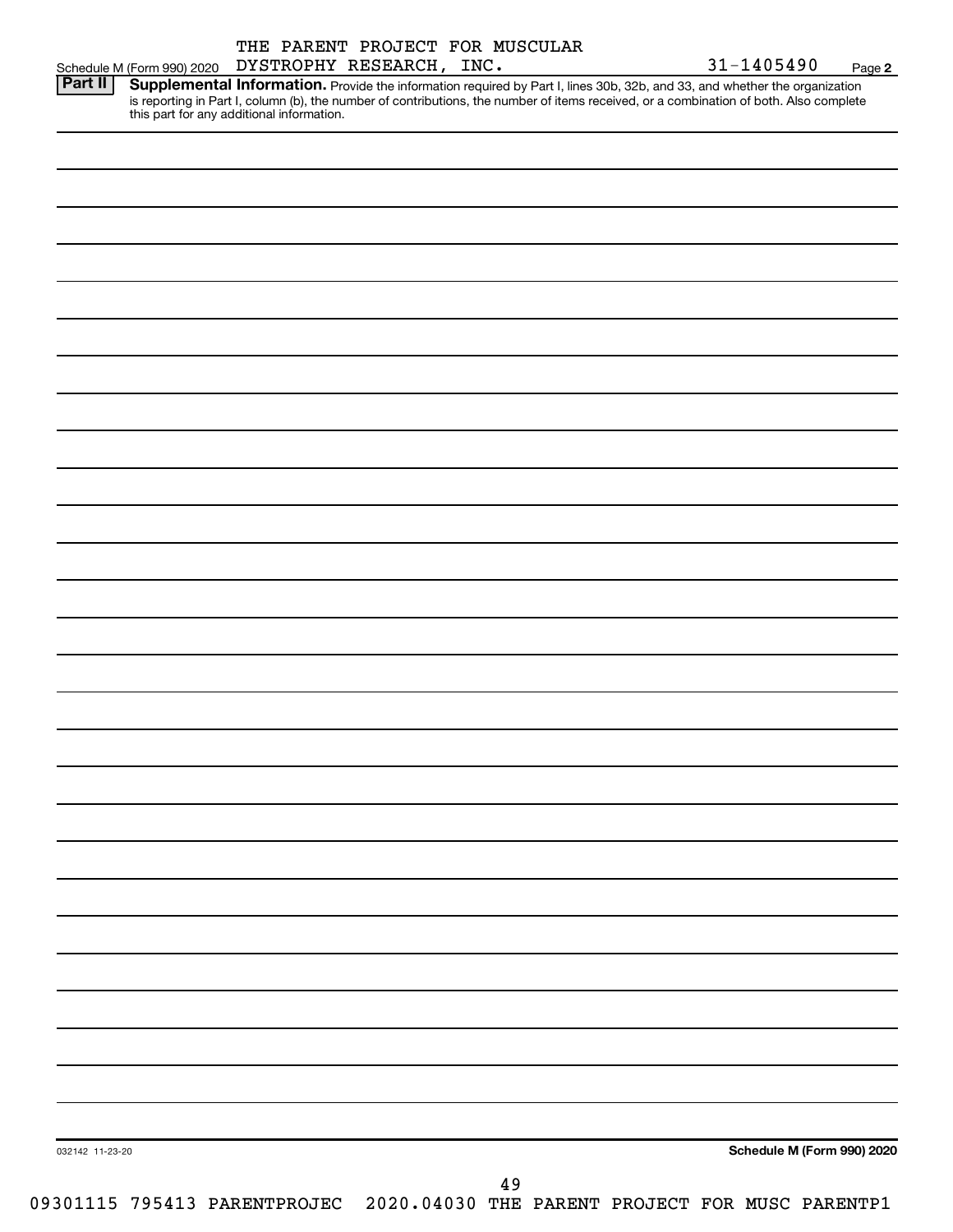**(Form 990 or 990-EZ)**

Department of the Treasury Internal Revenue Service Name of the organization

OMB No. 1545-0047 **Complete to provide information for responses to specific questions on Form 990 or 990-EZ or to provide any additional information. | Attach to Form 990 or 990-EZ. | Go to www.irs.gov/Form990 for the latest information. SCHEDULE O Supplemental Information to Form 990 or 990-EZ 2020**<br>(Form 990 or 990-EZ) Complete to provide information for responses to specific questions on

THE PARENT PROJECT FOR MUSCULAR DYSTROPHY RESEARCH, INC. | 31-1405490

**Inspection Employer identification number**

**Open to Public**

FORM 990, PART III, LINE 4A, PROGRAM SERVICE ACCOMPLISHMENTS:

THE DUCHENNE REGISTRY

THE DUCHENNE REGISTRY IS A PATIENT-REPORTED REGISTRY FOR INDIVIDUALS

WITH DUCHENNE AND BECKER MUSCULAR DYSTROPHY AND CARRIER FEMALES.

ESTABLISHED BY PARENT PROJECT FOR MUSCULAR DYSTROPHY RESEARCH IN 2007,

THE REGISTRY WAS CREATED TO BRIDGE THE INFORMATION GAP BETWEEN

CLINICIANS, RESEARCHERS AND THE PATIENT COMMUNITY, THEREBY ADDRESSING

MEDICAL CARE NEEDS AND ACCELERATING THE PACE OF THERAPEUTIC

ADVANCEMENTS. OVER 5,000 FAMILIES ACROSS THE GLOBE HAVE EMBRACED THEIR

ROLE AS CITIZEN SCIENTISTS AND HAVE CONTRIBUTED TO THE LARGEST

PATIENT-REPORTED DATA SET FOR DUCHENNE.

CARE

PPMD'S CARE PROGRAM STRIVES TO ENSURE THAT PEOPLE LIVING WITH DUCHENNE ARE LIVING LONGER, STRONGER LIVES, BY HELPING PROVIDE ACCESS EXPERT HEALTHCARE PROVIDERS, A COMPREHENSIVE TEAM OF SUB-SPECIALISTS, AND CUTTING EDGE TREATMENTS. PPMD IDENTIFIES GAPS IN CARE FOR PEOPLE WITH DUCHENNE THROUGHOUT THE LIFESPAN AND COLLABORATES WITH HEALTH CARE PROFESSIONALS ACROSS THE GLOBE TO IMPROVE HEALTH OUTCOMES FOR ALL DUCHENNE PATIENTS. PPMD'S CERTIFIED DUCHENNE CARE CENTER PROGRAM HELPS TO ENSURE THAT CENTERS COMPLY WITH THE STANDARDS OF CARE AND SERVICES THAT HAVE BEEN ESTABLISHED IN THE DUCHENNE CARE GUIDELINES. ALL CERTIFIED DUCHENNE CARE CENTERS HAVE MET THE REQUIREMENTS FOR, AND AGREE TO PROVIDE, OPTIMAL STANDARDIZED CARE AND SERVICES.

032211 11-20-20 **For Paperwork Reduction Act Notice, see the Instructions for Form 990 or 990-EZ. Schedule O (Form 990 or 990-EZ) 2020** LHA 50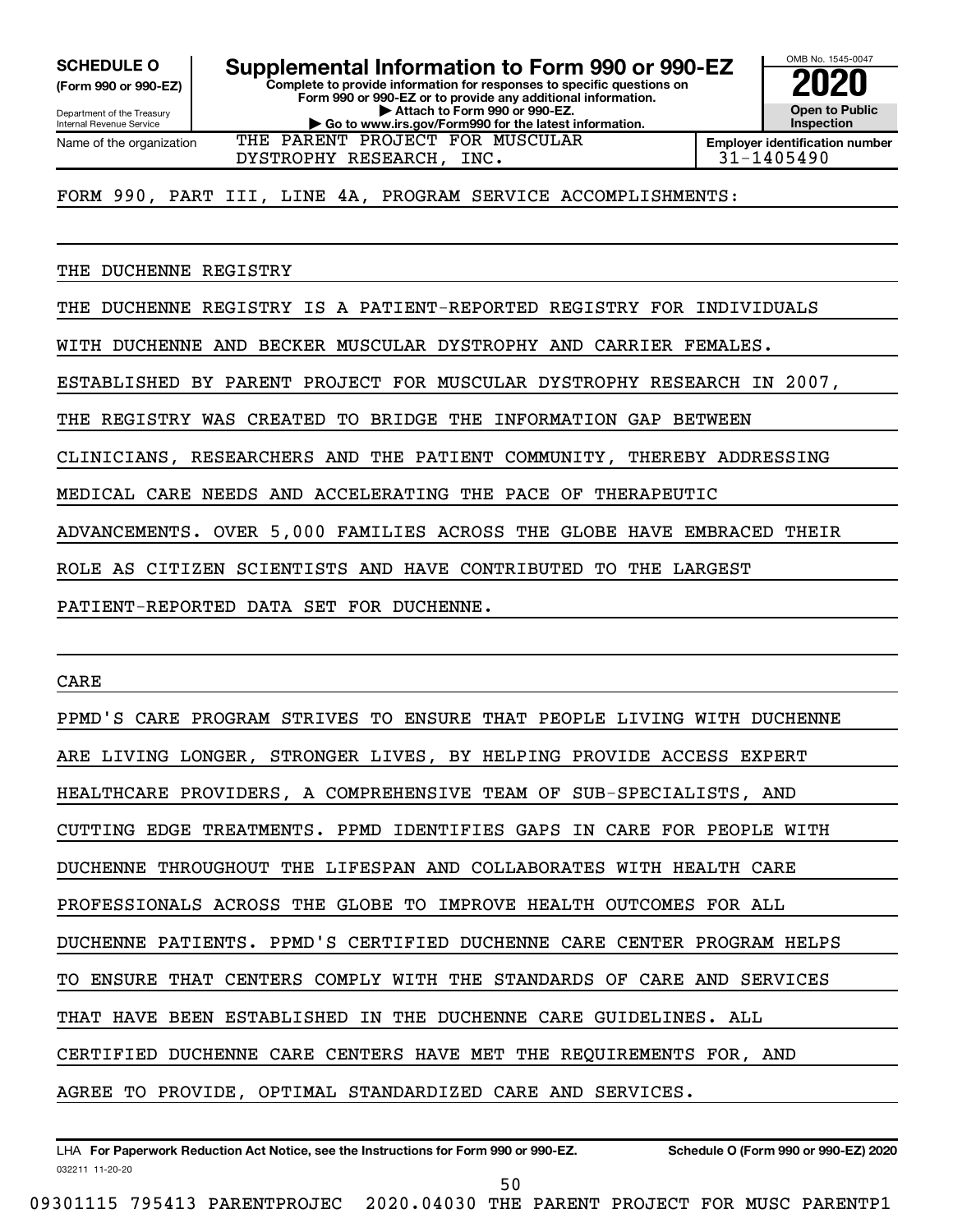| Schedule O (Form 990 or 990-EZ) 2020                                                    | Page 2                                                  |
|-----------------------------------------------------------------------------------------|---------------------------------------------------------|
| THE PARENT PROJECT FOR MUSCULAR<br>Name of the organization<br>DYSTROPHY RESEARCH, INC. | <b>Employer identification number</b><br>$31 - 1405490$ |
| FORM 990, PART VI, SECTION A, LINE 8B:                                                  |                                                         |
| COMMITTEE HAS AUTHORITY TO ACT ON BEHALF OF THE ENTIRE BOARD.<br>NO.                    |                                                         |
|                                                                                         |                                                         |
| FORM 990, PART VI, SECTION B, LINE 11B:                                                 |                                                         |
| THE<br>990 IS COMPLETED BY AN INDEPENDENT CPA FIRM AND A DRAFT IS PRESENTED TO          |                                                         |
| THE BOARD MEMBERS FOR REVIEW. THE BOARD THEN VOTES TO APPROVE THE 990                   |                                                         |
| BEFORE IT IS SIGNED AND MAILED. IF THERE ARE ANY COMMENTS OR QUESTIONS THE              |                                                         |
| ISSUE IS RESOLVED PRIOR TO FILING THE 990 WITH THE IRS.                                 |                                                         |
|                                                                                         |                                                         |
| FORM 990, PART VI, SECTION B, LINE 12C:                                                 |                                                         |
| THE SECRETARY IS RESPONSIBLE TO ENSURE EACH BOARD MEMBER HAS COMPLETED                  |                                                         |
| THEIR WRITTEN STATEMENT ANNUALLY.                                                       |                                                         |
|                                                                                         |                                                         |
| FORM 990, PART VI, SECTION B, LINE 15:                                                  |                                                         |
| PARENT PROJECT MUSCULAR DYSTROPHY CEO COMPENSATION REVIEW PROCESS                       |                                                         |
| THE PRESIDENT AND CEO IS THE PRINCIPAL REPRESENTATIVE OF THE PARENT PROJECT             |                                                         |
| FOR MUSCULAR                                                                            |                                                         |
| DYSTROPHY RESEARCH ("PPMD"), AND THE PERSON RESPONSIBLE FOR THE EFFICIENT               |                                                         |
| OPERATION OF THE                                                                        |                                                         |
| ORGANIZATION. THE ANNUAL PROCESS FOR DETERMINING HIS/HER COMPENSATION IS AS             |                                                         |
| <b>FOLLOWS:</b>                                                                         |                                                         |
| PPMD SHALL [EITHER THE FULL BOARD OR A COMPENSATION COMMITTEE/EXECUTIVE                 |                                                         |
| COMMITTEE]                                                                              |                                                         |
| ANNUALLY EVALUATE THE PRESIDENT AND CEO ON HIS/HER PERFORMANCE, AND ASK FOR             |                                                         |
| HIS/HER INPUT                                                                           |                                                         |
| ON MATTERS OF PERFORMANCE AND COMPENSATION.                                             |                                                         |
| BOARD APPROVAL. THE BOARD COMMITTEE WILL OBTAIN RESEARCH AND INFORMATION TO             |                                                         |
| MAKE A                                                                                  |                                                         |
| 032212 11-20-20<br>51                                                                   | Schedule O (Form 990 or 990-EZ) 2020                    |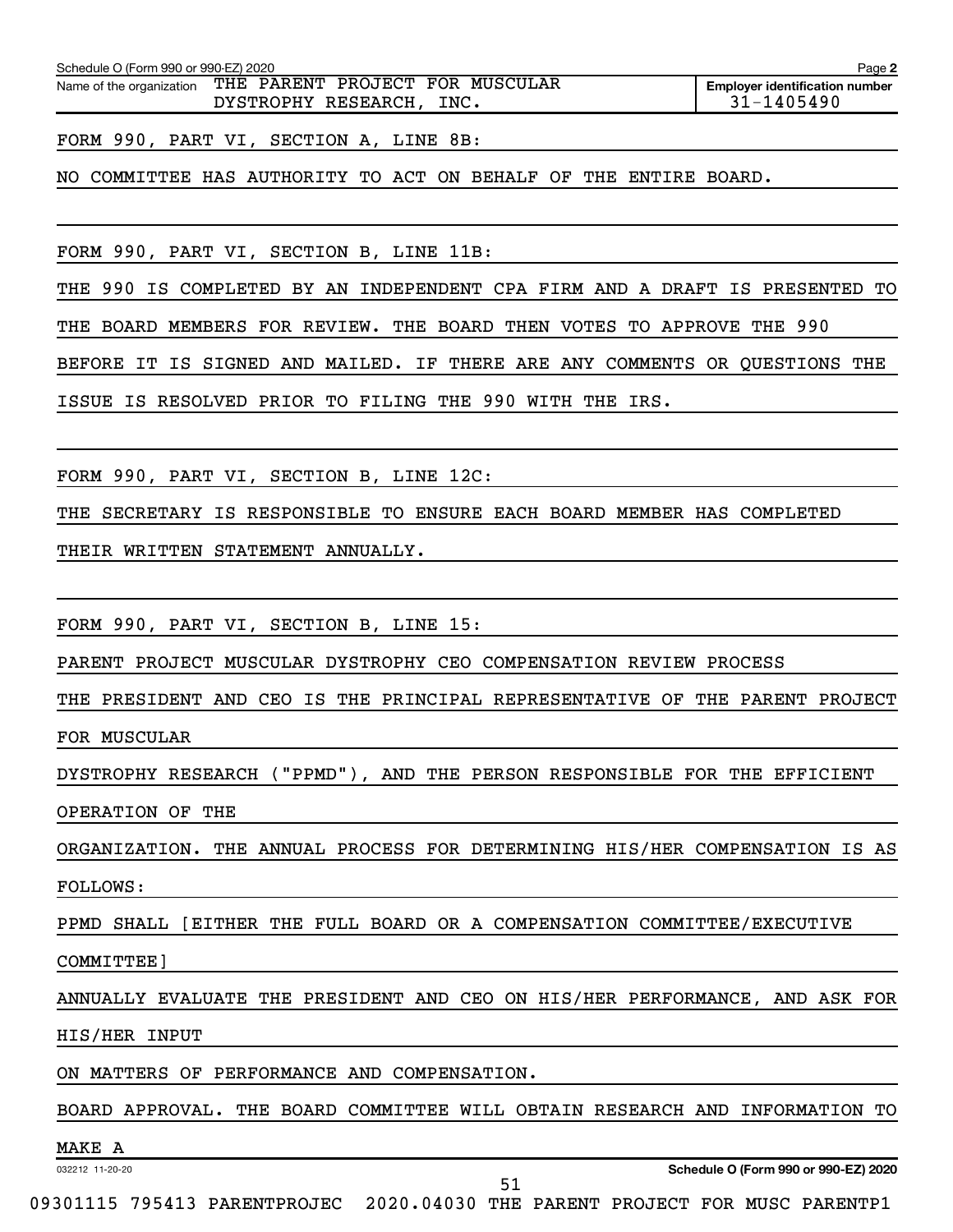| Name of the organization THE PARENT PROJECT FOR MUSCULAR                    | <b>Employer identification number</b> |
|-----------------------------------------------------------------------------|---------------------------------------|
| DYSTROPHY RESEARCH, INC.                                                    | 31-1405490                            |
| RECOMMENDATION TO THE FULL BOARD FOR THE COMPENSATION (SALARY AND BENEFITS) |                                       |
| OF THE                                                                      |                                       |
| PRESIDENT AND CEO BASED ON A REVIEW OF COMPARABILITY DATA. THIS DATA MAY    |                                       |
| INCLUDE THE                                                                 |                                       |
| <b>FOLLOWING:</b>                                                           |                                       |
| - SALARY AND BENEFIT COMPENSATION STUDIES BY INDEPENDENT SOURCES;           |                                       |
| WRITTEN JOB OFFERS FOR POSITIONS AT SIMILAR ORGANIZATIONS;                  |                                       |
| DOCUMENTED TELEPHONE CALLS ABOUT SIMILAR POSITIONS AT BOTH NONPROFIT AND    |                                       |
| <b>FOR-PROFIT</b>                                                           |                                       |
| ORGANIZATIONS; AND                                                          |                                       |
| - INFORMATION OBTAINED FROM THE IRS FORM 990 FILINGS OF SIMILAR             |                                       |
| ORGANIZATIONS.                                                              |                                       |
|                                                                             |                                       |
| FORM 990, PART VI, LINE 17, LIST OF STATES RECEIVING COPY OF FORM 990:      |                                       |
| AL, CA, CO, FL, IL, IN, KS, MI, WV, WI, NH, NY, OH, OR, SC, TN              |                                       |
|                                                                             |                                       |
| FORM 990, PART VI, SECTION C, LINE 19:                                      |                                       |
| AVAILABLE UPON REQUEST.                                                     |                                       |
|                                                                             |                                       |
| FORM 990, PART IX, LINE 11G, OTHER FEES:                                    |                                       |
| CONSULTANTS:                                                                |                                       |
| PROGRAM SERVICE EXPENSES                                                    | 744,635.                              |
|                                                                             |                                       |
| MANAGEMENT AND GENERAL EXPENSES                                             | 32,775.                               |
| <b>FUNDRAISING EXPENSES</b>                                                 | 38,457.                               |
| TOTAL EXPENSES                                                              | 815,867.                              |
| TOTAL OTHER FEES ON FORM 990, PART IX, LINE 11G, COL A                      | 815,867.                              |

**Schedule O (Form 990 or 990-EZ) 2020**